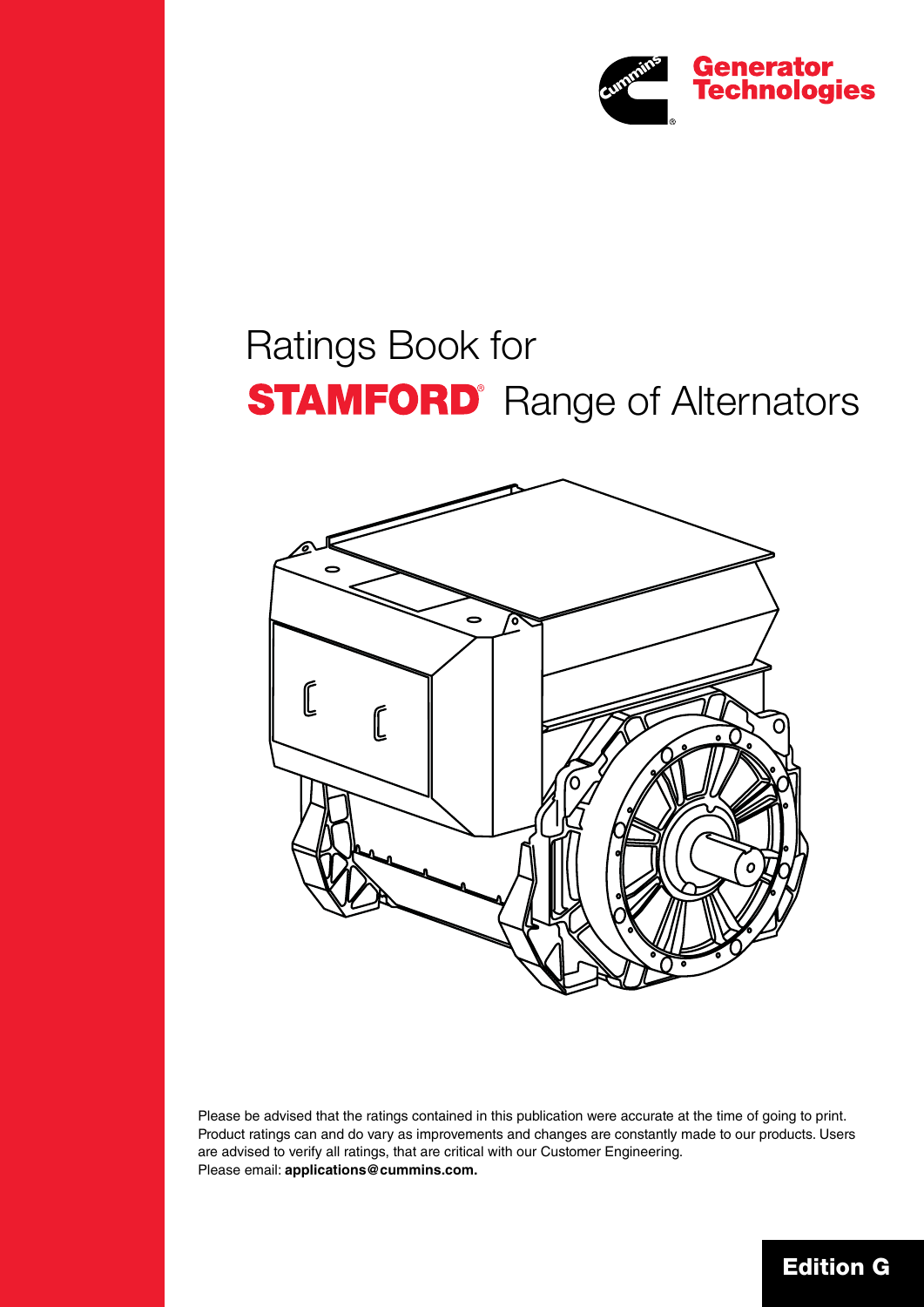## **Ratings Book Glossary**

### **Winding Configurations and Winding Numbers**

#### **NOTICE**

**Additional parts may be required to achieve reconnections.**



**Misconnection can result in permanent machine damage. Refer to machine wiring diagram for specific details.** 

Please contact your nearest authorised dealer or service agent for advice.

#### **6 Lead Reconnectable**

Windings such as 312, 07, 13, 26 and 28 have 6 exit leads brought into the terminal box, and hence may only be configured for star or delta connections.



#### **12 Lead Reconnectable**

Windings such as 311, 14, 17, 25 and 27 have 12 exit leads brought into the terminal box and hence may be configured for series star, series delta or parallel star.



It is also possible to connect 12 lead windings for single phase operation in the double delta or parallel delta configuration



#### **4 Lead Dedicated**

Windings such as 05 and 06 are specifically designed for single phase operation, and cannot be re-connected for three phase supply.

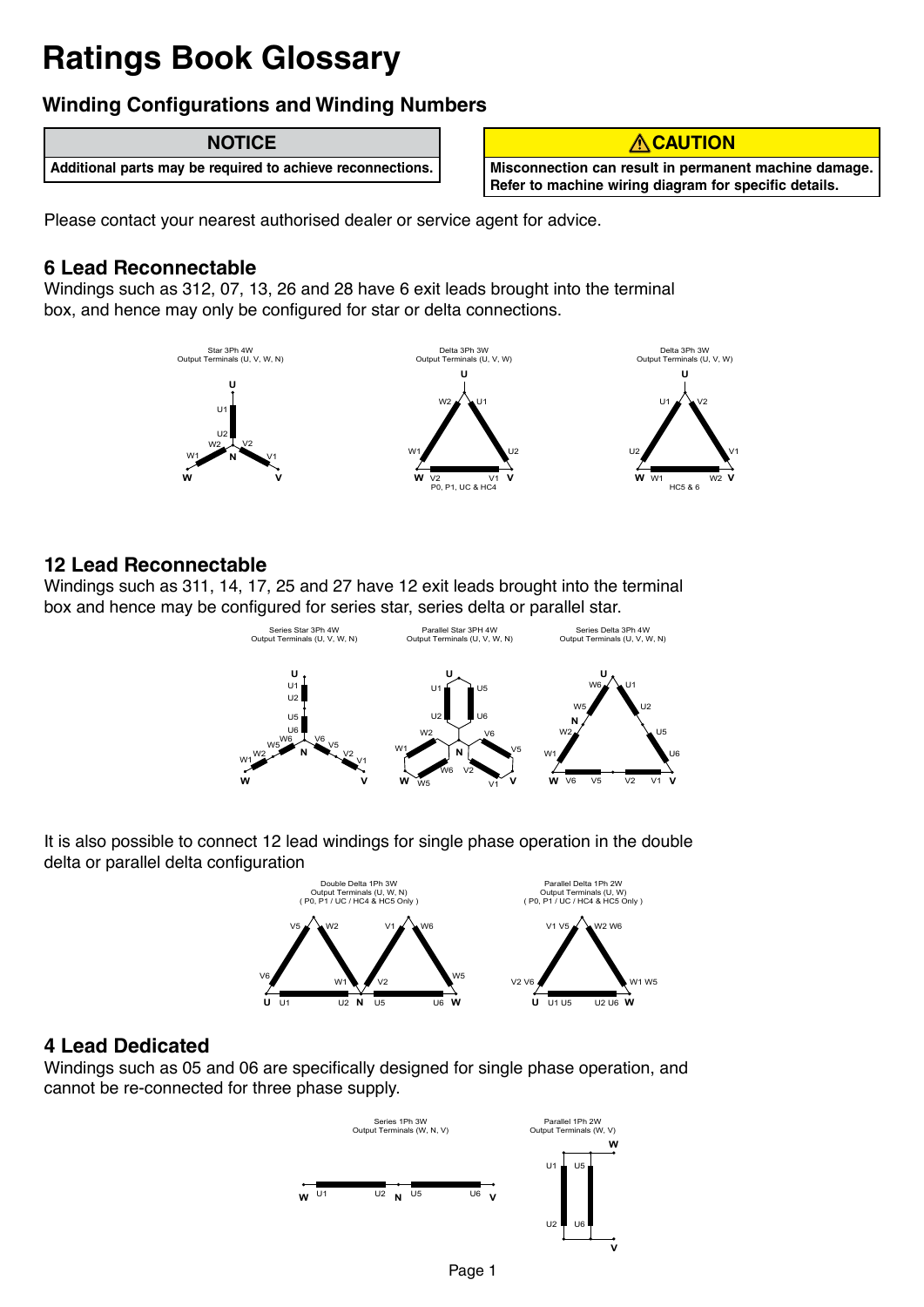# **Rating Definitions**

All ratings are based on altitude up to 1000 metres above sea level. All ratings are based on Rise by Resistance measurement method. Ratings based on Embedded Temperature Device (ETD) measurement may be provided under application to Cummins Generator Technologies.

#### **Base Continuous Ratings**

Also known as BASIC CONTINUOUS - BR (ISO 8528 - 3) or Continuous Running Duty - Duty type S1 (EN 60034-1, IEC34-1 AND BS4999 part 101) or Continuous Duty (NEMA MG1-32). As the title suggests the alternator is capable of supporting the specified kVA rating at the specified ambient and power factor for continuous use without over stressing the insulation system.

#### **Peak Standby Rating (40ºc ambient temperature)**

This rating is defined in ISO 8528-3 as PEAK CONTINUOUS PR it equates to S10 (rating with discrete constant loads) in EN60034-1 and STANDBY RATING in NEMA MG1-32.

Here the class H temperature rise is allowed to increase above the BASE continuous rating.

The result is an increased rating at the expense of reducing the lifetime of the alternator by between 2 to 6 times. Peak standby continuous rating offers an economical sizing for emergency backup power supplies.

#### **Peak Standby Rating (27ºC ambient temperature)**

EN 60034-1 states that with the customer's prior agreement an increase in rating may be made to account for a decrease in ambient temperature.

The ratings quoted at 27ºC ambient allow an increased temperature rise to bring the operating temperature of alternator to the same level as seen at 40ºC ambient as above.

### **Winding numbers used on STAMFORD P0/P1, UC, HC and P7 range of Alternators**

Windings for STAMFORD alternators may be selected to give voltages for different connections as this table:-

|                |              |               |                 | 50Hz          |              |              | 60Hz          |                 |               |               |              |  |  |  |
|----------------|--------------|---------------|-----------------|---------------|--------------|--------------|---------------|-----------------|---------------|---------------|--------------|--|--|--|
| <b>WINDING</b> | <b>EXIT</b>  | <b>SERIES</b> | <b>PARALLEL</b> | <b>SERIES</b> | DOUBLE-      | <b>OTHER</b> | <b>SERIES</b> | <b>PARALLEL</b> | <b>SERIES</b> | <b>DOUBLE</b> | <b>OTHER</b> |  |  |  |
| <b>NUMBER</b>  | <b>LEADS</b> | <b>STAR</b>   | <b>STAR</b>     | <b>DELTA</b>  | <b>DELTA</b> |              | <b>STAR</b>   | <b>STAR</b>     | <b>DELTA</b>  | <b>DELTA</b>  |              |  |  |  |
|                |              | (3PHASE)      | (3 PHASE)       | (3PHASE)      | (1 PHASE)    | $(1$ PHASE)  | (3 PHASE)     | (3 PHASE)       | (3 PHASE)     | (1 PHASE)     | (1 PHASE)    |  |  |  |
|                |              |               |                 |               |              |              |               |                 |               |               |              |  |  |  |
| $05*$          | 4            |               |                 |               |              | 220-240      |               |                 |               |               |              |  |  |  |
| 06*            | 4            |               |                 |               |              |              |               |                 |               |               | 220-240      |  |  |  |
| 07             | 6            |               |                 |               |              |              | 600           |                 | 346           |               |              |  |  |  |
| 13             | 6            |               |                 |               |              |              | 380-416       |                 | 220-240       |               |              |  |  |  |
| 14             | 12           |               |                 |               |              |              | 380-416       | 190-208         | 220-240       |               |              |  |  |  |
| 17             | 12           |               |                 |               |              |              | 600           | 300             | 346           |               |              |  |  |  |
| 25             | 12           | 660-690       | 330-345         | 380-400       |              |              |               |                 |               |               |              |  |  |  |
| 26             | 6            | 660-690       |                 | 380-400       |              |              |               |                 |               |               |              |  |  |  |
| 27             | 12           |               |                 |               |              |              | 660-690       | 330-345         | 380-400       |               |              |  |  |  |
| 28             | 6            |               |                 |               |              |              | 660-690       |                 | 380-400       |               |              |  |  |  |
| 311            | 12           | 380-440       | 190-220         | 220-254       | 220-240      |              | 416-480       | 208-240         | 240-277       | 220-240       |              |  |  |  |
| 312            | 6            | 380-440       |                 | 220-254       |              |              | 416-480       |                 | 240-277       |               |              |  |  |  |

\*Windings 05 & 06 provide a higher rating for single phase supply than can be achieved from re-connectable windings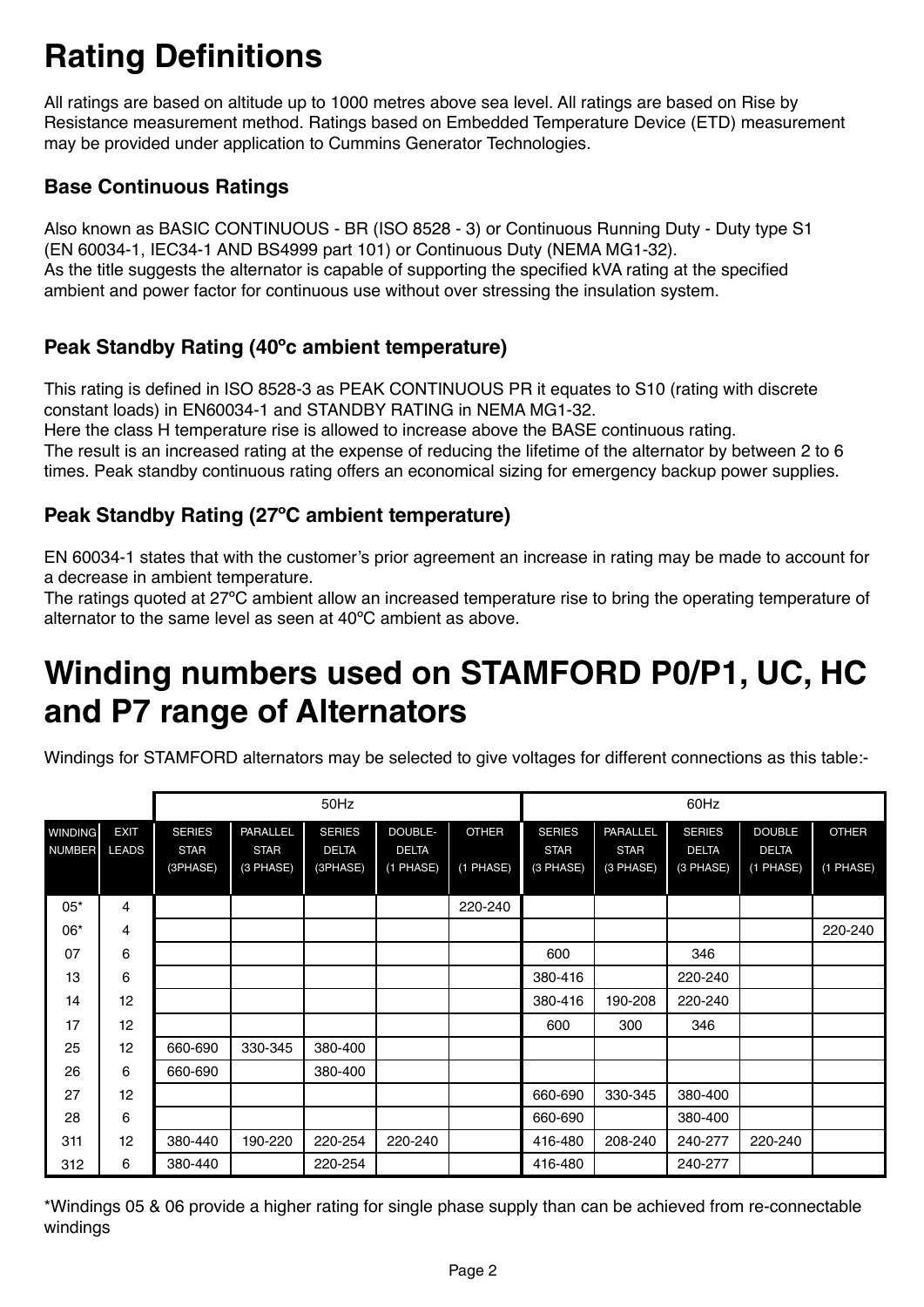### **Ratings Table for STAMFORD P0/P1, UC, HC and P7 alternators**

| <b>1. CONTROL</b><br><b>SYSTEM</b> | 2. APPLICATION    | 3. POLES                | <b>4. FREQUENCY</b><br>(Hz) | <b>5. AMBIENT</b><br><b>TEMP</b> | 6. TEMP<br><b>RISE</b> | PAGE No.       |
|------------------------------------|-------------------|-------------------------|-----------------------------|----------------------------------|------------------------|----------------|
| <b>AVR</b>                         | <b>INDUSTRIAL</b> | $\sqrt{2}$              | 50                          | 40                               | 105(F) BASE            | 5              |
| <b>AVR</b>                         | <b>INDUSTRIAL</b> | $\sqrt{2}$              | 50                          | 40                               | 125(H) BASE            | 6              |
| <b>AVR</b>                         | <b>INDUSTRIAL</b> | $\overline{\mathbf{c}}$ | 50                          | 40                               | 150(H) PEAK            | $\overline{7}$ |
| <b>AVR</b>                         | <b>INDUSTRIAL</b> | $\overline{c}$          | 50                          | 27                               | 163(H) PEAK            | 8              |
|                                    |                   |                         |                             |                                  |                        |                |
| <b>AVR</b>                         | <b>INDUSTRIAL</b> | $\boldsymbol{2}$        | 60                          | 40                               | 105(F) BASE            | 9              |
| <b>AVR</b>                         | <b>INDUSTRIAL</b> | $\overline{c}$          | 60                          | 40                               | 125(H) BASE            | 10             |
| <b>AVR</b>                         | <b>INDUSTRIAL</b> | $\overline{c}$          | 60                          | 40                               | 150(H) PEAK            | 11             |
| <b>AVR</b>                         | <b>INDUSTRIAL</b> | $\overline{c}$          | 60                          | 27                               | 163(H) PEAK            | 12             |
| <b>AVR</b>                         | <b>INDUSTRIAL</b> | 4                       | 50                          | 40                               | 105(F) BASE            | 13             |
| <b>AVR</b>                         | <b>INDUSTRIAL</b> | 4                       | 50                          | 40                               | 125(H) BASE            | 16             |
| <b>AVR</b>                         | <b>INDUSTRIAL</b> | 4                       | 50                          | 40                               | 150(H) PEAK            | 19             |
| <b>AVR</b>                         | <b>INDUSTRIAL</b> | 4                       | 50                          | 27                               | 163(H) PEAK            | 22             |
| <b>AVR</b>                         | <b>INDUSTRIAL</b> | 4                       | 60                          | 40                               | 105(F) BASE            | 25             |
| <b>AVR</b>                         | <b>INDUSTRIAL</b> | 4                       | 60                          | 40                               | 125(H) BASE            | 29             |
| <b>AVR</b>                         | <b>INDUSTRIAL</b> | 4                       | 60                          | 40                               | 150(H) PEAK            | 33             |
| <b>AVR</b>                         | <b>INDUSTRIAL</b> | 4                       | 60                          | 27                               | 163(H) PEAK            | 36             |
| <b>AVR</b>                         | <b>INDUSTRIAL</b> | 6                       | 50                          | 40                               | 105(F) BASE            | 39             |
| <b>AVR</b>                         | <b>INDUSTRIAL</b> | 6                       | 50                          | 40                               | 125(H) BASE            | 39             |
| <b>AVR</b>                         | <b>INDUSTRIAL</b> | 6                       | 50                          | 40                               | 150(H) PEAK            | 40             |
| <b>AVR</b>                         | <b>INDUSTRIAL</b> | 6                       | 50                          | 27                               | 163(H) PEAK            | 40             |
| <b>AVR</b>                         | <b>INDUSTRIAL</b> | 6                       | 60                          | 40                               | 105(F) BASE            | 41             |
| <b>AVR</b>                         | <b>INDUSTRIAL</b> | 6                       | 60                          | 40                               | 125(H) BASE            | 41             |
| <b>AVR</b>                         | <b>INDUSTRIAL</b> | 6                       | 60                          | 40                               | 150(H) PEAK            | 42             |
| <b>AVR</b>                         | <b>INDUSTRIAL</b> | 6                       | 60                          | 27                               | 163(H) PEAK            | 42             |
|                                    |                   |                         |                             |                                  |                        |                |
| <b>AVR</b>                         | <b>MARINE</b>     | 4                       | 50                          | 50                               | 70 (B) BASE            | 43             |
| <b>AVR</b>                         | <b>MARINE</b>     | 4                       | 50                          | 50                               | 90 (F) BASE            | 44             |
| <b>AVR</b>                         | <b>MARINE</b>     | 4                       | 50                          | 50                               | 110 (H) BASE           | 45             |
| <b>AVR</b>                         | <b>MARINE</b>     | 4                       | 60                          | 50                               | 70 (B) BASE            | 46             |
| <b>AVR</b>                         | <b>MARINE</b>     | 4                       | 60                          | 50                               | 90 (F) BASE            | 47             |
| <b>AVR</b>                         | <b>MARINE</b>     | 4                       | 60                          | 50                               | 110 (H) BASE           | 48             |
| <b>AVR</b>                         | <b>MARINE</b>     | 6                       | 50                          | 50                               | 70 (B) BASE            | 49             |
| <b>AVR</b>                         | <b>MARINE</b>     | 6                       | 50                          | 50                               | 90 (F) BASE            | 49             |
| <b>AVR</b>                         | <b>MARINE</b>     | 6                       | 50                          | 50                               | 110 (H) BASE           | 50             |
| <b>AVR</b>                         | <b>MARINE</b>     | 6                       | 60                          | 50                               | 70 (B) BASE            | 51             |
| <b>AVR</b>                         | <b>MARINE</b>     | 6                       | 60                          | 50                               | 90 (F) BASE            | 51             |
| <b>AVR</b>                         | <b>MARINE</b>     | 6                       | 60                          | 50                               | 110 (H) BASE           | 52             |
|                                    |                   |                         |                             |                                  |                        |                |
| <b>TRANSFORMER</b>                 | <b>INDUSTRIAL</b> | 4                       | 50                          | 40                               | <b>BASE</b>            | 53             |
| <b>TRANSFORMER</b>                 | <b>INDUSTRIAL</b> | 4                       | 60                          | 40                               | <b>BASE</b>            | 54             |

In addition to the indexes above, the pages in this book are marked in the bottom corner of each page with the following codes for ease of recognition. The top corner of each page is marked with the frequency and number of poles.

| Base rating with class "B" temperature rise.              |
|-----------------------------------------------------------|
| Base rating with class "F" temperature rise.              |
| Base rating with class "H" temperature rise.              |
| Peak rating based on 40°C ambient temperature.            |
| Peak rating based on 27°C ambient temperature.            |
| Transformer controlled alternators - not thermally rated. |
|                                                           |

Page 3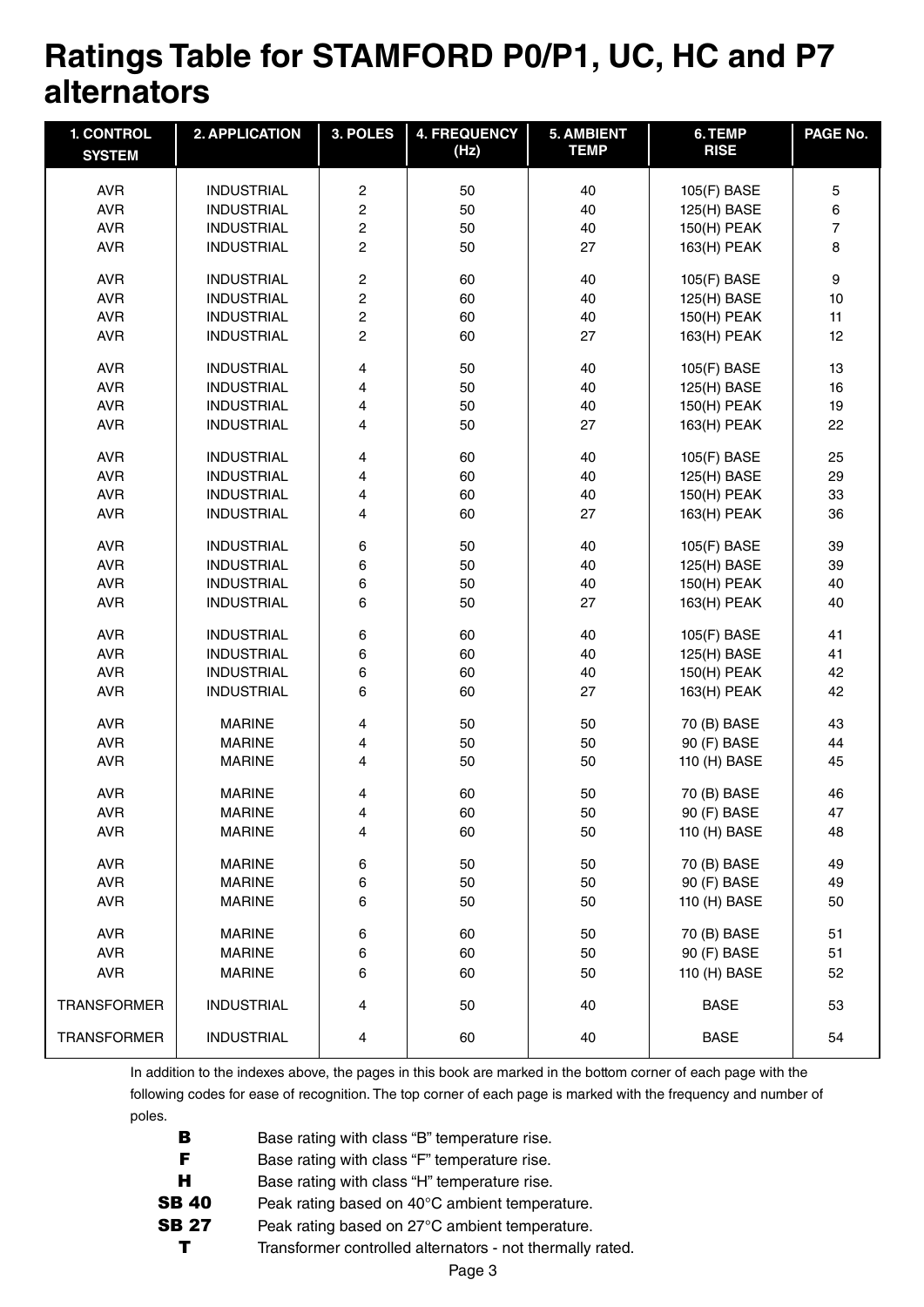# **Ratings Table for STAMFORD P80 Alternators**

### **Low Voltage**

| <b>1. APPLICATION</b> | 2. POLES | <b>3. FREQUENCY</b><br>(Hz) | <b>4. AMBIENT</b><br><b>TEMP</b> | 5. TEMP<br><b>RISE</b> | PAGE No. |
|-----------------------|----------|-----------------------------|----------------------------------|------------------------|----------|
|                       |          |                             |                                  |                        |          |
| <b>INDUSTRIAL</b>     | 4        | 50                          | 40                               | STANDBY 150 (H)        | 55       |
| <b>INDUSTRIAL</b>     | 4        | 50                          | 40                               | CONTINUOUS 125 (H)     | 55       |
| <b>INDUSTRIAL</b>     | 4        | 50                          | 40                               | CONTINUOUS105 (F)      | 55       |
| <b>INDUSTRIAL</b>     | 4        | 50                          | 40                               | CONTINUOUS 80 (B)      | 55       |
| <b>INDUSTRIAL</b>     | 4        | 60                          | 40                               | STANDBY 150 (H)        | 56       |
| <b>INDUSTRIAL</b>     | 4        | 60                          | 40                               | CONTINUOUS 125 (H)     | 56       |
| <b>INDUSTRIAL</b>     | 4        | 60                          | 40                               | CONTINUOUS 105 (F)     | 56       |
| <b>INDUSTRIAL</b>     | 4        | 60                          | 40                               | CONTINUOUS 80 (B)      | 56       |
|                       |          |                             |                                  |                        |          |

### **Medium Voltage**

| <b>1. APPLICATION</b> | 2. POLES | <b>3. FREQUENCY</b><br>(Hz) | <b>4. AMBIENT</b><br><b>TEMP</b> | 5. TEMP<br><b>RISE</b> | PAGE No. |
|-----------------------|----------|-----------------------------|----------------------------------|------------------------|----------|
|                       |          |                             |                                  |                        |          |
| <b>INDUSTRIAL</b>     | 4        | 50                          | 40                               | STANDBY 150 (H)        | 57       |
| <b>INDUSTRIAL</b>     | 4        | 50                          | 40                               | CONTINUOUS 125 (H)     | 57       |
| <b>INDUSTRIAL</b>     | 4        | 50                          | 40                               | CONTINUOUS 105 (F)     | 57       |
| <b>INDUSTRIAL</b>     | 4        | 50                          | 40                               | CONTINUOUS 80 (B)      | 57       |
| <b>INDUSTRIAL</b>     | 4        | 60                          | 40                               | STANDBY 150 (H)        | 57       |
| <b>INDUSTRIAL</b>     | 4        | 60                          | 40                               | CONTINUOUS 125 (H)     | 57       |
| <b>INDUSTRIAL</b>     | 4        | 60                          | 40                               | CONTINUOUS 105 (F)     | 57       |
| <b>INDUSTRIAL</b>     | 4        | 60                          | 40                               | CONTINUOUS 80 (B)      | 57       |
|                       |          |                             |                                  |                        |          |

### **High Voltage**

| <b>1. APPLICATION</b> | 2. POLES       | <b>3. FREQUENCY</b><br>(Hz) | <b>4. AMBIENT</b><br><b>TEMP</b> | 5. TEMP<br><b>RISE</b> | PAGE No. |
|-----------------------|----------------|-----------------------------|----------------------------------|------------------------|----------|
|                       |                |                             |                                  |                        |          |
| <b>INDUSTRIAL</b>     | 4              | 50                          | 40                               | STANDBY 125 (F)        | 58       |
| <b>INDUSTRIAL</b>     | $\overline{4}$ | 50                          | 40                               | CONTINUOUS 105 (F)     | 58       |
| <b>INDUSTRIAL</b>     | $\overline{4}$ | 50                          | 40                               | CONTINUOUS 80 (B)      | 58       |
| <b>INDUSTRIAL</b>     | 4              | 50                          | 40                               | STANDBY 125 (F)        | 59       |
| <b>INDUSTRIAL</b>     | 4              | 60                          | 40                               | CONTINUOUS 105 (F)     | 59       |
| <b>INDUSTRIAL</b>     | 4              | 60                          | 40                               | CONTINUOUS 80 (B)      | 59       |
|                       |                |                             |                                  |                        |          |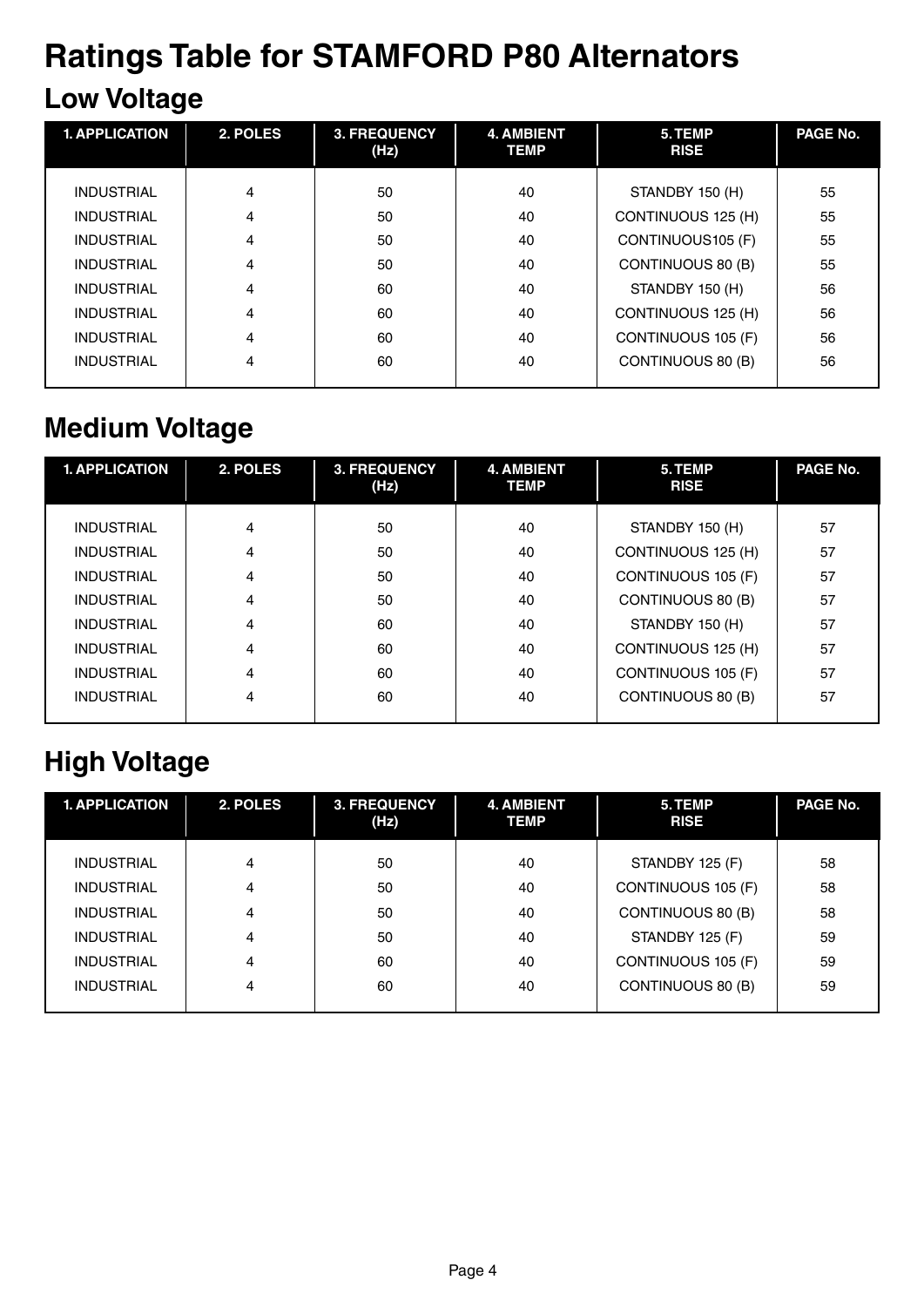3 PHASE 1 PHASE 1 PHASE ( 12 WIRE ) ( 12 WIRE ) POWER FACTOR 0.8 0.8 0.8 0.8 0.8 0.8 1.0 1.0 1.0 VOLTS : SERIES STAR 380 - 415 440 PARALLEL STAR 190 - 208 220 SERIES DELTA 220 - 240 254 DOUBLE DELTA 220 230 240 220 230 240 WINDING NO. 311 311 311 311 311 311 311 311 kVA | kW | kVA | kW | kVA | kW | kW | kVA | kW | kVA | kW | kVA | kW | kVA | kW PI 042D 11.5 | 9.2 | 11.0 | 8.8 | 7.0 | 5.6 | 7.0 | 5.6 | 7.0 | 7.0 | 7.0 | 7.0 | 7.0 | 7.0 | 7.0 | 7.0 PI 042E 13.5 | 10.8 | 13.3 | 10.6 | 8.3 | 6.6 | 8.3 | 6.6 | 8.3 | 8.3 | 8.3 | 8.3 | 8.3 | 8.3 | 8.3 PI 042F 16.0 12.8 15.1 12.1 9.6 7.7 9.6 7.7 9.6 7.7 9.6 9.6 9.6 9.6 9.6 9.6 PI 042G 18.0 14.4 17.5 14.0 10.8 8.6 10.8 8.6 10.8 8.6 10.8 10.8 10.8 10.8 10.8 10.8 PI 142D 22.5 18.0 22.0 17.6 13.8 11.0 13.8 11.0 13.8 11.0 13.8 13.8 13.8 13.8 13.8 13.8 PI 142E 25.0 20.0 24.0 19.2 15.0 12.0 15.0 12.0 15.0 12.0 15.0 15.0 15.0 15.0 15.0 15.0 PI 142F 29.3 23.4 28.3 22.6 17.6 14.1 17.6 14.1 17.6 14.1 17.6 17.6 17.6 17.6 17.6 17.6 PI 142G 34.5 | 27.6 | 33.0 | 26.4 | 20.7 | 16.6 | 20.7 | 16.6 | 20.7 | 16.6 | 20.7 | 20.7 | 20.7 | 20.7 | 20.7

**AVR CONTROLLED 40°C AMBIENT TEMPERATURE CLASS "F" TEMP RISE 105°C (BASE CONTINUOUS RATING)**

|                     |      |      |      | 1 PHASE (DEDICATED) |      |      |      |      |      |      |      |      |
|---------------------|------|------|------|---------------------|------|------|------|------|------|------|------|------|
| <b>POWER FACTOR</b> |      | 0.8  |      | 0.8                 |      | 0.8  |      | 1.0  |      | 1.0  |      | 1.0  |
| VOLTS:              | 220  |      | 230  |                     | 240  |      | 220  |      | 230  |      |      | 240  |
| WINDING NO.         |      | 05   | 05   |                     | 05   |      | 05   |      | 05   |      | 05   |      |
|                     | kVA  | kW   |      | kW                  | kVA  | kW   | kVA  | kW   | kVA  | kW   | kVA  | kW   |
|                     |      |      |      |                     |      |      |      |      |      |      |      |      |
| <b>PI 042D</b>      | 7.5  | 6.0  | 7.5  | 6.0                 | 7.5  | 6.0  | 7.5  | 7.5  | 7.5  | 7.5  | 7.5  | 7.5  |
| <b>PI 042E</b>      | 9.0  | 7.2  | 9.0  | 7.2                 | 9.0  | 7.2  | 9.0  | 9.0  | 9.0  | 9.0  | 9.0  | 9.0  |
| <b>PI 042F</b>      | 10.6 | 8.5  | 10.6 | 8.5                 | 10.6 | 8.5  | 10.6 | 10.6 | 10.6 | 10.6 | 10.6 | 10.6 |
| <b>PI 042G</b>      | 12.0 | 9.6  | 12.0 | 9.6                 | 12.0 | 9.6  | 12.0 | 12.0 | 12.0 | 12.0 | 12.0 | 12.0 |
|                     |      |      |      |                     |      |      |      |      |      |      |      |      |
| <b>PI 142D</b>      | 15.0 | 12.0 | 15.0 | 12.0                | 15.0 | 12.0 | 15.0 | 15.0 | 15.0 | 15.0 | 15.0 | 15.0 |
| <b>PI 142E</b>      | 16.6 | 13.3 | 16.6 | 13.3                | 16.6 | 13.3 | 16.6 | 16.6 | 16.6 | 16.6 | 16.6 | 16.6 |
| <b>PI 142F</b>      | 19.3 | 15.4 | 19.3 | 15.4                | 19.3 | 15.4 | 19.3 | 19.3 | 19.3 | 19.3 | 19.3 | 19.3 |
| <b>PI 142G</b>      | 22.5 | 18.0 | 22.5 | 18.0                | 22.5 | 18.0 | 22.5 | 22.5 | 22.5 | 22.5 | 22.5 | 22.5 |
| <b>PI 142H</b>      | 24.0 | 19.2 |      | 19.2                | 24.0 | 19.2 | 24.0 | 24.0 | 24.0 | 24.0 | 24.0 | 24.0 |
| <b>PI 142J</b>      | 27.2 | 21.8 | 27.2 | 21.8                | 27.2 | 21.8 | 27.2 | 27.2 | 27.2 | 27.2 | 27.2 | 27.2 |

PI 142H 36.0 | 28.8 | 35.0 | 28.0 | 21.6 | 17.3 | 21.6 | 17.3 | 21.6 | 21.6 | 21.6 | 21.6 | 21.6 | 21.6 | 21.6 PI 142J 40.5 32.4 39.3 31.4 24.3 19.4 24.3 19.4 24.3 19.4 24.3 24.3 24.3 24.3 24.3 24.3

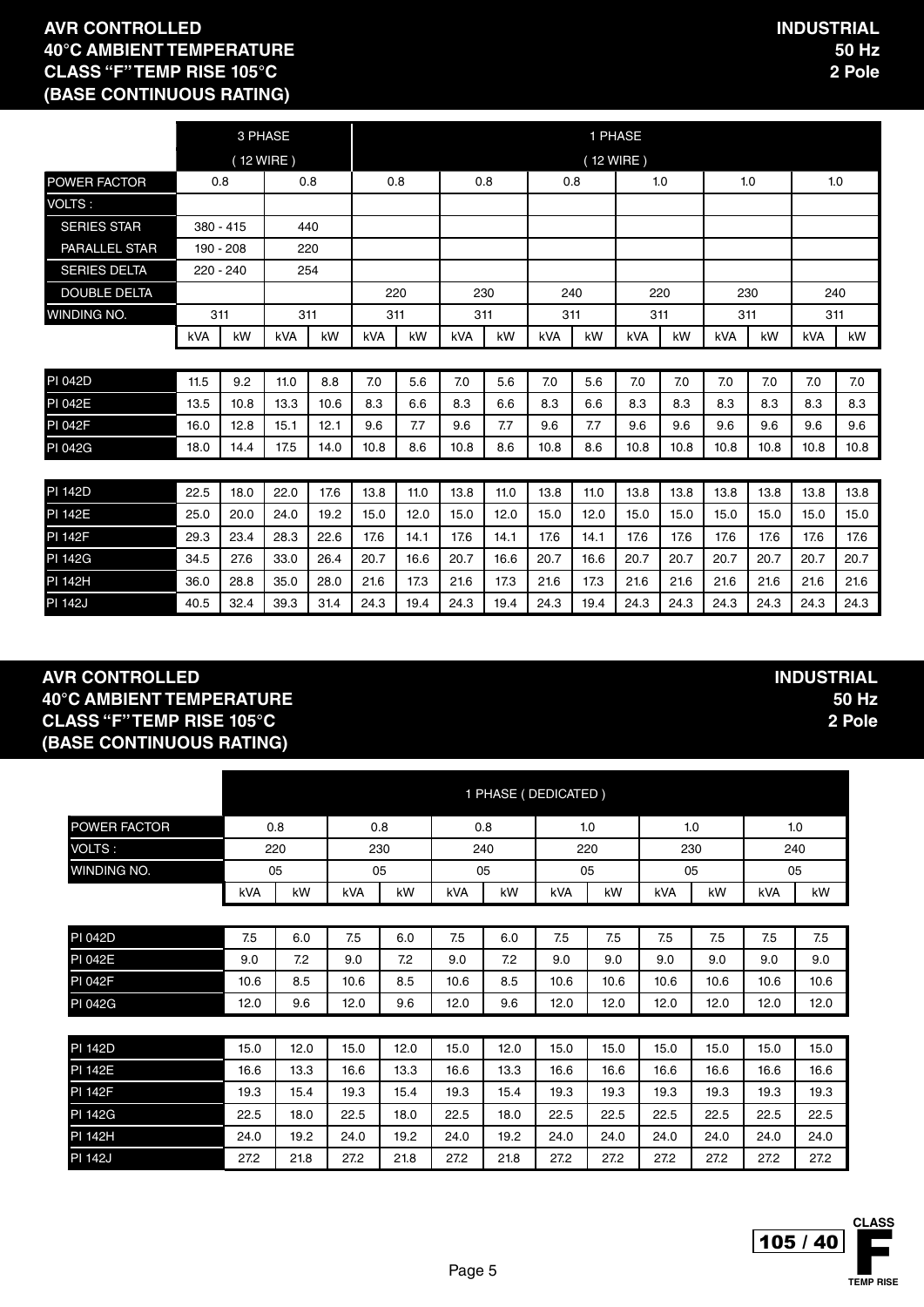|                     |             | 3 PHASE    |            |      | 1 PHASE    |      |      |      |            |      |            |      |            |      |      |      |
|---------------------|-------------|------------|------------|------|------------|------|------|------|------------|------|------------|------|------------|------|------|------|
|                     |             |            | (12 WIRE)  |      |            |      |      |      |            |      | (12 WIRE)  |      |            |      |      |      |
| POWER FACTOR        | 0.8         |            | 0.8        |      | 0.8        |      | 0.8  |      | 0.8        |      |            | 1.0  | 1.0        |      | 1.0  |      |
| VOLTS:              |             |            |            |      |            |      |      |      |            |      |            |      |            |      |      |      |
| <b>SERIES STAR</b>  | $380 - 415$ |            |            | 440  |            |      |      |      |            |      |            |      |            |      |      |      |
| PARALLEL STAR       | 190 - 208   |            |            | 220  |            |      |      |      |            |      |            |      |            |      |      |      |
| <b>SERIES DELTA</b> | $220 - 240$ |            |            | 254  |            |      |      |      |            |      |            |      |            |      |      |      |
| <b>DOUBLE DELTA</b> |             |            |            |      |            | 220  |      | 230  | 240        |      | 220        |      | 230        |      | 240  |      |
| <b>WINDING NO.</b>  |             | 311<br>311 |            | 311  |            | 311  |      | 311  |            | 311  |            | 311  |            | 311  |      |      |
|                     | <b>kVA</b>  | kW         | <b>kVA</b> | kW   | <b>kVA</b> | kW   | kVA  | kW   | <b>kVA</b> | kW   | <b>kVA</b> | kW   | <b>kVA</b> | kW   | kVA  | kW   |
|                     |             |            |            |      |            |      |      |      |            |      |            |      |            |      |      |      |
| <b>PI 042D</b>      | 12.5        | 10.0       | 12.1       | 9.7  | 7.5        | 6.0  | 7.5  | 6.0  | 7.5        | 6.0  | 7.5        | 7.5  | 7.5        | 7.5  | 7.5  | 7.5  |
| <b>PI 042E</b>      | 15.0        | 12.0       | 14.6       | 11.7 | 9.0        | 7.2  | 9.0  | 7.2  | 9.0        | 7.2  | 9.0        | 9.0  | 9.0        | 9.0  | 9.0  | 9.0  |
| <b>PI 042F</b>      | 17.5        | 14.0       | 17.0       | 13.6 | 10.5       | 8.4  | 10.5 | 8.4  | 10.5       | 8.4  | 10.5       | 10.5 | 10.5       | 10.5 | 10.5 | 10.5 |
| <b>PI 042G</b>      | 20.0        | 16.0       | 19.4       | 15.5 | 12.0       | 9.6  | 12.0 | 9.6  | 12.0       | 9.6  | 12.0       | 12.0 | 12.0       | 12.0 | 12.0 | 12.0 |
|                     |             |            |            |      |            |      |      |      |            |      |            |      |            |      |      |      |
| <b>PI 142D</b>      | 25.0        | 20.0       | 24.3       | 19.4 | 15.0       | 12.0 | 15.0 | 12.0 | 15.0       | 12.0 | 15.0       | 15.0 | 15.0       | 15.0 | 15.0 | 15.0 |
| <b>PI 142E</b>      | 27.5        | 22.0       | 26.7       | 21.4 | 16.5       | 13.2 | 16.5 | 13.2 | 16.5       | 13.2 | 16.5       | 16.5 | 16.5       | 16.5 | 16.5 | 16.5 |
| <b>PI 142F</b>      | 32.0        | 25.6       | 31.0       | 24.8 | 19.2       | 15.4 | 19.2 | 15.4 | 19.2       | 15.4 | 19.2       | 19.2 | 19.2       | 19.2 | 19.2 | 19.2 |
| PI 142G             | 37.5        | 30.0       | 36.4       | 29.1 | 22.5       | 18.0 | 22.5 | 18.0 | 22.5       | 18.0 | 22.5       | 22.5 | 22.5       | 22.5 | 22.5 | 22.5 |
| <b>PI 142H</b>      | 40.0        | 32.0       | 38.8       | 31.0 | 24.0       | 19.2 | 24.0 | 19.2 | 24.0       | 19.2 | 24.0       | 24.0 | 24.0       | 24.0 | 24.0 | 24.0 |

PI 142J 45.0 36.0 43.7 35.0 27.0 21.6 27.0 21.6 27.0 21.6 27.0 27.0 27.0 27.0 27.0 27.0

#### **AVR CONTROLLED 40°C AMBIENT TEMPERATURE CLASS "H" TEMP RISE 125°C (BASE CONTINUOUS RATING)**

|                |      | 1 PHASE |      |      |      |      |             |      |      |      |      |      |
|----------------|------|---------|------|------|------|------|-------------|------|------|------|------|------|
|                |      |         |      |      |      |      | (DEDICATED) |      |      |      |      |      |
| POWER FACTOR   |      | 0.8     |      | 0.8  |      | 0.8  |             | 1.0  | 1.0  |      |      | 1.0  |
| VOLTS:         |      | 220     |      | 230  |      | 240  |             | 220  |      | 230  |      | 240  |
| WINDING NO.    |      | 05      |      | 05   |      | 05   | 05          |      |      | 05   |      | 05   |
|                | kVA  | kW      | kVA  | kW   | kVA  | kW   | kVA         | kW   | kVA  | kW   | kVA  | kW   |
|                |      |         |      |      |      |      |             |      |      |      |      |      |
| <b>PI 042D</b> | 8.4  | 6.7     | 8.4  | 6.7  | 8.4  | 6.7  | 8.4         | 8.4  | 8.4  | 8.4  | 8.4  | 8.4  |
| <b>PI 042E</b> | 10.1 | 8.1     | 10.1 | 8.1  | 10.1 | 8.1  | 10.1        | 10.1 | 10.1 | 10.1 | 10.1 | 10.1 |
| PI 042F        | 11.7 | 9.4     | 11.7 | 9.4  | 11.7 | 9.4  | 11.7        | 11.7 | 11.7 | 11.7 | 11.7 | 11.7 |
| PI 042G        | 13.4 | 10.7    | 13.4 | 10.7 | 13.4 | 10.7 | 13.4        | 13.4 | 13.4 | 13.4 | 13.4 | 13.4 |
|                |      |         |      |      |      |      |             |      |      |      |      |      |
| <b>PI 142D</b> | 16.8 | 13.4    | 16.8 | 13.4 | 16.8 | 13.4 | 16.8        | 16.8 | 16.8 | 16.8 | 16.8 | 16.8 |
| <b>PI 142E</b> | 18.4 | 14.7    | 18.4 | 14.7 | 18.4 | 14.7 | 18.4        | 18.4 | 18.4 | 18.4 | 18.4 | 18.4 |
| <b>PI 142F</b> | 21.4 | 17.1    | 21.4 | 17.1 | 21.4 | 17.1 | 21.4        | 21.4 | 21.4 | 21.4 | 21.4 | 21.4 |
| <b>PI 142G</b> | 25.1 | 20.1    | 25.1 | 20.1 | 25.1 | 20.1 | 25.1        | 25.1 | 25.1 | 25.1 | 25.1 | 25.1 |
| <b>PI 142H</b> | 26.8 | 21.4    | 26.8 | 21.4 | 26.8 | 21.4 | 26.8        | 26.8 | 26.8 | 26.8 | 26.8 | 26.8 |
| <b>PI 142J</b> | 30.2 | 24.2    | 30.2 | 24.2 | 30.2 | 24.2 | 30.2        | 30.2 | 30.2 | 30.2 | 30.2 | 30.2 |

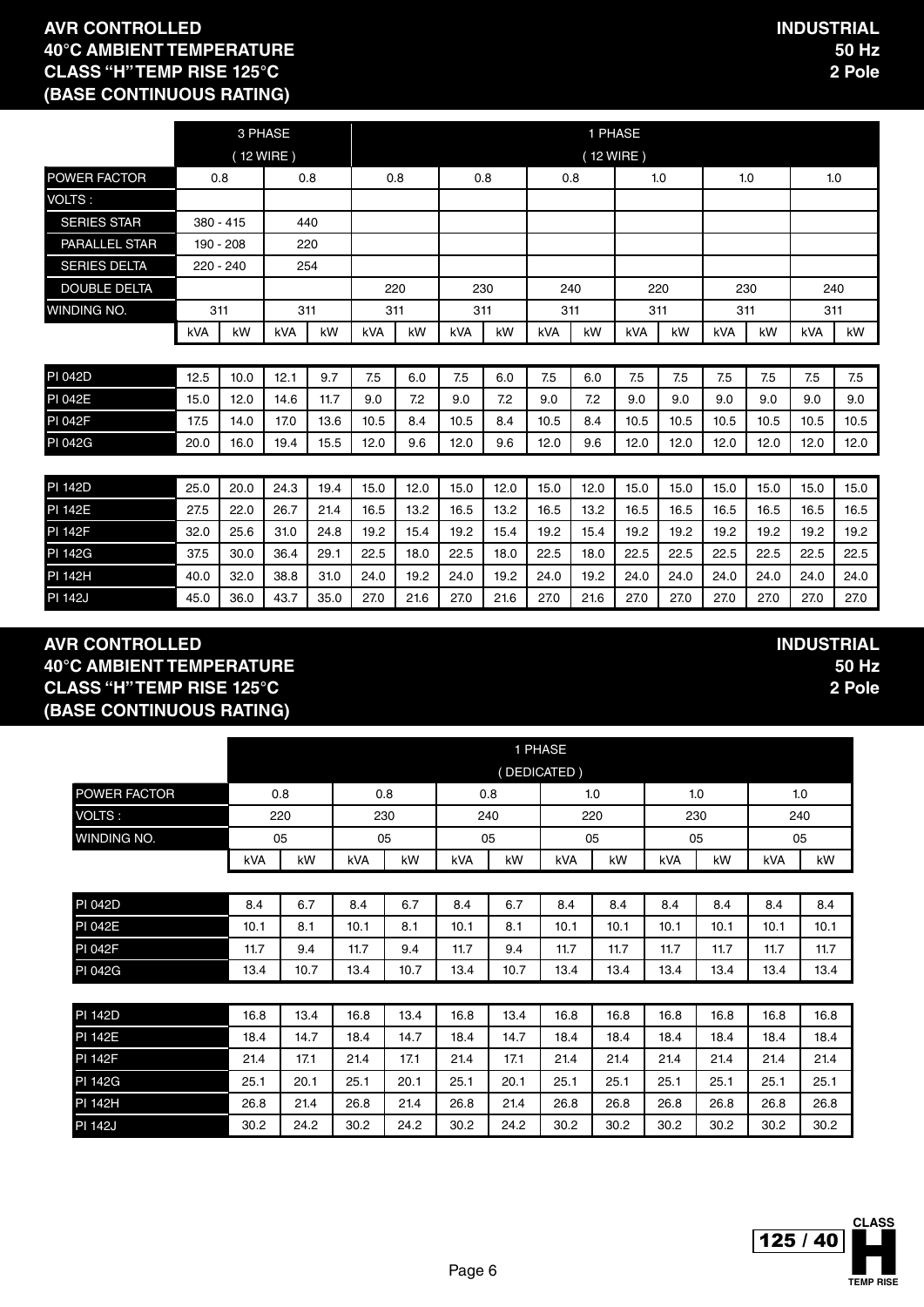|                      | 3 PHASE     |      |            |      |            | 1 PHASE |            |      |            |           |            |      |            |      |            |      |
|----------------------|-------------|------|------------|------|------------|---------|------------|------|------------|-----------|------------|------|------------|------|------------|------|
|                      |             |      | (12 WIRE)  |      |            |         |            |      |            | (12 WIRE) |            |      |            |      |            |      |
| POWER FACTOR         | 0.8         |      |            | 0.8  | 0.8        |         |            | 0.8  | 0.8        |           | 1.0        |      |            | 1.0  | 1.0        |      |
| VOLTS:               |             |      |            |      |            |         |            |      |            |           |            |      |            |      |            |      |
| <b>SERIES STAR</b>   | $380 - 415$ |      |            | 440  |            |         |            |      |            |           |            |      |            |      |            |      |
| <b>PARALLEL STAR</b> | 190 - 208   |      |            | 220  |            |         |            |      |            |           |            |      |            |      |            |      |
| <b>SERIES DELTA</b>  | 220 - 240   |      |            | 254  |            |         |            |      |            |           |            |      |            |      |            |      |
| <b>DOUBLE DELTA</b>  |             |      |            |      |            | 220     |            | 230  | 240        |           | 220        |      |            | 230  | 240        |      |
| WINDING NO.          | 311         |      | 311        |      | 311        |         | 311        |      | 311        |           | 311        |      | 311        |      | 311        |      |
|                      | kVA         | kW   | <b>kVA</b> | kW   | <b>kVA</b> | kW      | <b>kVA</b> | kW   | <b>kVA</b> | kW        | <b>kVA</b> | kW   | <b>kVA</b> | kW   | <b>kVA</b> | kW   |
|                      |             |      |            |      |            |         |            |      |            |           |            |      |            |      |            |      |
| <b>PI 042D</b>       | 13.5        | 10.8 | 13.1       | 10.5 | 8.1        | 6.5     | 8.1        | 6.5  | 8.1        | 6.5       | 8.1        | 8.1  | 8.1        | 8.1  | 8.1        | 8.1  |
| <b>PI 042E</b>       | 16.2        | 13.0 | 15.8       | 12.6 | 9.7        | 7.8     | 9.7        | 7.8  | 9.7        | 7.8       | 9.7        | 9.7  | 9.7        | 9.7  | 9.7        | 9.7  |
| <b>PI 042F</b>       | 18.9        | 15.1 | 18.4       | 14.7 | 11.3       | 9.0     | 11.3       | 9.0  | 11.3       | 9.0       | 11.3       | 11.3 | 11.3       | 11.3 | 11.3       | 11.3 |
| PI 042G              | 21.6        | 17.3 | 21.0       | 16.8 | 13.0       | 10.4    | 13.0       | 10.4 | 13.0       | 10.4      | 13.0       | 13.0 | 13.0       | 13.0 | 13.0       | 13.0 |
|                      |             |      |            |      |            |         |            |      |            |           |            |      |            |      |            |      |
| <b>PI 142D</b>       | 27.0        | 21.6 | 26.2       | 21.0 | 16.2       | 13.0    | 16.2       | 13.0 | 16.2       | 13.0      | 16.2       | 16.2 | 16.2       | 16.2 | 16.2       | 16.2 |
| <b>PI 142E</b>       | 29.7        | 23.8 | 28.8       | 23.0 | 17.8       | 14.2    | 17.8       | 14.2 | 17.8       | 14.2      | 17.8       | 17.8 | 17.8       | 17.8 | 17.8       | 17.8 |
| <b>PI 142F</b>       | 34.6        | 27.7 | 33.5       | 26.8 | 20.7       | 16.6    | 20.7       | 16.6 | 20.7       | 16.6      | 20.7       | 20.7 | 20.7       | 20.7 | 20.7       | 20.7 |
| <b>PI 142G</b>       | 40.5        | 32.4 | 39.3       | 31.4 | 24.3       | 19.4    | 24.3       | 19.4 | 24.3       | 19.4      | 24.3       | 24.3 | 24.3       | 24.3 | 24.3       | 24.3 |
| <b>PI 142H</b>       | 43.2        | 34.6 | 41.9       | 33.5 | 25.9       | 20.7    | 25.9       | 20.7 | 25.9       | 20.7      | 25.9       | 25.9 | 25.9       | 25.9 | 25.9       | 25.9 |

PI 142J 48.6 | 38.9 | 47.2 | 37.8 | 29.2 | 23.4 | 29.2 | 29.2 | 29.2 | 29.2 | 29.2 | 29.2 | 29.2 | 29.2 | 29.2 | 29.2 |

#### **AVR CONTROLLED 40°C AMBIENT TEMPERATURE CLASS "H" TEMP RISE 150°C (PEAK STANDBY RATING)**

|                | 1 PHASE |      |      |      |      |      |             |      |      |      |      |      |  |
|----------------|---------|------|------|------|------|------|-------------|------|------|------|------|------|--|
|                |         |      |      |      |      |      | (DEDICATED) |      |      |      |      |      |  |
| POWER FACTOR   |         | 0.8  |      | 0.8  |      | 0.8  | 1.0         |      | 1.0  |      |      | 1.0  |  |
| <b>VOLTS:</b>  |         | 220  |      | 230  | 240  |      |             | 220  |      | 230  | 240  |      |  |
| WINDING NO.    |         | 05   |      | 05   |      | 05   |             | 05   |      | 05   |      | 05   |  |
|                | kVA     | kW   | kVA  | kW   | kVA  | kW   | kVA         | kW   | kVA  | kW   | kVA  | kW   |  |
|                |         |      |      |      |      |      |             |      |      |      |      |      |  |
| <b>PI 042D</b> | 9.1     | 7.3  | 9.1  | 7.3  | 9.1  | 7.3  | 9.1         | 9.1  | 9.1  | 9.1  | 9.1  | 9.1  |  |
| <b>PI 042E</b> | 10.9    | 8.7  | 10.9 | 8.7  | 10.9 | 8.7  | 10.9        | 10.9 | 10.9 | 10.9 | 10.9 | 10.9 |  |
| <b>PI 042F</b> | 12.6    | 10.1 | 12.6 | 10.1 | 12.6 | 10.1 | 12.6        | 12.6 | 12.6 | 12.6 | 12.6 | 12.6 |  |
| PI 042G        | 14.5    | 11.6 | 14.5 | 11.6 | 14.5 | 11.6 | 14.5        | 14.5 | 14.5 | 14.5 | 14.5 | 14.5 |  |
|                |         |      |      |      |      |      |             |      |      |      |      |      |  |
| PI 142D        | 18.1    | 14.5 | 18.1 | 14.5 | 18.1 | 14.5 | 18.1        | 18.1 | 18.1 | 18.1 | 18.1 | 18.1 |  |
| <b>PI 142E</b> | 19.9    | 15.9 | 19.9 | 15.9 | 19.9 | 15.9 | 19.9        | 19.9 | 19.9 | 19.9 | 19.9 | 19.9 |  |
| <b>PI 142F</b> | 23.1    | 18.5 | 23.1 | 18.5 | 23.1 | 18.5 | 23.1        | 23.1 | 23.1 | 23.1 | 23.1 | 23.1 |  |
| <b>PI 142G</b> | 27.1    | 21.7 | 27.1 | 21.7 | 27.1 | 21.7 | 27.1        | 27.1 | 27.1 | 27.1 | 27.1 | 27.1 |  |
| PI 142H        | 28.9    | 23.1 | 28.9 | 23.1 | 28.9 | 23.1 | 28.9        | 28.9 | 28.9 | 28.9 | 28.9 | 28.9 |  |
| <b>PI 142J</b> | 32.6    | 26.1 | 32.6 | 26.1 | 32.6 | 26.1 | 32.6        | 32.6 | 32.6 | 32.6 | 32.6 | 32.6 |  |

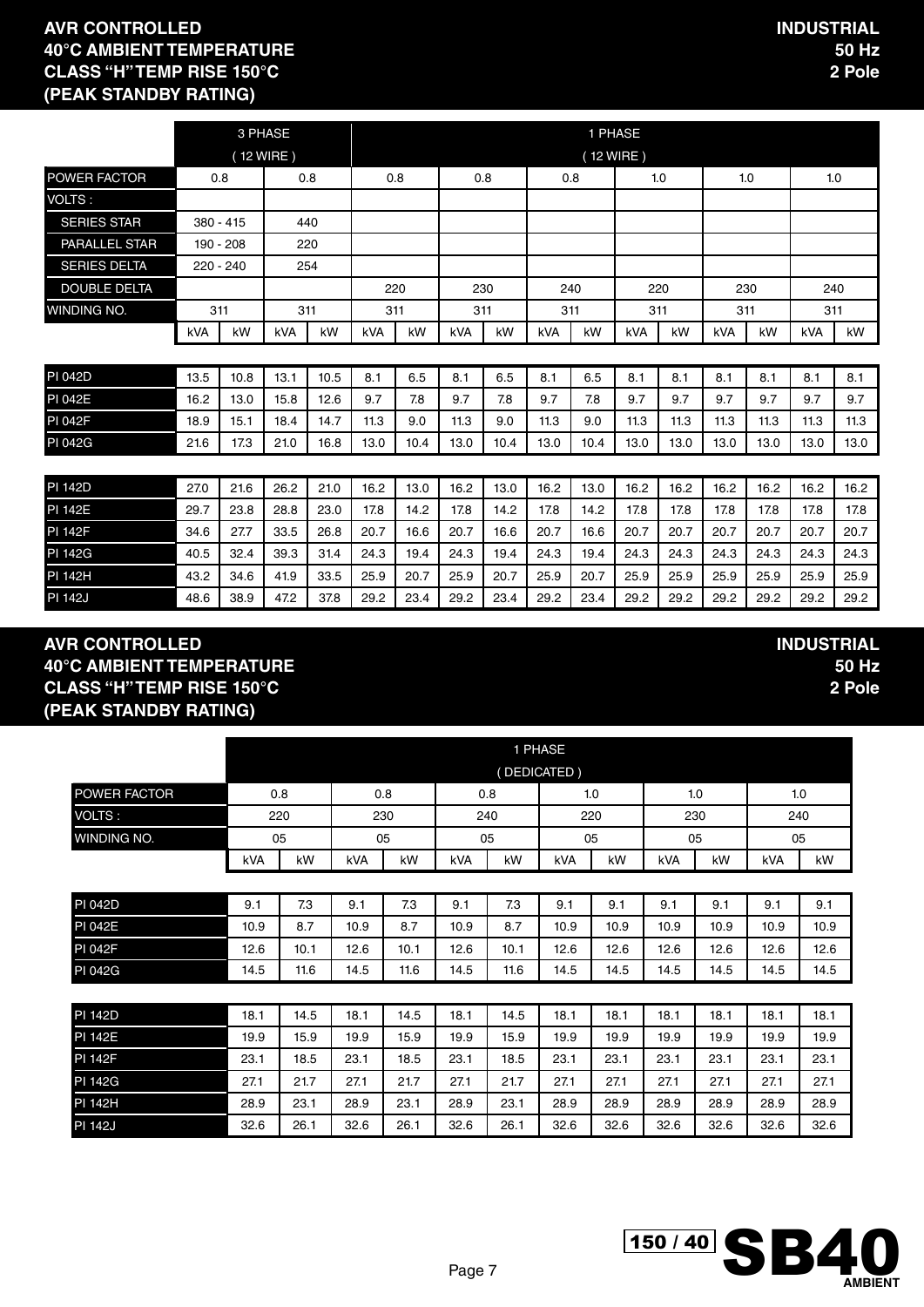|                      | 3 PHASE     |           |            |      | 1 PHASE    |      |            |      |            |           |            |      |            |      |      |      |
|----------------------|-------------|-----------|------------|------|------------|------|------------|------|------------|-----------|------------|------|------------|------|------|------|
|                      |             |           | (12 WIRE)  |      |            |      |            |      |            | (12 WIRE) |            |      |            |      |      |      |
| POWER FACTOR         | 0.8         |           | 0.8        |      | 0.8        |      | 0.8        |      | 0.8        |           |            | 1.0  | 1.0        |      | 1.0  |      |
| VOLTS:               |             |           |            |      |            |      |            |      |            |           |            |      |            |      |      |      |
| <b>SERIES STAR</b>   | $380 - 415$ |           | 440        |      |            |      |            |      |            |           |            |      |            |      |      |      |
| <b>PARALLEL STAR</b> | 190 - 208   |           | 220        |      |            |      |            |      |            |           |            |      |            |      |      |      |
| <b>SERIES DELTA</b>  |             | 220 - 240 | 254        |      |            |      |            |      |            |           |            |      |            |      |      |      |
| <b>DOUBLE DELTA</b>  |             |           |            |      |            | 220  |            | 230  |            | 240       |            | 220  | 230        |      | 240  |      |
| WINDING NO.          | 311         |           | 311        |      | 311        |      | 311        |      | 311        |           | 311        |      | 311        |      | 311  |      |
|                      | kVA         | kW        | <b>kVA</b> | kW   | <b>kVA</b> | kW   | <b>kVA</b> | kW   | <b>kVA</b> | kW        | <b>kVA</b> | kW   | <b>kVA</b> | kW   | kVA  | kW   |
|                      |             |           |            |      |            |      |            |      |            |           |            |      |            |      |      |      |
| <b>PI 042D</b>       | 13.8        | 11.0      | 13.3       | 10.6 | 8.3        | 6.6  | 8.3        | 6.6  | 8.3        | 6.6       | 8.3        | 8.3  | 8.3        | 8.3  | 8.3  | 8.3  |
| <b>PI 042E</b>       | 16.5        | 13.2      | 16.1       | 12.9 | 9.9        | 7.9  | 9.9        | 7.9  | 9.9        | 7.9       | 9.9        | 9.9  | 9.9        | 9.9  | 9.9  | 9.9  |
| PI 042F              | 19.3        | 15.4      | 18.7       | 15.0 | 11.6       | 9.3  | 11.6       | 9.3  | 11.6       | 9.3       | 11.6       | 11.6 | 11.6       | 11.6 | 11.6 | 11.6 |
| <b>PI 042G</b>       | 22.0        | 17.6      | 21.3       | 17.0 | 13.2       | 10.6 | 13.2       | 10.6 | 13.2       | 10.6      | 13.2       | 13.2 | 13.2       | 13.2 | 13.2 | 13.2 |
|                      |             |           |            |      |            |      |            |      |            |           |            |      |            |      |      |      |
| <b>PI 142D</b>       | 27.5        | 22.0      | 26.7       | 21.4 | 16.5       | 13.2 | 16.5       | 13.2 | 16.5       | 13.2      | 16.5       | 16.5 | 16.5       | 16.5 | 16.5 | 16.5 |
| <b>PI 142E</b>       | 30.3        | 24.2      | 29.4       | 23.5 | 18.2       | 14.6 | 18.2       | 14.6 | 18.2       | 14.6      | 18.2       | 18.2 | 18.2       | 18.2 | 18.2 | 18.2 |
| <b>PI 142F</b>       | 35.2        | 28.2      | 34.1       | 27.3 | 21.1       | 16.9 | 21.1       | 16.9 | 21.1       | 16.9      | 21.1       | 21.1 | 21.1       | 21.1 | 21.1 | 21.1 |
| <b>PI 142G</b>       | 41.3        | 33.0      | 40.0       | 32.0 | 24.8       | 19.8 | 24.8       | 19.8 | 24.8       | 19.8      | 24.8       | 24.8 | 24.8       | 24.8 | 24.8 | 24.8 |
| PI 142H              | 44.0        | 35.2      | 42.7       | 34.2 | 26.4       | 21.1 | 26.4       | 21.1 | 26.4       | 21.1      | 26.4       | 26.4 | 26.4       | 26.4 | 26.4 | 26.4 |

PI 142J 49.5 | 39.6 | 48.1 | 38.5 | 29.7 | 23.8 | 29.7 | 23.8 | 29.7 | 29.7 | 29.7 | 29.7 | 29.7 | 29.7 | 29.7 | 29.7 | 29.7 | 29.7 | 29.7 | 29.7 | 29.7 | 29.7 | 29.7 | 29.7 | 29.7 | 29.7 | 29.7 |

#### **AVR CONTROLLED 27°C AMBIENT TEMPERATURE CLASS "H" TEMP RISE 163°C (PEAK STANDBY RATING)**

|                |      |      |      |      |      |      | 1 PHASE     |      |      |      |      |      |
|----------------|------|------|------|------|------|------|-------------|------|------|------|------|------|
|                |      |      |      |      |      |      | (DEDICATED) |      |      |      |      |      |
| POWER FACTOR   |      | 0.8  |      | 0.8  |      | 0.8  |             | 1.0  |      | 1.0  |      | 1.0  |
| VOLTS:         |      | 220  |      | 230  |      | 240  |             | 220  |      | 230  |      | 240  |
| WINDING NO.    |      | 05   |      | 05   | 05   |      |             | 05   | 05   |      |      | 05   |
|                | kVA  | kW   | kVA  | kW   | kVA  | kW   | kVA         | kW   | kVA  | kW   | kVA  | kW   |
|                |      |      |      |      |      |      |             |      |      |      |      |      |
| <b>PI 042D</b> | 10.0 | 8.0  | 10.0 | 8.0  | 10.0 | 8.0  | 10.0        | 10.0 | 10.0 | 10.0 | 10.0 | 10.0 |
| <b>PI 042E</b> | 12.0 | 9.6  | 12.0 | 9.6  | 12.0 | 9.6  | 12.0        | 12.0 | 12.0 | 12.0 | 12.0 | 12.0 |
| <b>PI 042F</b> | 13.9 | 11.1 | 13.9 | 11.1 | 13.9 | 11.1 | 13.9        | 13.9 | 13.9 | 13.9 | 13.9 | 13.9 |
| PI 042G        | 15.9 | 12.7 | 15.9 | 12.7 | 15.9 | 12.7 | 15.9        | 15.9 | 15.9 | 15.9 | 15.9 | 15.9 |
|                |      |      |      |      |      |      |             |      |      |      |      |      |
| <b>PI</b> 142D | 20.0 | 16.0 | 20.0 | 16.0 | 20.0 | 16.0 | 20.0        | 20.0 | 20.0 | 20.0 | 20.0 | 20.0 |
| <b>PI 142E</b> | 21.9 | 17.5 | 21.9 | 17.5 | 21.9 | 17.5 | 21.9        | 21.9 | 21.9 | 21.9 | 21.9 | 21.9 |
| <b>PI 142F</b> | 25.4 | 20.3 | 25.4 | 20.3 | 25.4 | 20.3 | 25.4        | 25.4 | 25.4 | 25.4 | 25.4 | 25.4 |
| <b>PI 142G</b> | 29.8 | 23.8 | 29.8 | 23.8 | 29.8 | 23.8 | 29.8        | 29.8 | 29.8 | 29.8 | 29.8 | 29.8 |
| <b>PI 142H</b> | 31.8 | 25.4 | 31.8 | 25.4 | 31.8 | 25.4 | 31.8        | 31.8 | 31.8 | 31.8 | 31.8 | 31.8 |
| <b>PI 142J</b> | 35.9 | 28.7 | 35.9 | 28.7 | 35.9 | 28.7 | 35.9        | 35.9 | 35.9 | 35.9 | 35.9 | 35.9 |

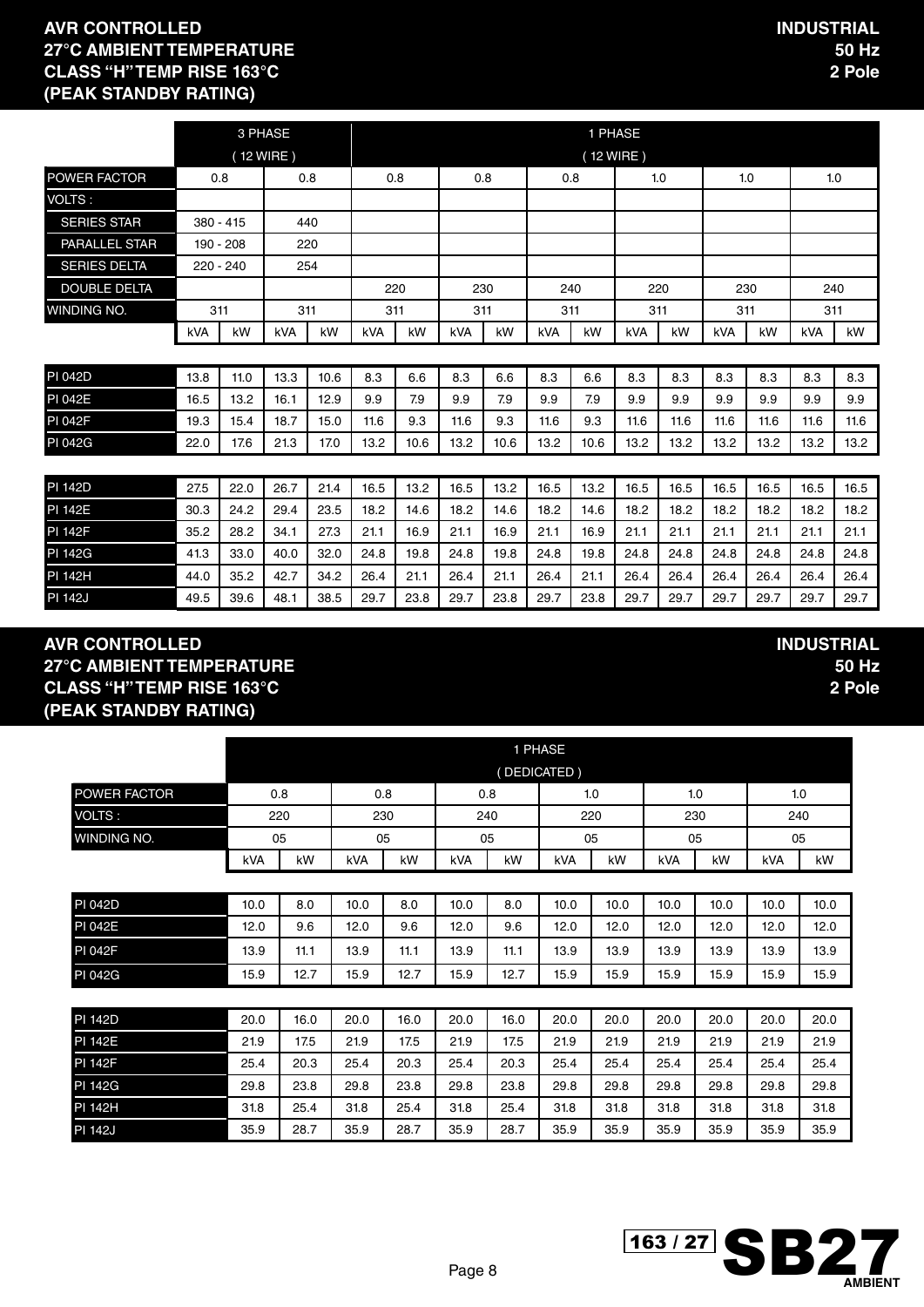|                     |      |      | 3 PHASE     |      |      |      |      |      |      |      | 1 PHASE   |      |      |      |      |      |
|---------------------|------|------|-------------|------|------|------|------|------|------|------|-----------|------|------|------|------|------|
|                     |      |      | (12 WIRE)   |      |      |      |      |      |      |      | (12 WIRE) |      |      |      |      |      |
| POWER FACTOR        | 0.8  |      | 0.8         |      |      | 0.8  | 0.8  |      | 0.8  |      |           | 1.0  | 1.0  |      |      | 1.0  |
| VOLTS:              |      |      |             |      |      |      |      |      |      |      |           |      |      |      |      |      |
| <b>SERIES STAR</b>  | 416  |      | 440 - 480   |      |      |      |      |      |      |      |           |      |      |      |      |      |
| PARALLEL STAR       | 208  |      | $220 - 240$ |      |      |      |      |      |      |      |           |      |      |      |      |      |
| <b>SERIES DELTA</b> | 240  |      | 254 - 277   |      |      |      |      |      |      |      |           |      |      |      |      |      |
| <b>DOUBLE DELTA</b> |      |      |             |      |      | 220  |      | 230  |      | 240  |           | 220  | 230  |      | 240  |      |
| <b>WINDING NO.</b>  | 311  |      | 311         |      | 311  |      | 311  |      | 311  |      | 311       |      | 311  |      | 311  |      |
|                     | kVA  | kW   | kVA         | kW   | kVA  | kW   | kVA  | kW   | kVA  | kW   | kVA       | kW   | kVA  | kW   | kVA  | kW   |
|                     |      |      |             |      |      |      |      |      |      |      |           |      |      |      |      |      |
| <b>PI 042D</b>      | 12.4 | 9.9  | 13.2        | 10.6 | 6.7  | 5.4  | 7.1  | 5.7  | 7.4  | 5.9  | 6.7       | 6.7  | 7.1  | 7.1  | 7.4  | 7.4  |
| <b>PI 042E</b>      | 14.9 | 11.9 | 15.8        | 12.6 | 8.1  | 6.5  | 8.6  | 6.9  | 8.9  | 7.1  | 8.1       | 8.1  | 8.6  | 8.6  | 8.9  | 8.9  |
| <b>PI 042F</b>      | 17.1 | 13.7 | 18.1        | 14.5 | 9.2  | 7.4  | 9.8  | 7.8  | 10.2 | 8.2  | 9.2       | 9.2  | 9.8  | 9.8  | 10.2 | 10.2 |
| <b>PI 042G</b>      | 19.8 | 15.8 | 21.0        | 16.8 | 10.7 | 8.6  | 11.3 | 9.0  | 11.8 | 9.4  | 10.7      | 10.7 | 11.3 | 11.3 | 11.8 | 11.8 |
|                     |      |      |             |      |      |      |      |      |      |      |           |      |      |      |      |      |
| <b>PI 142D</b>      | 22.5 | 18.0 | 23.9        | 19.1 | 12.2 | 9.8  | 12.9 | 10.3 | 13.4 | 10.7 | 12.2      | 12.2 | 12.9 | 12.9 | 13.4 | 13.4 |
| <b>PI 142E</b>      | 27.9 | 22.3 | 29.6        | 23.7 | 15.1 | 12.1 | 16.0 | 12.8 | 16.6 | 13.3 | 15.1      | 15.1 | 16.0 | 16.0 | 16.6 | 16.6 |
| <b>PI 142F</b>      | 31.5 | 25.2 | 33.4        | 26.7 | 17.0 | 13.6 | 18.0 | 14.4 | 18.7 | 15.0 | 17.0      | 17.0 | 18.0 | 18.0 | 18.7 | 18.7 |

PI 142G 36.0 28.8 38.2 30.6 19.4 15.5 20.6 16.5 21.4 17.1 19.4 19.4 20.6 20.6 21.4 21.4 PI 142H 42.3 33.8 44.8 35.8 22.8 18.2 24.2 19.4 25.1 20.1 22.8 22.8 24.2 24.2 25.1 25.1 PI 142J 45.0 | 36.0 | 47.7 | 38.2 | 24.3 | 19.4 | 25.8 | 20.6 | 26.7 | 21.4 | 24.3 | 24.3 | 25.8 | 25.8 | 26.7 | 26.7 |

#### **AVR CONTROLLED 40°C AMBIENT TEMPERATURE CLASS "F" TEMP RISE 105°C (BASE CONTINUOUS RATING)**

|                |      |      |      |      |      |      | 1 PHASE     |      |      |      |      |      |
|----------------|------|------|------|------|------|------|-------------|------|------|------|------|------|
|                |      |      |      |      |      |      | (DEDICATED) |      |      |      |      |      |
| POWER FACTOR   |      | 0.8  |      | 0.8  |      | 0.8  |             | 1.0  |      | 1.0  | 1.0  |      |
| VOLTS :        |      | 220  |      | 230  |      | 240  |             | 220  |      | 230  | 240  |      |
| winding No.    |      | 06   |      | 06   | 06   |      |             | 06   |      | 06   | 06   |      |
|                | kVA  | kW   | kVA  | kW   | kVA  | kW   | kVA         | kW   | kVA  | kW   | kVA  | kW   |
|                |      |      |      |      |      |      |             |      |      |      |      |      |
| <b>PI 042D</b> | 8.4  | 6.7  | 8.4  | 6.7  | 8.4  | 6.7  | 8.4         | 8.4  | 8.4  | 8.4  | 8.4  | 8.4  |
| <b>PI 042E</b> | 10.2 | 8.2  | 10.2 | 8.2  | 10.2 | 8.2  | 10.2        | 10.2 | 10.2 | 10.2 | 10.2 | 10.2 |
| <b>PI 042F</b> | 11.6 | 9.3  | 11.6 | 9.3  | 11.6 | 9.3  | 11.6        | 11.6 | 11.6 | 11.6 | 11.6 | 11.6 |
| <b>PI 042G</b> | 13.5 | 10.8 | 13.5 | 10.8 | 13.5 | 10.8 | 13.5        | 13.5 | 13.5 | 13.5 | 13.5 | 13.5 |
|                |      |      |      |      |      |      |             |      |      |      |      |      |
| <b>PI 142D</b> | 15.3 | 12.2 | 15.3 | 12.2 | 15.3 | 12.2 | 15.3        | 15.3 | 15.3 | 15.3 | 15.3 | 15.3 |
| <b>PI 142E</b> | 19.0 | 15.2 | 19.0 | 15.2 | 19.0 | 15.2 | 19.0        | 19.0 | 19.0 | 19.0 | 19.0 | 19.0 |
| <b>PI 142F</b> | 21.4 | 17.1 | 21.4 | 17.1 | 21.4 | 17.1 | 21.4        | 21.4 | 21.4 | 21.4 | 21.4 | 21.4 |
| PI 142G        | 24.5 | 19.6 | 24.5 | 19.6 | 24.5 | 19.6 | 24.5        | 24.5 | 24.5 | 24.5 | 24.5 | 24.5 |
| PI 142H        | 28.8 | 23.0 | 28.8 | 23.0 | 28.8 | 23.0 | 28.8        | 28.8 | 28.8 | 28.8 | 28.8 | 28.8 |
| <b>PI 142J</b> | 30.6 | 24.5 | 30.6 | 24.5 | 30.6 | 24.5 | 30.6        | 30.6 | 30.6 | 30.6 | 30.6 | 30.6 |

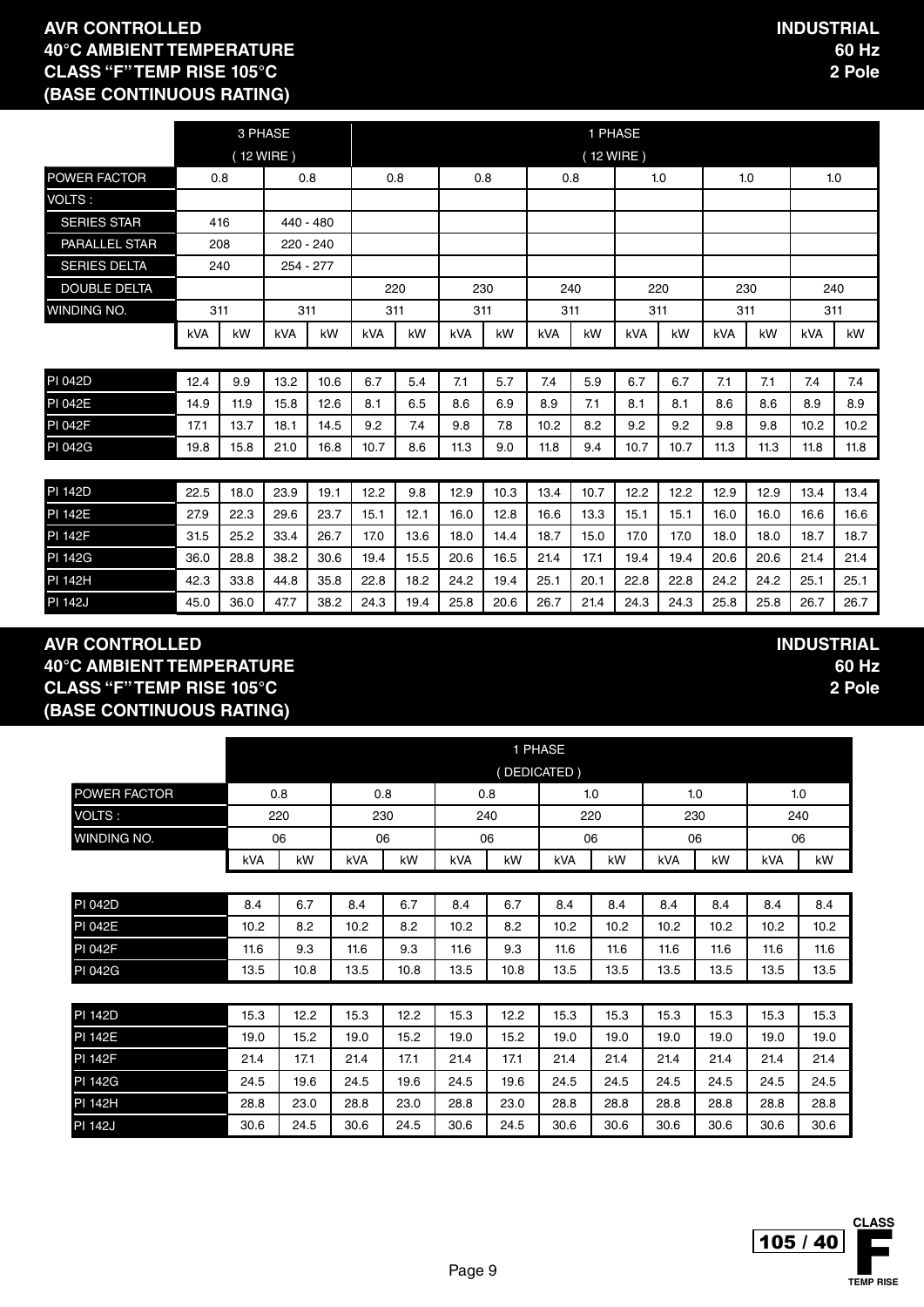**INDUSTRIAL**

**60 Hz 2 Pole**

|                     |      | 3 PHASE |             |      |            |      |      |      |            | 1 PHASE   |            |      |            |      |            |      |
|---------------------|------|---------|-------------|------|------------|------|------|------|------------|-----------|------------|------|------------|------|------------|------|
|                     |      |         | (12 WIRE)   |      |            |      |      |      |            | (12 WIRE) |            |      |            |      |            |      |
| POWER FACTOR        | 0.8  |         | 0.8         |      | 0.8        |      | 0.8  |      | 0.8        |           |            | 1.0  | 1.0        |      | 1.0        |      |
| VOLTS:              |      |         |             |      |            |      |      |      |            |           |            |      |            |      |            |      |
| <b>SERIES STAR</b>  | 416  |         | $440 - 480$ |      |            |      |      |      |            |           |            |      |            |      |            |      |
| PARALLEL STAR       | 208  |         | 220 - 240   |      |            |      |      |      |            |           |            |      |            |      |            |      |
| <b>SERIES DELTA</b> | 240  |         | $254 - 277$ |      |            |      |      |      |            |           |            |      |            |      |            |      |
| <b>DOUBLE DELTA</b> |      |         |             |      |            | 220  | 230  |      | 240        |           | 220        |      | 230        |      | 240        |      |
| <b>WINDING NO.</b>  | 311  |         | 311         |      | 311        |      | 311  |      | 311        |           | 311        |      | 311        |      | 311        |      |
|                     | kVA  | kW      | <b>kVA</b>  | kW   | <b>kVA</b> | kW   | kVA  | kW   | <b>kVA</b> | kW        | <b>kVA</b> | kW   | <b>kVA</b> | kW   | <b>kVA</b> | kW   |
|                     |      |         |             |      |            |      |      |      |            |           |            |      |            |      |            |      |
| <b>PI 042D</b>      | 13.8 | 11.0    | 14.6        | 11.7 | 7.5        | 6.0  | 7.9  | 6.3  | 8.2        | 6.6       | 7.5        | 7.5  | 7.9        | 7.9  | 8.2        | 8.2  |
| <b>PI 042E</b>      | 16.6 | 13.3    | 17.6        | 14.1 | 9.0        | 7.2  | 9.5  | 7.6  | 9.9        | 7.9       | 9.0        | 9.0  | 9.5        | 9.5  | 9.9        | 9.9  |
| <b>PI 042F</b>      | 19.0 | 15.2    | 20.1        | 16.1 | 10.3       | 8.2  | 10.9 | 8.7  | 11.3       | 9.0       | 10.3       | 10.3 | 10.9       | 10.9 | 11.3       | 11.3 |
| PI 042G             | 22.0 | 17.6    | 23.3        | 18.6 | 11.9       | 9.5  | 12.6 | 10.1 | 13.1       | 10.5      | 11.9       | 11.9 | 12.6       | 12.6 | 13.1       | 13.1 |
|                     |      |         |             |      |            |      |      |      |            |           |            |      |            |      |            |      |
| <b>PI 142D</b>      | 25.0 | 20.0    | 26.5        | 21.2 | 13.5       | 10.8 | 14.3 | 11.4 | 14.8       | 11.8      | 13.5       | 13.5 | 14.3       | 14.3 | 14.8       | 14.8 |
| <b>PI 142E</b>      | 31.0 | 24.8    | 32.9        | 26.3 | 16.7       | 13.4 | 17.7 | 14.2 | 18.4       | 14.7      | 16.7       | 16.7 | 17.7       | 17.7 | 18.4       | 18.4 |
| <b>PI 142F</b>      | 35.0 | 28.0    | 37.1        | 29.7 | 18.9       | 15.1 | 20.0 | 16.0 | 20.8       | 16.6      | 18.9       | 18.9 | 20.0       | 20.0 | 20.8       | 20.8 |
| <b>PI 142G</b>      | 40.0 | 32.0    | 42.4        | 33.9 | 21.6       | 17.3 | 22.9 | 18.3 | 23.7       | 19.0      | 21.6       | 21.6 | 22.9       | 22.9 | 23.7       | 23.7 |
| <b>PI 142H</b>      | 47.0 | 37.6    | 49.8        | 39.8 | 25.4       | 20.3 | 26.9 | 21.5 | 27.9       | 22.3      | 25.4       | 25.4 | 26.9       | 26.9 | 27.9       | 27.9 |

PI 142J 50.0 40.0 53.0 42.4 27.0 21.6 28.6 22.9 29.7 23.8 27.0 27.0 28.6 28.6 29.7 29.7

#### **AVR CONTROLLED 40°C AMBIENT TEMPERATURE CLASS "H" TEMP RISE 125°C (BASE CONTINUOUS RATING)**

|                |      |      |      |      |      |      | 1 PHASE     |      |      |      |      |      |
|----------------|------|------|------|------|------|------|-------------|------|------|------|------|------|
|                |      |      |      |      |      |      | (DEDICATED) |      |      |      |      |      |
| POWER FACTOR   |      | 0.8  |      | 0.8  | 0.8  |      |             | 1.0  |      | 1.0  |      | 1.0  |
| <b>VOLTS:</b>  |      | 220  |      | 230  |      | 240  | 220         |      |      | 230  | 240  |      |
| WINDING NO.    |      | 06   |      | 06   | 06   |      | 06          |      |      | 06   | 06   |      |
|                | kVA  | kW   | kVA  | kW   | kVA  | kW   | kVA         | kW   | kVA  | kW   | kVA  | kW   |
|                |      |      |      |      |      |      |             |      |      |      |      |      |
| <b>PI 042D</b> | 9.4  | 7.5  | 9.4  | 7.5  | 9.4  | 7.5  | 9.4         | 9.4  | 9.4  | 9.4  | 9.4  | 9.4  |
| <b>PI 042E</b> | 11.3 | 9.0  | 11.3 | 9.0  | 11.3 | 9.0  | 11.3        | 11.3 | 11.3 | 11.3 | 11.3 | 11.3 |
| <b>PI 042F</b> | 12.9 | 10.3 | 12.9 | 10.3 | 12.9 | 10.3 | 12.9        | 12.9 | 12.9 | 12.9 | 12.9 | 12.9 |
| <b>PI 042G</b> | 15.0 | 12.0 | 15.0 | 12.0 | 15.0 | 12.0 | 15.0        | 15.0 | 15.0 | 15.0 | 15.0 | 15.0 |
|                |      |      |      |      |      |      |             |      |      |      |      |      |
| <b>PI 142D</b> | 17.0 | 13.6 | 17.0 | 13.6 | 17.0 | 13.6 | 17.0        | 17.0 | 17.0 | 17.0 | 17.0 | 17.0 |
| <b>PI 142E</b> | 21.1 | 16.9 | 21.1 | 16.9 | 21.1 | 16.9 | 21.1        | 21.1 | 21.1 | 21.1 | 21.1 | 21.1 |
| <b>PI 142F</b> | 23.8 | 19.0 | 23.8 | 19.0 | 23.8 | 19.0 | 23.8        | 23.8 | 23.8 | 23.8 | 23.8 | 23.8 |
| <b>PI 142G</b> | 27.2 | 21.8 | 27.2 | 21.8 | 27.2 | 21.8 | 27.2        | 27.2 | 27.2 | 27.2 | 27.2 | 27.2 |
| <b>PI 142H</b> | 32.0 | 25.6 | 32.0 | 25.6 | 32.0 | 25.6 | 32.0        | 32.0 | 32.0 | 32.0 | 32.0 | 32.0 |
| <b>PI 142J</b> | 34.0 | 27.2 | 34.0 | 27.2 | 34.0 | 27.2 | 34.0        | 34.0 | 34.0 | 34.0 | 34.0 | 34.0 |

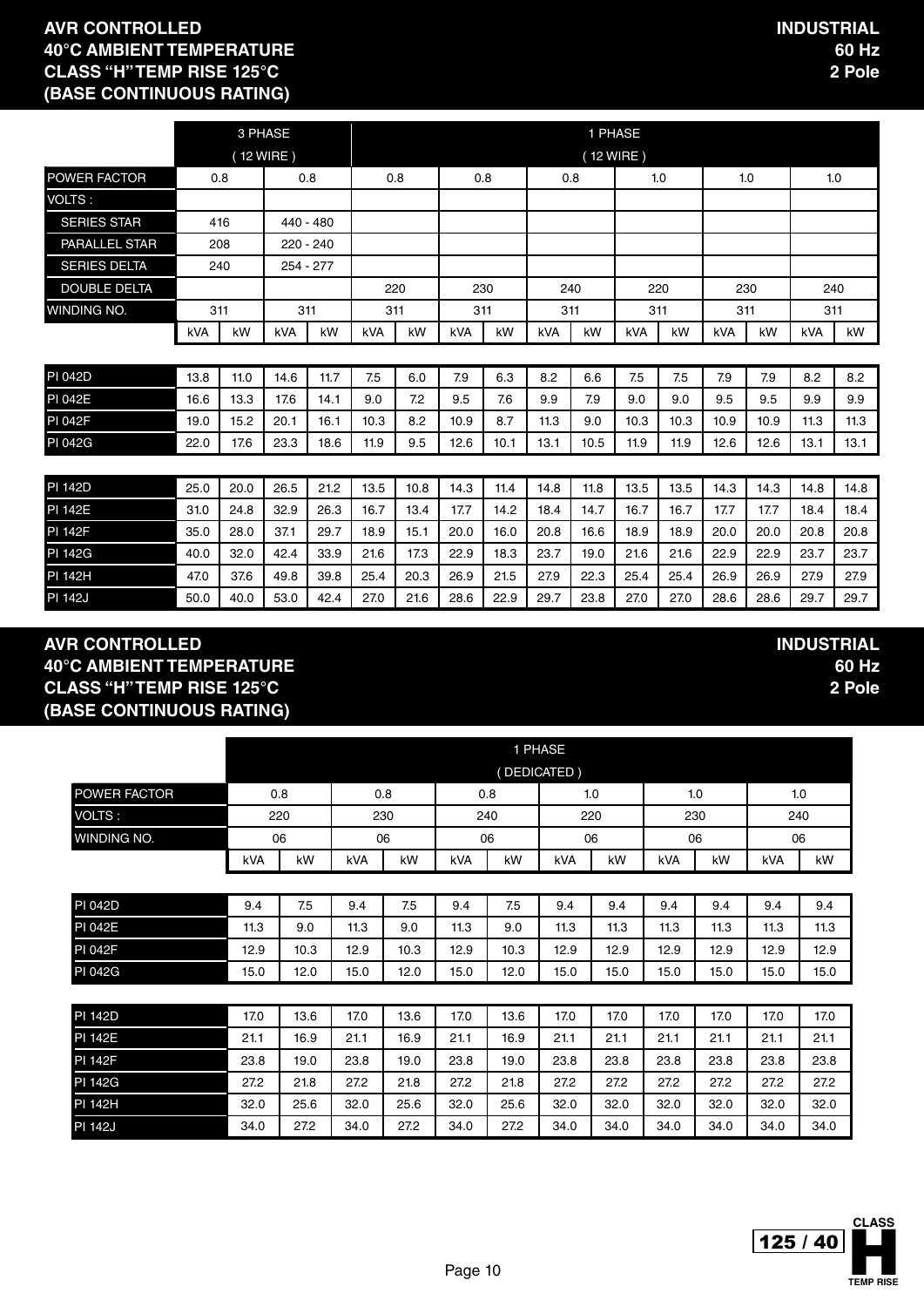|                     |            |      | 3 PHASE    |           |            |      |            |      |            | 1 PHASE   |            |      |            |      |            |      |
|---------------------|------------|------|------------|-----------|------------|------|------------|------|------------|-----------|------------|------|------------|------|------------|------|
|                     |            |      | (12 WIRE)  |           |            |      |            |      |            | (12 WIRE) |            |      |            |      |            |      |
| POWER FACTOR        | 0.8        |      | 0.8        |           | 0.8        |      | 0.8        |      | 0.8        |           |            | 1.0  |            | 1.0  | 1.0        |      |
| VOLTS:              |            |      |            |           |            |      |            |      |            |           |            |      |            |      |            |      |
| <b>SERIES STAR</b>  |            | 416  | 440 - 480  |           |            |      |            |      |            |           |            |      |            |      |            |      |
| PARALLEL STAR       |            | 208  |            | 220 - 240 |            |      |            |      |            |           |            |      |            |      |            |      |
| <b>SERIES DELTA</b> |            | 240  |            | 254 - 277 |            |      |            |      |            |           |            |      |            |      |            |      |
| <b>DOUBLE DELTA</b> |            |      |            |           |            | 220  |            | 230  |            | 240       | 220        |      | 230        |      | 240        |      |
| WINDING NO.         | 311        |      | 311        |           | 311        |      | 311        |      | 311        |           | 311        |      | 311        |      | 311        |      |
|                     | <b>kVA</b> | kW   | <b>kVA</b> | kW        | <b>kVA</b> | kW   | <b>kVA</b> | kW   | <b>kVA</b> | kW        | <b>kVA</b> | kW   | <b>kVA</b> | kW   | <b>kVA</b> | kW   |
|                     |            |      |            |           |            |      |            |      |            |           |            |      |            |      |            |      |
| <b>PI 042D</b>      | 14.9       | 11.9 | 15.8       | 12.6      | 8.0        | 6.4  | 8.5        | 6.8  | 8.8        | 7.0       | 8.0        | 8.0  | 8.5        | 8.5  | 8.8        | 8.8  |
| <b>PI 042E</b>      | 17.9       | 14.3 | 19.0       | 15.2      | 9.7        | 7.8  | 10.3       | 8.2  | 10.6       | 8.5       | 9.7        | 9.7  | 10.3       | 10.3 | 10.6       | 10.6 |
| <b>PI 042F</b>      | 20.5       | 16.4 | 21.8       | 17.4      | 11.1       | 8.9  | 11.7       | 9.4  | 12.2       | 9.8       | 11.1       | 11.1 | 11.7       | 11.7 | 12.2       | 12.2 |
| <b>PI 042G</b>      | 23.8       | 19.0 | 25.2       | 20.2      | 12.8       | 10.2 | 13.6       | 10.9 | 14.1       | 11.3      | 12.8       | 12.8 | 13.6       | 13.6 | 14.1       | 14.1 |
|                     |            |      |            |           |            |      |            |      |            |           |            |      |            |      |            |      |
| <b>PI 142D</b>      | 27.0       | 21.6 | 28.6       | 22.9      | 14.6       | 11.7 | 15.5       | 12.4 | 16.0       | 12.8      | 14.6       | 14.6 | 15.5       | 15.5 | 16.0       | 16.0 |
| <b>PI 142E</b>      | 33.5       | 26.8 | 35.5       | 28.4      | 18.1       | 14.5 | 19.2       | 15.4 | 19.9       | 15.9      | 18.1       | 18.1 | 19.2       | 19.2 | 19.9       | 19.9 |
| <b>PI 142F</b>      | 37.8       | 30.2 | 40.1       | 32.1      | 20.4       | 16.3 | 21.6       | 17.3 | 22.4       | 17.9      | 20.4       | 20.4 | 21.6       | 21.6 | 22.4       | 22.4 |
| <b>PI 142G</b>      | 43.2       | 34.6 | 45.8       | 36.6      | 23.3       | 18.6 | 24.7       | 19.8 | 25.6       | 20.5      | 23.3       | 23.3 | 24.7       | 24.7 | 25.6       | 25.6 |
| <b>PI 142H</b>      | 50.8       | 40.6 | 53.8       | 43.0      | 27.4       | 21.9 | 29.1       | 23.3 | 30.1       | 24.1      | 27.4       | 27.4 | 29.1       | 29.1 | 30.1       | 30.1 |

PI 142J 54.0 43.2 57.2 45.8 29.2 23.4 30.9 24.7 32.1 25.7 29.2 29.2 30.9 30.9 32.1 32.1

#### **AVR CONTROLLED 40°C AMBIENT TEMPERATURE CLASS "H" TEMP RISE 150°C (PEAK STANDBY RATING)**

|                     |      |      |      |      |      |      | 1 PHASE     |      |      |      |      |      |
|---------------------|------|------|------|------|------|------|-------------|------|------|------|------|------|
|                     |      |      |      |      |      |      | (DEDICATED) |      |      |      |      |      |
| <b>POWER FACTOR</b> |      | 0.8  |      | 0.8  | 0.8  |      |             | 1.0  |      | 1.0  |      | 1.0  |
| VOLTS:              |      | 220  |      | 230  |      | 240  |             | 220  |      | 230  | 240  |      |
| WINDING NO.         |      | 06   |      | 06   | 06   |      |             | 06   |      | 06   | 06   |      |
|                     | kVA  | kW   | kVA  | kW   | kVA  | kW   | kVA         | kW   | kVA  | kW   | kVA  | kW   |
|                     |      |      |      |      |      |      |             |      |      |      |      |      |
| PI 042D             | 10.1 | 8.1  | 10.1 | 8.1  | 10.1 | 8.1  | 10.1        | 10.1 | 10.1 | 10.1 | 10.1 | 10.1 |
| <b>PI 042E</b>      | 12.2 | 9.8  | 12.2 | 9.8  | 12.2 | 9.8  | 12.2        | 12.2 | 12.2 | 12.2 | 12.2 | 12.2 |
| <b>PI 042F</b>      | 14.0 | 11.2 | 14.0 | 11.2 | 14.0 | 11.2 | 14.0        | 14.0 | 14.0 | 14.0 | 14.0 | 14.0 |
| <b>PI 042G</b>      | 16.2 | 13.0 | 16.2 | 13.0 | 16.2 | 13.0 | 16.2        | 16.2 | 16.2 | 16.2 | 16.2 | 16.2 |
|                     |      |      |      |      |      |      |             |      |      |      |      |      |
| <b>PI 142D</b>      | 18.4 | 14.7 | 18.4 | 14.7 | 18.4 | 14.7 | 18.4        | 18.4 | 18.4 | 18.4 | 18.4 | 18.4 |
| <b>PI 142E</b>      | 22.8 | 18.2 | 22.8 | 18.2 | 22.8 | 18.2 | 22.8        | 22.8 | 22.8 | 22.8 | 22.8 | 22.8 |
| <b>PI 142F</b>      | 25.7 | 20.6 | 25.7 | 20.6 | 25.7 | 20.6 | 25.7        | 25.7 | 25.7 | 25.7 | 25.7 | 25.7 |
| <b>PI 142G</b>      | 29.4 | 23.5 | 29.4 | 23.5 | 29.4 | 23.5 | 29.4        | 29.4 | 29.4 | 29.4 | 29.4 | 29.4 |
| PI 142H             | 34.5 | 27.6 | 34.5 | 27.6 | 34.5 | 27.6 | 34.5        | 34.5 | 34.5 | 34.5 | 34.5 | 34.5 |
| <b>PI 142J</b>      | 36.7 | 29.4 | 36.7 | 29.4 | 36.7 | 29.4 | 36.7        | 36.7 | 36.7 | 36.7 | 36.7 | 36.7 |

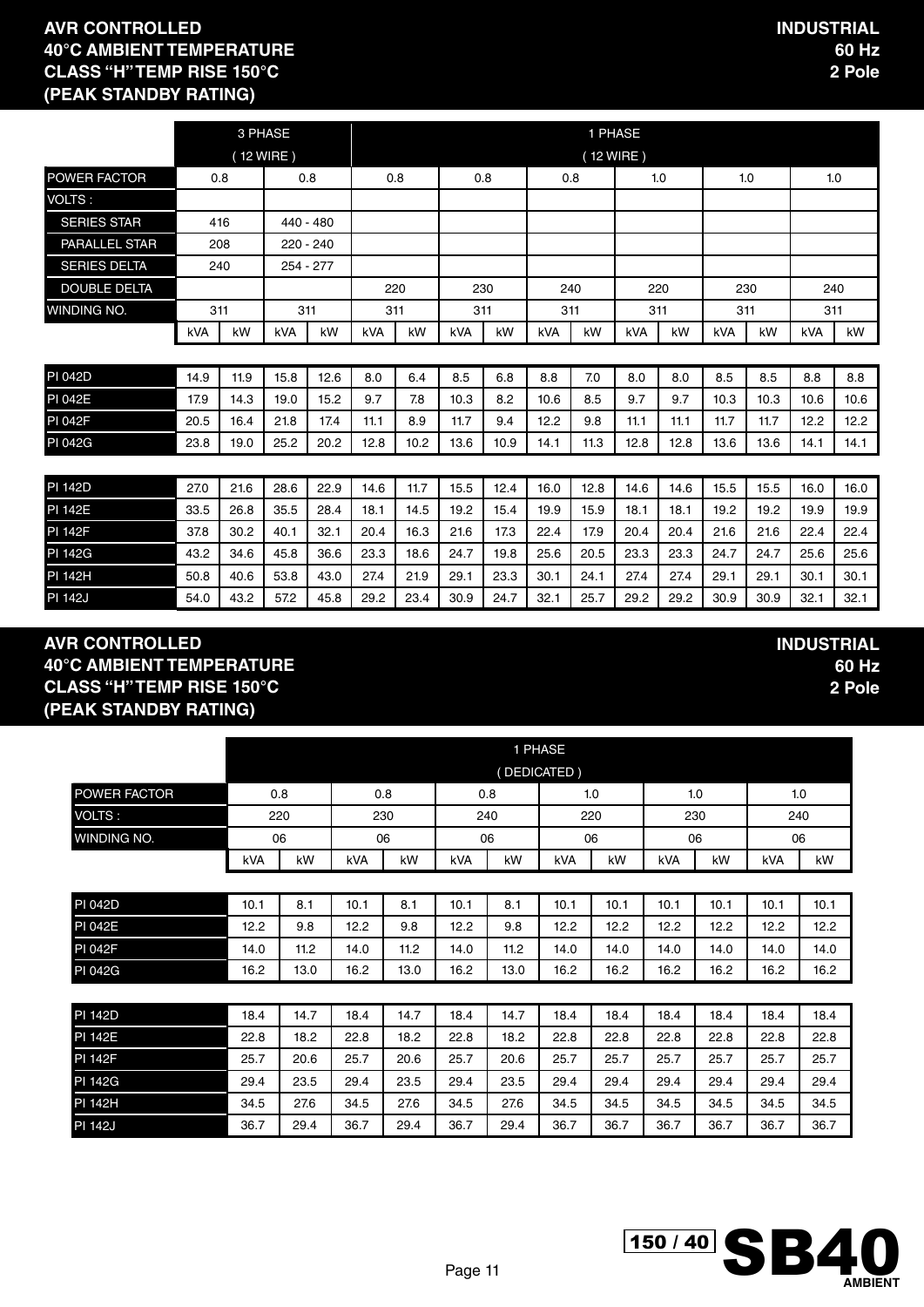**INDUSTRIAL**

**60 Hz 2 Pole**

|                      |      | 3 PHASE |            |           |            |      |            |      |      | 1 PHASE |            |      |            |      |      |      |
|----------------------|------|---------|------------|-----------|------------|------|------------|------|------|---------|------------|------|------------|------|------|------|
|                      |      |         | (12 WIRE)  |           |            |      |            |      |      |         | (12 WIRE)  |      |            |      |      |      |
| POWER FACTOR         | 0.8  |         | 0.8        |           | 0.8        |      | 0.8        |      | 0.8  |         | 1.0        |      |            | 1.0  | 1.0  |      |
| VOLTS:               |      |         |            |           |            |      |            |      |      |         |            |      |            |      |      |      |
| <b>SERIES STAR</b>   | 416  |         | 440 - 480  |           |            |      |            |      |      |         |            |      |            |      |      |      |
| <b>PARALLEL STAR</b> | 208  |         |            | 220 - 240 |            |      |            |      |      |         |            |      |            |      |      |      |
| <b>SERIES DELTA</b>  | 240  |         | 254 - 277  |           |            |      |            |      |      |         |            |      |            |      |      |      |
| <b>DOUBLE DELTA</b>  |      |         |            |           | 220        |      | 230        |      | 240  |         | 220        |      | 230        |      | 240  |      |
| WINDING NO.          | 311  |         | 311        |           | 311        |      | 311        |      | 311  |         | 311        |      | 311        |      | 311  |      |
|                      | kVA  | kW      | <b>kVA</b> | kW        | <b>kVA</b> | kW   | <b>kVA</b> | kW   | kVA  | kW      | <b>kVA</b> | kW   | <b>kVA</b> | kW   | kVA  | kW   |
|                      |      |         |            |           |            |      |            |      |      |         |            |      |            |      |      |      |
| <b>PI 042D</b>       | 15.2 | 12.2    | 16.1       | 12.9      | 8.2        | 6.6  | 8.7        | 7.0  | 9.0  | 7.2     | 8.2        | 8.2  | 8.7        | 8.7  | 9.0  | 9.0  |
| <b>PI 042E</b>       | 18.3 | 14.6    | 19.4       | 15.5      | 9.9        | 7.9  | 10.5       | 8.4  | 10.8 | 8.6     | 9.9        | 9.9  | 10.5       | 10.5 | 10.8 | 10.8 |
| <b>PI 042F</b>       | 20.9 | 16.7    | 22.2       | 17.8      | 11.3       | 9.0  | 12.0       | 9.6  | 12.4 | 9.9     | 11.3       | 11.3 | 12.0       | 12.0 | 12.4 | 12.4 |
| PI 042G              | 24.2 | 19.4    | 25.7       | 20.6      | 13.1       | 10.5 | 13.9       | 11.1 | 14.4 | 11.5    | 13.1       | 13.1 | 13.9       | 13.9 | 14.4 | 14.4 |
|                      |      |         |            |           |            |      |            |      |      |         |            |      |            |      |      |      |
| <b>PI 142D</b>       | 27.5 | 22.0    | 29.2       | 23.4      | 14.9       | 11.9 | 15.7       | 12.6 | 16.3 | 13.0    | 14.9       | 14.9 | 15.7       | 15.7 | 16.3 | 16.3 |
| <b>PI 142E</b>       | 34.1 | 27.3    | 36.1       | 28.9      | 18.4       | 14.7 | 19.5       | 15.6 | 20.2 | 16.2    | 18.4       | 18.4 | 19.5       | 19.5 | 20.2 | 20.2 |
| <b>PI 142F</b>       | 38.5 | 30.8    | 40.8       | 32.6      | 20.8       | 16.6 | 22.0       | 17.6 | 22.9 | 18.3    | 20.8       | 20.8 | 22.0       | 22.0 | 22.9 | 22.9 |
| <b>PI 142G</b>       | 44.0 | 35.2    | 46.6       | 37.3      | 23.8       | 19.0 | 25.2       | 20.2 | 26.1 | 20.9    | 23.8       | 23.8 | 25.2       | 25.2 | 26.1 | 26.1 |
| PI 142H              | 51.7 | 41.4    | 54.8       | 43.8      | 27.9       | 22.3 | 29.6       | 23.7 | 30.7 | 24.6    | 27.9       | 27.9 | 29.6       | 29.6 | 30.7 | 30.7 |

PI 142J 55.0 | 44.0 | 58.3 | 46.6 | 29.7 | 23.8 | 31.5 | 25.2 | 32.6 | 26.1 | 29.7 | 29.7 | 31.5 | 31.5 | 32.6 | 32.6 |

#### **AVR CONTROLLED 27°C AMBIENT TEMPERATURE CLASS "H" TEMP RISE 163°C (PEAK STANDBY RATING)**

|                |      |      |      |      |      |      | 1 PHASE     |      |      |      |      |      |
|----------------|------|------|------|------|------|------|-------------|------|------|------|------|------|
|                |      |      |      |      |      |      | (DEDICATED) |      |      |      |      |      |
| POWER FACTOR   |      | 0.8  |      | 0.8  |      | 0.8  |             | 1.0  |      | 1.0  |      | 1.0  |
| VOLTS:         |      | 220  |      | 230  |      | 240  |             | 220  |      | 230  |      | 240  |
| WINDING NO.    |      | 06   |      | 06   |      | 06   |             | 06   |      | 06   |      | 06   |
|                | kVA  | kW   | kVA  | kW   | kVA  | kW   | kVA         | kW   | kVA  | kW   | kVA  | kW   |
|                |      |      |      |      |      |      |             |      |      |      |      |      |
| PI 042D        | 10.3 | 8.2  | 10.3 | 8.2  | 10.3 | 8.2  | 10.3        | 10.3 | 10.3 | 10.3 | 10.3 | 10.3 |
| <b>PI 042E</b> | 12.4 | 9.9  | 12.4 | 9.9  | 12.4 | 9.9  | 12.4        | 12.4 | 12.4 | 12.4 | 12.4 | 12.4 |
| <b>PI 042F</b> | 14.2 | 11.4 | 14.2 | 11.4 | 14.2 | 11.4 | 14.2        | 14.2 | 14.2 | 14.2 | 14.2 | 14.2 |
| <b>PI 042G</b> | 16.5 | 13.2 | 16.5 | 13.2 | 16.5 | 13.2 | 16.5        | 16.5 | 16.5 | 16.5 | 16.5 | 16.5 |
|                |      |      |      |      |      |      |             |      |      |      |      |      |
| PI 142D        | 18.7 | 15.0 | 18.7 | 15.0 | 18.7 | 15.0 | 18.7        | 18.7 | 18.7 | 18.7 | 18.7 | 18.7 |
| <b>PI 142E</b> | 23.2 | 18.6 | 23.2 | 18.6 | 23.2 | 18.6 | 23.2        | 23.2 | 23.2 | 23.2 | 23.2 | 23.2 |
| <b>PI 142F</b> | 26.2 | 21.0 | 26.2 | 21.0 | 26.2 | 21.0 | 26.2        | 26.2 | 26.2 | 26.2 | 26.2 | 26.2 |
| <b>PI 142G</b> | 29.9 | 23.9 | 29.9 | 23.9 | 29.9 | 23.9 | 29.9        | 29.9 | 29.9 | 29.9 | 29.9 | 29.9 |
| <b>PI 142H</b> | 35.2 | 28.2 | 35.2 | 28.2 | 35.2 | 28.2 | 35.2        | 35.2 | 35.2 | 35.2 | 35.2 | 35.2 |
| <b>PI 142J</b> | 37.4 | 29.9 | 37.4 | 29.9 | 37.4 | 29.9 | 37.4        | 37.4 | 37.4 | 37.4 | 37.4 | 37.4 |

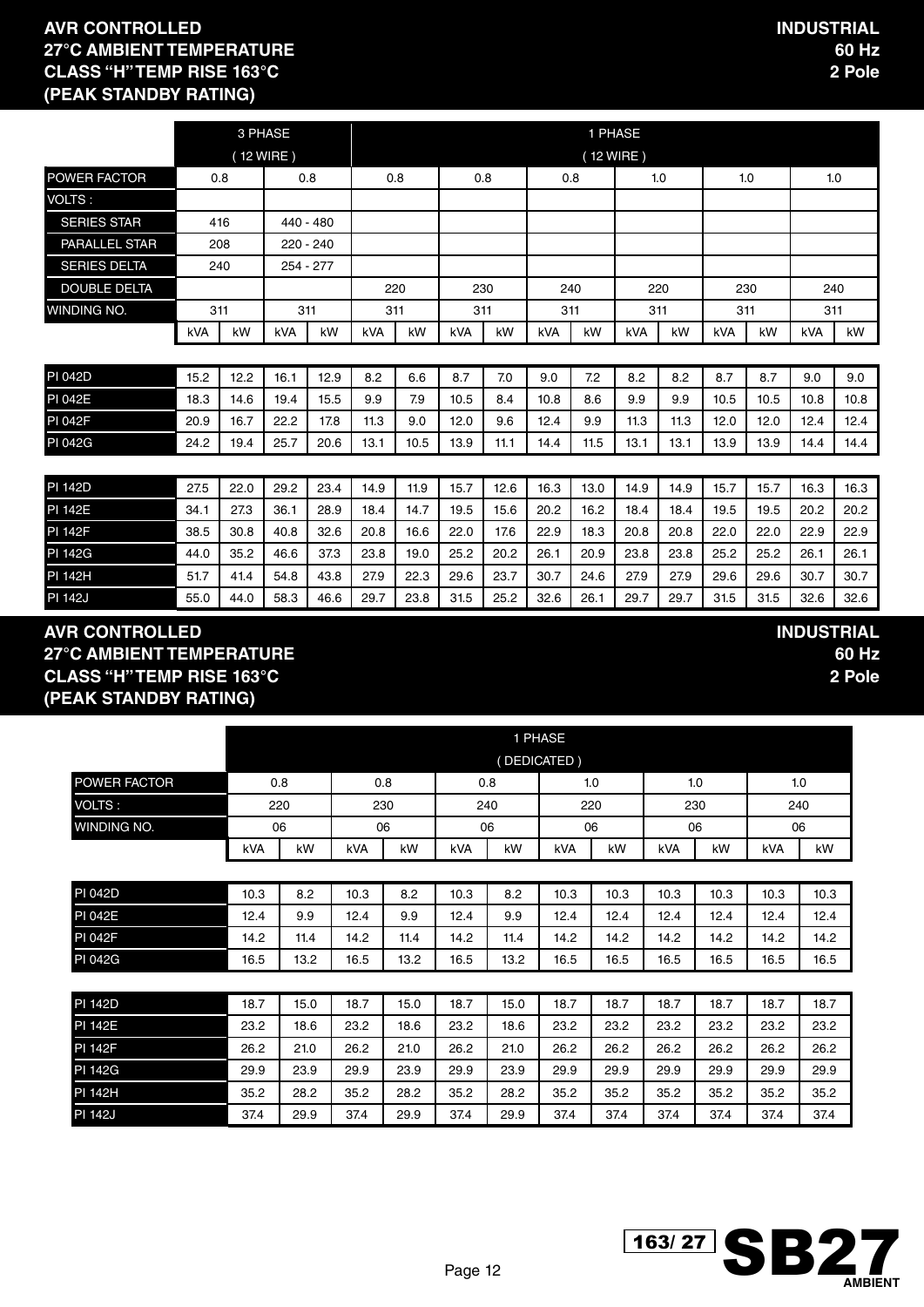|                      |       |       |       |       | 3 PHASE |           |            |      |           |           |       |       | 1 PHASE     |       |       |       |
|----------------------|-------|-------|-------|-------|---------|-----------|------------|------|-----------|-----------|-------|-------|-------------|-------|-------|-------|
|                      |       |       |       |       |         | (12 WIRE) |            |      |           |           |       |       | $(12$ WIRE) |       |       |       |
| POWER FACTOR         |       | 0.8   | 0.8   |       | 0.8     |           |            | 0.8  | 0.8       |           | 0.8   |       | 0.8         |       | 0.8   |       |
| VOLTS:               |       |       |       |       |         |           |            |      |           |           |       |       |             |       |       |       |
| <b>SERIES STAR</b>   |       | 380   | 400   |       |         | 415       |            | 440  |           | 660 - 690 |       |       |             |       |       |       |
| <b>PARALLEL STAR</b> |       | 190   | 200   |       |         | 208       |            | 220  | 330 - 345 |           |       |       |             |       |       |       |
| <b>SERIES DELTA</b>  |       | 220   | 230   |       |         | 240       |            | 254  |           | 380 - 400 |       |       |             |       |       |       |
| <b>DOUBLE DELTA</b>  |       |       |       |       |         |           |            |      |           |           | 220   |       | 230         |       | 240   |       |
| WINDING NO.          | 311   |       | 311   |       | 311     |           | 311        |      |           | 25        | 311   |       | 311         |       | 311   |       |
|                      | kVA   | kW    | kVA   | kW    | kVA     | kW        | <b>kVA</b> | kW   | kVA       | kW        | kVA   | kW    | <b>kVA</b>  | kW    | kVA   | kW    |
|                      |       |       |       |       |         |           |            |      |           |           |       |       |             |       |       |       |
| <b>PI 044D</b>       | 6.8   | 5.4   | 6.8   | 5.4   | 6.8     | 5.4       | 6.5        | 5.2  | N/A       | N/A       | 4.1   | 3.3   | 4.1         | 3.3   | 4.1   | 3.3   |
| <b>PI 044E</b>       | 9.1   | 7.3   | 9.1   | 7.3   | 9.1     | 7.3       | 8.6        | 6.9  | N/A       | N/A       | 5.5   | 4.4   | 5.5         | 4.4   | 5.5   | 4.4   |
| <b>PI 044F</b>       | 11.4  | 9.1   | 11.4  | 9.1   | 11.4    | 9.1       | 10.8       | 8.6  | N/A       | N/A       | 6.8   | 5.4   | 6.8         | 5.4   | 6.8   | 5.4   |
| <b>PI 044G</b>       | 13.7  | 11.0  | 13.7  | 11.0  | 13.7    | 11.0      | 13.0       | 10.4 | N/A       | N/A       | 8.2   | 6.6   | 8.2         | 6.6   | 8.2   | 6.6   |
| PI 044H              | 16.0  | 12.8  | 16.0  | 12.8  | 16.0    | 12.8      | 15.2       | 12.2 | N/A       | N/A       | 9.6   | 7.7   | 9.6         | 7.7   | 9.6   | 7.7   |
|                      |       |       |       |       |         |           |            |      |           |           |       |       |             |       |       |       |
| <b>PI 144D</b>       | 18.2  | 14.6  | 18.2  | 14.6  | 18.2    | 14.6      | 17.3       | 13.8 | N/A       | N/A       | 10.9  | 8.7   | 10.9        | 8.7   | 10.9  | 8.7   |
| <b>PI 144E</b>       | 22.8  | 18.2  | 22.8  | 18.2  | 22.8    | 18.2      | 21.6       | 17.3 | N/A       | N/A       | 13.7  | 11.0  | 13.7        | 11.0  | 13.7  | 11.0  |
| <b>PI 144F</b>       | 25.0  | 20.0  | 25.0  | 20.0  | 25.0    | 20.0      | 23.8       | 19.0 | N/A       | N/A       | 15.0  | 12.0  | 15.0        | 12.0  | 15.0  | 12.0  |
| <b>PI 144G</b>       | 27.5  | 22.0  | 27.5  | 22.0  | 27.5    | 22.0      | 26.1       | 20.9 | N/A       | N/A       | 16.5  | 13.2  | 16.5        | 13.2  | 16.5  | 13.2  |
| <b>PI 144H</b>       | 32.0  | 25.6  | 32.0  | 25.6  | 32.0    | 25.6      | 30.4       | 24.3 | N/A       | N/A       | 19.2  | 15.4  | 19.2        | 15.4  | 19.2  | 15.4  |
| <b>PI 144J</b>       | 36.5  | 29.2  | 36.5  | 29.2  | 36.5    | 29.2      | 34.7       | 27.8 | N/A       | N/A       | 21.9  | 17.5  | 21.9        | 17.5  | 21.9  | 17.5  |
| <b>PI 144K</b>       | 37.5  | 30.0  | 37.5  | 30.0  | 37.5    | 30.0      | 35.6       | 28.5 | N/A       | N/A       | 23.0  | 18.4  | 23.0        | 18.4  | 23.0  | 18.4  |
|                      |       |       |       |       |         |           |            |      |           |           |       |       |             |       |       |       |
| <b>UCI 224C</b>      | 37.5  | 30.0  | 37.5  | 30.0  | 37.5    | 30.0      | 27.0       | 21.6 | 34.5      | 27.6      | 25.0  | 20.0  | 25.0        | 20.0  | 25.0  | 20.0  |
| <b>UCI 224D</b>      | 45.0  | 36.0  | 45.0  | 36.0  | 45.0    | 36.0      | 33.6       | 26.9 | 45.0      | 36.0      | 30.0  | 24.0  | 30.0        | 24.0  | 30.0  | 24.0  |
| <b>UCI 224E</b>      | 53.0  | 42.4  | 53.0  | 42.4  | 53.0    | 42.4      | 40.3       | 32.2 | N/A       | N/A       | 35.5  | 28.4  | 35.5        | 28.4  | 35.5  | 28.4  |
| <b>UCI 224F</b>      | 65.0  | 52.0  | 65.0  | 52.0  | 65.0    | 52.0      | 48.7       | 39.0 | 60.0      | 48.0      | 43.5  | 34.8  | 43.5        | 34.8  | 43.5  | 34.8  |
| <b>UCI 224G</b>      | 75.0  | 60.0  | 75.0  | 60.0  | 75.0    | 60.0      | 67.4       | 53.9 | 73.5      | 58.8      | 50.0  | 40.0  | 50.0        | 40.0  | 50.0  | 40.0  |
|                      |       |       |       |       |         |           |            |      |           |           |       |       |             |       |       |       |
| <b>UCI 274C</b>      | 84.0  | 67.2  | 84.0  | 67.2  | 84.0    | 67.2      | N/A        | N/A  | 84.0      | 67.2      | 50.0  | 40.0  | 50.0        | 40.0  | 50.0  | 40.0  |
| <b>UCI 274D</b>      | 100.0 | 80.0  | 108.0 | 86.4  | 100.0   | 80.0      | N/A        | N/A  | 100.0     | 80.0      | 60.0  | 48.0  | 60.0        | 48.0  | 60.0  | 48.0  |
| <b>UCI 274E</b>      | 125.0 | 100.0 | 125.0 | 100.0 | 125.0   | 100.0     | N/A        | N/A  | 125.0     | 100.0     | 75.0  | 60.0  | 75.0        | 60.0  | 75.0  | 60.0  |
| <b>UCI 274F</b>      | 145.0 | 116.0 | 145.0 | 116.0 | 145.0   | 116.0     | N/A        | N/A  | 145.0     | 116.0     | 87.0  | 69.6  | 87.0        | 69.6  | 87.0  | 69.6  |
| <b>UCI 274G</b>      | 164.6 | 131.7 | 164.6 | 131.7 | 164.6   | 131.7     | N/A        | N/A  | 160.0     | 128.0     | 98.7  | 79.0  | 98.7        | 79.0  | 98.7  | 79.0  |
| <b>UCI 274H</b>      | 182.0 | 145.6 | 182.0 | 145.6 | 182.0   | 145.6     | N/A        | N/A  | 182.0     | 145.6     | 110.0 | 88.0  | 110.0       | 88.0  | 110.0 | 88.0  |
|                      |       |       |       |       |         |           |            |      |           |           |       |       |             |       |       |       |
| UCDI 274J            | 210.0 | 168.0 | 210.0 | 168.0 | 210.0   | 168.0     | N/A        | N/A  | N/A       | N/A       | 126.0 | 100.8 | 126.0       | 100.8 | 126.0 | 100.8 |
| UCDI 274K            | 229.0 | 183.2 | 229.0 | 183.2 | 229.0   | 183.2     | N/A        | N/A  | N/A       | N/A       | 137.0 | 109.6 | 137.0       | 109.6 | 137.0 | 109.6 |

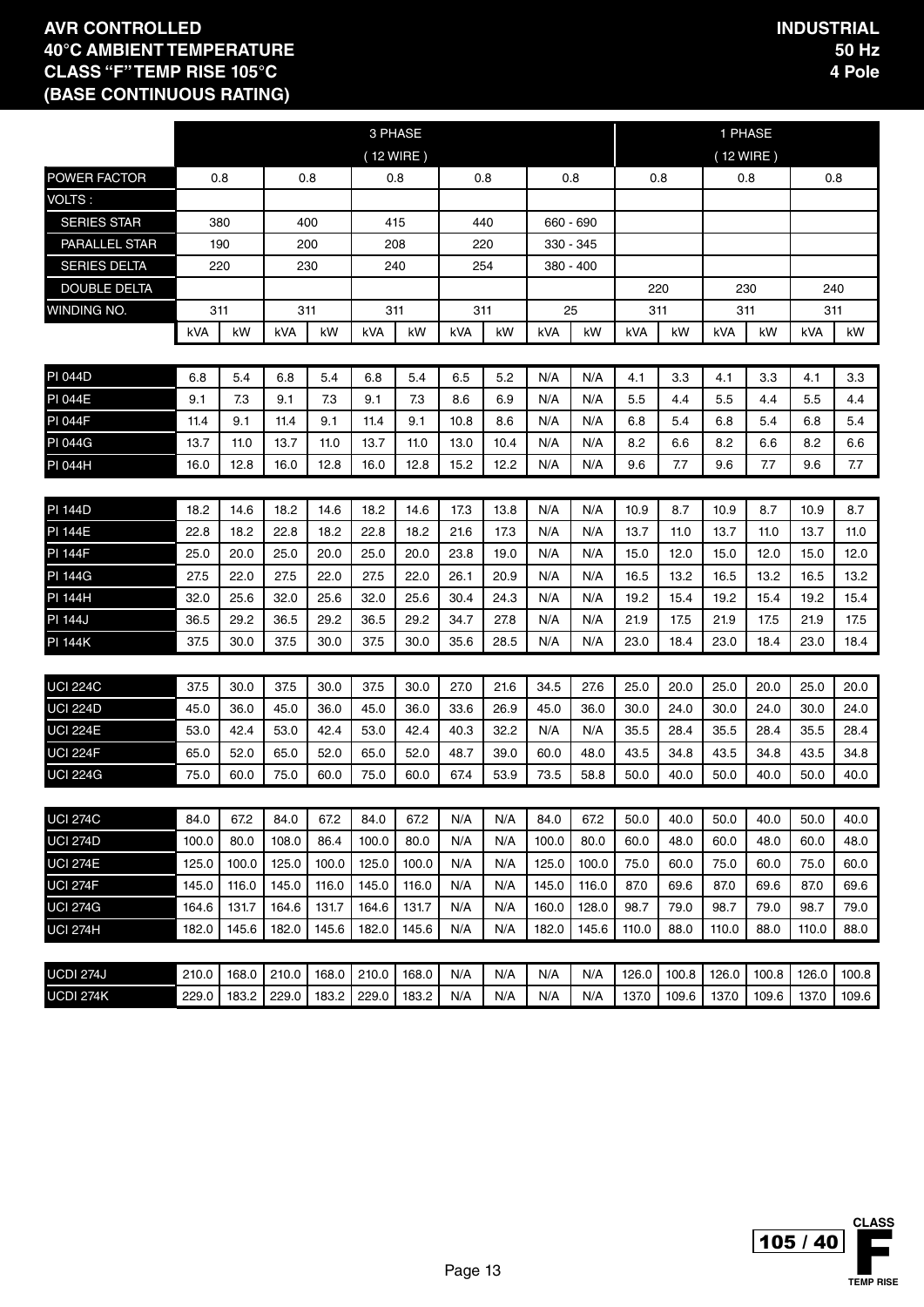|                     |       |       |       |       |       |       | 1 PHASE     |       |       |       |       |       |
|---------------------|-------|-------|-------|-------|-------|-------|-------------|-------|-------|-------|-------|-------|
|                     |       |       |       |       |       |       | (DEDICATED) |       |       |       |       |       |
| <b>POWER FACTOR</b> | 0.8   |       | 0.8   |       |       | 0.8   |             | 1.0   |       | 1.0   | 1.0   |       |
| <b>VOLTS:</b>       |       | 220   | 230   |       | 240   |       |             | 220   |       | 230   | 240   |       |
| WINDING NO.         |       | 05    | 05    |       |       | 05    |             | 05    |       | 05    | 05    |       |
|                     | kVA   | kW    | kVA   | kW    | kVA   | kW    | kVA         | kW    | kVA   | kW    | kVA   | kW    |
|                     |       |       |       |       |       |       |             |       |       |       |       |       |
| PI 044D             | 4.6   | 3.7   | 4.6   | 3.7   | 4.6   | 3.7   | 5.5         | 5.5   | 5.5   | 5.5   | 5.5   | 5.5   |
| <b>PI 044E</b>      | 6.1   | 4.9   | 6.1   | 4.9   | 6.1   | 4.9   | 7.3         | 7.3   | 7.3   | 7.3   | 7.3   | 7.3   |
| <b>PI 044F</b>      | 7.6   | 6.1   | 7.6   | 6.1   | 7.6   | 6.1   | 9.1         | 9.1   | 9.1   | 9.1   | 9.1   | 9.1   |
| <b>PI 044G</b>      | 9.2   | 7.4   | 9.2   | 7.4   | 9.2   | 7.4   | 11.0        | 11.0  | 11.0  | 11.0  | 11.0  | 11.0  |
| PI 044H             | 10.7  | 8.6   | 10.7  | 8.6   | 10.7  | 8.6   | 12.8        | 12.8  | 12.8  | 12.8  | 12.8  | 12.8  |
|                     |       |       |       |       |       |       |             |       |       |       |       |       |
| <b>PI 144D</b>      | 12.4  | 9.9   | 12.4  | 9.9   | 12.4  | 9.9   | 13.4        | 13.4  | 13.4  | 13.4  | 13.4  | 13.4  |
| <b>PI 144E</b>      | 15.5  | 12.4  | 15.5  | 12.4  | 15.5  | 12.4  | 16.7        | 16.7  | 16.7  | 16.7  | 16.7  | 16.7  |
| <b>PI 144F</b>      | 17.0  | 13.6  | 17.0  | 13.6  | 17.0  | 13.6  | 18.4        | 18.4  | 18.4  | 18.4  | 18.4  | 18.4  |
| <b>PI 144G</b>      | 18.7  | 15.0  | 18.7  | 15.0  | 18.7  | 15.0  | 20.2        | 20.2  | 20.2  | 20.2  | 20.2  | 20.2  |
| <b>PI 144H</b>      | 21.8  | 17.4  | 21.8  | 17.4  | 21.8  | 17.4  | 23.5        | 23.5  | 23.5  | 23.5  | 23.5  | 23.5  |
| <b>PI 144J</b>      | 24.9  | 19.9  | 24.9  | 19.9  | 24.9  | 19.9  | 26.9        | 26.9  | 26.9  | 26.9  | 26.9  | 26.9  |
| <b>PI 144K</b>      | 25.0  | 20.0  | 25.0  | 20.0  | 25.0  | 20.0  | 27.0        | 27.0  | 27.0  | 27.0  | 27.0  | 27.0  |
|                     |       |       |       |       |       |       |             |       |       |       |       |       |
| <b>UCI 224C</b>     | 25.0  | 20.0  | 25.0  | 20.0  | 25.0  | 20.0  | 25.0        | 25.0  | 25.0  | 25.0  | 25.0  | 25.0  |
| <b>UCI 224D</b>     | 31.5  | 25.2  | 31.5  | 25.2  | 31.5  | 25.2  | 31.5        | 31.5  | 31.5  | 31.5  | 31.5  | 31.5  |
| <b>UCI 224E</b>     | 36.0  | 28.8  | 36.0  | 28.8  | 36.0  | 28.8  | 36.0        | 36.0  | 36.0  | 36.0  | 36.0  | 36.0  |
| <b>UCI 224F</b>     | 45.0  | 36.0  | 45.0  | 36.0  | 45.0  | 36.0  | 45.0        | 45.0  | 45.0  | 45.0  | 45.0  | 45.0  |
| <b>UCI 224G</b>     | 54.0  | 43.2  | 54.0  | 43.2  | 54.0  | 43.2  | 54.0        | 54.0  | 54.0  | 54.0  | 54.0  | 54.0  |
|                     |       |       |       |       |       |       |             |       |       |       |       |       |
| <b>UCI 274C</b>     | 60.0  | 48.0  | 60.0  | 48.0  | 60.0  | 48.0  | 60.0        | 60.0  | 60.0  | 60.0  | 60.0  | 60.0  |
| <b>UCI 274D</b>     | 66.3  | 53.0  | 66.3  | 53.0  | 66.3  | 53.0  | 66.3        | 66.3  | 66.3  | 66.3  | 66.3  | 66.3  |
| <b>UCI 274E</b>     | 84.0  | 67.2  | 84.0  | 67.2  | 84.0  | 67.2  | 84.0        | 84.0  | 84.0  | 84.0  | 84.0  | 84.0  |
| <b>UCI 274F</b>     | 100.0 | 80.0  | 100.0 | 80.0  | 100.0 | 80.0  | 100.0       | 100.0 | 100.0 | 100.0 | 100.0 | 100.0 |
| <b>UCI 274G</b>     | 108.0 | 86.4  | 108.0 | 86.4  | 108.0 | 86.4  | 108.0       | 108.0 | 108.0 | 108.0 | 108.0 | 108.0 |
| <b>UCI 274H</b>     | 125.0 | 100.0 | 125.0 | 100.0 | 125.0 | 100.0 | 125.0       | 125.0 | 125.0 | 125.0 | 125.0 | 125.0 |
|                     |       |       |       |       |       |       |             |       |       |       |       |       |
| <b>UCDI 274J</b>    | N/A   | N/A   | N/A   | N/A   | N/A   | N/A   | N/A         | N/A   | N/A   | N/A   | N/A   | N/A   |
| <b>UCDI 274K</b>    | N/A   | N/A   | N/A   | N/A   | N/A   | N/A   | N/A         | N/A   | N/A   | N/A   | N/A   | N/A   |

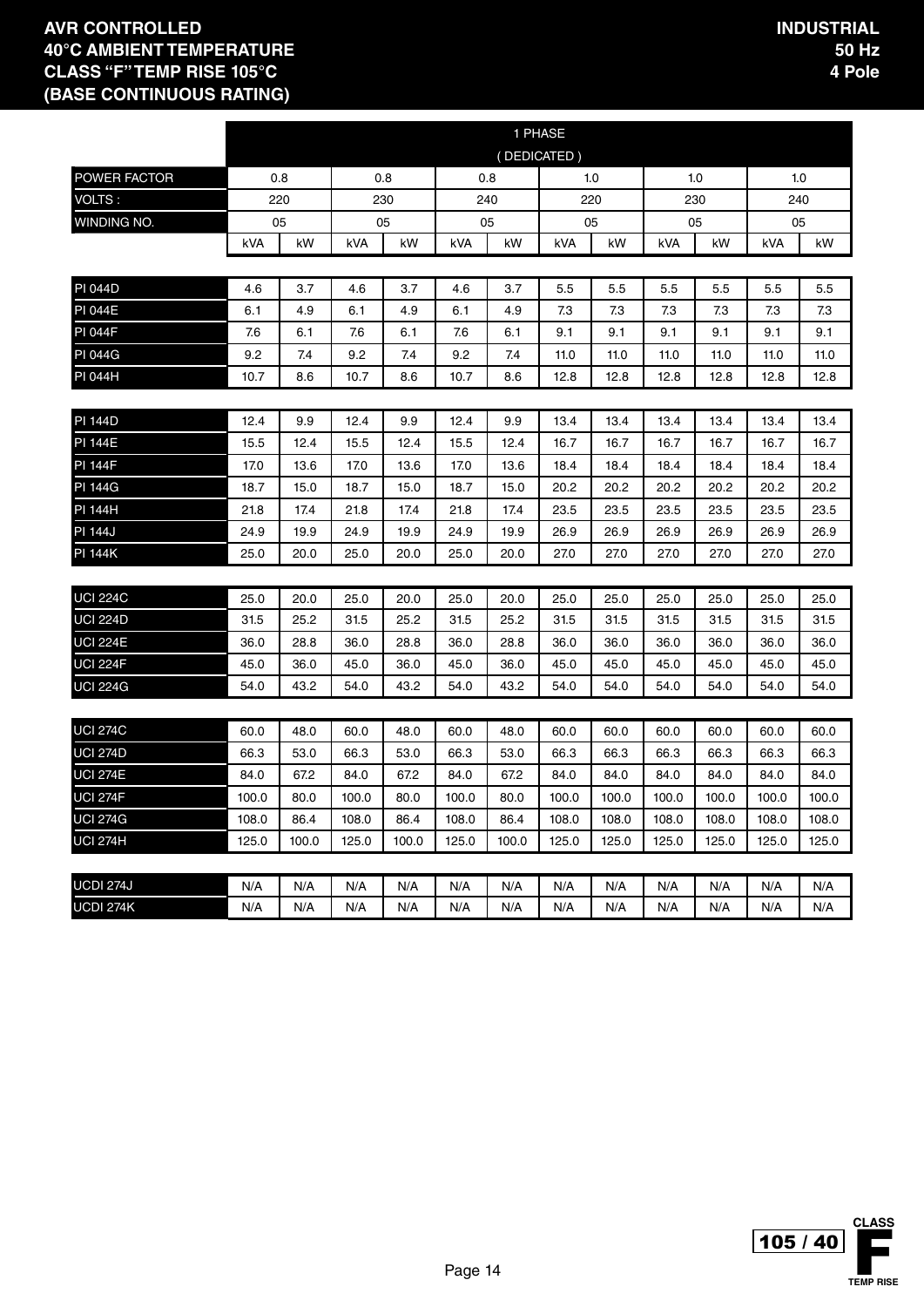|                     |                |      |           |      |           |                  | 3 PHASE   |      |           |            |             |     |     |                                   | 1 PHASE |     |     |  |
|---------------------|----------------|------|-----------|------|-----------|------------------|-----------|------|-----------|------------|-------------|-----|-----|-----------------------------------|---------|-----|-----|--|
|                     |                |      |           |      |           | $(12/6$ WIRE **) |           |      |           |            |             |     |     | $(12$ WIRE)                       |         |     |     |  |
| POWER FACTOR        |                |      | 0.8       |      | 0.8       |                  | 0.8       | 0.8  |           |            | 0.8         |     | 0.8 |                                   | 0.8     |     | 0.8 |  |
| VOLTS:              |                |      |           |      |           |                  |           |      |           |            |             |     |     |                                   |         |     |     |  |
| <b>SERIES STAR</b>  |                |      | 380       |      | 400       |                  | 415       |      | 440       |            | 660 - 690   |     |     |                                   |         |     |     |  |
| * PARALLEL STAR     |                |      | 190       |      | 200       |                  | 208       | 220  |           |            | 330 - 345   |     |     |                                   |         |     |     |  |
| <b>SERIES DELTA</b> |                |      | 220       |      | 230       |                  | 240       |      | 254       |            | $380 - 400$ |     |     |                                   |         |     |     |  |
| <b>DOUBLE DELTA</b> |                |      |           |      |           |                  |           |      |           |            |             |     | 220 |                                   | 230     |     | 240 |  |
| WINDING NO.         |                |      | 311 / 312 |      | 311 / 312 |                  | 311 / 312 |      | 311 / 312 |            | 25/26       | 311 |     |                                   | 311     | 311 |     |  |
|                     |                | kVA  | kW        | kVA  | kW        | kVA              | kW        | kVA  | kW        | <b>kVA</b> | kW          | kVA | kW  | kVA                               | kW      | kVA | kW  |  |
|                     |                |      |           |      |           |                  |           |      |           |            |             |     |     |                                   |         |     |     |  |
| <b>HCI 444C</b>     |                | 230  | 184       | 230  | 184       | 230              | 184       | 230  | 184       | 230        | 184         | 115 | 92  | 115                               | 92      | 115 | 92  |  |
| <b>HCI 444D</b>     |                | 280  | 224       | 280  | 224       | 280              | 224       | 270  | 216       | 280        | 224         | 140 | 112 | 140                               | 112     | 140 | 112 |  |
| <b>HCI 444E</b>     |                | 320  | 256       | 320  | 256       | 320              | 256       | 320  | 256       | 310        | 248         | 160 | 128 | 160                               | 128     | 160 | 128 |  |
| <b>HCI 444F</b>     |                | 370  | 296       | 370  | 296       | 370              | 296       | 370  | 296       | 370        | 296         | 185 | 148 | 185                               | 148     | 185 | 148 |  |
|                     |                |      |           |      |           |                  |           |      |           |            |             |     |     | 160<br>128<br>160<br>128          |         |     |     |  |
| <b>HCI 544C</b>     |                | 400  | 320       | 445  | 356       | 400              | 320       | 400  | 320       | 375        | 300         | 160 | 128 | 144                               |         |     |     |  |
| <b>HCI 544D</b>     |                | 450  | 360       | 495  | 396       | 450              | 360       | 450  | 360       | 450        | 360         | 180 | 144 | 180<br>144<br>180                 |         |     |     |  |
| <b>HCI 544E</b>     | $\mathbf{1}$   | 550  | 440       | 560  | 448       | 550              | 440       | 550  | 440       | 510        | 408         | 220 | 176 | 220<br>220<br>176<br>176          |         |     |     |  |
| <b>HCI 544F</b>     |                | 620  | 496       | 620  | 496       | 620              | 496       | 600  | 480       | 620        | 496         | 245 | 196 | 245                               | 196     | 245 | 196 |  |
|                     |                |      |           |      |           |                  |           |      |           |            |             |     |     |                                   |         |     |     |  |
| <b>HCKI 544C</b>    |                | 420  | 336       | 465  | 372       | 420              | 336       | 420  | 336       | 375        | 300         | 160 | 128 | 160                               | 128     | 160 | 128 |  |
| <b>HCKI 544D</b>    |                | 462  | 370       | 510  | 408       | 462              | 370       | 462  | 370       | 450        | 360         | 180 | 144 | 180                               | 144     | 180 | 144 |  |
| HCKI 544E           | $\mathbf{1}$   | 554  | 443       | 560  | 448       | 554              | 443       | 535  | 428       | 510        | 408         | 220 | 176 | 220                               | 176     | 220 | 176 |  |
| HCKI 544F           |                | 630  | 504       | 630  | 504       | 630              | 504       | 630  | 504       | 630        | 504         | 245 | 196 | 245                               | 196     | 245 | 196 |  |
|                     |                |      |           |      |           |                  |           |      |           |            |             |     |     |                                   |         |     |     |  |
| <b>HCI 634G</b>     | $\mathbf{1}$   | 750  | 600       | 760  | 608       | 750              | 600       | 750  | 600       | 750        | 600         |     |     |                                   |         |     |     |  |
| <b>HCI 634H</b>     | $\mathbf{1}$   | 830  | 664       | 860  | 688       | 830              | 664       | 800  | 640       | 820        | 656         |     |     | THESE ALTERNATORS ARE NOT OFFERED |         |     |     |  |
| <b>HCI 634J</b>     | 1              | 900  | 720       | 927  | 742       | 927              | 742       | 900  | 720       | 900        | 720         |     |     | AT THIS RATING                    |         |     |     |  |
| <b>HCI 634K</b>     | $\mathbf{1}$   | 1000 | 800       | 1018 | 814       | 1000             | 800       | 1000 | 800       | 945        | 756         |     |     |                                   |         |     |     |  |
|                     |                |      |           |      |           |                  |           |      |           |            |             |     |     |                                   |         |     |     |  |
| <b>PI 734A</b>      | $\overline{c}$ | 1140 | 912       | 1175 | 940       | 1175             | 940       | 1150 | 920       | 1175       | 940         |     |     |                                   |         |     |     |  |
| <b>PI 734B</b>      | $\overline{2}$ | 1265 | 1012      | 1305 | 1044      | 1305             | 1044      | 1280 | 1024      | 1305       | 1044        |     |     |                                   |         |     |     |  |
| <b>PI 734C</b>      | $\overline{c}$ | 1400 | 1120      | 1445 | 1156      | 1445             | 1156      | 1415 | 1132      | 1405       | 1124        |     |     | THESE ALTERNATORS ARE NOT OFFERED |         |     |     |  |
| <b>PI 734D</b>      | $\overline{a}$ | 1500 | 1200      | 1540 | 1232      | 1540             | 1232      | 1505 | 1204      | 1535       | 1228        |     |     | AT THIS RATING                    |         |     |     |  |
| <b>PI 734E</b>      | $\overline{2}$ | 1715 | 1372      | 1770 | 1416      | 1770             | 1416      | 1735 | 1388      | 1645       | 1316        |     |     |                                   |         |     |     |  |
| <b>PI 734F</b>      | $\overline{a}$ | 1880 | 1504      | 1935 | 1548      | 1935             | 1548      | 1900 | 1520      | 1935       | 1548        |     |     |                                   |         |     |     |  |
| <b>PI 734G</b>      | $\overline{2}$ | 1985 | 1588      | 2050 | 1640      | 2050             | 1640      | 2005 | 1604      | 2000       | 1600        |     |     |                                   |         |     |     |  |

\* Parallel star is applicable to windings 311 and 25 only.

\*\* PI 734 alternator windings are 6 wire only, so parallel star connection is not possible.

1 Winding 25 is not available on these alternators so parallel star connection giving 330V - 345V is not possible.

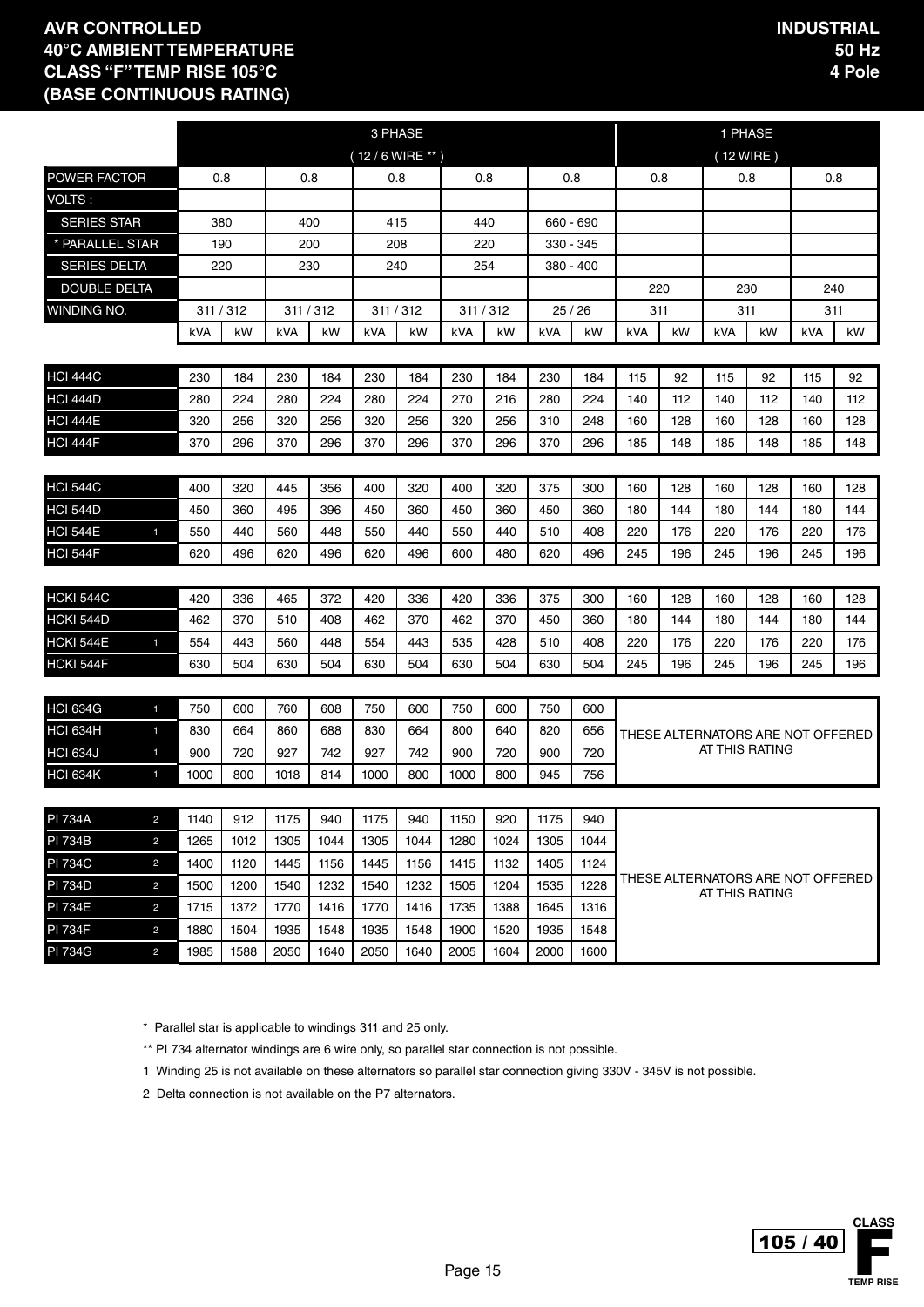|                      |            |       |       |       |       | 3 PHASE   |      |      |       |           |       |       | 1 PHASE   |       |       |       |
|----------------------|------------|-------|-------|-------|-------|-----------|------|------|-------|-----------|-------|-------|-----------|-------|-------|-------|
|                      |            |       |       |       |       | (12 WIRE) |      |      |       |           |       |       | (12 WIRE) |       |       |       |
| <b>POWER FACTOR</b>  | 0.8<br>0.8 |       |       |       |       | 0.8       |      | 0.8  | 0.8   |           | 0.8   |       | 0.8       |       | 0.8   |       |
| VOLTS:               |            |       |       |       |       |           |      |      |       |           |       |       |           |       |       |       |
| <b>SERIES STAR</b>   |            | 380   | 400   |       |       | 415       |      | 440  |       | 660 - 690 |       |       |           |       |       |       |
| <b>PARALLEL STAR</b> |            | 190   | 200   |       |       | 208       |      | 220  |       | 330 - 345 |       |       |           |       |       |       |
| <b>SERIES DELTA</b>  |            | 220   |       | 230   |       | 240       |      | 254  |       | 380 - 400 |       |       |           |       |       |       |
| <b>DOUBLE DELTA</b>  |            |       |       |       |       |           |      |      |       |           | 220   |       | 230       |       | 240   |       |
| WINDING NO.          |            | 311   | 311   |       |       | 311       | 311  |      |       | 25        | 311   |       | 311       |       | 311   |       |
|                      | kVA        | kW    | kVA   | kW    | kVA   | kW        | kVA  | kW   | kVA   | kW        | kVA   | kW    | kVA       | kW    | kVA   | kW    |
|                      |            |       |       |       |       |           |      |      |       |           |       |       |           |       |       |       |
| <b>PI 044D</b>       | 7.5        | 6.0   | 7.5   | 6.0   | 7.5   | 6.0       | 7.1  | 5.7  | N/A   | N/A       | 4.5   | 3.6   | 4.5       | 3.6   | 4.5   | 3.6   |
| <b>PI 044E</b>       | 10.0       | 8.0   | 10.0  | 8.0   | 10.0  | 8.0       | 9.5  | 7.6  | N/A   | N/A       | 6.0   | 4.8   | 6.0       | 4.8   | 6.0   | 4.8   |
| <b>PI 044F</b>       | 12.5       | 10.0  | 12.5  | 10.0  | 12.5  | 10.0      | 11.9 | 9.5  | N/A   | N/A       | 7.5   | 6.0   | 7.5       | 6.0   | 7.5   | 6.0   |
| <b>PI 044G</b>       | 15.0       | 12.0  | 15.0  | 12.0  | 15.0  | 12.0      | 14.3 | 11.4 | N/A   | N/A       | 9.0   | 7.2   | 9.0       | 7.2   | 9.0   | 7.2   |
| PI 044H              | 17.5       | 14.0  | 17.5  | 14.0  | 17.5  | 14.0      | 16.6 | 13.3 | N/A   | N/A       | 10.5  | 8.4   | 10.5      | 8.4   | 10.5  | 8.4   |
|                      |            |       |       |       |       |           |      |      |       |           |       |       |           |       |       |       |
| <b>PI 144D</b>       | 20.0       | 16.0  | 20.0  | 16.0  | 20.0  | 16.0      | 19.0 | 15.2 | N/A   | N/A       | 12.0  | 9.6   | 12.0      | 9.6   | 12.0  | 9.6   |
| <b>PI 144E</b>       | 25.0       | 20.0  | 25.0  | 20.0  | 25.0  | 20.0      | 23.8 | 19.0 | N/A   | N/A       | 15.0  | 12.0  | 15.0      | 12.0  | 15.0  | 12.0  |
| <b>PI 144F</b>       | 27.5       | 22.0  | 27.5  | 22.0  | 27.5  | 22.0      | 26.1 | 20.9 | N/A   | N/A       | 16.5  | 13.2  | 16.5      | 13.2  | 16.5  | 13.2  |
| <b>PI 144G</b>       | 30.0       | 24.0  | 30.0  | 24.0  | 30.0  | 24.0      | 28.5 | 22.8 | N/A   | N/A       | 18.0  | 14.4  | 18.0      | 14.4  | 18.0  | 14.4  |
| <b>PI 144H</b>       | 35.0       | 28.0  | 35.0  | 28.0  | 35.0  | 28.0      | 33.3 | 26.6 | N/A   | N/A       | 21.0  | 16.8  | 21.0      | 16.8  | 21.0  | 16.8  |
| <b>PI 144J</b>       | 40.0       | 32.0  | 40.0  | 32.0  | 40.0  | 32.0      | 38.0 | 30.4 | N/A   | N/A       | 24.0  | 19.2  | 24.0      | 19.2  | 24.0  | 19.2  |
| <b>PI 144K</b>       | 42.5       | 34.0  | 42.5  | 34.0  | 42.5  | 34.0      | 40.4 | 32.3 | N/A   | N/A       | 25.5  | 20.4  | 25.5      | 20.4  | 25.5  | 20.4  |
|                      |            |       |       |       |       |           |      |      |       |           |       |       |           |       |       |       |
| <b>UCI 224C</b>      | 42.5       | 34.0  | 42.5  | 34.0  | 42.5  | 34.0      | 30.0 | 24.0 | 37.5  | 30.0      | 28.5  | 22.8  | 28.5      | 22.8  | 28.5  | 22.8  |
| <b>UCI 224D</b>      | 50.0       | 40.0  | 50.0  | 40.0  | 50.0  | 40.0      | 37.5 | 30.0 | 50.0  | 40.0      | 33.5  | 26.8  | 33.5      | 26.8  | 33.5  | 26.8  |
| <b>UCI 224E</b>      | 60.0       | 48.0  | 60.0  | 48.0  | 60.0  | 48.0      | 45.0 | 36.0 | N/A   | N/A       | 40.0  | 32.0  | 40.0      | 32.0  | 40.0  | 32.0  |
| <b>UCI 224F</b>      | 72.5       | 58.0  | 72.5  | 58.0  | 72.5  | 58.0      | 55.0 | 44.0 | 65.0  | 52.0      | 48.5  | 38.8  | 48.5      | 38.8  | 48.5  | 38.8  |
| <b>UCI 224G</b>      | 85.0       | 68.0  | 85.0  | 68.0  | 85.0  | 68.0      | 75.0 | 60.0 | 80.0  | 64.0      | 56.5  | 45.2  | 56.5      | 45.2  | 56.5  | 45.2  |
|                      |            |       |       |       |       |           |      |      |       |           |       |       |           |       |       |       |
| <b>UCI 274C</b>      | 100.0      | 80.0  | 100.0 | 80.0  | 100.0 | 80.0      | N/A  | N/A  | 100.0 | 80.0      | 60.0  | 48.0  | 60.0      | 48.0  | 60.0  | 48.0  |
| <b>UCI 274D</b>      | 114.0      | 91.2  | 120.0 | 96.0  | 114.0 | 91.2      | N/A  | N/A  | 114.0 | 91.2      | 68.0  | 54.4  | 68.0      | 54.4  | 68.0  | 54.4  |
| <b>UCI 274E</b>      | 140.0      | 112.0 | 140.0 | 112.0 | 140.0 | 112.0     | N/A  | N/A  | 140.0 | 112.0     | 85.0  | 68.0  | 85.0      | 68.0  | 85.0  | 68.0  |
| <b>UCI 274F</b>      | 160.0      | 128.0 | 160.0 | 128.0 | 160.0 | 128.0     | N/A  | N/A  | 160.0 | 128.0     | 96.0  | 76.8  | 96.0      | 76.8  | 96.0  | 76.8  |
| <b>UCI 274G</b>      | 182.0      | 145.6 | 182.0 | 145.6 | 182.0 | 145.6     | N/A  | N/A  | 175.0 | 140.0     | 108.0 | 86.4  | 108.0     | 86.4  | 108.0 | 86.4  |
| <b>UCI 274H</b>      | 200.0      | 160.0 | 200.0 | 160.0 | 200.0 | 160.0     | N/A  | N/A  | 200.0 | 160.0     | 120.0 | 96.0  | 120.0     | 96.0  | 120.0 | 96.0  |
|                      |            |       |       |       |       |           |      |      |       |           |       |       |           |       |       |       |
| <b>UCDI 274J</b>     | 230.0      | 184.0 | 230.0 | 184.0 | 230.0 | 184.0     | N/A  | N/A  | N/A   | N/A       | 138.0 | 110.4 | 138.0     | 110.4 | 138.0 | 110.4 |
| <b>UCDI 274K</b>     | 250.0      | 200.0 | 250.0 | 200.0 | 250.0 | 200.0     | N/A  | N/A  | N/A   | N/A       | 150.0 | 120.0 | 150.0     | 120.0 | 150.0 | 120.0 |

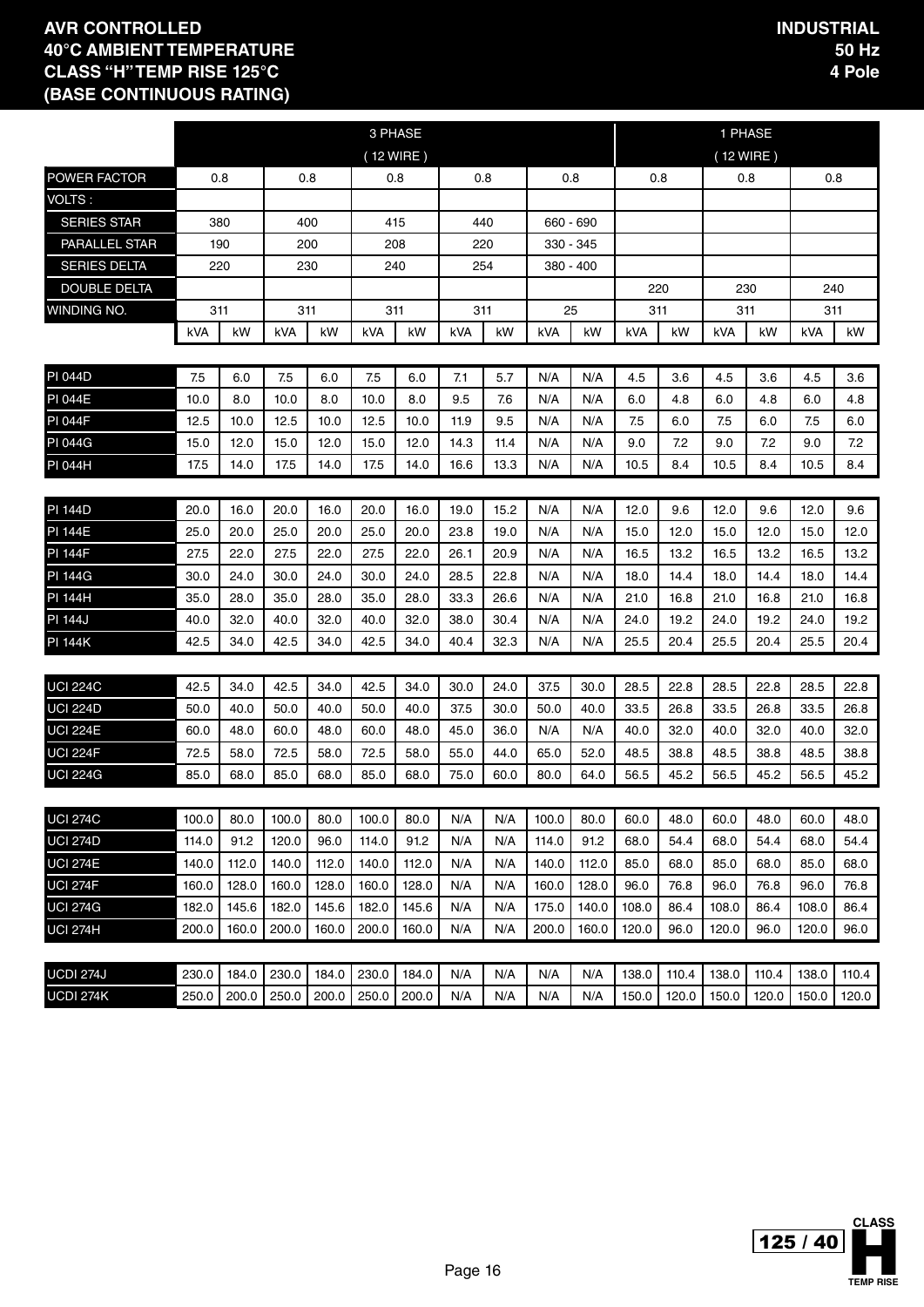|                  |            |       |       |       |       |       | 1 PHASE     |       |            |       |       |       |
|------------------|------------|-------|-------|-------|-------|-------|-------------|-------|------------|-------|-------|-------|
|                  |            |       |       |       |       |       | (DEDICATED) |       |            |       |       |       |
| POWER FACTOR     | 0.8        |       | 0.8   |       |       | 0.8   |             | 1.0   |            | 1.0   | 1.0   |       |
| VOLTS:           |            | 220   | 230   |       | 240   |       |             | 220   |            | 230   | 240   |       |
| WINDING NO.      |            | 05    |       | 05    |       | 05    |             | 05    |            | 05    | 05    |       |
|                  | <b>kVA</b> | kW    | kVA   | kW    | kVA   | kW    | kVA         | kW    | <b>kVA</b> | kW    | kVA   | kW    |
|                  |            |       |       |       |       |       |             |       |            |       |       |       |
| <b>PI 044D</b>   | 5.0        | 4.0   | 5.0   | 4.0   | 5.0   | 4.0   | 6.0         | 6.0   | 6.0        | 6.0   | 6.0   | 6.0   |
| <b>PI 044E</b>   | 6.7        | 5.4   | 6.7   | 5.4   | 6.7   | 5.4   | 8.0         | 8.0   | 8.0        | 8.0   | 8.0   | 8.0   |
| <b>PI 044F</b>   | 8.4        | 6.7   | 8.4   | 6.7   | 8.4   | 6.7   | 10.1        | 10.1  | 10.1       | 10.1  | 10.1  | 10.1  |
| <b>PI 044G</b>   | 10.1       | 8.1   | 10.1  | 8.1   | 10.1  | 8.1   | 12.1        | 12.1  | 12.1       | 12.1  | 12.1  | 12.1  |
| PI 044H          | 11.7       | 9.4   | 11.7  | 9.4   | 11.7  | 9.4   | 14.0        | 14.0  | 14.0       | 14.0  | 14.0  | 14.0  |
|                  |            |       |       |       |       |       |             |       |            |       |       |       |
| <b>PI 144D</b>   | 13.6       | 10.9  | 13.6  | 10.9  | 13.6  | 10.9  | 14.7        | 14.7  | 14.7       | 14.7  | 14.7  | 14.7  |
| <b>PI 144E</b>   | 17.0       | 13.6  | 17.0  | 13.6  | 17.0  | 13.6  | 18.4        | 18.4  | 18.4       | 18.4  | 18.4  | 18.4  |
| <b>PI 144F</b>   | 18.7       | 15.0  | 18.7  | 15.0  | 18.7  | 15.0  | 20.2        | 20.2  | 20.2       | 20.2  | 20.2  | 20.2  |
| <b>PI 144G</b>   | 20.4       | 16.3  | 20.4  | 16.3  | 20.4  | 16.3  | 22.0        | 22.0  | 22.0       | 22.0  | 22.0  | 22.0  |
| <b>PI 144H</b>   | 23.8       | 19.0  | 23.8  | 19.0  | 23.8  | 19.0  | 25.7        | 25.7  | 25.7       | 25.7  | 25.7  | 25.7  |
| <b>PI 144J</b>   | 27.2       | 21.8  | 27.2  | 21.8  | 27.2  | 21.8  | 29.4        | 29.4  | 29.4       | 29.4  | 29.4  | 29.4  |
| PI 144K          | 28.5       | 22.8  | 28.5  | 22.8  | 28.5  | 22.8  | 30.8        | 30.8  | 30.8       | 30.8  | 30.8  | 30.8  |
|                  |            |       |       |       |       |       |             |       |            |       |       |       |
| <b>UCI 224C</b>  | 28.0       | 22.4  | 28.0  | 22.4  | 28.0  | 22.4  | 28.0        | 28.0  | 28.0       | 28.0  | 28.0  | 28.0  |
| <b>UCI 224D</b>  | 35.0       | 28.0  | 35.0  | 28.0  | 35.0  | 28.0  | 35.0        | 35.0  | 35.0       | 35.0  | 35.0  | 35.0  |
| <b>UCI 224E</b>  | 40.0       | 32.0  | 40.0  | 32.0  | 40.0  | 32.0  | 40.0        | 40.0  | 40.0       | 40.0  | 40.0  | 40.0  |
| <b>UCI 224F</b>  | 50.0       | 40.0  | 50.0  | 40.0  | 50.0  | 40.0  | 50.0        | 50.0  | 50.0       | 50.0  | 50.0  | 50.0  |
| <b>UCI 224G</b>  | 60.0       | 48.0  | 60.0  | 48.0  | 60.0  | 48.0  | 60.0        | 60.0  | 60.0       | 60.0  | 60.0  | 60.0  |
|                  |            |       |       |       |       |       |             |       |            |       |       |       |
| <b>UCI 274C</b>  | 66.0       | 52.8  | 66.0  | 52.8  | 66.0  | 52.8  | 66.0        | 66.0  | 66.0       | 66.0  | 66.0  | 66.0  |
| <b>UCI 274D</b>  | 74.0       | 59.2  | 74.0  | 59.2  | 74.0  | 59.2  | 74.0        | 74.0  | 74.0       | 74.0  | 74.0  | 74.0  |
| <b>UCI 274E</b>  | 94.0       | 75.2  | 94.0  | 75.2  | 94.0  | 75.2  | 94.0        | 94.0  | 94.0       | 94.0  | 94.0  | 94.0  |
| <b>UCI 274F</b>  | 110.0      | 88.0  | 110.0 | 88.0  | 110.0 | 88.0  | 110.0       | 110.0 | 110.0      | 110.0 | 110.0 | 110.0 |
| <b>UCI 274G</b>  | 120.0      | 96.0  | 120.0 | 96.0  | 120.0 | 96.0  | 120.0       | 120.0 | 120.0      | 120.0 | 120.0 | 120.0 |
| <b>UCI 274H</b>  | 140.0      | 112.0 | 140.0 | 112.0 | 140.0 | 112.0 | 140.0       | 140.0 | 140.0      | 140.0 | 140.0 | 140.0 |
|                  |            |       |       |       |       |       |             |       |            |       |       |       |
| <b>UCDI 274J</b> | N/A        | N/A   | N/A   | N/A   | N/A   | N/A   | N/A         | N/A   | N/A        | N/A   | N/A   | N/A   |
| <b>UCDI 274K</b> | N/A        | N/A   | N/A   | N/A   | N/A   | N/A   | N/A         | N/A   | N/A        | N/A   | N/A   | N/A   |

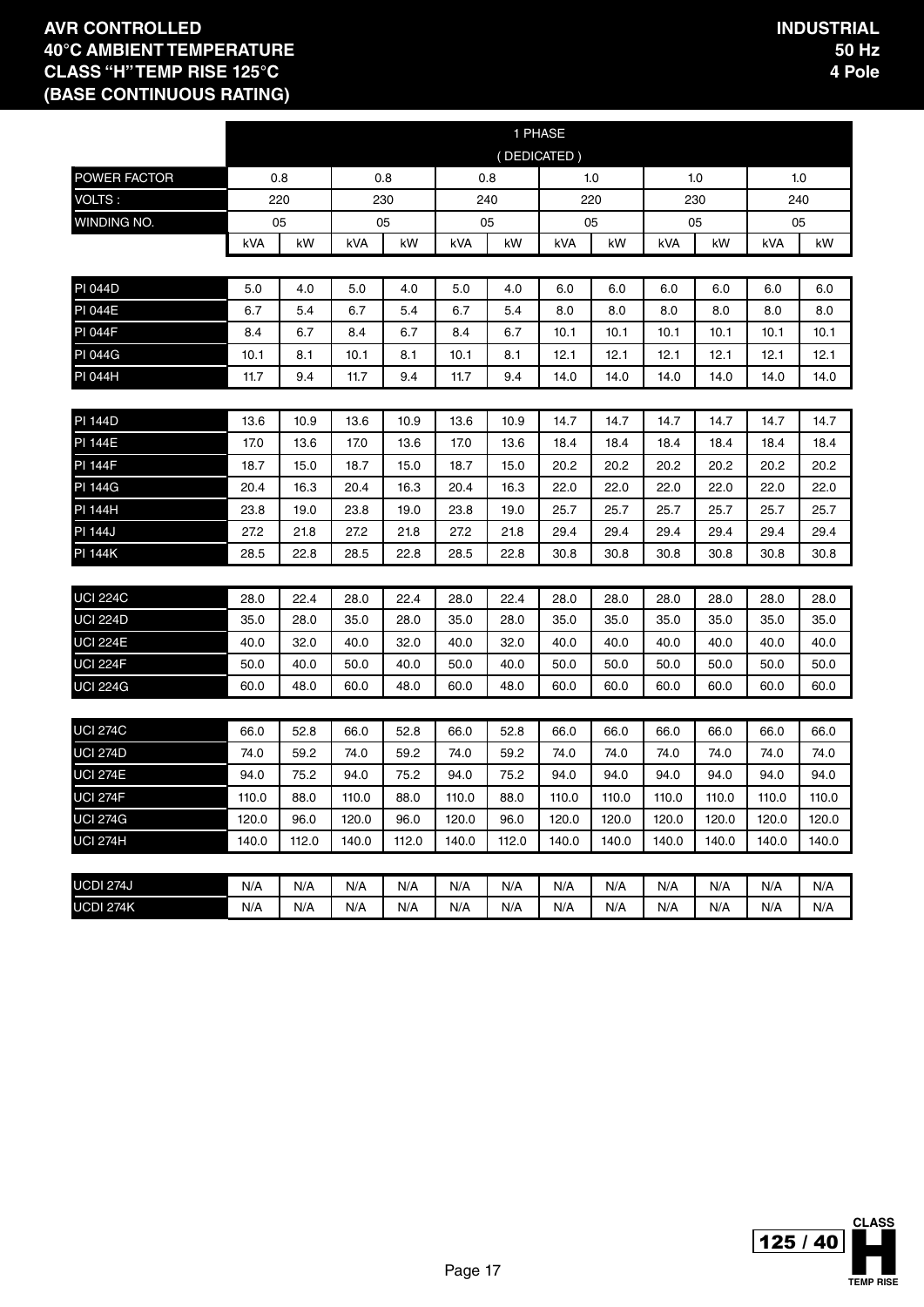|                     |                |      |           |           |      |                   | 3 PHASE   |      |           |      |           |     |                   |                                   | 1 PHASE |     |     |
|---------------------|----------------|------|-----------|-----------|------|-------------------|-----------|------|-----------|------|-----------|-----|-------------------|-----------------------------------|---------|-----|-----|
|                     |                |      |           |           |      | $(12/6$ WIRE ** ) |           |      |           |      |           |     |                   | (12 WIRE)                         |         |     |     |
| POWER FACTOR        |                |      | 0.8       |           | 0.8  |                   | 0.8       |      | 0.8       |      | 0.8       |     | 0.8               |                                   | 0.8     |     | 0.8 |
| VOLTS:              |                |      |           |           |      |                   |           |      |           |      |           |     |                   |                                   |         |     |     |
| <b>SERIES STAR</b>  |                |      | 380       | 400       |      |                   | 415       |      | 440       |      | 660 - 690 |     |                   |                                   |         |     |     |
| * PARALLEL STAR     |                |      | 190       | 200       |      |                   | 208       |      | 220       |      | 330 - 345 |     |                   |                                   |         |     |     |
| <b>SERIES DELTA</b> |                |      | 220       | 230       |      |                   | 240       |      | 254       |      | 380 - 400 |     |                   |                                   |         |     |     |
| <b>DOUBLE DELTA</b> |                |      |           |           |      |                   |           |      |           |      |           |     | 220               |                                   | 230     |     | 240 |
| WINDING NO.         |                |      | 311 / 312 | 311 / 312 |      |                   | 311 / 312 |      | 311 / 312 |      | 25/26     |     | 311               |                                   | 311     |     | 311 |
|                     |                | kVA  | kW        | kVA       | kW   | kVA               | kW        | kVA  | kW        | kVA  | kW        | kVA | kW                | kVA                               | kW      | kVA | kW  |
|                     |                |      |           |           |      |                   |           |      |           |      |           |     |                   |                                   |         |     |     |
| <b>HCI 444C</b>     |                | 250  | 200       | 250       | 200  | 250               | 200       | 250  | 200       | 250  | 200       | 125 | 100               | 125                               | 100     | 125 | 100 |
| <b>HCI 444D</b>     |                | 300  | 240       | 300       | 240  | 300               | 240       | 290  | 232       | 300  | 240       | 150 | 120               | 150                               | 120     | 150 | 120 |
| <b>HCI 444E</b>     |                | 350  | 280       | 350       | 280  | 350               | 280       | 350  | 280       | 340  | 272       | 175 | 140               | 175                               | 140     | 175 | 140 |
| <b>HCI 444F</b>     |                | 400  | 320       | 400       | 320  | 400               | 320       | 400  | 320       | 400  | 320       | 200 | 160               | 160                               |         |     |     |
|                     |                |      |           |           |      |                   |           |      |           |      |           |     |                   |                                   |         |     |     |
| <b>HCI 544C</b>     |                | 455  | 364       | 500       | 400  | 455               | 364       | 450  | 360       | 425  | 340       | 180 | 144               | 180                               | 144     | 180 | 144 |
| <b>HCI 544D</b>     |                | 500  | 400       | 550       | 440  | 500               | 400       | 500  | 400       | 500  | 400       | 200 | 160<br>200<br>160 |                                   |         |     | 160 |
| <b>HCI 544E</b>     | $\blacksquare$ | 600  | 480       | 610       | 488  | 600               | 480       | 600  | 480       | 560  | 448       | 240 | 192<br>240<br>192 |                                   |         |     | 192 |
| <b>HCI 544F</b>     |                | 670  | 536       | 670       | 536  | 670               | 536       | 650  | 520       | 670  | 536       | 265 | 212               | 265                               | 212     | 265 | 212 |
|                     |                |      |           |           |      |                   |           |      |           |      |           |     |                   |                                   |         |     |     |
| <b>HCKI 544C</b>    |                | 450  | 360       | 500       | 400  | 450               | 360       | 450  | 360       | 425  | 340       | 180 | 144               | 180                               | 144     | 180 | 144 |
| <b>HCKI 544D</b>    |                | 500  | 400       | 550       | 440  | 500               | 400       | 500  | 400       | 500  | 400       | 200 | 160               | 200                               | 160     | 200 | 160 |
| <b>HCKI 544E</b>    | $\blacksquare$ | 600  | 480       | 610       | 488  | 600               | 480       | 600  | 480       | 560  | 448       | 240 | 192               | 240                               | 192     | 240 | 192 |
| HCKI 544F           |                | 675  | 540       | 675       | 540  | 675               | 540       | 675  | 540       | 675  | 540       | 265 | 212               | 265                               | 212     | 265 | 212 |
|                     |                |      |           |           |      |                   |           |      |           |      |           |     |                   |                                   |         |     |     |
| <b>HCI 634G</b>     | $\blacksquare$ | 800  | 640       | 810       | 648  | 800               | 640       | 800  | 640       | 800  | 640       |     |                   |                                   |         |     |     |
| <b>HCI 634H</b>     | $\blacksquare$ | 910  | 728       | 940       | 752  | 910               | 728       | 875  | 700       | 900  | 720       |     |                   | THESE ALTERNATORS ARE NOT OFFERED |         |     |     |
| <b>HCI 634J</b>     | $\blacksquare$ | 1000 | 800       | 1030      | 824  | 1030              | 824       | 1010 | 808       | 1000 | 800       |     |                   | AT THIS RATING                    |         |     |     |
| <b>HCI 634K</b>     | $\mathbf{1}$   | 1110 | 888       | 1135      | 908  | 1110              | 888       | 1110 | 888       | 1050 | 840       |     |                   |                                   |         |     |     |
|                     |                |      |           |           |      |                   |           |      |           |      |           |     |                   |                                   |         |     |     |
| <b>PI 734A</b>      | $\overline{c}$ | 1225 | 980       | 1260      | 1008 | 1260              | 1008      | 1235 | 988       | 1260 | 1008      |     |                   |                                   |         |     |     |
| <b>PI 734B</b>      | 2              | 1360 | 1088      | 1400      | 1120 | 1400              | 1120      | 1375 | 1100      | 1400 | 1120      |     |                   |                                   |         |     |     |
| <b>PI 734C</b>      | $\overline{c}$ | 1505 | 1204      | 1550      | 1240 | 1550              | 1240      | 1520 | 1216      | 1510 | 1208      |     |                   | THESE ALTERNATORS ARE NOT OFFERED |         |     |     |
| <b>PI 734D</b>      | $\overline{c}$ | 1615 | 1292      | 1650      | 1320 | 1650              | 1320      | 1620 | 1296      | 1650 | 1320      |     |                   | AT THIS RATING                    |         |     |     |
| <b>PI 734E</b>      | $\overline{c}$ | 1845 | 1476      | 1900      | 1520 | 1900              | 1520      | 1865 | 1492      | 1770 | 1416      |     |                   |                                   |         |     |     |
| <b>PI 734F</b>      | $\overline{c}$ | 2020 | 1616      | 2080      | 1664 | 2080              | 1664      | 2040 | 1632      | 2080 | 1664      |     |                   |                                   |         |     |     |
| <b>PI 734G</b>      | $\overline{c}$ | 2135 | 1708      | 2200      | 1760 | 2200              | 1760      | 2160 | 1728      | 2150 | 1720      |     |                   |                                   |         |     |     |

\* Parallel star is applicable to windings 311 and 25 only.

\*\* PI 734 alternator windings are 6 wire only, so parallel star connection is not possible.

1 Winding 25 is not available on these alternators, so parallel star connection giving 330V - 345V is not possible.

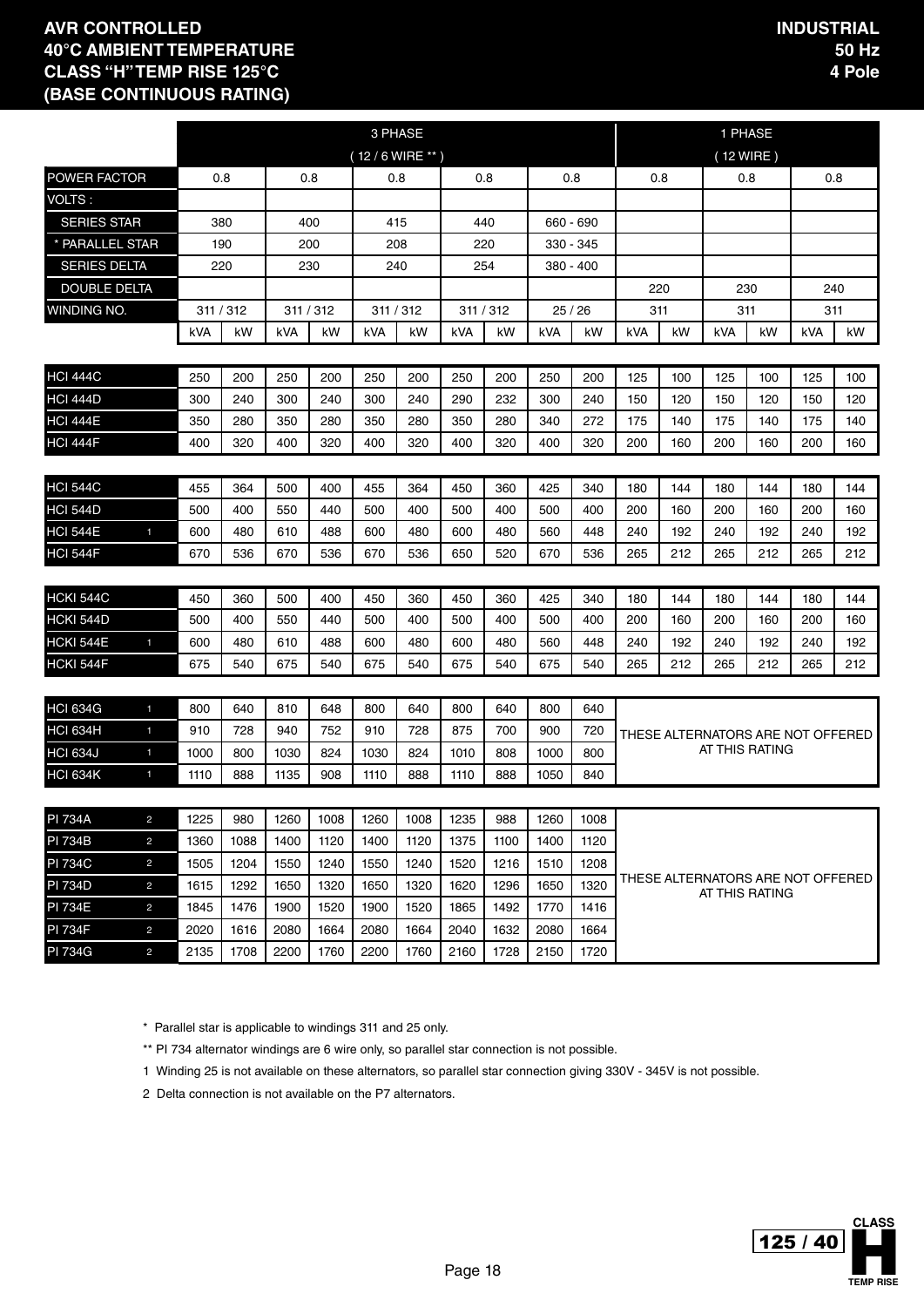|                                    |                |                |                |                |                | 3 PHASE        |            |            |                |                |                                      |      | 1 PHASE                                             |      |      |      |
|------------------------------------|----------------|----------------|----------------|----------------|----------------|----------------|------------|------------|----------------|----------------|--------------------------------------|------|-----------------------------------------------------|------|------|------|
|                                    |                |                |                |                | (12 WIRE)      |                |            |            |                |                |                                      |      | (12 WIRE)                                           |      |      |      |
| <b>POWER FACTOR</b>                |                | 0.8            | 0.8            |                | 0.8            |                | 0.8        |            | 0.8            |                |                                      | 0.8  | 0.8                                                 |      | 0.8  |      |
| VOLTS:                             |                |                |                |                |                |                |            |            |                |                |                                      |      |                                                     |      |      |      |
| <b>SERIES STAR</b>                 | 380            |                | 400            |                | 415            |                | 440        |            |                | 660 - 690      |                                      |      |                                                     |      |      |      |
| <b>PARALLEL STAR</b>               |                | 190            | 200            |                | 208            |                | 220        |            |                | 330 - 345      |                                      |      |                                                     |      |      |      |
| <b>SERIES DELTA</b>                | 220            |                | 230            |                | 240            |                | 254        |            |                | 380 - 400      |                                      |      |                                                     |      |      |      |
| <b>DOUBLE DELTA</b>                |                |                |                |                |                |                |            |            |                |                |                                      | 220  |                                                     | 230  | 240  |      |
| WINDING NO.                        | 311            |                | 311            |                | 311            |                | 311        |            |                | 25             |                                      | 311  | 311                                                 |      | 311  |      |
|                                    | kVA            | kW             | kVA            | kW             | kVA            | kW             | kVA        | kW         | kVA            | kW             | kVA                                  | kW   | kVA                                                 | kW   | kVA  | kW.  |
|                                    |                |                |                |                |                |                |            |            |                |                |                                      |      |                                                     |      |      |      |
| <b>PI 044D</b>                     | 8.1            | 6.5            | 8.1            | 6.5            | 8.1            | 6.5            | 7.7        | 6.2        | N/A            | N/A            | 4.9                                  | 3.9  | 4.9                                                 | 3.9  | 4.9  | 3.9  |
| <b>PI 044E</b>                     | 10.8           | 8.6            | 10.8           | 8.6            | 10.8           | 8.6            | 10.3       | 8.2        | N/A            | N/A            | 6.5                                  | 5.2  | 6.5                                                 | 5.2  | 6.5  | 5.2  |
| <b>PI 044F</b>                     | 13.5           | 10.8           | 13.5           | 10.8           | 13.5           | 10.8           | 12.8       | 10.2       | N/A            | N/A            | 8.1                                  | 6.5  | 8.1                                                 | 6.5  | 8.1  | 6.5  |
| <b>PI 044G</b>                     | 16.2           | 13.0           | 16.2           | 13.0           | 16.2           | 13.0           | 15.4       | 12.3       | N/A            | N/A            | 9.7                                  | 7.8  | 7.8                                                 |      |      |      |
| PI 044H                            | 18.9           | 15.1           | 18.9           | 15.1           | 18.9           | 15.1           | 18.0       | 14.4       | N/A            | N/A            | 11.3                                 | 9.0  | 11.3                                                | 9.0  |      |      |
|                                    |                |                |                |                |                |                |            |            |                |                | 12.9<br>12.9<br>12.9<br>10.3<br>10.3 |      |                                                     |      |      |      |
| <b>PI 144D</b>                     | 21.5           | 17.2           | 21.5           | 17.2           | 21.5           | 17.2           | 20.4       | 16.3       | N/A            | N/A            |                                      |      |                                                     |      |      | 10.3 |
| <b>PI 144E</b>                     | 26.9           | 21.5           | 26.9           | 21.5           | 26.9           | 21.5           | 25.6       | 20.5       | N/A            | N/A            | 16.1                                 | 12.9 | 16.1                                                | 12.9 | 16.1 | 12.9 |
| <b>PI 144F</b>                     | 29.6           | 23.7           | 29.6           | 23.7           | 29.6           | 23.7           | 28.1       | 22.5       | N/A            | N/A            | 17.8                                 | 14.2 | 17.8                                                | 14.2 | 17.8 | 14.2 |
| <b>PI 144G</b>                     | 32.3           | 25.8           | 32.3           | 25.8           | 32.3           | 25.8           | 30.6       | 24.5       | N/A            | N/A            | 19.4                                 | 15.5 | 19.4                                                | 15.5 | 19.4 | 15.5 |
| <b>PI 144H</b>                     | 37.5           | 30.0           | 37.5           | 30.0           | 37.5           | 30.0           | 35.6       | 28.5       | N/A            | N/A            | 22.5                                 | 18.0 | 22.5                                                | 18.0 | 22.5 | 18.0 |
| <b>PI 144J</b>                     | 44.0           | 35.2           | 44.0           | 35.2           | 44.0           | 35.2           | 41.8       | 33.4       | N/A            | N/A            | 26.4                                 | 21.1 | 26.4                                                | 21.1 | 26.4 | 21.1 |
| <b>PI 144K</b>                     | 45.0           | 36.0           | 45.0           | 36.0           | 45.0           | 36.0           | 42.8       | 34.2       | N/A            | N/A            | 27.0                                 | 21.6 | 27.0                                                | 21.6 | 27.0 | 21.6 |
|                                    |                |                |                |                |                |                |            |            |                |                |                                      |      |                                                     |      |      |      |
| <b>UCI 224C</b>                    | 45.0           | 36.0           | 45.0           | 36.0           | 45.0           | 36.0           | 31.7       | 25.4       | 39.5           | 31.6           |                                      |      |                                                     |      |      |      |
| <b>UCI 224D</b>                    | 53.0           | 42.4           | 53.0           | 42.4           | 53.0           | 42.4           | 39.1       | 31.3       | 53.0           | 42.4           |                                      |      | THESE ALTERNATORS ARE NOT OFFERED                   |      |      |      |
| <b>UCI 224E</b>                    | 61.0           | 48.8           | 61.0           | 48.8           | 61.0           | 48.8           | 45.8       | 36.6       | N/A            | N/A            |                                      |      | AT THIS RATING                                      |      |      |      |
| <b>UCI 224F</b>                    | 77.0           | 61.6           | 77.0           | 61.6           | 77.0           | 61.6           | 58.0       | 46.4       | 69.0           | 55.2           |                                      |      |                                                     |      |      |      |
| <b>UCI 224G</b>                    | 87.5           | 70.0           | 87.5           | 70.0           | 87.5           | 70.0           | 76.9       | 61.5       | 82.0           | 65.6           |                                      |      |                                                     |      |      |      |
|                                    |                |                |                |                |                |                |            |            |                |                |                                      |      |                                                     |      |      |      |
| <b>UCI 274C</b>                    | 106.0          | 84.8<br>96.8   | 106.0          | 84.8<br>101.6  | 106.0          | 84.8<br>96.8   | N/A<br>N/A | N/A<br>N/A | 106.0          | 84.8<br>96.8   |                                      |      |                                                     |      |      |      |
| <b>UCI 274D</b>                    | 121.0          |                | 127.0          |                | 121.0          |                |            |            | 121.0          |                |                                      |      |                                                     |      |      |      |
| <b>UCI 274E</b><br><b>UCI 274F</b> | 145.0          | 116.0          | 145.0<br>170.0 | 116.0<br>136.0 | 145.0<br>170.0 | 116.0<br>136.0 | N/A        | N/A        | 145.0<br>170.0 | 116.0<br>136.0 |                                      |      | THESE ALTERNATORS ARE NOT OFFERED<br>AT THIS RATING |      |      |      |
|                                    | 170.0          | 136.0          |                |                |                | 149.6          | N/A        | N/A        |                |                |                                      |      |                                                     |      |      |      |
| <b>UCI 274G</b>                    | 187.0<br>212.0 | 149.6<br>169.6 | 187.0<br>212.0 | 149.6<br>169.6 | 187.0<br>212.0 | 169.6          | N/A<br>N/A | N/A<br>N/A | 182.0<br>212.0 | 145.6<br>169.6 |                                      |      |                                                     |      |      |      |
| <b>UCI 274H</b>                    |                |                |                |                |                |                |            |            |                |                |                                      |      |                                                     |      |      |      |
| <b>UCDI 274J</b>                   | 250.0          | 200.0          | 250.0          | 200.0          | 250.0          | 200.0          | N/A        | N/A        | N/A            | N/A            |                                      |      |                                                     |      |      |      |
| <b>UCDI 274K</b>                   | 265.0          | 212.0          | 265.0          | 212.0          | 265.0          | 212.0          | N/A        | N/A        | N/A            | N/A            |                                      |      | THESE ALTERNATORS ARE NOT OFFERED<br>AT THIS RATING |      |      |      |

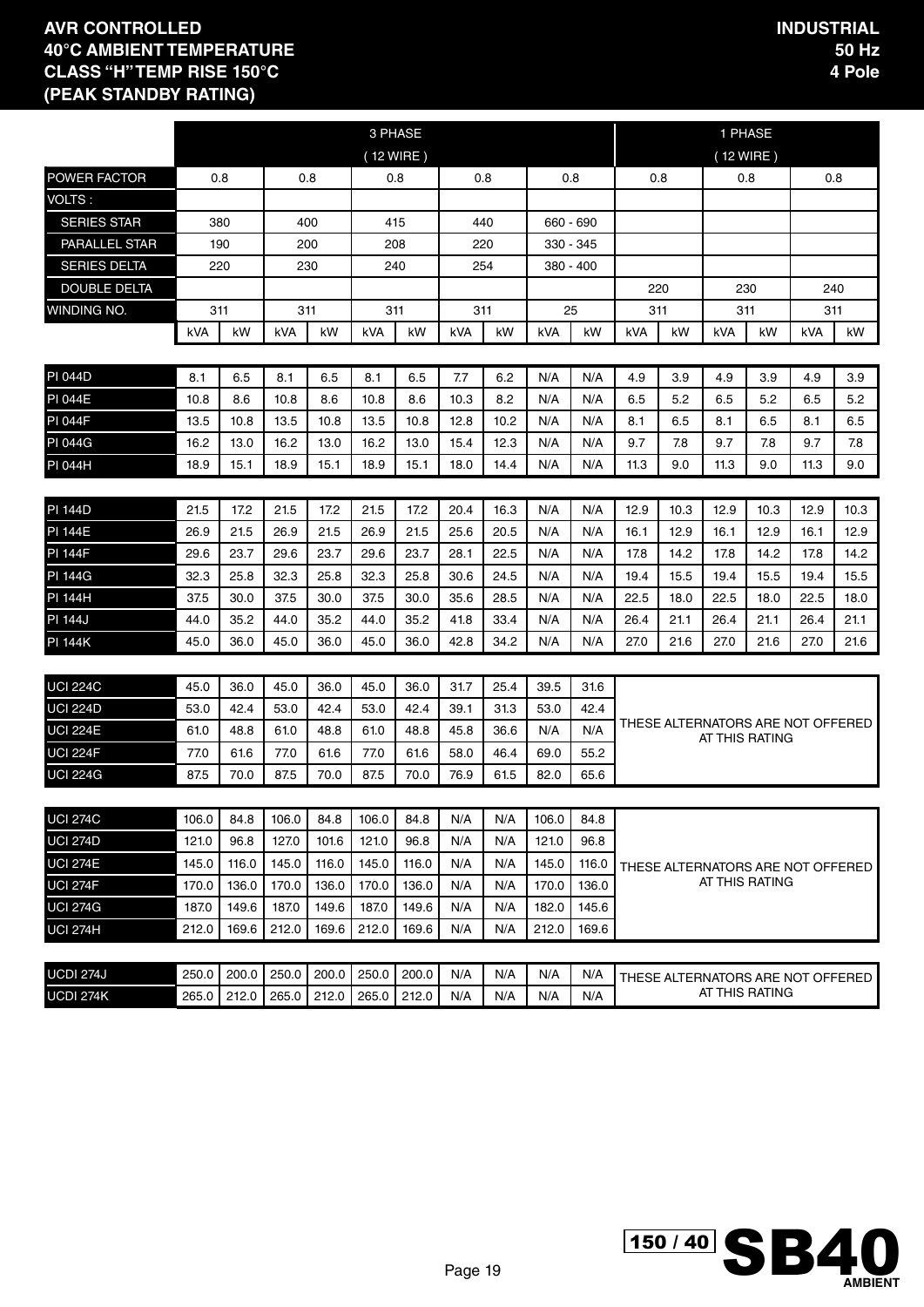|                 |      |      |            |      |                                                  | 1 PHASE     |            |      |      |      |            |      |
|-----------------|------|------|------------|------|--------------------------------------------------|-------------|------------|------|------|------|------------|------|
|                 |      |      |            |      |                                                  | (DEDICATED) |            |      |      |      |            |      |
| POWER FACTOR    | 0.8  |      |            | 0.8  | 0.8                                              |             | 1.0        |      |      | 1.0  | 1.0        |      |
| VOLTS:          | 220  |      |            | 230  | 240                                              |             | 220        |      |      | 230  | 240        |      |
| WINDING NO.     | 05   |      |            | 05   | 05                                               |             | 05         |      |      | 05   | 05         |      |
|                 | kVA  | kW   | <b>kVA</b> | kW   | <b>kVA</b>                                       | kW          | <b>kVA</b> | kW   | kVA  | kW   | <b>kVA</b> | kW   |
|                 |      |      |            |      |                                                  |             |            |      |      |      |            |      |
| <b>PI 044D</b>  | 5.4  | 4.3  | 5.4        | 4.3  | 5.4                                              | 4.3         | 6.5        | 6.5  | 6.5  | 6.5  | 6.5        | 6.5  |
| <b>PI 044E</b>  | 7.2  | 5.8  | 7.2        | 5.8  | 7.2                                              | 5.8         | 8.6        | 8.6  | 8.6  | 8.6  | 8.6        | 8.6  |
| <b>PI 044F</b>  | 9.0  | 7.2  | 9.0        | 7.2  | 9.0                                              | 7.2         | 10.8       | 10.8 | 10.8 | 10.8 | 10.8       | 10.8 |
| <b>PI 044G</b>  | 10.9 | 8.7  | 10.9       | 8.7  | 10.9                                             | 8.7         | 13.1       | 13.1 | 13.1 | 13.1 | 13.1       | 13.1 |
| <b>PI 044H</b>  | 12.7 | 10.2 | 12.7       | 10.2 | 12.7                                             | 10.2        | 15.2       | 15.2 | 15.2 | 15.2 | 15.2       | 15.2 |
|                 |      |      |            |      |                                                  |             |            |      |      |      |            |      |
| <b>PI 144D</b>  | 14.6 | 11.7 | 14.6       | 11.7 | 14.6                                             | 11.7        | 15.8       | 15.8 | 15.8 | 15.8 | 15.8       | 15.8 |
| <b>PI 144E</b>  | 18.3 | 14.6 | 18.3       | 14.6 | 18.3                                             | 14.6        | 19.8       | 19.8 | 19.8 | 19.8 | 19.8       | 19.8 |
| <b>PI 144F</b>  | 20.2 | 16.2 | 20.2       | 16.2 | 20.2                                             | 16.2        | 21.8       | 21.8 | 21.8 | 21.8 | 21.8       | 21.8 |
| <b>PI 144G</b>  | 22.0 | 17.6 | 22.0       | 17.6 | 22.0                                             | 17.6        | 23.8       | 23.8 | 23.8 | 23.8 | 23.8       | 23.8 |
| <b>PI 144H</b>  | 25.5 | 20.4 | 25.5       | 20.4 | 25.5                                             | 20.4        | 27.5       | 27.5 | 27.5 | 27.5 | 27.5       | 27.5 |
| <b>PI 144J</b>  | 30.0 | 24.0 | 30.0       | 24.0 | 30.0                                             | 24.0        | 32.4       | 32.4 | 32.4 | 32.4 | 32.4       | 32.4 |
| <b>PI 144K</b>  | 30.6 | 24.5 | 30.6       | 24.5 | 30.6                                             | 24.5        | 33.0       | 33.0 | 33.0 | 33.0 | 33.0       | 33.0 |
|                 |      |      |            |      |                                                  |             |            |      |      |      |            |      |
| <b>UCI 224C</b> |      |      |            |      |                                                  |             |            |      |      |      |            |      |
| <b>UCI 224D</b> |      |      |            |      |                                                  |             |            |      |      |      |            |      |
| <b>UCI 224E</b> |      |      |            |      | THESE ALTERNATORS ARE NOT OFFERED AT THIS RATING |             |            |      |      |      |            |      |
| <b>UCI 224F</b> |      |      |            |      |                                                  |             |            |      |      |      |            |      |
| <b>UCI 224G</b> |      |      |            |      |                                                  |             |            |      |      |      |            |      |
|                 |      |      |            |      |                                                  |             |            |      |      |      |            |      |
| <b>UCI 274C</b> |      |      |            |      |                                                  |             |            |      |      |      |            |      |
| <b>UCI 274D</b> |      |      |            |      |                                                  |             |            |      |      |      |            |      |
| <b>UCI 274E</b> |      |      |            |      | THESE ALTERNATORS ARE NOT OFFERED AT THIS RATING |             |            |      |      |      |            |      |
| <b>UCI 274F</b> |      |      |            |      |                                                  |             |            |      |      |      |            |      |
| <b>UCI 274G</b> |      |      |            |      |                                                  |             |            |      |      |      |            |      |
| <b>UCI 274H</b> |      |      |            |      |                                                  |             |            |      |      |      |            |      |
|                 |      |      |            |      |                                                  |             |            |      |      |      |            |      |

| <b>UCDI 274J</b> | THESE ALTERNATORS ARE NOT OFFERED AT THIS RATING |
|------------------|--------------------------------------------------|
| <b>UCDI 274K</b> |                                                  |

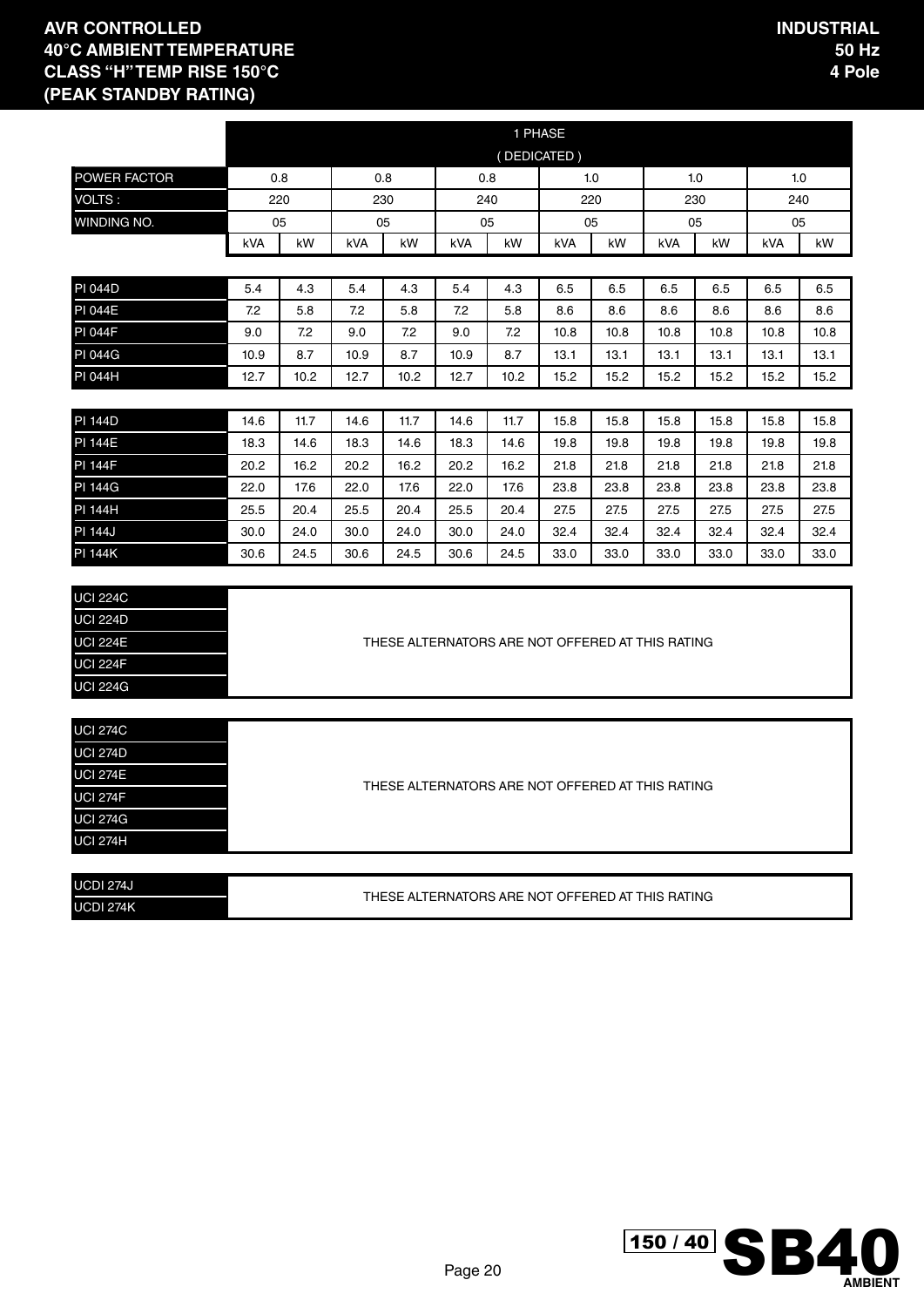|                     |                |           |      |            |      |                  | 3 PHASE   |      |           |            |             | 1 PHASE    |    |                                                     | 1 PHASE     |            |           |
|---------------------|----------------|-----------|------|------------|------|------------------|-----------|------|-----------|------------|-------------|------------|----|-----------------------------------------------------|-------------|------------|-----------|
|                     |                |           |      |            |      | $(12/6$ WIRE **) |           |      |           |            |             | (12 WIRE)  |    |                                                     | (DEDICATED) |            |           |
| <b>POWER FACTOR</b> |                | 0.8       |      | 0.8        |      |                  | 0.8       |      | 0.8       |            | 0.8         | 0.8        |    | 0.8                                                 |             |            | 1.0       |
| VOLTS:              |                |           |      |            |      |                  |           |      |           |            |             |            |    |                                                     |             |            |           |
| <b>SERIES STAR</b>  |                | 380       |      | 400        |      |                  | 415       |      | 440       |            | 660 - 690   |            |    |                                                     |             |            |           |
| * PARALLEL STAR     |                |           | 190  | 200        |      | 208              |           |      | 220       |            | $330 - 345$ |            |    |                                                     |             |            |           |
| <b>SERIES DELTA</b> |                | 220       |      | 230        |      |                  | 240       |      | 254       |            | 380 - 400   |            |    |                                                     |             |            |           |
| <b>DOUBLE DELTA</b> |                |           |      |            |      |                  |           |      |           |            |             | 220 - 240  |    |                                                     |             |            |           |
| <b>OTHER</b>        |                |           |      |            |      |                  |           |      |           |            |             |            |    | 220 - 240                                           |             |            | 220 - 240 |
| WINDING NO.         |                | 311 / 312 |      | 311 / 312  |      |                  | 311 / 312 |      | 311 / 312 |            | 25/26       | 311        |    | 05                                                  |             |            | 05        |
|                     |                | kVA       | kW   | <b>kVA</b> | kW   | kVA              | kW        | kVA  | kW        | <b>kVA</b> | kW          | <b>kVA</b> | kW | <b>kVA</b>                                          | kW          | <b>kVA</b> | kW        |
| <b>HCI 444C</b>     |                | 270       | 216  | 270        | 216  | 270              | 216       | 270  | 216       | 270        | 216         |            |    |                                                     |             |            |           |
| <b>HCI 444D</b>     |                | 320       | 256  | 320        | 256  | 320              | 256       | 310  | 248       | 320        | 256         |            |    | THESE ALTERNATORS ARE NOT OFFERED                   |             |            |           |
| <b>HCI 444E</b>     |                | 370       | 296  | 370        | 296  | 370              | 296       | 370  | 296       | 355        | 284         |            |    | AT THIS RATING                                      |             |            |           |
| <b>HCI 444F</b>     |                | 415       | 332  | 430        | 344  | 430              | 344       | 430  | 344       | 430        | 344         |            |    |                                                     |             |            |           |
|                     |                |           |      |            |      |                  |           |      |           |            |             |            |    |                                                     |             |            |           |
| <b>HCI 544C</b>     |                | 478       | 382  | 512        | 410  | 478              | 382       | 478  | 382       | 450        | 360         |            |    |                                                     |             |            |           |
| <b>HCI 544D</b>     |                | 515       | 412  | 575        | 460  | 515              | 412       | 515  | 412       | 515        | 412         |            |    | THESE ALTERNATORS ARE NOT OFFERED                   |             |            |           |
| <b>HCI 544E</b>     | $\mathbf{1}$   | 636       | 509  | 640        | 512  | 636              | 509       | 636  | 509       | 590        | 472         |            |    | AT THIS RATING                                      |             |            |           |
| <b>HCI 544F</b>     |                | 710       | 568  | 710        | 568  | 710              | 568       | 690  | 552       | 710        | 568         |            |    |                                                     |             |            |           |
|                     |                |           |      |            |      |                  |           |      |           |            |             |            |    |                                                     |             |            |           |
| HCKI 544C           |                | 485       | 388  | 520        | 416  | 485              | 388       | 485  | 388       | 450        | 360         |            |    |                                                     |             |            |           |
| HCKI 544D           |                | 533       | 426  | 590        | 472  | 533              | 426       | 533  | 426       | 515        | 412         |            |    | THESE ALTERNATORS ARE NOT OFFERED<br>AT THIS RATING |             |            |           |
| <b>HCKI 544E</b>    | $\blacksquare$ | 640       | 512  | 645        | 516  | 640              | 512       | 640  | 512       | 590        | 472         |            |    |                                                     |             |            |           |
| HCKI 544F           |                | 728       | 582  | 728        | 582  | 728              | 582       | 728  | 582       | 728        | 582         |            |    |                                                     |             |            |           |
| <b>HCI 634G</b>     | $\blacksquare$ | 825       | 660  | 830        | 664  | 825              | 660       | 820  | 656       | 820        | 656         |            |    |                                                     |             |            |           |
| <b>HCI 634H</b>     | $\blacksquare$ | 960       | 768  | 980        | 784  | 960              | 768       | 920  | 736       | 950        | 760         |            |    |                                                     |             |            |           |
| <b>HCI 634J</b>     | $\mathbf{1}$   | 1060      | 848  | 1070       | 856  | 1070             | 856       | 1060 | 848       | 1060       | 848         |            |    | THESE ALTERNATORS ARE NOT OFFERED<br>AT THIS RATING |             |            |           |
| HCI 634K            | $\mathbf{1}$   | 1180      | 944  | 1190       | 952  | 1180             | 944       | 1180 | 944       | 1115       | 892         |            |    |                                                     |             |            |           |
|                     |                |           |      |            |      |                  |           |      |           |            |             |            |    |                                                     |             |            |           |
| <b>PI 734A</b>      | $\overline{c}$ | 1275      | 1020 | 1315       | 1052 | 1315             | 1052      | 1290 | 1032      | 1315       | 1052        |            |    |                                                     |             |            |           |
| <b>PI 734B</b>      | 2              | 1415      | 1132 | 1460       | 1168 | 1460             | 1168      | 1430 | 1144      | 1460       | 1168        |            |    |                                                     |             |            |           |
| <b>PI 734C</b>      | $\overline{c}$ | 1570      | 1256 | 1615       | 1292 | 1615             | 1292      | 1590 | 1272      | 1575       | 1260        |            |    |                                                     |             |            |           |
| <b>PI 734D</b>      | $\overline{c}$ | 1675      | 1340 | 1720       | 1376 | 1720             | 1376      | 1685 | 1348      | 1720       | 1376        |            |    | THESE ALTERNATORS ARE NOT OFFERED<br>AT THIS RATING |             |            |           |
| <b>PI 734E</b>      | $\overline{c}$ | 1920      | 1536 | 1980       | 1584 | 1980             | 1584      | 1940 | 1552      | 1845       | 1476        |            |    |                                                     |             |            |           |
| <b>PI 734F</b>      | $\overline{c}$ | 2105      | 1684 | 2170       | 1736 | 2170             | 1736      | 2125 | 1700      | 2170       | 1736        |            |    |                                                     |             |            |           |
| <b>PI 734G</b>      | $\overline{2}$ | 2225      | 1780 | 2295       | 1836 | 2295             | 1836      | 2250 | 1800      | 2200       | 1760        |            |    |                                                     |             |            |           |

\* Parallel star is applicable to windings 311 and 25 only.

\*\* PI 734 alternator windings are 6 wire only, so parallel star connection is not possible.

1 Winding 25 is not available on these alternators, so parallel star connection giving 330V - 345V is not possible.

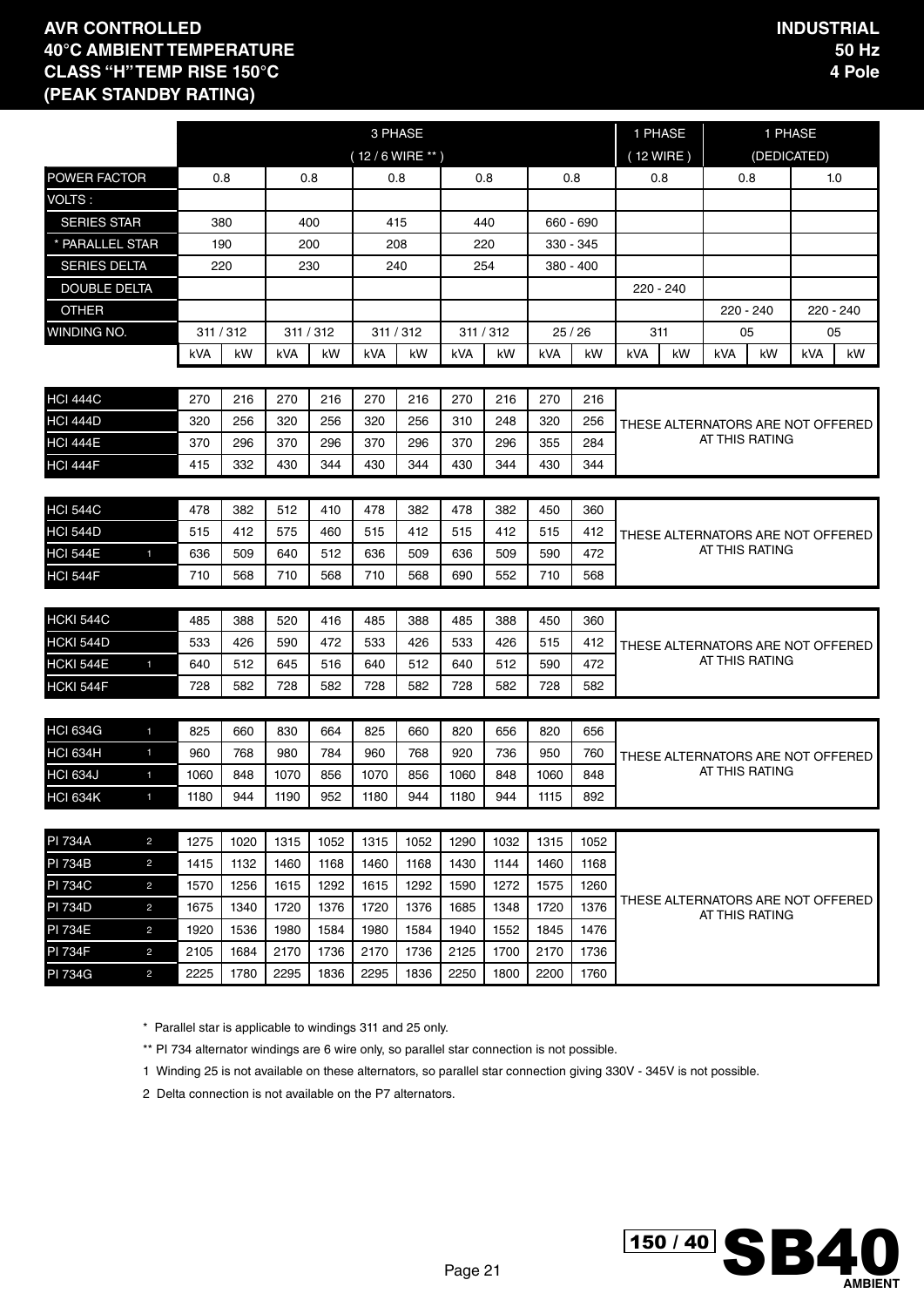|                      |       |       |       |       |       | 3 PHASE   |      |      |       |           |      |                                                               | 1 PHASE                                             |      |            |      |  |
|----------------------|-------|-------|-------|-------|-------|-----------|------|------|-------|-----------|------|---------------------------------------------------------------|-----------------------------------------------------|------|------------|------|--|
|                      |       |       |       |       |       | (12 WIRE) |      |      |       |           |      |                                                               | (12 WIRE)                                           |      |            |      |  |
| <b>POWER FACTOR</b>  |       | 0.8   | 0.8   |       |       | 0.8       | 0.8  |      | 0.8   |           |      | 0.8                                                           | 0.8                                                 |      | 0.8        |      |  |
| VOLTS:               |       |       |       |       |       |           |      |      |       |           |      |                                                               |                                                     |      |            |      |  |
| <b>SERIES STAR</b>   |       | 380   | 400   |       |       | 415       | 440  |      |       | 660 - 690 |      |                                                               |                                                     |      |            |      |  |
| <b>PARALLEL STAR</b> |       | 190   | 200   |       |       | 208       | 220  |      |       | 330 - 345 |      |                                                               |                                                     |      |            |      |  |
| <b>SERIES DELTA</b>  |       | 220   | 230   |       |       | 240       | 254  |      |       | 380 - 400 |      |                                                               |                                                     |      |            |      |  |
| <b>DOUBLE DELTA</b>  |       |       |       |       |       |           |      |      |       |           |      | 220                                                           |                                                     | 230  | 240        |      |  |
| WINDING NO.          |       | 311   | 311   |       | 311   |           | 311  |      |       | 25        |      | 311                                                           | 311                                                 |      |            | 311  |  |
|                      | kVA   | kW    | kVA   | kW    | kVA   | kW        | kVA  | kW   | kVA   | kW        | kVA  | kW                                                            | <b>kVA</b>                                          | kW   | <b>kVA</b> | kW.  |  |
|                      |       |       |       |       |       |           |      |      |       |           |      |                                                               |                                                     |      |            |      |  |
| <b>PI 044D</b>       | 8.3   | 6.6   | 8.3   | 6.6   | 8.3   | 6.6       | 7.8  | 6.2  | N/A   | N/A       | 5.0  | 4.0                                                           | 5.0                                                 | 4.0  | 5.0        | 4.0  |  |
| <b>PI 044E</b>       | 11.0  | 8.8   | 11.0  | 8.8   | 11.0  | 8.8       | 10.5 | 8.4  | N/A   | N/A       | 6.6  | 5.3                                                           | 6.6                                                 | 5.3  | 6.6        | 5.3  |  |
| <b>PI 044F</b>       | 13.8  | 11.0  | 13.8  | 11.0  | 13.8  | 11.0      | 13.1 | 10.5 | N/A   | N/A       | 8.3  | 6.6                                                           | 8.3                                                 | 6.6  | 8.3        | 6.6  |  |
| <b>PI 044G</b>       | 16.5  | 13.2  | 16.5  | 13.2  | 16.5  | 13.2      | 15.7 | 12.6 | N/A   | N/A       | 9.9  | 7.9<br>9.9<br>7.9<br>9.9<br>9.3<br>9.3<br>11.6<br>9.3<br>11.6 |                                                     |      |            |      |  |
| <b>PI 044H</b>       | 19.3  | 15.4  | 19.3  | 15.4  | 19.3  | 15.4      | 18.3 | 14.6 | N/A   | N/A       | 11.6 |                                                               |                                                     |      |            |      |  |
|                      |       |       |       |       |       |           |      |      |       |           |      |                                                               |                                                     |      |            |      |  |
| <b>PI 144D</b>       | 22.0  | 17.6  | 22.0  | 17.6  | 22.0  | 17.6      | 20.9 | 16.7 | N/A   | N/A       | 13.2 | 10.6                                                          | 13.2                                                | 10.6 | 13.2       | 10.6 |  |
| <b>PI 144E</b>       | 27.5  | 22.0  | 27.5  | 22.0  | 27.5  | 22.0      | 26.1 | 20.9 | N/A   | N/A       | 16.5 | 13.2                                                          | 16.5                                                | 13.2 | 16.5       | 13.2 |  |
| <b>PI 144F</b>       | 30.3  | 24.2  | 30.3  | 24.2  | 30.3  | 24.2      | 28.7 | 23.0 | N/A   | N/A       | 18.2 | 14.6                                                          | 18.2                                                | 14.6 | 18.2       | 14.6 |  |
| <b>PI 144G</b>       | 33.0  | 26.4  | 33.0  | 26.4  | 33.0  | 26.4      | 31.4 | 25.1 | N/A   | N/A       | 19.8 | 15.8                                                          | 19.8                                                | 15.8 | 19.8       | 15.8 |  |
| <b>PI 144H</b>       | 38.5  | 30.8  | 38.5  | 30.8  | 38.5  | 30.8      | 36.6 | 29.3 | N/A   | N/A       | 23.1 | 18.5                                                          | 23.1                                                | 18.5 | 23.1       | 18.5 |  |
| <b>PI 144J</b>       | 45.0  | 36.0  | 45.0  | 36.0  | 45.0  | 36.0      | 42.8 | 34.2 | N/A   | N/A       | 27.0 | 21.6                                                          | 27.0                                                | 21.6 | 27.0       | 21.6 |  |
| <b>PI 144K</b>       | 46.8  | 37.4  | 46.8  | 37.4  | 46.8  | 37.4      | 44.5 | 35.6 | N/A   | N/A       | 28.1 | 22.5                                                          | 28.1                                                | 22.5 | 28.1       | 22.5 |  |
|                      |       |       |       |       |       |           |      |      |       |           |      |                                                               |                                                     |      |            |      |  |
| <b>UCI 224C</b>      | 46.8  | 37.4  | 46.8  | 37.4  | 46.8  | 37.4      | 33.0 | 26.4 | 41.0  | 32.8      |      |                                                               |                                                     |      |            |      |  |
| <b>UCI 224D</b>      | 55.0  | 44.0  | 55.0  | 44.0  | 55.0  | 44.0      | 41.2 | 33.0 | 55.0  | 44.0      |      |                                                               |                                                     |      |            |      |  |
| <b>UCI 224E</b>      | 63.0  | 50.4  | 63.0  | 50.4  | 63.0  | 50.4      | 47.3 | 37.8 | N/A   | N/A       |      |                                                               | THESE ALTERNATORS ARE NOT OFFERED<br>AT THIS RATING |      |            |      |  |
| <b>UCI 224F</b>      | 80.0  | 64.0  | 80.0  | 64.0  | 80.0  | 64.0      | 60.5 | 48.4 | 71.5  | 57.2      |      |                                                               |                                                     |      |            |      |  |
| <b>UCI 224G</b>      | 90.8  | 72.6  | 90.8  | 72.6  | 90.8  | 72.6      | 80.1 | 64.1 | 85.0  | 68.0      |      |                                                               |                                                     |      |            |      |  |
|                      |       |       |       |       |       |           |      |      |       |           |      |                                                               |                                                     |      |            |      |  |
| <b>UCI 274C</b>      | 110.0 | 88.0  | 110.0 | 88.0  | 110.0 | 88.0      | N/A  | N/A  | 110.0 | 88.0      |      |                                                               |                                                     |      |            |      |  |
| <b>UCI 274D</b>      | 125.0 | 100.0 | 130.0 | 104.0 | 125.0 | 100.0     | N/A  | N/A  | 125.0 | 100.0     |      |                                                               |                                                     |      |            |      |  |
| <b>UCI 274E</b>      | 150.0 | 120.0 | 150.0 | 120.0 | 150.0 | 120.0     | N/A  | N/A  | 150.0 | 120.0     |      |                                                               | THESE ALTERNATORS ARE NOT OFFERED                   |      |            |      |  |
| <b>UCI 274F</b>      | 175.0 | 140.0 | 175.0 | 140.0 | 175.0 | 140.0     | N/A  | N/A  | 175.0 | 140.0     |      |                                                               | AT THIS RATING                                      |      |            |      |  |
| <b>UCI 274G</b>      | 200.0 | 160.0 | 200.0 | 160.0 | 200.0 | 160.0     | N/A  | N/A  | 189.0 | 151.2     |      |                                                               |                                                     |      |            |      |  |
| <b>UCI 274H</b>      | 220.0 | 176.0 | 220.0 | 176.0 | 220.0 | 176.0     | N/A  | N/A  | 220.0 | 176.0     |      |                                                               |                                                     |      |            |      |  |
|                      |       |       |       |       |       |           |      |      |       |           |      |                                                               |                                                     |      |            |      |  |
| <b>UCDI 274J</b>     | 260.0 | 208.0 | 260.0 | 208.0 | 260.0 | 208.0     | N/A  | N/A  | N/A   | N/A       |      |                                                               | THESE ALTERNATORS ARE NOT OFFERED                   |      |            |      |  |
| UCDI 274K            | 275.0 | 220.0 | 275.0 | 220.0 | 275.0 | 220.0     | N/A  | N/A  | N/A   | N/A       |      |                                                               | AT THIS RATING                                      |      |            |      |  |

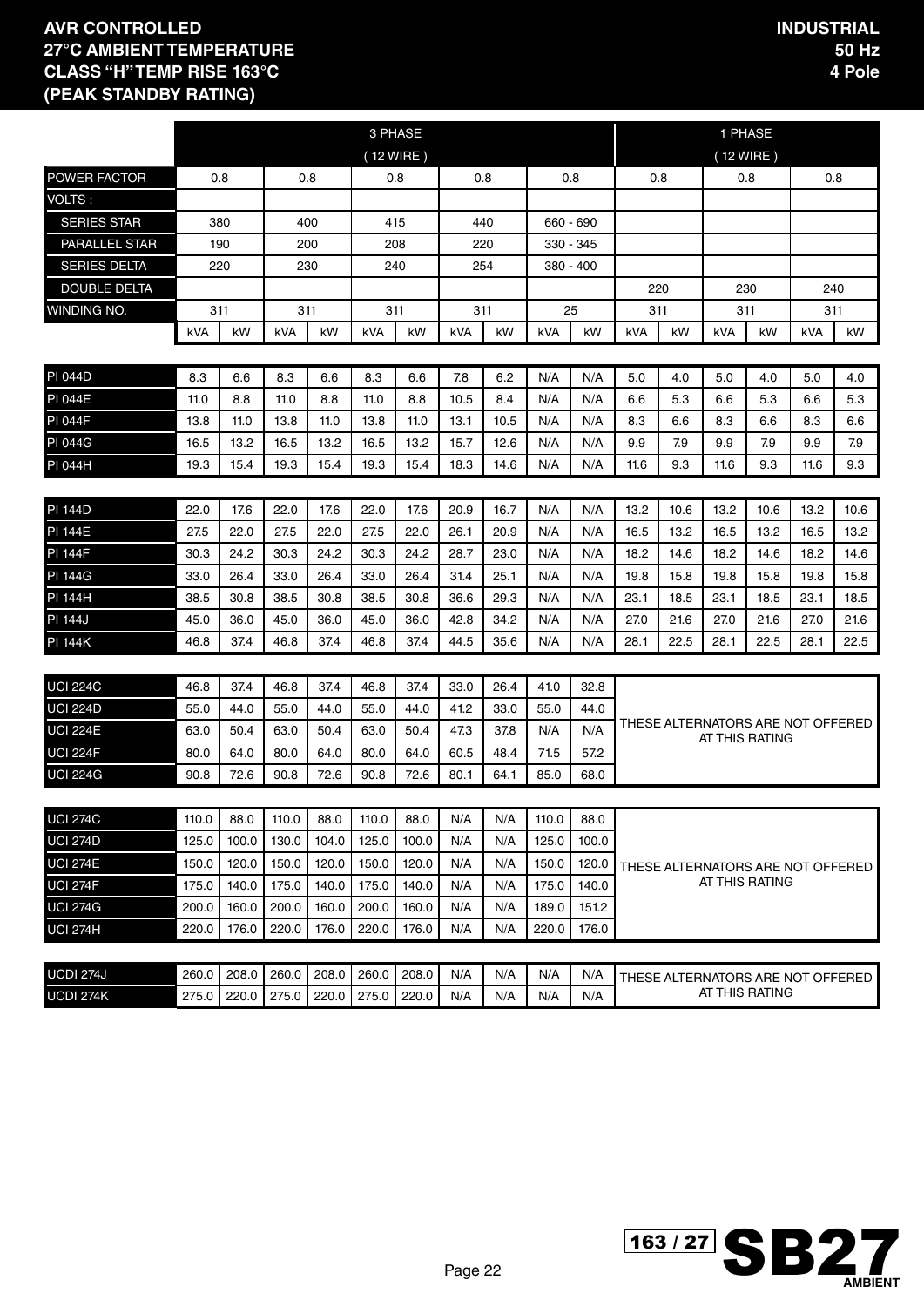UCDI 274K

|                  |      |      |      |      |      | 1 PHASE                                          |      |      |      |      |      |      |
|------------------|------|------|------|------|------|--------------------------------------------------|------|------|------|------|------|------|
|                  |      |      |      |      |      | (DEDICATED)                                      |      |      |      |      |      |      |
| POWER FACTOR     | 0.8  |      | 0.8  |      | 0.8  |                                                  |      | 1.0  |      | 1.0  |      | 1.0  |
| VOLTS:           |      | 220  |      | 230  |      | 240                                              |      | 220  |      | 230  |      | 240  |
| WINDING NO.      | 05   |      |      | 05   | 05   |                                                  | 05   |      |      | 05   |      | 05   |
|                  | kVA  | kW   | kVA  | kW   | kVA  | kW                                               | kVA  | kW   | kVA  | kW   | kVA  | kW   |
|                  |      |      |      |      |      |                                                  |      |      |      |      |      |      |
| <b>PI 044D</b>   | 5.5  | 4.4  | 5.5  | 4.4  | 5.5  | 4.4                                              | 6.6  | 6.6  | 6.6  | 6.6  | 6.6  | 6.6  |
| <b>PI 044E</b>   | 7.4  | 5.9  | 7.4  | 5.9  | 7.4  | 5.9                                              | 8.9  | 8.9  | 8.9  | 8.9  | 8.9  | 8.9  |
| PI 044F          | 9.2  | 7.4  | 9.2  | 7.4  | 9.2  | 7.4                                              | 11.0 | 11.0 | 11.0 | 11.0 | 11.0 | 11.0 |
| <b>PI 044G</b>   | 11.1 | 8.9  | 11.1 | 8.9  | 11.1 | 8.9                                              | 13.3 | 13.3 | 13.3 | 13.3 | 13.3 | 13.3 |
| PI 044H          | 12.9 | 10.3 | 12.9 | 10.3 | 12.9 | 10.3                                             | 15.5 | 15.5 | 15.5 | 15.5 | 15.5 | 15.5 |
|                  |      |      |      |      |      |                                                  |      |      |      |      |      |      |
| <b>PI 144D</b>   | 15.0 | 12.0 | 15.0 | 12.0 | 15.0 | 12.0                                             | 16.2 | 16.2 | 16.2 | 16.2 | 16.2 | 16.2 |
| <b>PI 144E</b>   | 18.7 | 15.0 | 18.7 | 15.0 | 18.7 | 15.0                                             | 20.2 | 20.2 | 20.2 | 20.2 | 20.2 | 20.2 |
| <b>PI 144F</b>   | 20.6 | 16.5 | 20.6 | 16.5 | 20.6 | 16.5                                             | 22.2 | 22.2 | 22.2 | 22.2 | 22.2 | 22.2 |
| <b>PI 144G</b>   | 22.5 | 18.0 | 22.5 | 18.0 | 22.5 | 18.0                                             | 24.3 | 24.3 | 24.3 | 24.3 | 24.3 | 24.3 |
| <b>PI 144H</b>   | 26.2 | 21.0 | 26.2 | 21.0 | 26.2 | 21.0                                             | 28.3 | 28.3 | 28.3 | 28.3 | 28.3 | 28.3 |
| <b>PI 144J</b>   | 30.6 | 24.5 | 30.6 | 24.5 | 30.6 | 24.5                                             | 33.0 | 33.0 | 33.0 | 33.0 | 33.0 | 33.0 |
| <b>PI 144K</b>   | 31.9 | 25.5 | 31.9 | 25.5 | 31.9 | 25.5                                             | 34.5 | 34.5 | 34.5 | 34.5 | 34.5 | 34.5 |
|                  |      |      |      |      |      |                                                  |      |      |      |      |      |      |
| <b>UCI 224C</b>  |      |      |      |      |      |                                                  |      |      |      |      |      |      |
| <b>UCI 224D</b>  |      |      |      |      |      |                                                  |      |      |      |      |      |      |
| <b>UCI 224E</b>  |      |      |      |      |      | THESE ALTERNATORS ARE NOT OFFERED AT THIS RATING |      |      |      |      |      |      |
| <b>UCI 224F</b>  |      |      |      |      |      |                                                  |      |      |      |      |      |      |
| <b>UCI 224G</b>  |      |      |      |      |      |                                                  |      |      |      |      |      |      |
|                  |      |      |      |      |      |                                                  |      |      |      |      |      |      |
| <b>UCI 274C</b>  |      |      |      |      |      |                                                  |      |      |      |      |      |      |
| <b>UCI 274D</b>  |      |      |      |      |      |                                                  |      |      |      |      |      |      |
| <b>UCI 274E</b>  |      |      |      |      |      | THESE ALTERNATORS ARE NOT OFFERED AT THIS RATING |      |      |      |      |      |      |
| <b>UCI 274F</b>  |      |      |      |      |      |                                                  |      |      |      |      |      |      |
| <b>UCI 274G</b>  |      |      |      |      |      |                                                  |      |      |      |      |      |      |
| <b>UCI 274H</b>  |      |      |      |      |      |                                                  |      |      |      |      |      |      |
|                  |      |      |      |      |      |                                                  |      |      |      |      |      |      |
| <b>UCDI 274J</b> |      |      |      |      |      | THESE ALTERNATORS ARE NOT OFFERED AT THIS RATING |      |      |      |      |      |      |

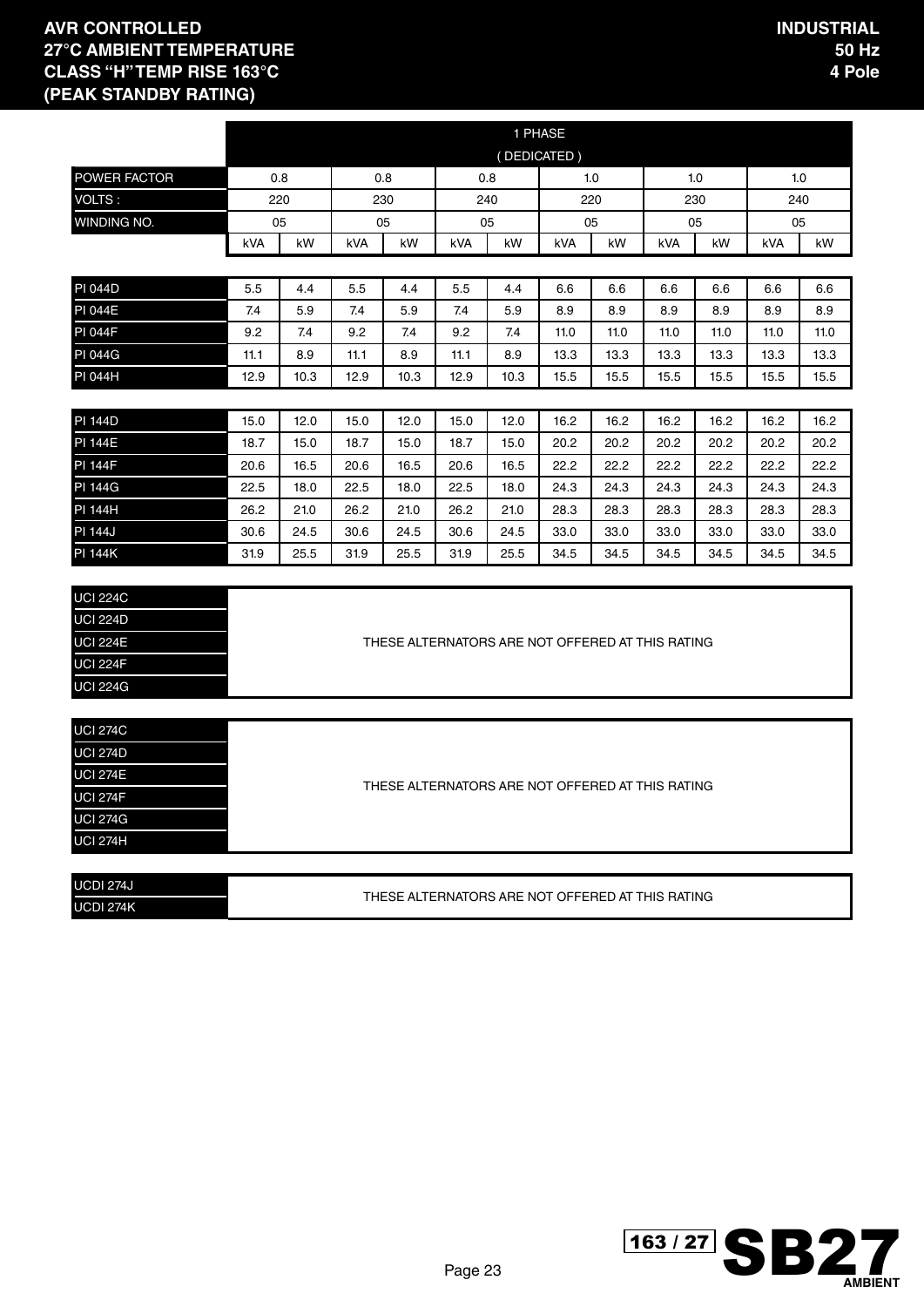|                     |                |            |            |            |           |                  | 3 PHASE   |            |            |            |             |             | 1 PHASE |                                                     | 1 PHASE     |            |           |
|---------------------|----------------|------------|------------|------------|-----------|------------------|-----------|------------|------------|------------|-------------|-------------|---------|-----------------------------------------------------|-------------|------------|-----------|
|                     |                |            |            |            |           | $(12/6$ WIRE **) |           |            |            |            |             | $(12$ WIRE) |         |                                                     | (DEDICATED) |            |           |
| <b>POWER FACTOR</b> |                | 0.8        |            |            | 0.8       |                  | 0.8       |            | 0.8        |            | 0.8         | 0.8         |         | 0.8                                                 |             |            | 1.0       |
| VOLTS:              |                |            |            |            |           |                  |           |            |            |            |             |             |         |                                                     |             |            |           |
| <b>SERIES STAR</b>  |                | 380        |            |            | 400       |                  | 415       |            | 440        |            | 660 - 690   |             |         |                                                     |             |            |           |
| * PARALLEL STAR     |                | 190        |            |            | 200       | 208              |           |            | 220        |            | 330 - 345   |             |         |                                                     |             |            |           |
| <b>SERIES DELTA</b> |                | 220        |            |            | 230       | 240              |           |            | 254        |            | $380 - 400$ |             |         |                                                     |             |            |           |
| <b>DOUBLE DELTA</b> |                |            |            |            |           |                  |           |            |            |            |             | $220 - 240$ |         |                                                     |             |            |           |
| <b>OTHER</b>        |                |            |            |            |           |                  |           |            |            |            |             |             |         | 220 - 240                                           |             |            | 220 - 240 |
| WINDING NO.         |                | 311 / 312  |            |            | 311 / 312 |                  | 311 / 312 |            | 311 / 312  |            | 25/26       | 311         |         | 05                                                  |             |            | 05        |
|                     |                | kVA        | kW         | <b>kVA</b> | kW        | kVA              | kW        | kVA        | kW         | <b>kVA</b> | kW          | <b>kVA</b>  | kW      | <b>kVA</b>                                          | kW          | <b>kVA</b> | kW        |
| <b>HCI 444C</b>     |                |            |            |            | 220       | 275              | 220       |            |            |            | 220         |             |         |                                                     |             |            |           |
| <b>HCI 444D</b>     |                | 275<br>330 | 220<br>264 | 275<br>330 | 264       | 330              | 264       | 275<br>320 | 220<br>256 | 275<br>330 | 264         |             |         |                                                     |             |            |           |
| <b>HCI 444E</b>     |                | 380        | 304        | 400        | 320       | 380              | 304       | 380        | 304        | 370        | 296         |             |         | THESE ALTERNATORS ARE NOT OFFERED<br>AT THIS RATING |             |            |           |
| <b>HCI 444F</b>     |                | 425        | 340        | 450        | 360       | 440              | 352       | 440        | 352        | 440        | 352         |             |         |                                                     |             |            |           |
|                     |                |            |            |            |           |                  |           |            |            |            |             |             |         |                                                     |             |            |           |
| <b>HCI 544C</b>     |                | 500        | 400        | 520        | 416       | 500              | 400       | 495        | 396        | 468        | 374         |             |         |                                                     |             |            |           |
| <b>HCI 544D</b>     |                | 550        | 440        | 590        | 472       | 550              | 440       | 530        | 424        | 530        | 424         |             |         | THESE ALTERNATORS ARE NOT OFFERED                   |             |            |           |
| <b>HCI 544E</b>     | $\mathbf{1}$   | 660        | 528        | 665        | 532       | 660              | 528       | 660        | 528        | 610        | 488         |             |         | AT THIS RATING                                      |             |            |           |
| <b>HCI 544F</b>     |                | 738        | 590        | 738        | 590       | 738              | 590       | 715        | 572        | 738        | 590         |             |         |                                                     |             |            |           |
|                     |                |            |            |            |           |                  |           |            |            |            |             |             |         |                                                     |             |            |           |
| HCKI 544C           |                | 500        | 400        | 530        | 424       | 500              | 400       | 500        | 400        | 468        | 374         |             |         |                                                     |             |            |           |
| HCKI 544D           |                | 550        | 440        | 610        | 488       | 550              | 440       | 550        | 440        | 530        | 424         |             |         | THESE ALTERNATORS ARE NOT OFFERED<br>AT THIS RATING |             |            |           |
| <b>HCKI 544E</b>    | $\blacksquare$ | 660        | 528        | 665        | 532       | 660              | 528       | 660        | 528        | 610        | 488         |             |         |                                                     |             |            |           |
| HCKI 544F           |                | 750        | 600        | 750        | 600       | 750              | 600       | 750        | 600        | 750        | 600         |             |         |                                                     |             |            |           |
| <b>HCI 634G</b>     | $\blacksquare$ | 850        | 680        | 860        | 688       | 850              | 680       | 850        | 680        | 850        | 680         |             |         |                                                     |             |            |           |
| <b>HCI 634H</b>     | $\blacksquare$ | 1000       | 800        | 1010       | 808       | 1000             | 800       | 960        | 768        | 990        | 792         |             |         | THESE ALTERNATORS ARE NOT OFFERED                   |             |            |           |
| <b>HCI 634J</b>     | $\mathbf{1}$   | 1100       | 880        | 1110       | 888       | 1110             | 888       | 1100       | 880        | 1100       | 880         |             |         | AT THIS RATING                                      |             |            |           |
| HCI 634K            | $\mathbf{1}$   | 1220       | 976        | 1230       | 984       | 1220             | 976       | 1220       | 976        | 1150       | 920         |             |         |                                                     |             |            |           |
|                     |                |            |            |            |           |                  |           |            |            |            |             |             |         |                                                     |             |            |           |
| <b>PI 734A</b>      | $\overline{c}$ | 1310       | 1048       | 1350       | 1080      | 1350             | 1080      | 1325       | 1060       | 1350       | 1080        |             |         |                                                     |             |            |           |
| <b>PI 734B</b>      | 2              | 1455       | 1164       | 1500       | 1200      | 1500             | 1200      | 1470       | 1176       | 1500       | 1200        |             |         |                                                     |             |            |           |
| <b>PI 734C</b>      | $\overline{c}$ | 1615       | 1292       | 1660       | 1328      | 1660             | 1328      | 1630       | 1304       | 1620       | 1296        |             |         |                                                     |             |            |           |
| <b>PI 734D</b>      | $\overline{c}$ | 1715       | 1372       | 1770       | 1416      | 1770             | 1416      | 1735       | 1388       | 1770       | 1416        |             |         | THESE ALTERNATORS ARE NOT OFFERED<br>AT THIS RATING |             |            |           |
| <b>PI 734E</b>      | $\overline{c}$ | 1975       | 1580       | 2035       | 1628      | 2035             | 1628      | 1995       | 1596       | 1895       | 1516        |             |         |                                                     |             |            |           |
| <b>PI 734F</b>      | $\overline{c}$ | 2165       | 1732       | 2250       | 1800      | 2250             | 1800      | 2185       | 1748       | 2230       | 1784        |             |         |                                                     |             |            |           |
| <b>PI 734G</b>      | $\overline{2}$ | 2290       | 1832       | 2360       | 1888      | 2360             | 1888      | 2310       | 1848       | 2295       | 1836        |             |         |                                                     |             |            |           |

\* Parallel star is applicable to windings 311 and 25 only.

\*\* PI 734 alternator windings are 6 wire only, so parallel star connection is not possible.

1 Winding 25 is not available on these alternators, so parallel star connection giving 330V - 345V is not possible.

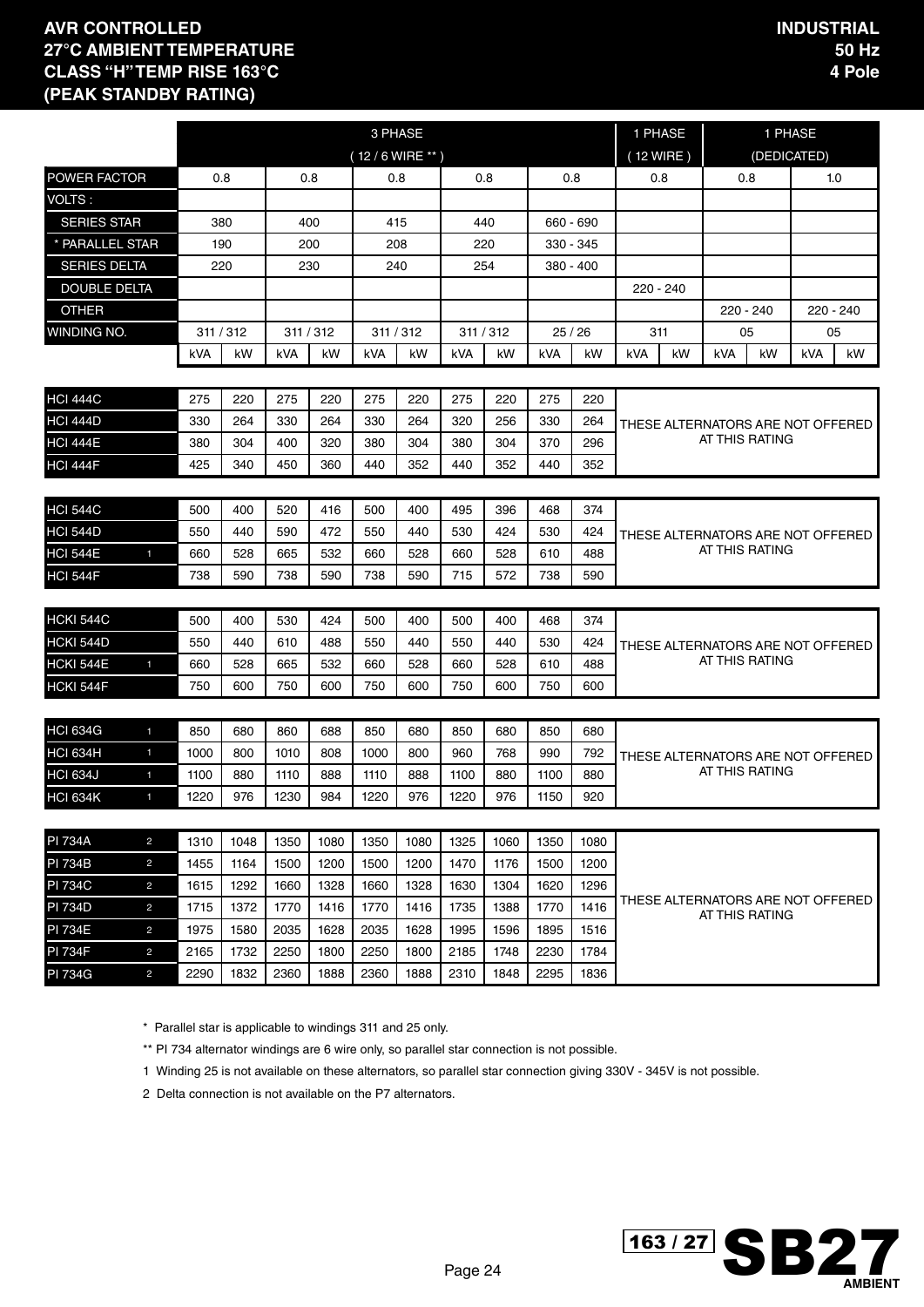|                     |       |           |       |       |       |       |           | 3 PHASE |       |       |       |       |           |           |
|---------------------|-------|-----------|-------|-------|-------|-------|-----------|---------|-------|-------|-------|-------|-----------|-----------|
|                     |       |           |       |       |       |       | (12 WIRE) |         |       |       |       |       |           |           |
| POWER FACTOR        |       | 0.8       |       | 0.8   | 0.8   |       |           | 0.8     |       | 0.8   |       | 0.8   |           | 0.8       |
| VOLTS:              |       |           |       |       |       |       |           |         |       |       |       |       |           |           |
| <b>SERIES STAR</b>  |       | 380 - 416 |       | 416   | 440   |       |           | 460     |       | 480   |       | 600   | 660 - 690 |           |
| PARALLEL STAR       |       | 190 - 208 |       | 208   | 220   |       |           | 230     |       | 240   |       | 300   | 330 - 345 |           |
| <b>SERIES DELTA</b> |       | 220 - 240 |       | 240   | 254   |       |           | 266     |       | 277   |       | 346   |           | 380 - 400 |
| WINDING NO.         |       | 14        | 311   |       | 311   |       |           | 311     |       | 311   |       | 17    | 27        |           |
|                     | kVA   | kW        | kVA   | kW    | kVA   | kW    | kVA       | kW      | kVA   | kW    | kVA   | kW    | kVA       | kW        |
|                     |       |           |       |       |       |       |           |         |       |       |       |       |           |           |
| <b>PI 044D</b>      | 8.5   | 6.8       | 7.5   | 6.0   | 8.0   | 6.4   | 8.2       | 6.6     | 8.5   | 6.8   | 8.5   | 6.8   | N/A       | N/A       |
| <b>PI 044E</b>      | 11.3  | 9.0       | 10.0  | 8.0   | 10.7  | 8.6   | 11.0      | 8.8     | 11.4  | 9.1   | 11.3  | 9.0   | N/A       | N/A       |
| <b>PI 044F</b>      | 13.5  | 10.8      | 12.5  | 10.0  | 13.4  | 10.7  | 13.8      | 11.0    | 14.3  | 11.4  | 14.0  | 11.2  | N/A       | N/A       |
| <b>PI 044G</b>      | 16.9  | 13.5      | 15.1  | 12.1  | 16.1  | 12.9  | 16.6      | 13.3    | 17.1  | 13.7  | 16.9  | 13.5  | N/A       | N/A       |
| <b>PI 044H</b>      | 18.9  | 15.1      | 17.6  | 14.1  | 18.8  | 15.0  | 19.4      | 15.5    | 20.0  | 16.0  | 19.7  | 15.8  | N/A       | N/A       |
|                     |       |           |       |       |       |       |           |         |       |       |       |       |           |           |
| <b>PI 144D</b>      | 22.5  | 18.0      | 20.0  | 16.0  | 21.4  | 17.1  | 22.1      | 17.7    | 22.8  | 18.2  | 22.5  | 18.0  | N/A       | N/A       |
| <b>PI 144E</b>      | 27.0  | 21.6      | 25.0  | 20.0  | 26.7  | 21.4  | 27.6      | 22.1    | 28.4  | 22.7  | 28.2  | 22.6  | N/A       | N/A       |
| <b>PI 144F</b>      | 29.7  | 23.8      | 27.5  | 22.0  | 29.4  | 23.5  | 30.3      | 24.2    | 31.3  | 25.0  | 31.0  | 24.8  | N/A       | N/A       |
| <b>PI 144G</b>      | 33.8  | 27.0      | 30.3  | 24.2  | 32.3  | 25.8  | 33.3      | 26.6    | 34.4  | 27.5  | 33.8  | 27.0  | N/A       | N/A       |
| <b>PI 144H</b>      | 39.4  | 31.5      | 35.2  | 28.2  | 37.6  | 30.1  | 38.8      | 31.0    | 40.0  | 32.0  | 39.4  | 31.5  | N/A       | N/A       |
| <b>PI 144J</b>      | 42.8  | 34.2      | 40.2  | 32.2  | 42.9  | 34.3  | 44.3      | 35.4    | 45.6  | 36.5  | 45.0  | 36.0  | N/A       | N/A       |
| <b>PI 144K</b>      | 49.5  | 39.6      | 45.0  | 36.0  | 46.3  | 37.0  | 46.3      | 37.0    | 48.0  | 38.4  | 49.5  | 39.6  | N/A       | N/A       |
|                     |       |           |       |       |       |       |           |         |       |       |       |       |           |           |
| <b>UCI 224C</b>     | 48.0  | 38.4      | 45.0  | 36.0  | 46.3  | 37.0  | 46.3      | 37.0    | 48.0  | 38.4  | 48.0  | 38.4  | N/A       | N/A       |
| <b>UCI 224D</b>     | 56.0  | 44.8      | 52.5  | 42.0  | 55.0  | 44.0  | 56.0      | 44.8    | 58.0  | 46.4  | 58.0  | 46.4  | N/A       | N/A       |
| <b>UCI 224E</b>     | 65.0  | 52.0      | 62.5  | 50.0  | 65.0  | 52.0  | 65.0      | 52.0    | 68.0  | 54.4  | 68.0  | 54.4  | N/A       | N/A       |
| <b>UCI 224F</b>     | 75.0  | 60.0      | 75.0  | 60.0  | 78.1  | 62.5  | 78.1      | 62.5    | 82.5  | 66.0  | 82.5  | 66.0  | N/A       | N/A       |
| <b>UCI 224G</b>     | 93.8  | 75.0      | 87.5  | 70.0  | 90.0  | 72.0  | 93.8      | 75.0    | 95.0  | 76.0  | 95.0  | 76.0  | N/A       | N/A       |
|                     |       |           |       |       |       |       |           |         |       |       |       |       |           |           |
| <b>UCI 274C</b>     | 110.0 | 88.0      | 97.5  | 78.0  | 106.3 | 85.0  | 106.3     | 85.0    | 112.5 | 90.0  | 110.0 | 88.0  | N/A       | N/A       |
| <b>UCI 274D</b>     | 120.0 | 96.0      | 120.0 | 96.0  | 125.0 | 100.0 | 125.0     | 100.0   | 131.3 | 105.0 | 131.3 | 105.0 | N/A       | N/A       |
| <b>UCI 274E</b>     | 140.0 | 112.0     | 140.0 | 112.0 | 143.8 | 115.0 | 143.8     | 115.0   | 160.0 | 128.0 | 160.0 | 128.0 | 147.0     | 117.6     |
| <b>UCI 274F</b>     | 160.0 | 128.0     | 162.5 | 130.0 | 172.5 | 138.0 | 172.5     | 138.0   | 187.5 | 150.0 | 187.5 | 150.0 | N/A       | N/A       |
| <b>UCI 274G</b>     | 187.5 | 150.0     | 192.8 | 154.2 | 199.0 | 159.2 | 199.0     | 159.2   | 212.2 | 169.8 | 206.3 | 165.0 | N/A       | N/A       |
| <b>UCI 274H</b>     | 218.8 | 175.0     | 218.8 | 175.0 | 225.0 | 180.0 | 225.0     | 180.0   | 235.0 | 188.0 | 235.0 | 188.0 | 220.0     | 176.0     |
|                     |       |           |       |       |       |       |           |         |       |       |       |       |           |           |
| <b>UCDI 274J</b>    | 275.0 | 220.0     | 250.0 | 200.0 | 264.0 | 211.2 | 275.0     | 220.0   | 275.0 | 220.0 | 281.0 | 224.8 | N/A       | N/A       |
| UCDI 274K           | N/A   | N/A       | 267.0 | 213.6 | 275.0 | 220.0 | 286.5     | 229.2   | 288.0 | 230.4 | N/A   | N/A   | N/A       | N/A       |

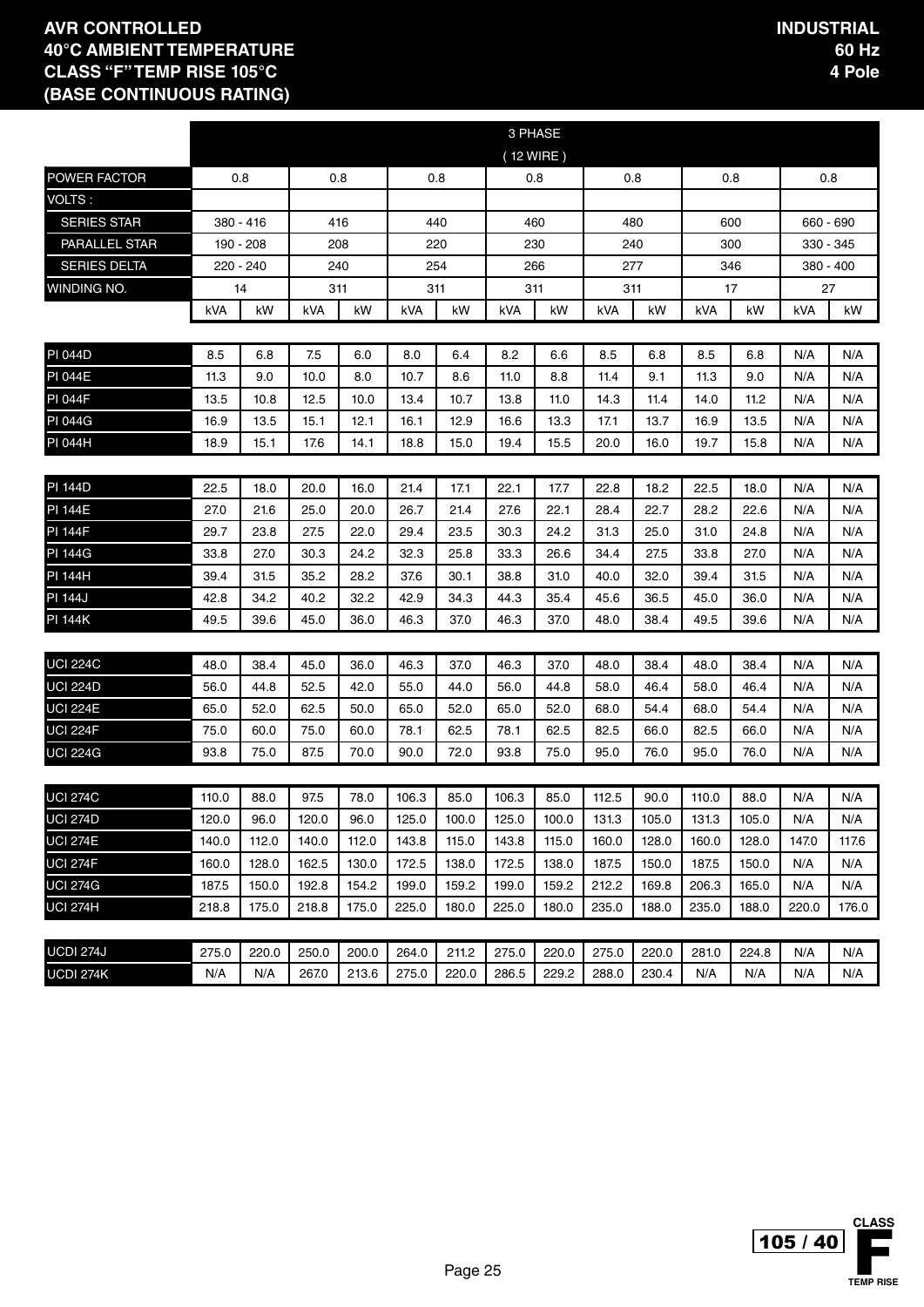|                     |                |            |           |      |           |      |           |      | 3 PHASE          |      |           |      |        |      |           |
|---------------------|----------------|------------|-----------|------|-----------|------|-----------|------|------------------|------|-----------|------|--------|------|-----------|
|                     |                |            |           |      |           |      |           |      | $(12/6$ WIRE **) |      |           |      |        |      |           |
| POWER FACTOR        |                |            | 0.8       |      | 0.8       |      | 0.8       |      | 0.8              |      | 0.8       |      | 0.8    |      | 0.8       |
| VOLTS:              |                |            |           |      |           |      |           |      |                  |      |           |      |        |      |           |
| <b>SERIES STAR</b>  |                |            | 380 - 416 |      | 416       |      | 440       |      | 460              |      | 480       |      | 600    |      | 660 - 690 |
| * PARALLEL STAR     |                |            | 190 - 208 |      | 208       |      | 220       |      | 230              |      | 240       |      | 300    |      | 330 - 345 |
| <b>SERIES DELTA</b> |                |            | 220 - 240 |      | 240       |      | 254       |      | 266              |      | 277       |      | 346    |      | 380 - 400 |
| WINDING NO.         |                |            | 14/13     |      | 311 / 312 |      | 311 / 312 |      | 311 / 312        |      | 311 / 312 |      | 17/07  |      | 27 / 28   |
|                     |                | <b>kVA</b> | kW        | kVA  | kW        | kVA  | kW        | kVA  | kW               | kVA  | kW        | kVA  | kW     | kVA  | kW        |
| <b>HCI 444C</b>     |                | 275        | 220       | 260  | 208       | 275  | 220       | 290  | 232              | 290  | 232       | 290  | 232    | 290  | 232       |
| <b>HCI 444D</b>     |                | 315        | 252       | 315  | 252       | 335  | 268       | 345  | 276              | 345  | 276       | 345  | 276    | 315  | 252       |
| <b>HCI 444E</b>     |                | N/A        | N/A       | 365  | 292       | 385  | 308       | 400  | 320              | 400  | 320       | 400  | 320    | 355  | 284       |
| <b>HCI 444F</b>     | $\mathbf{1}$   | 465        | 372       | 420  | 336       | 445  | 356       | 465  | 372              | 465  | 372       | 465  | 372    | 435  | 348       |
|                     |                |            |           |      |           |      |           |      |                  |      |           |      |        |      |           |
| <b>HCI 544C</b>     |                | 460        | 368       | 481  | 384.8     | 500  | 400       | 531  | 424.8            | 538  | 430.4     | 515  | 412    | 500  | 400       |
| <b>HCI 544D</b>     |                | 563        | 450.4     | 519  | 415.2     | 538  | 430.4     | 563  | 450.4            | 588  | 470.4     | 588  | 470.4  | 545  | 436       |
| <b>HCI 544E</b>     | $\overline{2}$ | 620        | 496       | 625  | 500       | 650  | 520       | 663  | 530.4            | 675  | 540       | 658  | 526.4  | 659  | 527.2     |
| <b>HCI 544F</b>     |                | 750        | 600       | 688  | 550.4     | 719  | 575.2     | 731  | 584.8            | 750  | 600       | 750  | 600    | 682  | 545.6     |
|                     |                |            |           |      |           |      |           |      |                  |      |           |      |        |      |           |
| <b>HCKI 544C</b>    |                | 460        | 368       | 490  | 392       | 518  | 414.4     | 540  | 432              | 540  | 432       | 515  | 412    | 500  | 400       |
| HCKI 544D           |                | 563        | 450.4     | 530  | 424       | 560  | 448       | 583  | 466.4            | 583  | 466.4     | 588  | 470.4  | 545  | 436       |
| <b>HCKI 544E</b>    | $\overline{2}$ | 620        | 496       | 630  | 504       | 665  | 532       | 693  | 554.4            | 693  | 554.4     | 667  | 533.6  | 659  | 527.2     |
| HCKI 544F           |                | 788        | 630.4     | 716  | 572.8     | 757  | 605.6     | 788  | 630.4            | 788  | 630.4     | 788  | 630.4  | 682  | 545.6     |
|                     |                |            |           |      |           |      |           |      |                  |      |           |      |        |      |           |
| <b>HCI 634G</b>     | 3              | 813        | 650.4     | 813  | 650.4     | 844  | 675.2     | 888  | 710.4            | 913  | 730.4     | 913  | 730.4  | 870  | 696       |
| <b>HCI 634H</b>     | 3              | 910        | 728       | 913  | 730.4     | 963  | 770.4     | 1000 | 800              | 1025 | 820       | 963  | 770.4  | N/A  | N/A       |
| <b>HCI 634J</b>     | 1, 3           | 1150       | 920       | 1063 | 850.4     | 1100 | 880       | 1150 | 920              | 1188 | 950       | 1188 | 950.4  | N/A  | N/A       |
| <b>HCI 634K</b>     | 1, 3           | 1260       | 1008      | 1188 | 950.4     | 1238 | 990.4     | 1275 | 1020             | 1313 | 1050.4    | 1313 | 1050.4 | 1330 | 1064      |
| <b>PI 734A</b>      | $\overline{4}$ | 1310       | 1048      | 1275 | 1020      | 1395 | 1116      | 1405 | 1124             | 1415 | 1132      | 1415 | 1132   | 1305 | 1044      |
| PI 734B             | 4              | 1455       | 1164      | 1415 | 1132      | 1510 | 1208      | 1540 | 1232             | 1575 | 1260      | 1575 | 1260   | 1450 | 1160      |
| <b>PI 734C</b>      | $\overline{4}$ | 1650       | 1320      | 1590 | 1272      | 1690 | 1352      | 1725 | 1380             | 1760 | 1408      | 1760 | 1408   | 1710 | 1368      |
| <b>PI 734D</b>      | $\overline{4}$ | 1785       | 1428      | 1690 | 1352      | 1800 | 1440      | 1840 | 1472             | 1875 | 1500      | 1875 | 1500   | 1800 | 1440      |
| <b>PI 734E</b>      | $\overline{4}$ | N/A        | N/A       | 1935 | 1548      | 2055 | 1644      | 2100 | 1680             | 2140 | 1712      | 2140 | 1712   | 1910 | 1528      |
| <b>PI 734F</b>      | $\overline{4}$ | 2330       | 1864      | 2190 | 1752      | 2325 | 1860      | 2370 | 1896             | 2420 | 1936      | 2420 | 1936   | 2200 | 1760      |
| <b>PI 734G</b>      | $\overline{4}$ | N/A        | N/A       | 2255 | 1804      | 2360 | 1888      | 2445 | 1956             | 2560 | 2048      | 2560 | 2048   | N/A  | N/A       |

\* Parallel star is applicable to windings 311, 14 and 17 only.

\*\* PI 734 alternator windings are 6 wire only, so parallel star connection is not possible.

1 Winding 14 is not available on these alternators, so parallel star connection giving 190V - 208V is not possible.

2 Figures given for winding 13 / 14 apply to 380V only.

3 Winding 17 is not available on these alternators, so parallel star connection giving 300V is not possible.

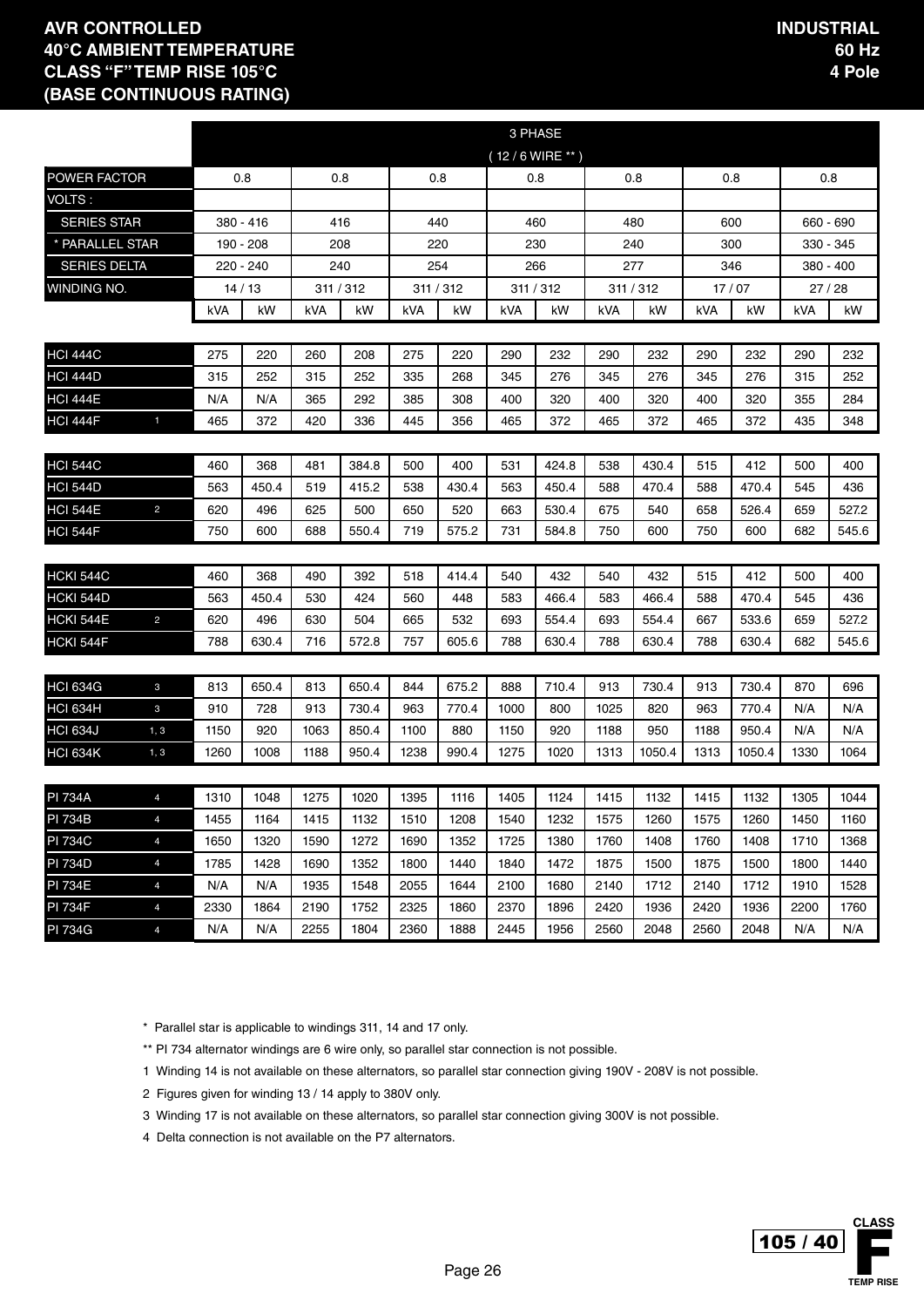|                     |       |       | 1 PHASE                       |       |       |       |       |       |            |       |       | 1 PHASE     |       |       |                       |       |                                                      |       |
|---------------------|-------|-------|-------------------------------|-------|-------|-------|-------|-------|------------|-------|-------|-------------|-------|-------|-----------------------|-------|------------------------------------------------------|-------|
|                     |       |       | (12 WIRE)                     |       |       |       |       |       |            |       |       | (DEDICATED) |       |       |                       |       |                                                      |       |
| <b>POWER FACTOR</b> | 0.8   |       | 0.8                           |       | 0.8   |       | 0.8   |       | 0.8        |       |       | 0.8         | 1.0   |       |                       | 1.0   | 1.0                                                  |       |
| VOLTS:              |       |       |                               |       |       |       |       |       |            |       |       |             |       |       |                       |       |                                                      |       |
| <b>DOUBLE DELTA</b> | 220   |       | 230                           |       |       | 240   |       |       |            |       |       |             |       |       |                       |       |                                                      |       |
| <b>OTHER</b>        |       |       |                               |       |       |       | 220   |       |            | 230   |       | 240         | 220   |       | 230                   |       | 240                                                  |       |
| WINDING NO.         | 311   |       | 311                           |       | 311   |       | 06    |       |            | 06    |       | 06          | 06    |       | 06                    |       | 06                                                   |       |
|                     | kVA   | kW    | kVA                           | kW    | kVA   | kW    | kVA   | kW    | kVA        | kW    | kVA   | kW          | kVA   | kW    | kVA                   | kW    | kVA                                                  | kW    |
|                     |       |       |                               |       |       |       |       |       |            |       |       |             |       |       |                       |       |                                                      |       |
| <b>PI 044D</b>      | 4.1   | 3.3   | 4.3                           | 3.4   | 4.5   | 3.6   | 5.2   | 4.2   | 5.5        | 4.4   | 5.7   | 4.6         | 6.8   | 6.8   | 6.8                   | 6.8   | 6.8                                                  | 6.8   |
| <b>PI 044E</b>      | 5.5   | 4.4   | 5.8                           | 4.6   | 6.0   | 4.8   | 7.0   | 5.6   | 7.3        | 5.8   | 7.6   | 6.1         | 9.1   | 9.1   | 9.1                   | 9.1   | 9.1                                                  | 9.1   |
| <b>PI 044F</b>      | 6.9   | 5.5   | 7.2                           | 5.8   | 7.5   | 6.0   | 8.8   | 7.0   | 9.2        | 7.4   | 9.5   | 7.6         | 11.3  | 11.3  | 11.3                  | 11.3  | 11.3                                                 | 11.3  |
| <b>PI 044G</b>      | 8.3   | 6.6   | 8.7                           | 7.0   | 9.0   | 7.2   | 10.6  | 8.5   | 11.0       | 8.8   | 11.5  | 9.2         | 13.6  | 13.6  | 13.6                  | 13.6  | 13.6                                                 | 13.6  |
| <b>PI 044H</b>      | 9.7   | 7.8   | 10.1                          | 8.1   | 10.6  | 8.5   | 12.3  | 9.8   | 12.9       | 10.3  | 13.4  | 10.7        | 15.9  | 15.9  | 15.9                  | 15.9  | 15.9                                                 | 15.9  |
|                     |       |       |                               |       |       |       |       |       |            |       |       |             |       |       |                       |       |                                                      |       |
| <b>PI 144D</b>      | 11.1  | 8.9   | 11.5                          | 9.2   | 12.0  | 9.6   | 14.3  | 11.4  | 14.9       | 11.9  | 15.5  | 12.4        | 19.1  | 19.1  | 19.1                  | 19.1  | 19.1                                                 | 19.1  |
| <b>PI 144E</b>      | 13.8  | 11.0  | 14.4                          | 11.5  | 15.0  | 12.0  | 17.8  | 14.2  | 18.6       | 14.9  | 19.4  | 15.5        | 22.8  | 22.8  | 22.8                  | 22.8  | 22.8                                                 | 22.8  |
| <b>PI 144F</b>      | 15.2  | 12.2  | 15.8                          | 12.6  | 16.5  | 13.2  | 19.6  | 15.7  | 20.4       | 16.3  | 21.3  | 17.0        | 25.0  | 25.0  | 25.0                  | 25.0  | 25.0                                                 | 25.0  |
| <b>PI 144G</b>      | 16.7  | 13.4  | 17.4                          | 13.9  | 18.2  | 14.6  | 21.5  | 17.2  | 22.5       | 18.0  | 23.4  | 18.7        | 27.3  | 27.3  | 27.3                  | 27.3  | 27.3                                                 | 27.3  |
| <b>PI 144H</b>      | 19.4  | 15.5  | 20.3                          | 16.2  | 21.1  | 16.9  | 25.1  | 20.1  | 26.2       | 21.0  | 27.2  | 21.8        | 31.9  | 31.9  | 31.9                  | 31.9  | 31.9                                                 | 31.9  |
| <b>PI 144J</b>      | 22.2  | 17.8  | 23.1                          | 18.5  | 24.1  | 19.3  | 28.6  | 22.9  | 29.8       | 23.8  | 31.1  | 24.9        | 36.4  | 36.4  | 36.4                  | 36.4  | 36.4                                                 | 36.4  |
| <b>PI 144K</b>      | 25.0  | 20.0  | 26.0                          | 20.8  | 27.0  | 21.6  | 31.0  | 24.8  | 32.3       | 25.8  | 33.8  | 27.0        | 38.2  | 38.2  | 38.2                  | 38.2  | 38.2                                                 | 38.2  |
|                     |       |       |                               |       |       |       |       |       |            |       |       |             |       |       |                       |       |                                                      |       |
| <b>UCI 224C</b>     | 27.5  | 22.0  | 28.8                          | 23.0  | 30.0  | 24.0  | 33.8  | 27.0  | 33.8       | 27.0  | 33.8  | 27.0        | 33.8  | 33.8  | 33.8                  | 33.8  | 33.8                                                 | 33.8  |
| <b>UCI 224D</b>     | 32.1  | 25.7  | 33.5                          | 26.8  | 35.0  | 28.0  | 40.0  | 32.0  | 40.0       | 32.0  | 40.0  | 32.0        | 40.0  | 40.0  | 40.0                  | 40.0  | 40.0                                                 | 40.0  |
| <b>UCI 224E</b>     | 38.1  | 30.5  | 40.0                          | 32.0  | 41.9  | 33.5  | 47.3  | 37.8  | 47.3       | 37.8  | 47.3  | 37.8        | 47.3  | 47.3  | 47.3                  | 47.3  | 47.3                                                 | 47.3  |
| <b>UCI 224F</b>     | 45.6  | 36.5  | 47.5                          | 38.0  | 50.0  | 40.0  | 56.9  | 45.5  | 56.9       | 45.5  | 56.9  | 45.5        | 56.9  | 56.9  | 56.9                  | 56.9  | 56.9                                                 | 56.9  |
| <b>UCI 224G</b>     | 53.1  | 42.5  | 55.6                          | 44.5  | 58.8  | 47.0  | 65.6  | 52.5  | 65.6       | 52.5  | 65.6  | 52.5        | 65.6  | 65.6  | 65.6                  | 65.6  | 65.6                                                 | 65.6  |
|                     |       |       |                               |       |       |       |       |       |            |       |       |             |       |       |                       |       |                                                      |       |
| <b>UCI 274C</b>     | 53.1  | 42.5  | 55.6                          | 44.5  | 58.5  | 46.8  | 75.0  | 60.0  | 75.0       | 60.0  | 75.0  | 60.0        | 75.0  | 75.0  | 75.0                  | 75.0  | 75.0                                                 | 75.0  |
| <b>UCI 274D</b>     | 66.0  | 52.8  | 68.8                          | 55.0  | 72.0  | 57.6  | 87.5  | 70.0  | 87.5       | 70.0  | 87.5  | 70.0        | 87.5  | 87.5  | 87.5                  | 87.5  | 87.5                                                 | 87.5  |
| <b>UCI 274E</b>     | 76.5  | 61.2  | 80.0                          | 64.0  | 84.0  | 67.2  | 100.0 | 80.0  | 100.0 80.0 |       | 100.0 |             |       |       |                       |       | 80.0   100.0   100.0   100.0   100.0   100.0   100.0 |       |
| <b>UCI 274F</b>     | 87.5  | 70.0  | 92.5                          | 74.0  | 97.5  | 78.0  | 125.0 | 100.0 | 125.0      | 100.0 | 125.0 | 100.0       |       |       | 125.0 125.0 125.0     | 125.0 | 125.0                                                | 125.0 |
| <b>UCI 274G</b>     | 102.8 | 82.2  | 109.0                         | 87.2  | 115.7 | 92.6  | 137.5 | 110.0 | 137.5      | 110.0 | 137.5 | 110.0       | 137.5 | 137.5 | 137.5                 | 137.5 | 137.5                                                | 137.5 |
| <b>UCI 274H</b>     | 120.0 | 96.0  | 125.0                         | 100.0 | 131.3 | 105.0 | 143.8 | 115.0 | 143.8      | 115.0 | 143.8 | 115.0       |       |       | 143.8   143.8   143.8 | 143.8 | 143.8                                                | 143.8 |
|                     |       |       |                               |       |       |       |       |       |            |       |       |             |       |       |                       |       |                                                      |       |
| UCDI 274J           | 135.0 | 108.0 | 145.0   116.0   150.0   120.0 |       |       |       | N/A   | N/A   | N/A        | N/A   | N/A   | N/A         | N/A   | N/A   | N/A                   | N/A   | N/A                                                  | N/A   |
| UCDI 274K           | 142.0 |       | 113.6 151.0 120.8 160.0 128.0 |       |       |       | N/A   | N/A   | N/A        | N/A   | N/A   | N/A         | N/A   | N/A   | N/A                   | N/A   | N/A                                                  | N/A   |

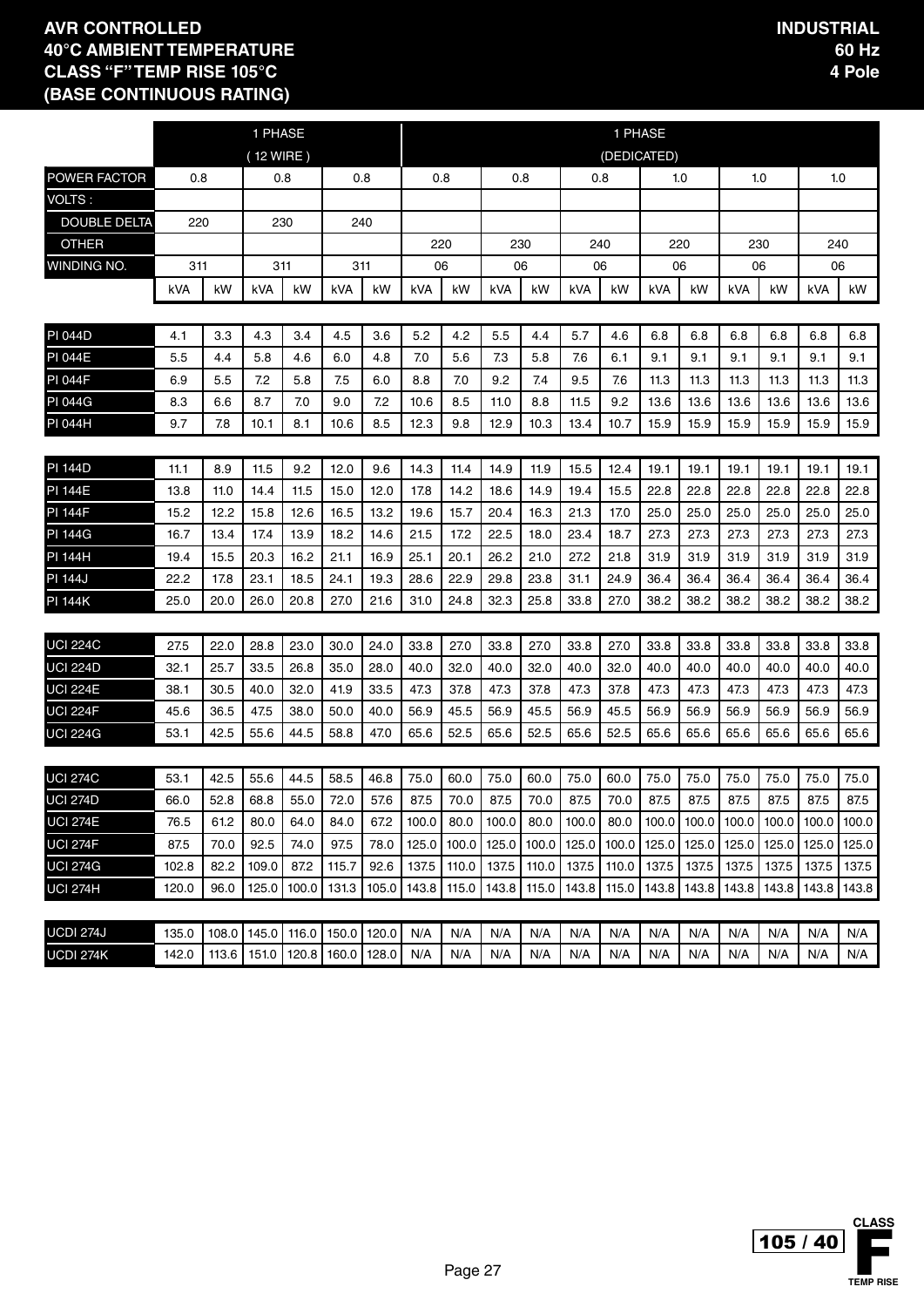PI 734G

|                     |     |     |            | 1 PHASE   |            |     |            |                                                  | 1 PHASE                   |     |
|---------------------|-----|-----|------------|-----------|------------|-----|------------|--------------------------------------------------|---------------------------|-----|
|                     |     |     |            | (12 WIRE) |            |     |            |                                                  | (DEDICATED)               |     |
| POWER FACTOR        |     | 0.8 |            | 0.8       |            | 0.8 |            | 0.8                                              |                           | 1.0 |
| VOLTS:              |     |     |            |           |            |     |            |                                                  |                           |     |
| <b>DOUBLE DELTA</b> |     | 220 |            | 230       |            | 240 |            |                                                  |                           |     |
| <b>OTHER</b>        |     |     |            |           |            |     |            | $220 - 240$                                      | 220 - 240                 |     |
| WINDING NO.         |     | 311 |            | 311       |            | 311 |            | 06                                               | 06                        |     |
|                     | kVA | kW  | <b>kVA</b> | kW        | <b>kVA</b> | kW  | <b>kVA</b> | kW                                               | <b>kVA</b>                | kW  |
|                     |     |     |            |           |            |     |            |                                                  |                           |     |
| <b>HCI 444C</b>     | 120 | 96  | 125        | 100       | 130        | 104 |            |                                                  |                           |     |
| <b>HCI 444D</b>     | 145 | 116 | 155        | 124       | 160        | 128 |            |                                                  | THESE ALTERNATORS ARE NOT |     |
| <b>HCI 444E</b>     | 165 | 132 | 180        | 144       | 185        | 148 |            |                                                  | OFFERED AT THIS RATING    |     |
| <b>HCI 444F</b>     | 195 | 156 | 200        | 160       | 210        | 168 |            |                                                  |                           |     |
|                     |     |     |            |           |            |     |            |                                                  |                           |     |
| <b>HCI 544C</b>     | 175 | 140 | 183        | 146       | 190        | 152 |            |                                                  |                           |     |
| <b>HCI 544D</b>     | 188 | 150 | 198        | 158       | 208        | 166 |            |                                                  | THESE ALTERNATORS ARE NOT |     |
| <b>HCI 544E</b>     | 228 | 182 | 238        | 190       | 250        | 200 |            |                                                  | OFFERED AT THIS RATING    |     |
| <b>HCI 544F</b>     | 250 | 200 | 263        | 210       | 275        | 220 |            |                                                  |                           |     |
|                     |     |     |            |           |            |     |            |                                                  |                           |     |
| <b>HCKI 544C</b>    | 175 | 140 | 183        | 146       | 190        | 152 |            |                                                  |                           |     |
| <b>HCKI 544D</b>    | 188 | 150 | 198        | 158       | 208        | 166 |            |                                                  | THESE ALTERNATORS ARE NOT |     |
| <b>HCKI 544E</b>    | 228 | 182 | 238        | 190       | 250        | 200 |            |                                                  | OFFERED AT THIS RATING    |     |
| HCKI 544F           | 250 | 200 | 263        | 210       | 275        | 220 |            |                                                  |                           |     |
|                     |     |     |            |           |            |     |            |                                                  |                           |     |
| <b>HCI 634G</b>     |     |     |            |           |            |     |            |                                                  |                           |     |
| <b>HCI 634H</b>     |     |     |            |           |            |     |            | THESE ALTERNATORS ARE NOT OFFERED AT THIS RATING |                           |     |
| <b>HCI 634J</b>     |     |     |            |           |            |     |            |                                                  |                           |     |
| <b>HCI 634K</b>     |     |     |            |           |            |     |            |                                                  |                           |     |
|                     |     |     |            |           |            |     |            |                                                  |                           |     |
| <b>PI 734A</b>      |     |     |            |           |            |     |            |                                                  |                           |     |
| <b>PI 734B</b>      |     |     |            |           |            |     |            |                                                  |                           |     |
| <b>PI 734C</b>      |     |     |            |           |            |     |            |                                                  |                           |     |
| <b>PI 734D</b>      |     |     |            |           |            |     |            | THESE ALTERNATORS ARE NOT OFFERED AT THIS RATING |                           |     |
| <b>PI 734E</b>      |     |     |            |           |            |     |            |                                                  |                           |     |
| <b>PI 734F</b>      |     |     |            |           |            |     |            |                                                  |                           |     |

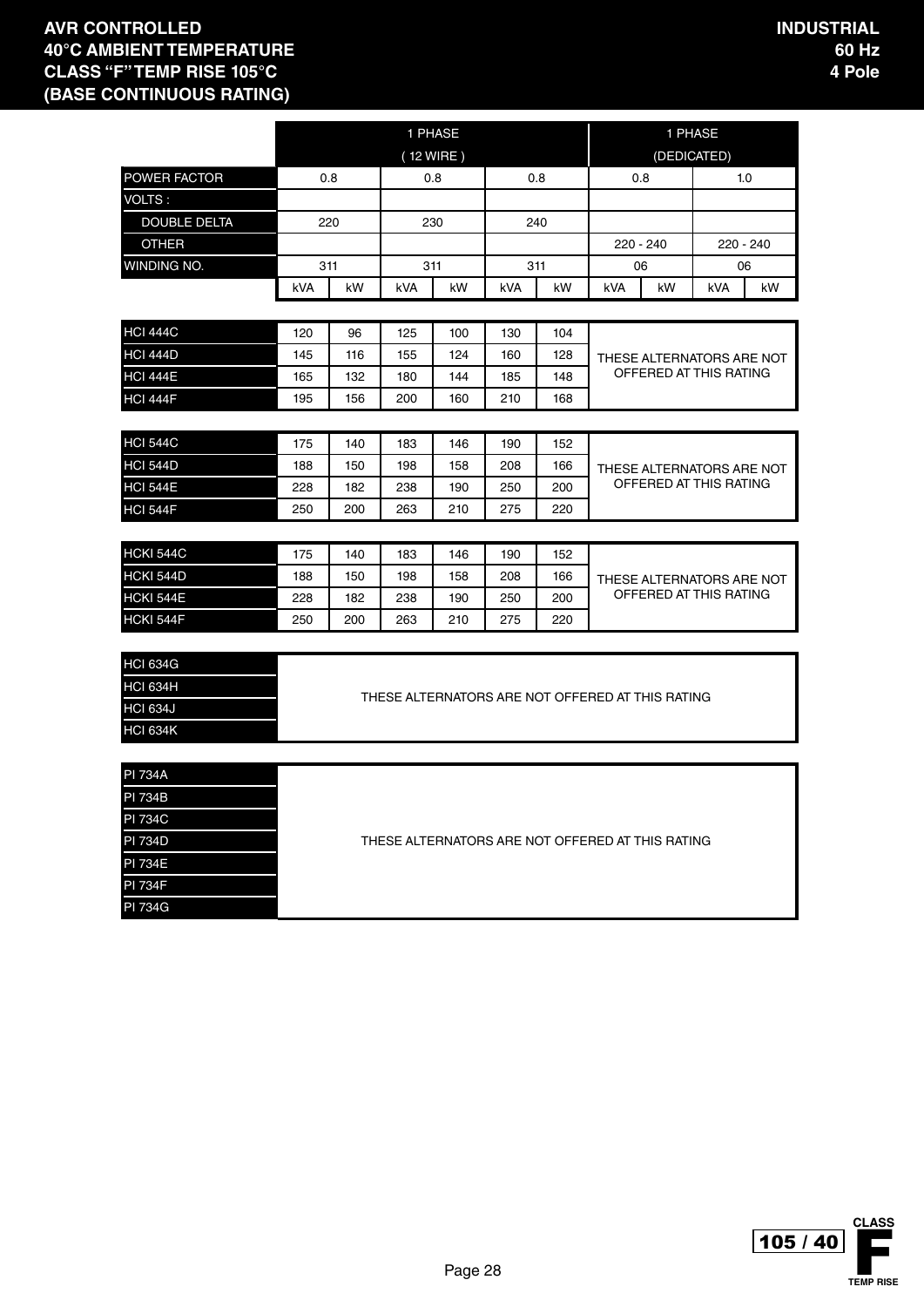|                      |            |           |       |       |       |       | 3 PHASE   |       |       |       |       |       |           |           |
|----------------------|------------|-----------|-------|-------|-------|-------|-----------|-------|-------|-------|-------|-------|-----------|-----------|
|                      |            |           |       |       |       |       | (12 WIRE) |       |       |       |       |       |           |           |
| <b>POWER FACTOR</b>  |            | 0.8       |       | 0.8   |       | 0.8   |           | 0.8   | 0.8   |       |       | 0.8   |           | 0.8       |
| <b>VOLTS:</b>        |            |           |       |       |       |       |           |       |       |       |       |       |           |           |
| <b>SERIES STAR</b>   |            | 380 - 416 |       | 416   | 440   |       |           | 460   |       | 480   |       | 600   |           | 660 - 690 |
| <b>PARALLEL STAR</b> |            | 190 - 208 |       | 208   |       | 220   |           | 230   | 240   |       |       | 300   | 330 - 345 |           |
| <b>SERIES DELTA</b>  |            | 220 - 240 |       | 240   | 254   |       |           | 266   |       | 277   |       | 346   |           | 380 - 400 |
| WINDING NO.          |            | 14        |       | 311   | 311   |       |           | 311   | 311   |       |       | 17    |           | 27        |
|                      | <b>kVA</b> | kW        | kVA   | kW    | kVA   | kW    | kVA       | kW    | kVA   | kW    | kVA   | kW    | kVA       | kW        |
|                      |            |           |       |       |       |       |           |       |       |       |       |       |           |           |
| <b>PI 044D</b>       | 9.4        | 7.5       | 8.3   | 6.6   | 8.8   | 7.0   | 9.1       | 7.3   | 9.4   | 7.5   | 9.4   | 7.5   | N/A       | N/A       |
| <b>PI 044E</b>       | 12.5       | 10.0      | 11.0  | 8.8   | 11.8  | 9.4   | 12.1      | 9.7   | 12.5  | 10.0  | 12.5  | 10.0  | N/A       | N/A       |
| <b>PI 044F</b>       | 15.0       | 12.0      | 13.8  | 11.0  | 14.7  | 11.8  | 15.2      | 12.2  | 15.6  | 12.5  | 15.6  | 12.5  | N/A       | N/A       |
| <b>PI 044G</b>       | 18.8       | 15.0      | 16.5  | 13.2  | 17.6  | 14.1  | 18.2      | 14.6  | 18.8  | 15.0  | 18.8  | 15.0  | N/A       | N/A       |
| PI 044H              | 21.0       | 16.8      | 19.3  | 15.4  | 20.6  | 16.5  | 21.2      | 17.0  | 21.9  | 17.5  | 21.9  | 17.5  | N/A       | N/A       |
|                      |            |           |       |       |       |       |           |       |       |       |       |       |           |           |
| <b>PI 144D</b>       | 25.0       | 20.0      | 22.0  | 17.6  | 23.5  | 18.8  | 24.3      | 19.4  | 25.0  | 20.0  | 25.0  | 20.0  | N/A       | N/A       |
| <b>PI 144E</b>       | 30.0       | 24.0      | 27.5  | 22.0  | 29.4  | 23.5  | 30.3      | 24.2  | 31.3  | 25.0  | 31.3  | 25.0  | N/A       | N/A       |
| <b>PI 144F</b>       | 33.0       | 26.4      | 30.3  | 24.2  | 32.3  | 25.8  | 33.3      | 26.6  | 34.4  | 27.5  | 34.4  | 27.5  | N/A       | N/A       |
| <b>PI 144G</b>       | 37.5       | 30.0      | 33.0  | 26.4  | 35.3  | 28.2  | 36.4      | 29.1  | 37.5  | 30.0  | 37.5  | 30.0  | N/A       | N/A       |
| <b>PI 144H</b>       | 43.8       | 35.0      | 38.5  | 30.8  | 41.1  | 32.9  | 42.4      | 33.9  | 43.8  | 35.0  | 43.8  | 35.0  | N/A       | N/A       |
| <b>PI 144J</b>       | 47.5       | 38.0      | 44.0  | 35.2  | 47.0  | 37.6  | 48.5      | 38.8  | 50.0  | 40.0  | 50.0  | 40.0  | N/A       | N/A       |
| <b>PI 144K</b>       | 55.0       | 44.0      | 50.0  | 40.0  | 52.5  | 42.0  | 52.5      | 42.0  | 55.0  | 44.0  | 55.0  | 44.0  | N/A       | N/A       |
|                      |            |           |       |       |       |       |           |       |       |       |       |       |           |           |
| <b>UCI 224C</b>      | 55.0       | 44.0      | 50.0  | 40.0  | 52.5  | 42.0  | 52.5      | 42.0  | 55.0  | 44.0  | 55.0  | 44.0  | N/A       | N/A       |
| <b>UCI 224D</b>      | 62.5       | 50.0      | 60.0  | 48.0  | 62.5  | 50.0  | 62.5      | 50.0  | 65.0  | 52.0  | 65.0  | 52.0  | N/A       | N/A       |
| <b>UCI 224E</b>      | 70.0       | 56.0      | 67.5  | 54.0  | 70.0  | 56.0  | 72.5      | 58.0  | 75.0  | 60.0  | 75.0  | 60.0  | N/A       | N/A       |
| <b>UCI 224F</b>      | 85.0       | 68.0      | 83.8  | 67.0  | 87.5  | 70.0  | 87.5      | 70.0  | 93.8  | 75.0  | 94.0  | 75.2  | N/A       | N/A       |
| <b>UCI 224G</b>      | 100.0      | 80.0      | 93.8  | 75.0  | 97.5  | 78.0  | 100.0     | 80.0  | 103.8 | 83.0  | 103.8 | 83.0  | N/A       | N/A       |
|                      |            |           |       |       |       |       |           |       |       |       |       |       |           |           |
| <b>UCI 274C</b>      | 120.0      | 96.0      | 112.5 | 90.0  | 117.5 | 94.0  | 117.5     | 94.0  | 125.0 | 100.0 | 120.0 | 96.0  | N/A       | N/A       |
| UCI 274D             | 131.3      | 105.0     | 131.3 | 105.0 | 137.5 | 110.0 | 137.5     | 110.0 | 146.3 | 117.0 | 146.3 | 117.0 | N/A       | N/A       |
| <b>UCI 274E</b>      | 160.0      | 128.0     | 160.0 | 128.0 | 167.5 | 134.0 | 167.5     | 134.0 | 178.8 | 143.0 | 178.8 | 143.0 | 160.0     | 128.0     |
| <b>UCI 274F</b>      | 180.0      | 144.0     | 181.3 | 145.0 | 190.0 | 152.0 | 190.0     | 152.0 | 206.3 | 165.0 | 206.3 | 165.0 | N/A       | N/A       |
| <b>UCI 274G</b>      | 200.0      | 160.0     | 205.0 | 164.0 | 218.5 | 174.8 | 218.5     | 174.8 | 231.4 | 185.1 | 225.0 | 180.0 | N/A       | N/A       |
| <b>UCI 274H</b>      | 237.5      | 190.0     | 237.5 | 190.0 | 245.0 | 196.0 | 245.0     | 196.0 | 255.0 | 204.0 | 255.0 | 204.0 | 240.0     | 192.0     |
|                      |            |           |       |       |       |       |           |       |       |       |       |       |           |           |
| UCDI 274J            | 300.0      | 240.0     | 269.0 | 215.2 | 281.0 | 224.8 | 294.0     | 235.2 | 300.0 | 240.0 | 305.0 | 244.0 | N/A       | N/A       |
| UCDI 274K            | N/A        | N/A       | 291.0 | 232.8 | 299.0 | 239.2 | 312.5     | 250.0 | 312.5 | 250.0 | N/A   | N/A   | N/A       | N/A       |

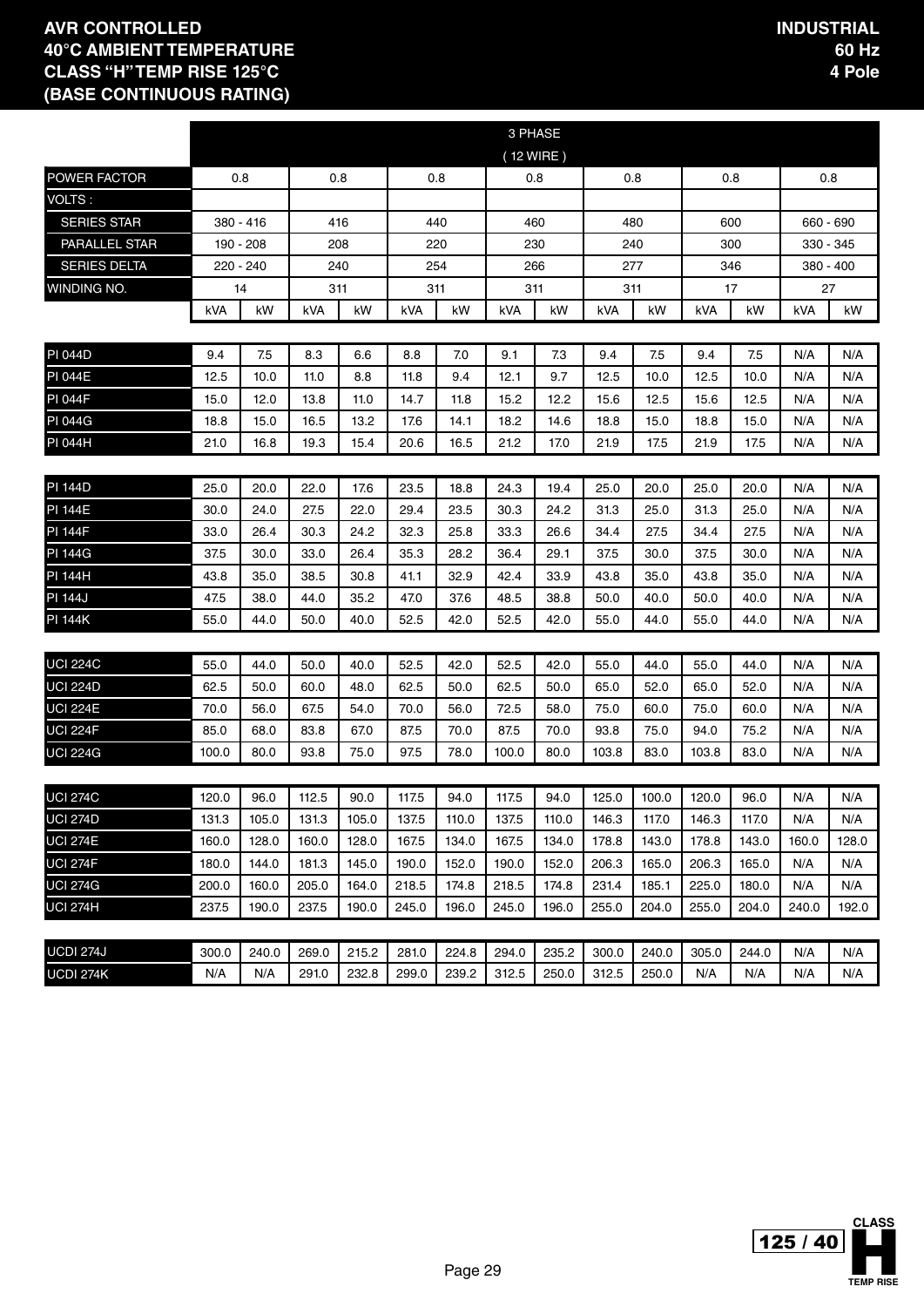|                     |                |            |           |           |      |      |           | 3 PHASE          |      |      |           |      |       |           |           |
|---------------------|----------------|------------|-----------|-----------|------|------|-----------|------------------|------|------|-----------|------|-------|-----------|-----------|
|                     |                |            |           |           |      |      |           | $(12/6$ WIRE **) |      |      |           |      |       |           |           |
| POWER FACTOR        |                |            | 0.8       | 0.8       |      |      | 0.8       | 0.8              |      | 0.8  |           | 0.8  |       |           | 0.8       |
| VOLTS:              |                |            |           |           |      |      |           |                  |      |      |           |      |       |           |           |
| <b>SERIES STAR</b>  |                |            | 380 - 416 | 416       |      |      | 440       | 460              |      | 480  |           | 600  |       | 660 - 690 |           |
| * PARALLEL STAR     |                |            | 190 - 208 | 208       |      |      | 220       | 230              |      | 240  |           |      | 300   |           | 330 - 345 |
| <b>SERIES DELTA</b> |                |            | 220 - 240 | 240       |      |      | 254       | 266              |      | 277  |           | 346  |       |           | 380 - 400 |
| WINDING NO.         |                |            | 14/13     | 311 / 312 |      |      | 311 / 312 | 311 / 312        |      |      | 311 / 312 |      | 17/07 |           | 27 / 28   |
|                     |                | <b>kVA</b> | kW        | kVA       | kW   | kVA  | kW        | kVA              | kW   | kVA  | kW        | kVA  | kW    | kVA       | kW        |
| <b>HCI 444C</b>     |                | 300        | 240       | 288       | 230  | 300  | 240       | 315              | 252  | 315  | 252       | 315  | 252   | 315       | 252       |
| <b>HCI 444D</b>     |                | 350        | 280       | 344       | 275  | 360  | 288       | 375              | 300  | 375  | 300       | 375  | 300   | 340       | 272       |
| <b>HCI 444E</b>     |                | N/A        | N/A       | 400       | 320  | 420  | 336       | 440              | 352  | 440  | 352       | 440  | 352   | 385       | 308       |
| <b>HCI 444F</b>     | $\mathbf{1}$   | 500        | 400       | 455       | 364  | 480  | 384       | 500              | 400  | 500  | 400       | 500  | 400   | 475       | 380       |
|                     |                |            |           |           |      |      |           |                  |      |      |           |      |       |           |           |
| <b>HCI 544C</b>     |                | 500        | 400       | 525       | 420  | 550  | 440       | 581              | 465  | 594  | 475       | 563  | 450   | 550       | 440       |
| <b>HCI 544D</b>     |                | 625        | 500       | 575       | 460  | 594  | 475       | 625              | 500  | 644  | 515       | 644  | 515   | 600       | 480       |
| <b>HCI 544E</b>     | $\overline{2}$ | 675        | 540       | 681       | 545  | 713  | 570       | 731              | 585  | 750  | 600       | 725  | 580   | 725       | 580       |
| <b>HCI 544F</b>     |                | 825        | 660       | 738       | 590  | 775  | 620       | 800              | 640  | 825  | 660       | 825  | 660   | 750       | 600       |
|                     |                |            |           |           |      |      |           |                  |      |      |           |      |       |           |           |
| <b>HCKI 544C</b>    |                | 500        | 400       | 539       | 431  | 570  | 456       | 594              | 475  | 594  | 475       | 563  | 450   | 550       | 440       |
| HCKI 544D           |                | 625        | 500       | 584       | 467  | 618  | 494       | 644              | 515  | 644  | 515       | 644  | 515   | 600       | 480       |
| <b>HCKI 544E</b>    | $\overline{2}$ | 675        | 540       | 681       | 545  | 720  | 576       | 750              | 600  | 750  | 600       | 735  | 588   | 725       | 580       |
| HCKI 544F           |                | 843        | 674       | 766       | 613  | 810  | 648       | 843              | 674  | 843  | 674       | 843  | 674   | 750       | 600       |
|                     |                |            |           |           |      |      |           |                  |      |      |           |      |       |           |           |
| <b>HCI 634G</b>     | 3              | 875        | 700       | 875       | 700  | 925  | 740       | 963              | 770  | 1000 | 800       | 1000 | 800   | 950       | 760       |
| <b>HCI 634H</b>     | 3              | 1000       | 800       | 1025      | 820  | 1063 | 850       | 1075             | 860  | 1125 | 900       | 1063 | 850   | N/A       | N/A       |
| <b>HCI 634J</b>     | 1, 3           | 1250       | 1000      | 1150      | 920  | 1200 | 960       | 1250             | 1000 | 1300 | 1040      | 1300 | 1040  | N/A       | N/A       |
| <b>HCI 634K</b>     | 1, 3           | 1375       | 1100      | 1275      | 1020 | 1338 | 1070      | 1388             | 1110 | 1438 | 1150      | 1438 | 1150  | 1450      | 1160      |
| <b>PI 734A</b>      | $\overline{4}$ | 1405       | 1124      | 1375      | 1100 | 1500 | 1200      | 1510             | 1208 | 1525 | 1220      | 1525 | 1220  | 1405      | 1124      |
| PI 734B             | 4              | 1560       | 1248      | 1525      | 1220 | 1625 | 1300      | 1655             | 1324 | 1690 | 1352      | 1690 | 1352  | 1560      | 1248      |
| <b>PI 734C</b>      | $\overline{4}$ | 1770       | 1416      | 1705      | 1364 | 1815 | 1452      | 1855             | 1484 | 1890 | 1512      | 1890 | 1512  | 1840      | 1472      |
| <b>PI 734D</b>      | $\overline{4}$ | 1915       | 1532      | 1815      | 1452 | 1935 | 1548      | 1975             | 1580 | 2015 | 1612      | 2015 | 1612  | 1940      | 1552      |
| <b>PI 734E</b>      | $\overline{4}$ | N/A        | N/A       | 2070      | 1656 | 2210 | 1768      | 2255             | 1804 | 2300 | 1840      | 2300 | 1840  | 2050      | 1640      |
| <b>PI 734F</b>      | $\overline{4}$ | 2505       | 2004      | 2345      | 1876 | 2500 | 2000      | 2550             | 2040 | 2600 | 2080      | 2600 | 2080  | 2360      | 1888      |
| <b>PI 734G</b>      | $\overline{4}$ | N/A        | N/A       | 2420      | 1936 | 2535 | 2028      | 2625             | 2100 | 2750 | 2200      | 2750 | 2200  | N/A       | N/A       |

\* Parallel star is applicable to windings 311, 14 and 17 only.

\*\* PI 734 alternator windings are 6 wire only, so parallel star connection is not possible.

1 Winding 14 is not available on these alternators, so parallel star connection giving 190V - 208V is not possible.

2 Figures given for winding 13 / 14 apply to 380V only.

3 Winding 17 is not available on these alternators, so parallel star connection giving 300V is not possible.

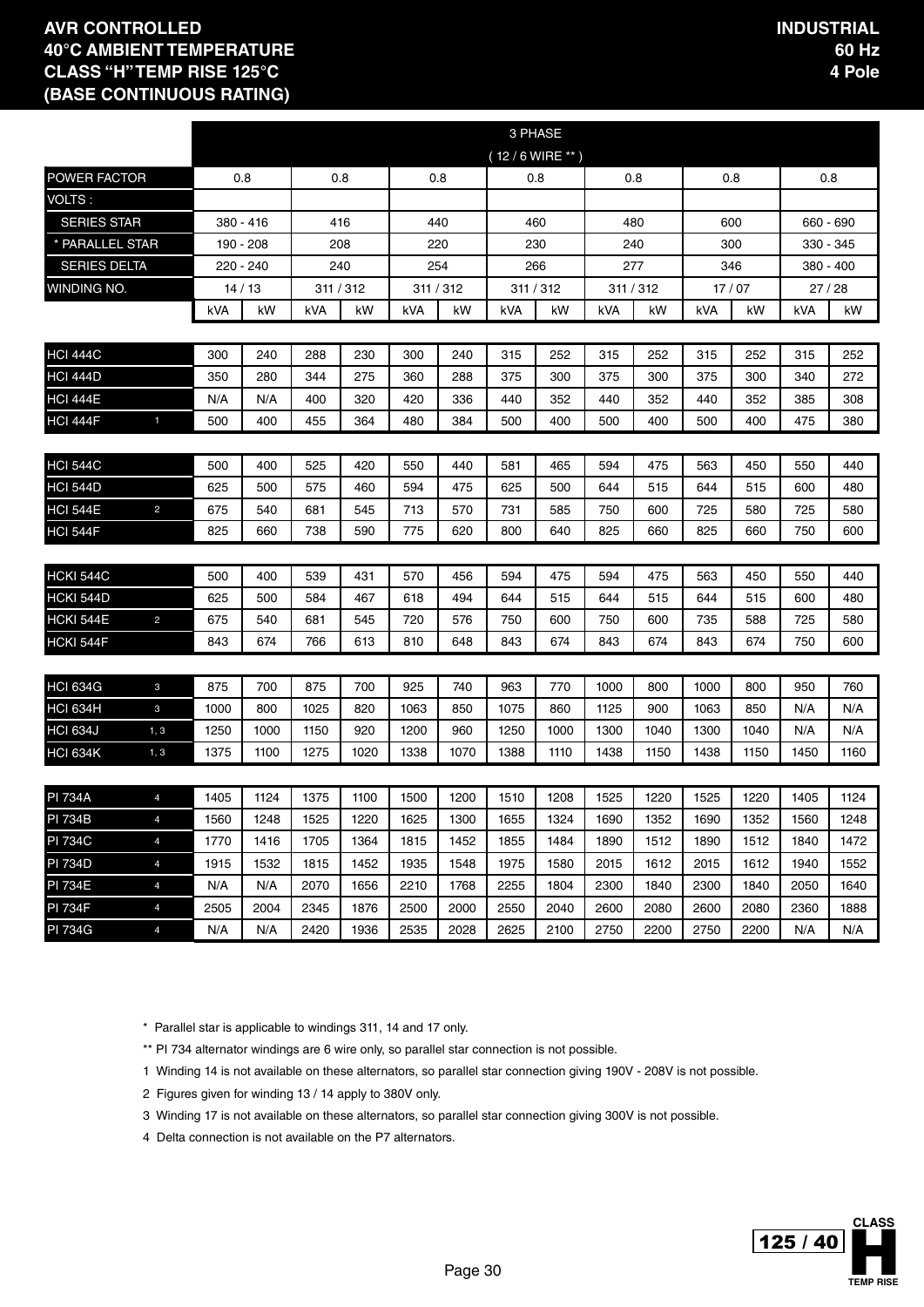|                     |       |       |       | 1 PHASE<br>(12 WIRE) |       |       |       |       |       |       |       | 1 PHASE<br>(DEDICATED) |                               |       |       |       |       |       |
|---------------------|-------|-------|-------|----------------------|-------|-------|-------|-------|-------|-------|-------|------------------------|-------------------------------|-------|-------|-------|-------|-------|
| POWER FACTOR        |       | 0.8   | 0.8   |                      | 0.8   |       |       | 0.8   | 0.8   |       | 0.8   |                        |                               | 1.0   |       | 1.0   | 1.0   |       |
| <b>VOLTS:</b>       |       |       |       |                      |       |       |       |       |       |       |       |                        |                               |       |       |       |       |       |
| <b>DOUBLE DELTA</b> |       | 220   |       | 230                  | 240   |       |       |       |       |       |       |                        |                               |       |       |       |       |       |
| <b>OTHER</b>        |       |       |       |                      |       |       |       | 220   |       | 230   | 240   |                        |                               | 220   | 230   |       | 240   |       |
| WINDING NO.         |       | 311   |       | 311                  | 311   |       |       | 06    | 06    |       | 06    |                        |                               | 06    |       | 06    | 06    |       |
|                     | kVA   | kW    | kVA   | kW                   | kVA   | kW    | kVA   | kW    | kVA   | kW    | kVA   | kW                     | kVA                           | kW    | kVA   | kW    | kVA   | kW    |
| <b>PI 044D</b>      | 4.6   | 3.7   | 4.8   | 3.8                  | 5.0   | 4.0   | 5.8   | 4.6   | 6.0   | 4.8   | 6.3   | 5.0                    | 7.5                           | 7.5   | 7.5   | 7.5   | 7.5   | 7.5   |
| <b>PI 044E</b>      | 6.1   | 4.9   | 6.3   | 5.0                  | 6.6   | 5.3   | 7.7   | 6.2   | 8.0   | 6.4   | 8.4   | 6.7                    | 10.0                          | 10.0  | 10.0  | 10.0  | 10.0  | 10.0  |
| <b>PI 044F</b>      | 7.6   | 6.1   | 7.9   | 6.3                  | 8.3   | 6.6   | 9.6   | 7.7   | 10.1  | 8.1   | 10.5  | 8.4                    | 12.5                          | 12.5  | 12.5  | 12.5  | 12.5  | 12.5  |
| <b>PI 044G</b>      | 9.1   | 7.3   | 9.5   | 7.6                  | 9.9   | 7.9   | 11.6  | 9.3   | 12.1  | 9.7   | 12.6  | 10.1                   | 15.0                          | 15.0  | 15.0  | 15.0  | 15.0  | 15.0  |
| <b>PI 044H</b>      | 10.6  | 8.5   | 11.1  | 8.9                  | 11.6  | 9.3   | 13.5  | 10.8  | 14.1  | 11.3  | 14.7  | 11.8                   | 17.5                          | 17.5  | 17.5  | 17.5  | 17.5  | 17.5  |
|                     |       |       |       |                      |       |       |       |       |       |       |       |                        |                               |       |       |       |       |       |
| <b>PI 144D</b>      | 12.1  | 9.7   | 12.7  | 10.2                 | 13.2  | 10.6  | 15.7  | 12.6  | 16.3  | 13.0  | 17.0  | 13.6                   | 21.0                          | 21.0  | 21.0  | 21.0  | 21.0  | 21.0  |
| <b>PI 144E</b>      | 15.2  | 12.2  | 15.8  | 12.6                 | 16.5  | 13.2  | 19.6  | 15.7  | 20.4  | 16.3  | 21.3  | 17.0                   | 25.0                          | 25.0  | 25.0  | 25.0  | 25.0  | 25.0  |
| <b>PI 144F</b>      | 16.7  | 13.4  | 17.4  | 13.9                 | 18.2  | 14.6  | 21.5  | 17.2  | 22.5  | 18.0  | 23.4  | 18.7                   | 27.5                          | 27.5  | 27.5  | 27.5  | 27.5  | 27.5  |
| <b>PI 144G</b>      | 18.2  | 14.6  | 19.0  | 15.2                 | 19.8  | 15.8  | 23.5  | 18.8  | 24.5  | 19.6  | 25.5  | 20.4                   | 30.0                          | 30.0  | 30.0  | 30.0  | 30.0  | 30.0  |
| <b>PI 144H</b>      | 21.3  | 17.0  | 22.2  | 17.8                 | 23.1  | 18.5  | 27.4  | 21.9  | 28.6  | 22.9  | 29.8  | 23.8                   | 35.0                          | 35.0  | 35.0  | 35.0  | 35.0  | 35.0  |
| <b>PI 144J</b>      | 24.3  | 19.4  | 25.3  | 20.2                 | 26.4  | 21.1  | 31.3  | 25.0  | 32.7  | 26.2  | 34.1  | 27.3                   | 40.0                          | 40.0  | 40.0  | 40.0  | 40.0  | 40.0  |
| <b>PI 144K</b>      | 27.0  | 21.6  | 28.5  | 22.8                 | 30.0  | 24.0  | 33.0  | 26.4  | 34.0  | 27.2  | 35.0  | 28.0                   | 42.0                          | 42.0  | 42.0  | 42.0  | 42.0  | 42.0  |
|                     |       |       |       |                      |       |       |       |       |       |       |       |                        |                               |       |       |       |       |       |
| <b>UCI 224C</b>     | 30.5  | 24.4  | 32.0  | 25.6                 | 33.5  | 26.8  | 37.5  | 30.0  | 37.5  | 30.0  | 37.5  | 30.0                   | 37.5                          | 37.5  | 37.5  | 37.5  | 37.5  | 37.5  |
| <b>UCI 224D</b>     | 36.5  | 29.2  | 38.3  | 30.6                 | 40.0  | 32.0  | 44.0  | 35.2  | 44.0  | 35.2  | 44.0  | 35.2                   | 44.0                          | 44.0  | 44.0  | 44.0  | 44.0  | 44.0  |
| <b>UCI 224E</b>     | 41.3  | 33.0  | 43.1  | 34.5                 | 45.0  | 36.0  | 50.0  | 40.0  | 50.0  | 40.0  | 50.0  | 40.0                   | 50.0                          | 50.0  | 50.0  | 50.0  | 50.0  | 50.0  |
| UCI 224F            | 50.0  | 40.0  | 52.5  | 42.0                 | 56.0  | 44.8  | 60.0  | 48.0  | 60.0  | 48.0  | 60.0  | 48.0                   | 60.0                          | 60.0  | 60.0  | 60.0  | 60.0  | 60.0  |
| <b>UCI 224G</b>     | 56.9  | 45.5  | 59.4  | 47.5                 | 62.5  | 50.0  | 70.0  | 56.0  | 70.0  | 56.0  | 70.0  | 56.0                   | 75.0                          | 75.0  | 75.0  | 75.0  | 75.0  | 75.0  |
|                     |       |       |       |                      |       |       |       |       |       |       |       |                        |                               |       |       |       |       |       |
| <b>UCI 274C</b>     | 61.3  | 49.0  | 64.4  | 51.5                 | 67.5  | 54.0  | 84.0  | 67.2  | 84.0  | 67.2  | 84.0  | 67.2                   | 90.0                          | 90.0  | 90.0  | 90.0  | 90.0  | 90.0  |
| <b>UCI 274D</b>     | 72.0  | 57.6  | 75.0  | 60.0                 | 78.8  | 63.0  | 96.0  | 76.8  | 96.0  | 76.8  | 96.0  | 76.8                   | 100.0                         | 100.0 | 100.0 | 100.0 | 100.0 | 100.0 |
| <b>UCI 274E</b>     | 84.0  | 67.2  | 90.0  | 72.0                 | 96.0  | 76.8  | 112.0 | 89.6  | 112.0 | 89.6  | 112.0 | 89.6                   | 115.0                         | 115.0 | 115.0 | 115.0 | 115.0 | 115.0 |
| <b>UCI 274F</b>     | 97.5  | 78.0  | 103.1 | 82.5                 | 108.8 | 87.0  | 135.0 | 108.0 | 135.0 | 108.0 | 135.0 | 108.0                  | 135.0                         | 135.0 | 135.0 | 135.0 | 135.0 | 135.0 |
| <b>UCI 274G</b>     | 110.5 | 88.4  | 115.7 | 92.6                 | 123.4 | 98.7  | 150.0 | 120.0 | 150.0 | 120.0 | 150.0 | 120.0                  | 150.0                         | 150.0 | 150.0 | 150.0 | 150.0 | 150.0 |
| <b>UCI 274H</b>     | 127.5 | 102.0 | 135.0 | 108.0 142.5          |       | 114.0 | 156.3 | 125.0 | 156.3 | 125.0 |       |                        | 156.3   125.0   156.3   156.3 |       | 156.3 | 156.3 | 156.3 | 156.3 |
| UCDI 274J           | 150.0 | 120.0 | 157.0 | 125.6                | 161.0 | 128.8 | N/A   | N/A   | N/A   | N/A   | N/A   | N/A                    | N/A                           | N/A   | N/A   | N/A   | N/A   | N/A   |
| UCDI 274K           | 155.0 | 124.0 | 166.0 | 132.8                | 175.0 | 140.0 | N/A   | N/A   | N/A   | N/A   | N/A   | N/A                    | N/A                           | N/A   | N/A   | N/A   | N/A   | N/A   |
|                     |       |       |       |                      |       |       |       |       |       |       |       |                        |                               |       |       |       |       |       |

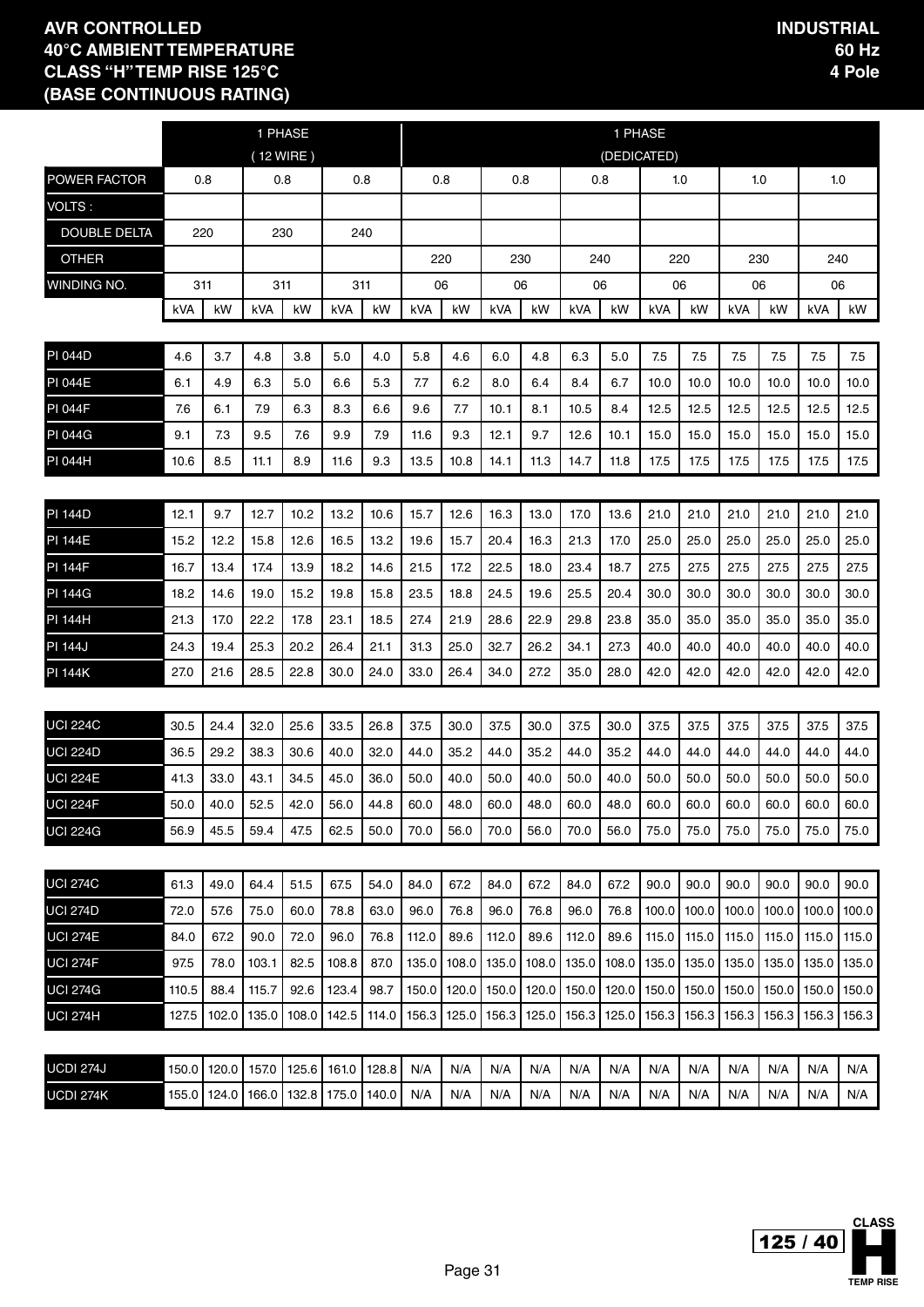|                     |     |     |     | 1 PHASE   |            |     |     | 1 PHASE                                          |             |     |
|---------------------|-----|-----|-----|-----------|------------|-----|-----|--------------------------------------------------|-------------|-----|
|                     |     |     |     | (12 WIRE) |            |     |     |                                                  | (DEDICATED) |     |
| <b>POWER FACTOR</b> |     | 0.8 |     | 0.8       |            | 0.8 |     | 0.8                                              |             | 1.0 |
| VOLTS:              |     |     |     |           |            |     |     |                                                  |             |     |
| <b>DOUBLE DELTA</b> |     | 220 |     | 230       |            | 240 |     |                                                  |             |     |
| <b>OTHER</b>        |     |     |     |           |            |     |     | 220 - 240                                        | 220 - 240   |     |
| WINDING NO.         |     | 311 |     | 311       |            | 311 |     | 06                                               | 06          |     |
|                     | kVA | kW  | kVA | kW        | <b>kVA</b> | kW  | kVA | kW                                               | kVA         | kW  |
|                     |     |     |     |           |            |     |     |                                                  |             |     |
| <b>HCI 444C</b>     | 130 | 104 | 135 | 108       | 140        | 112 |     |                                                  |             |     |
| <b>HCI 444D</b>     | 155 | 124 | 165 | 132       | 170        | 136 |     | THESE ALTERNATORS ARE NOT                        |             |     |
| <b>HCI 444E</b>     | 185 | 148 | 195 | 156       | 200        | 160 |     | OFFERED AT THIS RATING                           |             |     |
| <b>HCI 444F</b>     | 210 | 168 | 220 | 176       | 230        | 184 |     |                                                  |             |     |
|                     |     |     |     |           |            |     |     |                                                  |             |     |
| <b>HCI 544C</b>     | 192 | 154 | 200 | 160       | 210        | 168 |     |                                                  |             |     |
| <b>HCI 544D</b>     | 210 | 168 | 220 | 176       | 230        | 184 |     | THESE ALTERNATORS ARE NOT                        |             |     |
| <b>HCI 544E</b>     | 250 | 200 | 261 | 209       | 273        | 218 |     | OFFERED AT THIS RATING                           |             |     |
| <b>HCI 544F</b>     | 269 | 215 | 281 | 225       | 295        | 236 |     |                                                  |             |     |
|                     |     |     |     |           |            |     |     |                                                  |             |     |
| <b>HCKI 544C</b>    | 192 | 154 | 200 | 160       | 210        | 168 |     |                                                  |             |     |
| HCKI 544D           | 210 | 168 | 220 | 176       | 230        | 184 |     | THESE ALTERNATORS ARE NOT                        |             |     |
| HCKI 544E           | 250 | 200 | 261 | 209       | 273        | 218 |     | OFFERED AT THIS RATING                           |             |     |
| HCKI 544F           | 269 | 215 | 281 | 225       | 295        | 236 |     |                                                  |             |     |
|                     |     |     |     |           |            |     |     |                                                  |             |     |
| <b>HCI 634G</b>     |     |     |     |           |            |     |     |                                                  |             |     |
| <b>HCI 634H</b>     |     |     |     |           |            |     |     | THESE ALTERNATORS ARE NOT OFFERED AT THIS RATING |             |     |
| <b>HCI 634J</b>     |     |     |     |           |            |     |     |                                                  |             |     |
| <b>HCI 634K</b>     |     |     |     |           |            |     |     |                                                  |             |     |
|                     |     |     |     |           |            |     |     |                                                  |             |     |
| <b>PI 734A</b>      |     |     |     |           |            |     |     |                                                  |             |     |
| PI 734B             |     |     |     |           |            |     |     |                                                  |             |     |
| <b>PI 734C</b>      |     |     |     |           |            |     |     |                                                  |             |     |
| <b>PI 734D</b>      |     |     |     |           |            |     |     | THESE ALTERNATORS ARE NOT OFFERED AT THIS RATING |             |     |
| <b>PI 734E</b>      |     |     |     |           |            |     |     |                                                  |             |     |
| $\overline{a}$      |     |     |     |           |            |     |     |                                                  |             |     |

PI 734F

PI 734G

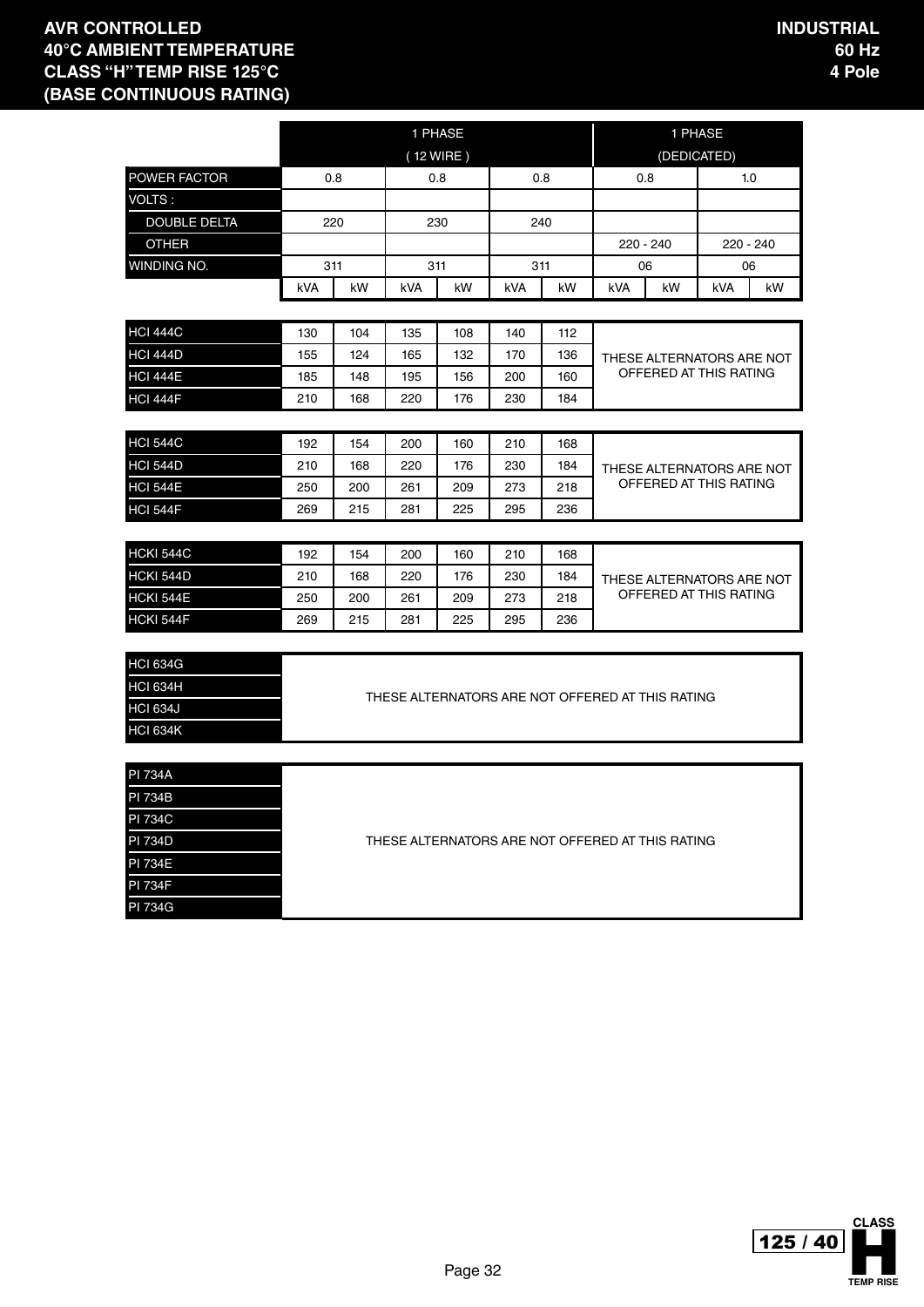|                      |       |           |       |       |            |       |           | 3 PHASE |       |       |       |       |             |       |
|----------------------|-------|-----------|-------|-------|------------|-------|-----------|---------|-------|-------|-------|-------|-------------|-------|
|                      |       |           |       |       |            |       | (12 WIRE) |         |       |       |       |       |             |       |
| POWER FACTOR         |       | 0.8       |       | 0.8   |            | 0.8   |           | 0.8     |       | 0.8   |       | 0.8   |             | 0.8   |
| VOLTS :              |       |           |       |       |            |       |           |         |       |       |       |       |             |       |
| <b>SERIES STAR</b>   |       | 380 - 416 |       | 416   |            | 440   |           | 460     |       | 480   |       | 600   | 660 - 690   |       |
| <b>PARALLEL STAR</b> |       | 190 - 208 |       | 208   |            | 220   |           | 230     |       | 240   |       | 300   | 330 - 345   |       |
| <b>SERIES DELTA</b>  |       | 220 - 240 |       | 240   |            | 254   |           | 266     |       | 277   |       | 346   | $380 - 400$ |       |
| WINDING NO.          |       | 14        |       | 311   |            | 311   |           | 311     |       | 311   |       | 17    | 27          |       |
|                      | kVA   | kW        | kVA   | kW    | <b>kVA</b> | kW    | kVA       | kW      | kVA   | kW    | kVA   | kW    | kVA         | kW    |
|                      |       |           |       |       |            |       |           |         |       |       |       |       |             |       |
| <b>PI 044D</b>       | 9.9   | 7.9       | 8.9   | 7.1   | 9.5        | 7.6   | 9.8       | 7.8     | 10.1  | 8.1   | 9.9   | 7.9   | N/A         | N/A   |
| <b>PI 044E</b>       | 13.1  | 10.5      | 11.9  | 9.5   | 12.7       | 10.2  | 13.1      | 10.5    | 13.5  | 10.8  | 13.1  | 10.5  | N/A         | N/A   |
| <b>PI 044F</b>       | 15.8  | 12.6      | 14.9  | 11.9  | 15.9       | 12.7  | 16.4      | 13.1    | 16.9  | 13.5  | 16.4  | 13.1  | N/A         | N/A   |
| <b>PI 044G</b>       | 19.7  | 15.8      | 17.8  | 14.2  | 19.0       | 15.2  | 19.6      | 15.7    | 20.3  | 16.2  | 19.7  | 15.8  | N/A         | N/A   |
| PI 044H              | 22.1  | 17.7      | 20.8  | 16.6  | 22.2       | 17.8  | 22.9      | 18.3    | 23.6  | 18.9  | 23.0  | 18.4  | N/A         | N/A   |
|                      |       |           |       |       |            |       |           |         |       |       |       |       |             |       |
| <b>PI 144D</b>       | 26.3  | 21.0      | 23.7  | 19.0  | 25.3       | 20.2  | 26.1      | 20.9    | 26.9  | 21.5  | 26.3  | 21.0  | N/A         | N/A   |
| <b>PI 144E</b>       | 31.5  | 25.2      | 29.6  | 23.7  | 31.6       | 25.3  | 32.6      | 26.1    | 33.6  | 26.9  | 32.9  | 26.3  | N/A         | N/A   |
| <b>PI 144F</b>       | 34.7  | 27.8      | 32.6  | 26.1  | 34.8       | 27.8  | 35.9      | 28.7    | 37.0  | 29.6  | 36.1  | 28.9  | N/A         | N/A   |
| <b>PI 144G</b>       | 39.4  | 31.5      | 35.5  | 28.4  | 37.9       | 30.3  | 39.1      | 31.3    | 40.3  | 32.2  | 39.4  | 31.5  | N/A         | N/A   |
| <b>PI 144H</b>       | 46.0  | 36.8      | 41.3  | 33.0  | 44.1       | 35.3  | 45.5      | 36.4    | 46.9  | 37.5  | 46.0  | 36.8  | N/A         | N/A   |
| <b>PI 144J</b>       | 49.9  | 39.9      | 48.4  | 38.7  | 51.7       | 41.4  | 53.4      | 42.7    | 55.0  | 44.0  | 52.5  | 42.0  | N/A         | N/A   |
| <b>PI 144K</b>       | 57.8  | 46.2      | 53.1  | 42.5  | 55.0       | 44.0  | 55.0      | 44.0    | 58.1  | 46.5  | 57.8  | 46.2  | N/A         | N/A   |
|                      |       |           |       |       |            |       |           |         |       |       |       |       |             |       |
| <b>UCI 224C</b>      | 58.1  | 46.5      | 53.1  | 42.5  | 55.0       | 44.0  | 55.0      | 44.0    | 58.1  | 46.5  | 58.1  | 46.5  | N/A         | N/A   |
| <b>UCI 224D</b>      | 65.0  | 52.0      | 62.5  | 50.0  | 65.0       | 52.0  | 65.0      | 52.0    | 68.8  | 55.0  | 68.8  | 55.0  | N/A         | N/A   |
| <b>UCI 224E</b>      | 73.8  | 59.0      | 70.0  | 56.0  | 73.8       | 59.0  | 73.8      | 59.0    | 78.8  | 63.0  | 78.8  | 63.0  | N/A         | N/A   |
| <b>UCI 224F</b>      | 89.4  | 71.5      | 88.8  | 71.0  | 92.5       | 74.0  | 92.5      | 74.0    | 100.0 | 80.0  | 98.8  | 79.0  | N/A         | N/A   |
| <b>UCI 224G</b>      | 102.5 | 82.0      | 98.1  | 78.5  | 102.5      | 82.0  | 102.5     | 82.0    | 110.0 | 88.0  | 110.0 | 88.0  | N/A         | N/A   |
|                      |       |           |       |       |            |       |           |         |       |       |       |       |             |       |
| <b>UCI 274C</b>      | 127.0 | 101.6     | 116.3 | 93.0  | 125.0      | 100.0 | 125.0     | 100.0   | 132.5 | 106.0 | 127.0 | 101.6 | N/A         | N/A   |
| <b>UCI 274D</b>      | 137.5 | 110.0     | 137.5 | 110.0 | 145.0      | 116.0 | 145.0     | 116.0   | 156.3 | 125.0 | 155.0 | 124.0 | N/A         | N/A   |
| <b>UCI 274E</b>      | 170.0 | 136.0     | 170.0 | 136.0 | 175.0      | 140.0 | 175.0     | 140.0   | 187.5 | 150.0 | 187.5 | 150.0 | 167.0       | 133.6 |
| <b>UCI 274F</b>      | 186.0 | 148.8     | 187.5 | 150.0 | 200.0      | 160.0 | 200.0     | 160.0   | 212.5 | 170.0 | 212.5 | 170.0 | N/A         | N/A   |
| <b>UCI 274G</b>      | 207.5 | 166.0     | 213.0 | 170.4 | 228.8      | 183.0 | 228.8     | 183.0   | 250.0 | 200.0 | 240.0 | 192.0 | N/A         | N/A   |
| <b>UCI 274H</b>      | 250.0 | 200.0     | 250.0 | 200.0 | 258.8      | 207.0 | 258.8     | 207.0   | 275.0 | 220.0 | 275.0 | 220.0 | 259.0       | 207.2 |
|                      |       |           |       |       |            |       |           |         |       |       |       |       |             |       |
| <b>UCDI 274J</b>     | 319.0 | 255.2     | 288.0 | 230.4 | 300.0      | 240.0 | 313.0     | 250.4   | 319.0 | 255.2 | 328.0 | 262.4 | N/A         | N/A   |
| UCDI 274K            | N/A   | N/A       | 304.0 | 243.2 | 312.5      | 250.0 | 331.3     | 265.0   | 331.3 | 265.0 | N/A   | N/A   | N/A         | N/A   |

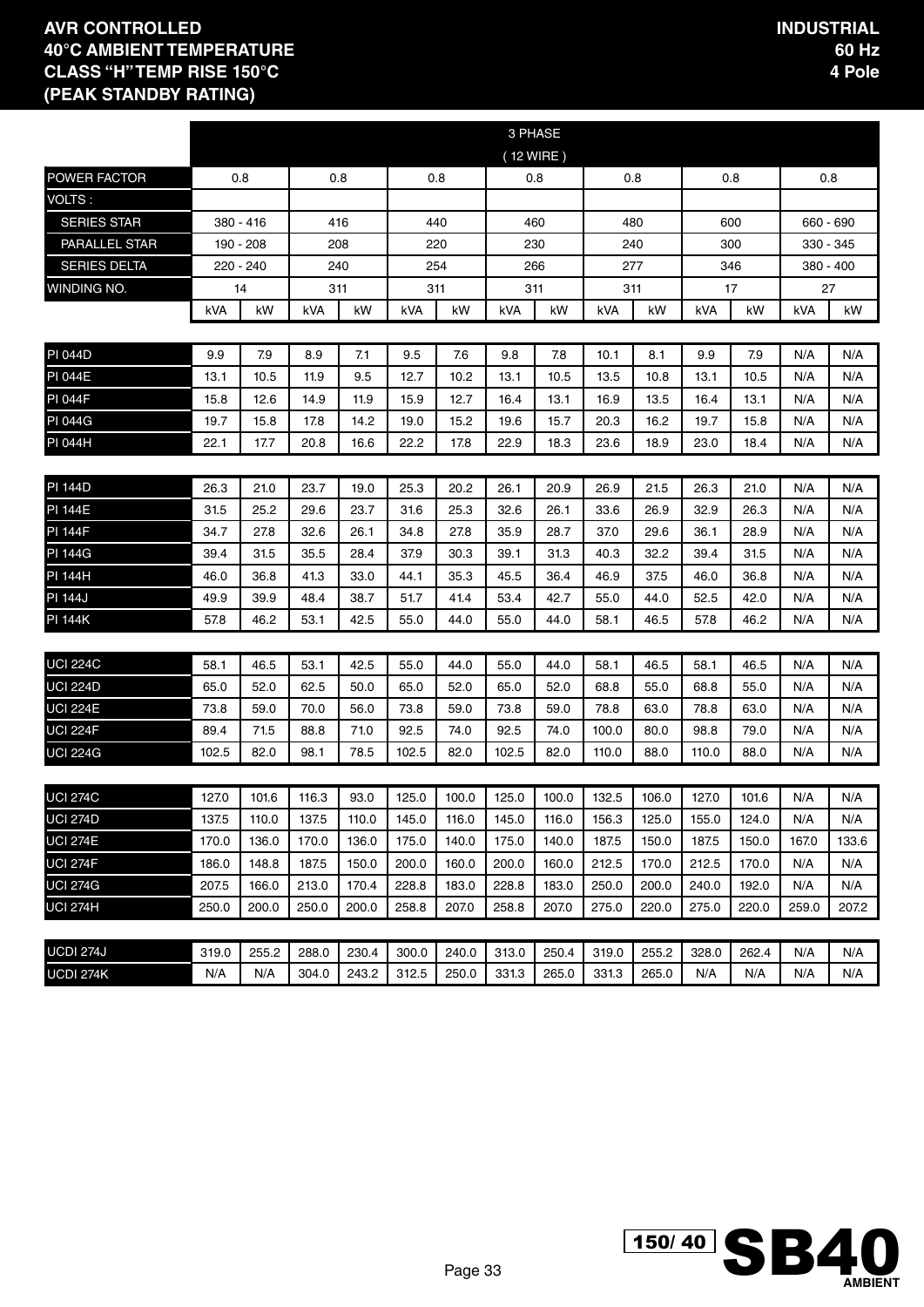|                                    |                                                                                                                                                                                                                                                                              |                                                                                                                              |             | 1 PHASE |            |      |      |      |                                                  |      |      | 1 PHASE     |            |      |      |      |      |      |
|------------------------------------|------------------------------------------------------------------------------------------------------------------------------------------------------------------------------------------------------------------------------------------------------------------------------|------------------------------------------------------------------------------------------------------------------------------|-------------|---------|------------|------|------|------|--------------------------------------------------|------|------|-------------|------------|------|------|------|------|------|
|                                    |                                                                                                                                                                                                                                                                              |                                                                                                                              | $(12$ WIRE) |         |            |      |      |      |                                                  |      |      | (DEDICATED) |            |      |      |      |      |      |
| POWER FACTOR                       |                                                                                                                                                                                                                                                                              | 0.8                                                                                                                          |             | 0.8     |            | 0.8  |      | 0.8  |                                                  | 0.8  |      | 0.8         |            | 1.0  | 1.0  |      | 1.0  |      |
| VOLTS:                             |                                                                                                                                                                                                                                                                              |                                                                                                                              |             |         |            |      |      |      |                                                  |      |      |             |            |      |      |      |      |      |
| <b>DOUBLE DELTA</b>                |                                                                                                                                                                                                                                                                              | 220                                                                                                                          |             | 230     |            | 240  |      |      |                                                  |      |      |             |            |      |      |      |      |      |
| <b>OTHER</b>                       |                                                                                                                                                                                                                                                                              |                                                                                                                              |             |         |            |      |      | 220  |                                                  | 230  |      | 240         |            | 220  | 230  |      | 240  |      |
| WINDING NO.                        |                                                                                                                                                                                                                                                                              | 311                                                                                                                          | 311         |         |            | 311  |      | 06   |                                                  | 06   |      | 06          |            | 06   | 06   |      | 06   |      |
|                                    | kVA                                                                                                                                                                                                                                                                          | kW                                                                                                                           | kVA         | kW      | <b>kVA</b> | kW   | kVA  | kW   | kVA                                              | kW   | kVA  | kW          | <b>kVA</b> | kW   | kVA  | kW   | kVA  | kW   |
|                                    |                                                                                                                                                                                                                                                                              |                                                                                                                              |             |         |            |      |      |      |                                                  |      |      |             |            |      |      |      |      |      |
| <b>PI 044D</b>                     | 4.9                                                                                                                                                                                                                                                                          | 3.9                                                                                                                          | 5.1         | 4.1     | 5.3        | 4.2  | 6.2  | 5.0  | 6.5                                              | 5.2  | 6.8  | 5.4         | 8.1        | 8.1  | 8.1  | 8.1  | 8.1  | 8.1  |
| <b>PI 044E</b>                     | 6.6                                                                                                                                                                                                                                                                          | 5.3                                                                                                                          | 6.8         | 5.4     | 7.1        | 5.7  | 8.3  | 6.6  | 8.7                                              | 7.0  | 9.0  | 7.2         | 10.8       | 10.8 | 10.8 | 10.8 | 10.8 | 10.8 |
| <b>PI 044F</b>                     | 8.2                                                                                                                                                                                                                                                                          | 6.6                                                                                                                          | 8.6         | 6.9     | 8.9        | 7.1  | 10.4 | 8.3  | 10.9                                             | 8.7  | 11.3 | 9.0         | 13.5       | 13.5 | 13.5 | 13.5 | 13.5 | 13.5 |
| <b>PI 044G</b>                     | 9.8                                                                                                                                                                                                                                                                          | 7.8                                                                                                                          | 10.3        | 8.2     | 10.7       | 8.6  | 12.5 | 10.0 | 13.0                                             | 10.4 | 13.6 | 10.9        | 16.2       | 16.2 | 16.2 | 16.2 | 16.2 | 16.2 |
| PI 044H                            | 11.5                                                                                                                                                                                                                                                                         | 9.2                                                                                                                          | 12.0        | 9.6     | 12.5       | 10.0 | 14.6 | 11.7 | 15.2                                             | 12.2 | 15.8 | 12.6        | 18.9       | 18.9 | 18.9 | 18.9 | 18.9 | 18.9 |
|                                    |                                                                                                                                                                                                                                                                              |                                                                                                                              |             |         |            |      |      |      |                                                  |      |      |             |            |      |      |      |      |      |
| <b>PI 144D</b>                     | 13.1                                                                                                                                                                                                                                                                         | 10.5                                                                                                                         | 13.6        | 10.9    | 14.2       | 11.4 | 16.8 | 13.4 | 17.6                                             | 14.1 | 18.3 | 14.6        | 22.6       | 22.6 | 22.6 | 22.6 | 22.6 | 22.6 |
| <b>PI 144E</b>                     | 17.0<br>14.2<br>21.1<br>16.9<br>18.3<br>26.9<br>26.9<br>26.9<br>26.9<br>16.3<br>13.0<br>13.6<br>17.8<br>22.0<br>17.6<br>22.9<br>26.9<br>18.0<br>18.8<br>15.0<br>19.5<br>15.6<br>23.2<br>18.6<br>24.2<br>19.4<br>25.2<br>20.2<br>29.6<br>29.6<br>29.6<br>29.6<br>29.6<br>14.4 |                                                                                                                              |             |         |            |      |      |      |                                                  |      |      |             |            | 26.9 |      |      |      |      |
| <b>PI 144F</b>                     |                                                                                                                                                                                                                                                                              |                                                                                                                              |             |         |            |      |      |      |                                                  |      |      |             |            |      |      | 29.6 |      |      |
| <b>PI 144G</b>                     | 19.6                                                                                                                                                                                                                                                                         | 20.4<br>17.0<br>25.3<br>22.0<br>32.3<br>32.3<br>32.3<br>15.7<br>16.3<br>21.3<br>20.2<br>26.4<br>21.1<br>27.5<br>32.3<br>32.3 |             |         |            |      |      |      |                                                  |      |      |             |            |      |      | 32.3 |      |      |
| <b>PI 144H</b>                     | 22.8                                                                                                                                                                                                                                                                         | 18.2                                                                                                                         | 23.8        | 19.0    | 24.8       | 19.8 | 29.4 | 23.5 | 30.6                                             | 24.5 | 31.9 | 25.5        | 37.6       | 37.6 | 37.6 | 37.6 | 37.6 | 37.6 |
| <b>PI 144J</b>                     | 26.7                                                                                                                                                                                                                                                                         | 21.4                                                                                                                         | 27.9        | 22.3    | 29.0       | 23.2 | 34.5 | 27.6 | 36.0                                             | 28.8 | 37.5 | 30.0        | 43.0       | 43.0 | 43.0 | 43.0 | 43.0 | 43.0 |
| <b>PI 144K</b>                     | 29.3                                                                                                                                                                                                                                                                         | 23.4                                                                                                                         | 30.6        | 24.5    | 31.9       | 25.5 | 35.2 | 28.2 | 36.8                                             | 29.4 | 38.3 | 30.6        | 45.2       | 45.2 | 45.2 | 45.2 | 45.2 | 45.2 |
|                                    |                                                                                                                                                                                                                                                                              |                                                                                                                              |             |         |            |      |      |      |                                                  |      |      |             |            |      |      |      |      |      |
| <b>UCI 224C</b>                    |                                                                                                                                                                                                                                                                              |                                                                                                                              |             |         |            |      |      |      |                                                  |      |      |             |            |      |      |      |      |      |
| <b>UCI 224D</b>                    |                                                                                                                                                                                                                                                                              |                                                                                                                              |             |         |            |      |      |      |                                                  |      |      |             |            |      |      |      |      |      |
| <b>UCI 224E</b>                    |                                                                                                                                                                                                                                                                              |                                                                                                                              |             |         |            |      |      |      | THESE ALTERNATORS ARE NOT OFFERED AT THIS RATING |      |      |             |            |      |      |      |      |      |
| <b>UCI 224F</b>                    |                                                                                                                                                                                                                                                                              |                                                                                                                              |             |         |            |      |      |      |                                                  |      |      |             |            |      |      |      |      |      |
| <b>UCI 224G</b>                    |                                                                                                                                                                                                                                                                              |                                                                                                                              |             |         |            |      |      |      |                                                  |      |      |             |            |      |      |      |      |      |
|                                    |                                                                                                                                                                                                                                                                              |                                                                                                                              |             |         |            |      |      |      |                                                  |      |      |             |            |      |      |      |      |      |
| <b>UCI 274C</b>                    |                                                                                                                                                                                                                                                                              |                                                                                                                              |             |         |            |      |      |      |                                                  |      |      |             |            |      |      |      |      |      |
| <b>UCI 274D</b>                    |                                                                                                                                                                                                                                                                              |                                                                                                                              |             |         |            |      |      |      |                                                  |      |      |             |            |      |      |      |      |      |
| <b>UCI 274E</b>                    |                                                                                                                                                                                                                                                                              |                                                                                                                              |             |         |            |      |      |      | THESE ALTERNATORS ARE NOT OFFERED AT THIS RATING |      |      |             |            |      |      |      |      |      |
| $\frac{1001274F}{\text{UCI }274F}$ |                                                                                                                                                                                                                                                                              |                                                                                                                              |             |         |            |      |      |      |                                                  |      |      |             |            |      |      |      |      |      |
| <b>UCI 274G</b>                    |                                                                                                                                                                                                                                                                              |                                                                                                                              |             |         |            |      |      |      |                                                  |      |      |             |            |      |      |      |      |      |
| <b>UCI 274H</b>                    |                                                                                                                                                                                                                                                                              |                                                                                                                              |             |         |            |      |      |      |                                                  |      |      |             |            |      |      |      |      |      |
|                                    |                                                                                                                                                                                                                                                                              |                                                                                                                              |             |         |            |      |      |      |                                                  |      |      |             |            |      |      |      |      |      |
| <b>UCDI 274J</b>                   |                                                                                                                                                                                                                                                                              |                                                                                                                              |             |         |            |      |      |      | THESE ALTERNATORS ARE NOT OFFERED AT THIS RATING |      |      |             |            |      |      |      |      |      |
| <b>UCDI 274K</b>                   |                                                                                                                                                                                                                                                                              |                                                                                                                              |             |         |            |      |      |      |                                                  |      |      |             |            |      |      |      |      |      |

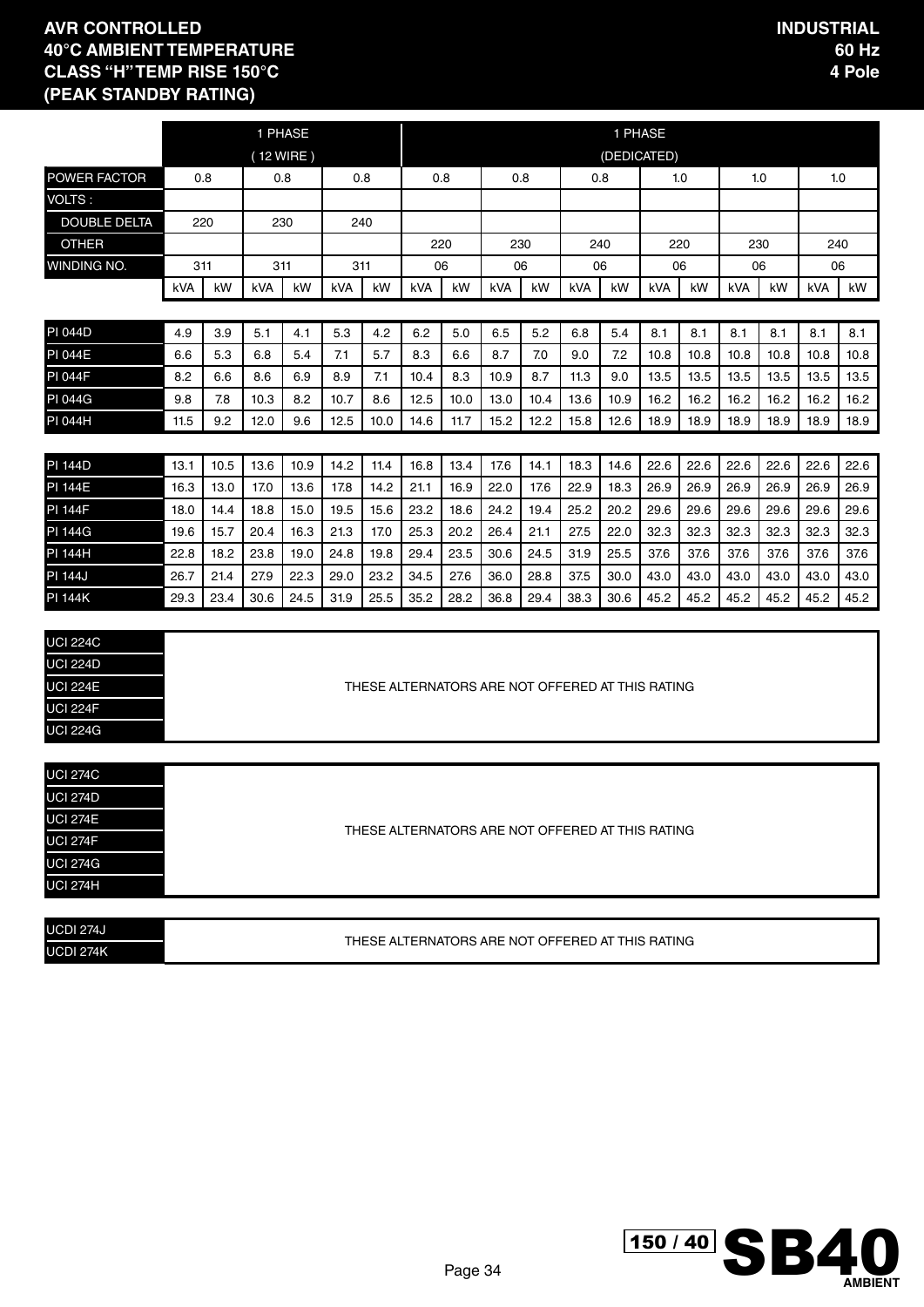|                                  |                                  |              |              |              |              |              |              | 3 PHASE                    |              |              |              |              |              |              |              |
|----------------------------------|----------------------------------|--------------|--------------|--------------|--------------|--------------|--------------|----------------------------|--------------|--------------|--------------|--------------|--------------|--------------|--------------|
|                                  |                                  |              |              |              |              |              |              | $(12/6 \text{ WIRE}^{**})$ |              |              |              |              |              |              |              |
| POWER FACTOR                     |                                  |              | 0.8          | 0.8          |              |              | 0.8          | 0.8                        |              |              | 0.8          | 0.8          |              |              | 0.8          |
| VOLTS:                           |                                  |              |              |              |              |              |              |                            |              |              |              |              |              |              |              |
| <b>SERIES STAR</b>               |                                  |              | 380 - 416    | 416          |              |              | 440          |                            | 460          |              | 480          | 600          |              | 660 - 690    |              |
| * PARALLEL STAR                  |                                  |              | 190 - 208    | 208          |              |              | 220          | 230                        |              |              | 240          | 300          |              |              | 330 - 345    |
| <b>SERIES DELTA</b>              |                                  |              | 220 - 240    | 240          |              | 254          |              | 266                        |              |              | 277          | 346          |              |              | 380 - 400    |
| WINDING NO.                      |                                  |              | 14/13        | 311 / 312    |              |              | 311 / 312    | 311 / 312                  |              |              | 311 / 312    |              | 17/07        |              | 27 / 28      |
|                                  |                                  | kVA          | kW           | kVA          | kW           | kVA          | kW           | kVA                        | kW           | kVA          | kW           | <b>kVA</b>   | kW           | kVA          | kW           |
| <b>HCI 444C</b>                  |                                  | 320          | 256          | 300          | 240          | 320          | 256          | 335                        | 268          | 335          | 268          | 335          | 268          | 335          | 268          |
| <b>HCI 444D</b>                  |                                  | 375          | 300          | 365          | 292          | 385          | 308          | 400                        | 320          | 400          | 320          | 400          | 320          | 365          | 292          |
| <b>HCI 444E</b>                  |                                  | N/A          | N/A          | 420          | 336          | 445          | 356          | 460                        | 368          | 460          | 368          | 460          | 368          | 410          | 328          |
| <b>HCI 444F</b>                  | $\mathbf{1}$                     | 535          | 428          | 485          | 388          | 515          | 412          | 535                        | 428          | 535          | 428          | 535          | 428          | 500          | 400          |
|                                  |                                  |              |              |              |              |              |              |                            |              |              |              |              |              |              |              |
| <b>HCI 544C</b>                  |                                  | 520          | 416          | 550          | 440          | 581          | 465          | 613                        | 490          | 625          | 500          | 595          | 476          | 580          | 464          |
| <b>HCI 544D</b>                  |                                  | 655          | 524          | 588          | 470          | 625          | 500          | 655                        | 524          | 675          | 540          | 675          | 540          | 633          | 506          |
| <b>HCI 544E</b>                  | $\overline{2}$                   | 710          | 568          | 719          | 575          | 750          | 600          | 780                        | 624          | 800          | 640          | 770          | 616          | 765          | 612          |
| <b>HCI 544F</b>                  |                                  | 875          | 700          | 781          | 625          | 819          | 655          | 848                        | 678          | 875          | 700          | 875          | 700          | 790          | 632          |
|                                  |                                  |              |              |              |              |              |              |                            |              |              |              |              |              |              |              |
| <b>HCKI 544C</b>                 |                                  | 520          | 416          | 567          | 454          | 600          | 480          | 625                        | 500          | 625          | 500          | 595          | 476          | 580          | 464          |
| <b>HCKI 544D</b>                 |                                  | 655          | 524          | 610          | 488          | 646          | 517          | 673                        | 538          | 673          | 538          | 675          | 540          | 633          | 506          |
| <b>HCKI 544E</b>                 | $\overline{2}$                   | 710          | 568          | 726          | 581          | 768          | 614          | 800                        | 640          | 800          | 640          | 780          | 624          | 765          | 612          |
| HCKI 544F                        |                                  | 909          | 727          | 825          | 660          | 873          | 698          | 909                        | 727          | 909          | 727          | 909          | 727          | 790          | 632          |
|                                  |                                  |              |              |              |              |              |              |                            |              |              |              |              |              |              |              |
| <b>HCI 634G</b>                  | $\mathbf{3}$                     | 913          | 730          | 913          | 730          | 969          | 775          | 1008                       | 806          | 1046         | 837          | 1046         | 837          | 995          | 796          |
| <b>HCI 634H</b>                  | 3                                | 1050         | 840          | 1088         | 870          | 1125         | 900          | 1138                       | 910          | 1188         | 950          | 1125         | 900          | N/A          | N/A          |
| <b>HCI 634J</b>                  | 1, 3                             | 1300         | 1040         | 1206         | 965          | 1250         | 1000         | 1300                       | 1040         | 1350         | 1080         | 1350         | 1080         | N/A          | N/A          |
| <b>HCI 634K</b>                  | 1, 3                             | 1455         | 1164         | 1350         | 1080         | 1413         | 1130         | 1469                       | 1175         | 1525         | 1220         | 1525         | 1220         | 1538         | 1230         |
|                                  |                                  |              |              |              |              |              |              |                            |              |              |              |              |              |              |              |
| <b>PI 734A</b>                   | $\overline{4}$                   | 1460         | 1168         | 1425         | 1140         | 1560         | 1248         | 1570                       | 1256         | 1585         | 1268         | 1585         | 1268         | 1440         | 1152         |
| <b>PI 734B</b><br><b>PI 734C</b> | $\overline{4}$<br>$\overline{4}$ | 1625<br>1845 | 1300<br>1476 | 1590<br>1770 | 1272<br>1416 | 1690<br>1890 | 1352<br>1512 | 1725<br>1930               | 1380<br>1544 | 1760<br>1970 | 1408<br>1576 | 1760<br>1970 | 1408<br>1576 | 1600<br>1880 | 1280<br>1504 |
| <b>PI 734D</b>                   | $\overline{4}$                   | 1995         | 1596         | 1890         | 1512         | 2015         | 1612         | 2055                       | 1644         | 2100         | 1680         | 2100         | 1680         | 1985         | 1588         |
| <b>PI 734E</b>                   | $\overline{4}$                   | N/A          | N/A          | 2155         | 1724         | 2300         | 1840         | 2345                       | 1876         | 2395         | 1916         | 2395         | 1916         | 2100         | 1680         |
| <b>PI 734F</b>                   | $\overline{4}$                   | 2605         | 2084         | 2435         | 1948         | 2600         | 2080         | 2650                       | 2120         | 2705         | 2164         | 2705         | 2164         | 2415         | 1932         |
| <b>PI 734G</b>                   | $\overline{4}$                   | N/A          | N/A          | 2515         | 2012         | 2635         | 2108         | 2725                       | 2180         | 2860         | 2288         | 2860         | 2288         | N/A          | N/A          |

\* Parallel star is applicable to windings 311, 14 and 17 only.

\*\* PI 734 alternator windings are 6 wire only, so parallel star connection is not possible.

1 Winding 14 is not available on these alternators, so parallel star connection giving 190V - 208V is not possible.

2 Figures given for winding 13 / 14 apply to 380V only.

3 Winding 17 is not available on these alternators, so parallel star connection giving 300V is not possible.

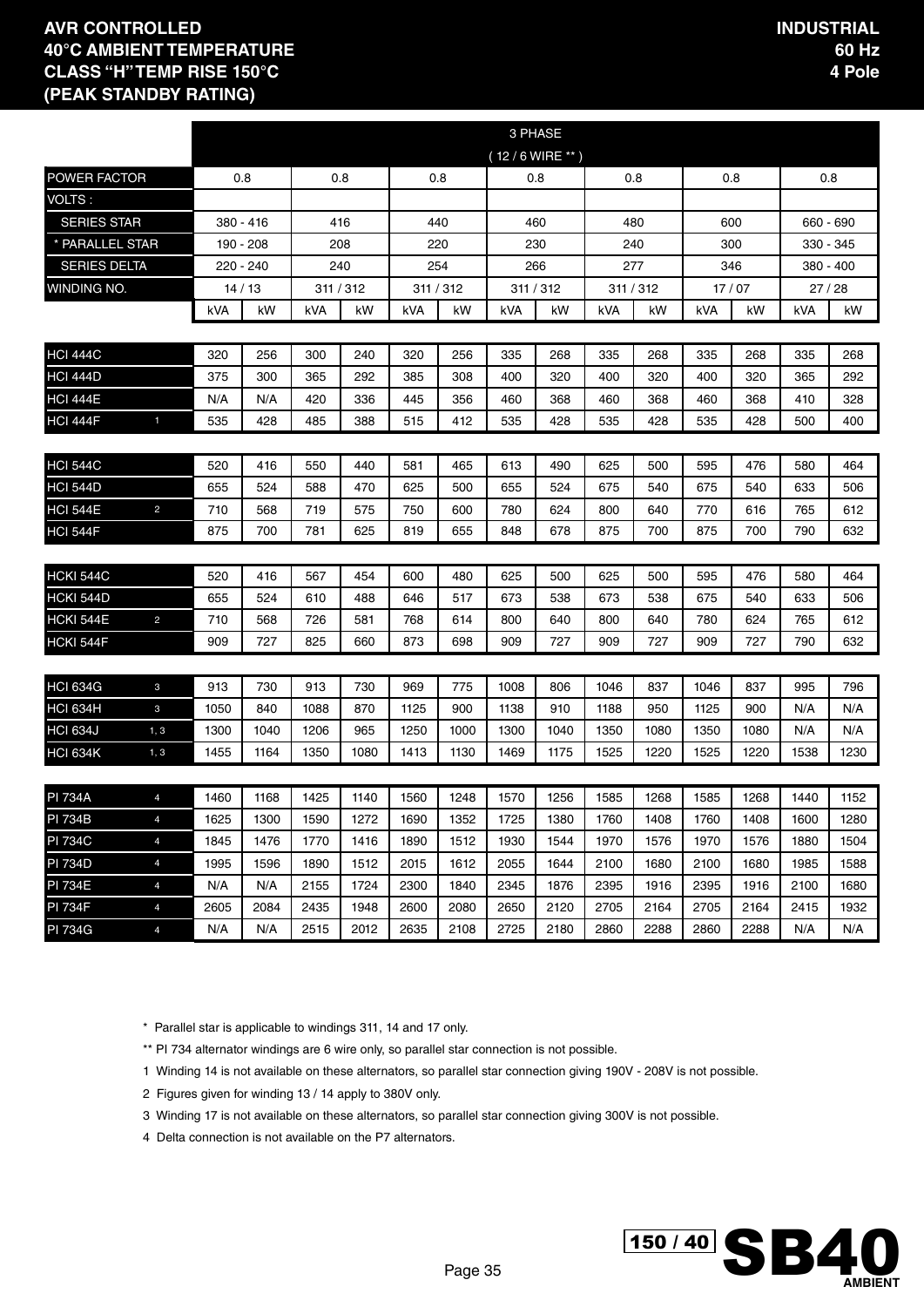|                     |       |           |       |       |       |       | 3 PHASE |           |       |       |       |       |             |       |
|---------------------|-------|-----------|-------|-------|-------|-------|---------|-----------|-------|-------|-------|-------|-------------|-------|
|                     |       |           |       |       |       |       |         | (12 WIRE) |       |       |       |       |             |       |
| POWER FACTOR        |       | 0.8       |       | 0.8   |       | 0.8   |         | 0.8       |       | 0.8   |       | 0.8   |             | 0.8   |
| VOLTS :             |       |           |       |       |       |       |         |           |       |       |       |       |             |       |
| <b>SERIES STAR</b>  |       | 380 - 416 |       | 416   |       | 440   |         | 460       |       | 480   |       | 600   | 660 - 690   |       |
| PARALLEL STAR       |       | 190 - 208 |       | 208   |       | 220   |         | 230       |       | 240   |       | 300   | 330 - 345   |       |
| <b>SERIES DELTA</b> |       | 220 - 240 |       | 240   |       | 254   |         | 266       | 277   |       |       | 346   | $380 - 400$ |       |
| WINDING NO.         |       | 14        |       | 311   |       | 311   | 311     |           |       | 311   |       | 17    | 27          |       |
|                     | kVA   | kW        | kVA   | kW    | kVA   | kW    | kVA     | kW        | kVA   | kW    | kVA   | kW    | kVA         | kW    |
|                     |       |           |       |       |       |       |         |           |       |       |       |       |             |       |
| PI 044D             | 10.2  | 8.2       | 9.1   | 7.3   | 9.7   | 7.8   | 10.0    | 8.0       | 10.3  | 8.2   | 10.2  | 8.2   | N/A         | N/A   |
| <b>PI 044E</b>      | 13.6  | 10.9      | 12.1  | 9.7   | 12.9  | 10.3  | 13.3    | 10.6      | 13.8  | 11.0  | 13.6  | 10.9  | N/A         | N/A   |
| <b>PI 044F</b>      | 16.4  | 13.1      | 15.1  | 12.1  | 16.2  | 13.0  | 16.7    | 13.4      | 17.2  | 13.8  | 17.0  | 13.6  | N/A         | N/A   |
| <b>PI 044G</b>      | 20.5  | 16.4      | 18.2  | 14.6  | 19.4  | 15.5  | 20.0    | 16.0      | 20.6  | 16.5  | 20.5  | 16.4  | N/A         | N/A   |
| PI 044H             | 22.9  | 18.3      | 21.2  | 17.0  | 22.6  | 18.1  | 23.3    | 18.6      | 24.1  | 19.3  | 23.9  | 19.1  | N/A         | N/A   |
|                     |       |           |       |       |       |       |         |           |       |       |       |       |             |       |
| <b>PI 144D</b>      | 27.3  | 21.8      | 24.2  | 19.4  | 25.9  | 20.7  | 26.7    | 21.4      | 27.5  | 22.0  | 27.3  | 21.8  | N/A         | N/A   |
| <b>PI 144E</b>      | 32.7  | 26.2      | 30.3  | 24.2  | 32.3  | 25.8  | 33.3    | 26.6      | 34.4  | 27.5  | 34.1  | 27.3  | N/A         | N/A   |
| <b>PI 144F</b>      | 36.0  | 28.8      | 33.3  | 26.6  | 35.5  | 28.4  | 36.7    | 29.4      | 37.8  | 30.2  | 37.5  | 30.0  | N/A         | N/A   |
| <b>PI 144G</b>      | 40.9  | 32.7      | 36.3  | 29.0  | 38.8  | 31.0  | 40.0    | 32.0      | 41.3  | 33.0  | 40.9  | 32.7  | N/A         | N/A   |
| <b>PI 144H</b>      | 47.7  | 38.2      | 42.4  | 33.9  | 45.2  | 36.2  | 46.7    | 37.4      | 48.1  | 38.5  | 47.7  | 38.2  | N/A         | N/A   |
| <b>PI 144J</b>      | 51.8  | 41.4      | 49.5  | 39.6  | 52.9  | 42.3  | 54.6    | 43.7      | 56.3  | 45.0  | 54.5  | 43.6  | N/A         | N/A   |
| <b>PI 144K</b>      | 60.0  | 48.0      | 55.0  | 44.0  | 56.3  | 45.0  | 56.3    | 45.0      | 60.0  | 48.0  | 60.0  | 48.0  | N/A         | N/A   |
|                     |       |           |       |       |       |       |         |           |       |       |       |       |             |       |
| <b>UCI 224C</b>     | 60.0  | 48.0      | 55.0  | 44.0  | 56.3  | 45.0  | 56.3    | 45.0      | 60.0  | 48.0  | 60.0  | 48.0  | N/A         | N/A   |
| <b>UCI 224D</b>     | 66.3  | 53.0      | 65.0  | 52.0  | 66.3  | 53.0  | 66.3    | 53.0      | 71.3  | 57.0  | 71.3  | 57.0  | N/A         | N/A   |
| <b>UCI 224E</b>     | 75.0  | 60.0      | 72.5  | 58.0  | 75.0  | 60.0  | 75.0    | 60.0      | 80.0  | 64.0  | 80.0  | 64.0  | N/A         | N/A   |
| <b>UCI 224F</b>     | 92.0  | 73.6      | 91.9  | 73.5  | 95.0  | 76.0  | 95.0    | 76.0      | 102.5 | 82.0  | 102.5 | 82.0  | N/A         | N/A   |
| <b>UCI 224G</b>     | 106.3 | 85.0      | 101.3 | 81.0  | 106.3 | 85.0  | 106.3   | 85.0      | 113.8 | 91.0  | 113.8 | 91.0  | N/A         | N/A   |
|                     |       |           |       |       |       |       |         |           |       |       |       |       |             |       |
| <b>UCI 274C</b>     | 132.0 | 105.6     | 120.0 | 96.0  | 127.5 | 102.0 | 127.5   | 102.0     | 137.5 | 110.0 | 132.0 | 105.6 | N/A         | N/A   |
| <b>UCI 274D</b>     | 142.5 | 114.0     | 142.5 | 114.0 | 150.0 | 120.0 | 150.0   | 120.0     | 158.8 | 127.0 | 158.8 | 127.0 | N/A         | N/A   |
| <b>UCI 274E</b>     | 175.0 | 140.0     | 175.0 | 140.0 | 181.3 | 145.0 | 181.3   | 145.0     | 193.8 | 155.0 | 193.8 | 155.0 | 172.0       | 137.6 |
| UCI 274F            | 190.0 | 152.0     | 192.5 | 154.0 | 206.3 | 165.0 | 206.3   | 165.0     | 218.8 | 175.0 | 218.8 | 175.0 | N/A         | N/A   |
| <b>UCI 274G</b>     | 212.5 | 170.0     | 218.5 | 174.8 | 234.0 | 187.2 | 234.0   | 187.2     | 253.3 | 202.6 | 246.3 | 197.0 | N/A         | N/A   |
| <b>UCI 274H</b>     | 256.3 | 205.0     | 256.3 | 205.0 | 265.0 | 212.0 | 265.0   | 212.0     | 280.0 | 224.0 | 280.0 | 224.0 | 263.0       | 210.4 |
|                     |       |           |       |       |       |       |         |           |       |       |       |       |             |       |
| UCDI 274J           | 325.0 | 260.0     | 294.0 | 235.2 | 306.0 | 244.8 | 319.0   | 255.2     | 325.0 | 260.0 | 334.0 | 267.2 | N/A         | N/A   |
| UCDI 274K           | N/A   | N/A       | 312.0 | 249.6 | 320.0 | 256.0 | 343.8   | 275.0     | 343.8 | 275.0 | N/A   | N/A   | N/A         | N/A   |

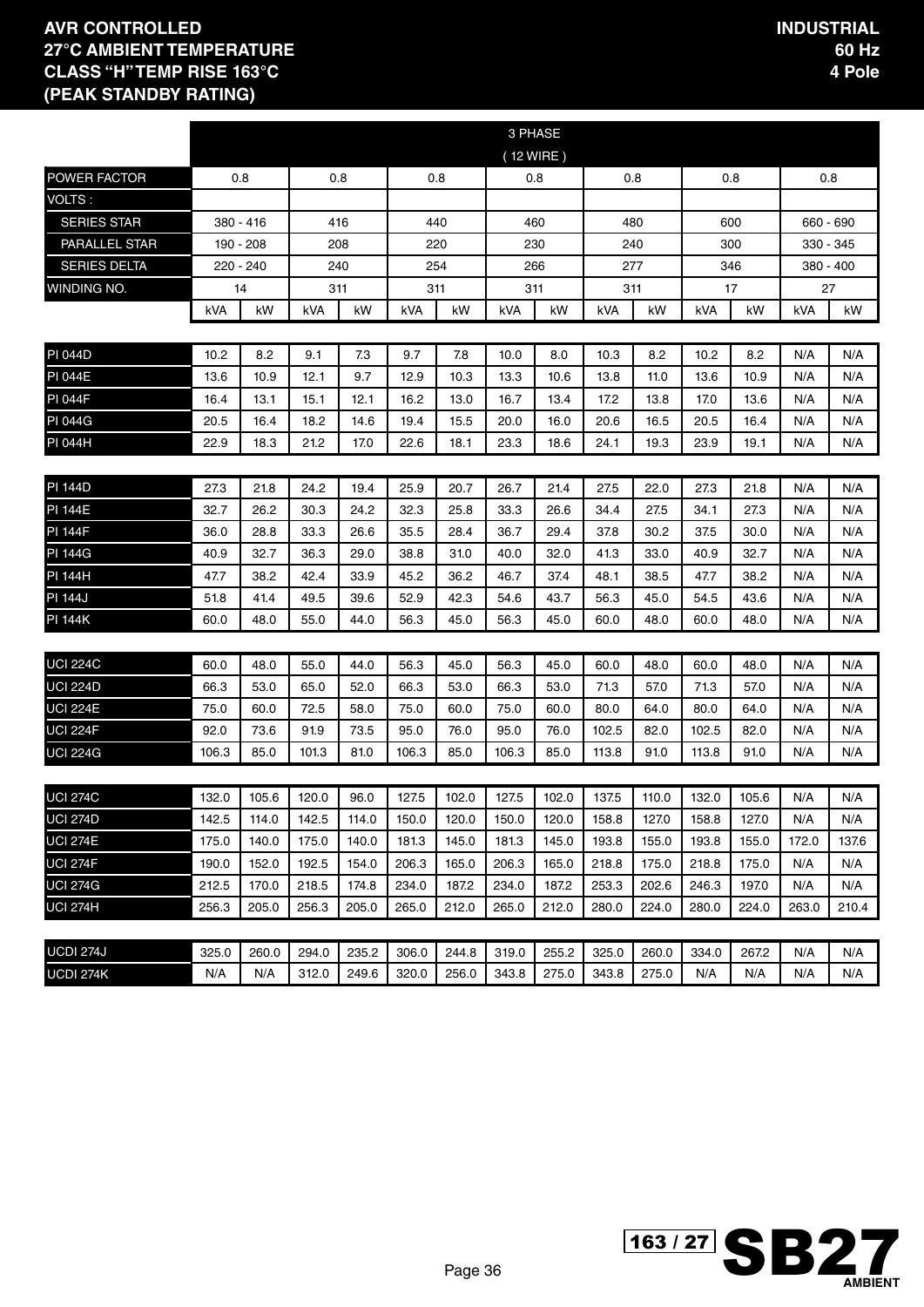|                     |      |                                                                                                                                                                                                                                                                              |           | 1 PHASE |      |      |      |      |      |      |      | 1 PHASE |                                                  |      |      |      |      |      |
|---------------------|------|------------------------------------------------------------------------------------------------------------------------------------------------------------------------------------------------------------------------------------------------------------------------------|-----------|---------|------|------|------|------|------|------|------|---------|--------------------------------------------------|------|------|------|------|------|
|                     |      |                                                                                                                                                                                                                                                                              | (12 WIRE) |         |      |      |      |      |      |      |      |         | (DEDICATED)                                      |      |      |      |      |      |
| POWER FACTOR        |      | 0.8                                                                                                                                                                                                                                                                          |           | 0.8     | 0.8  |      |      | 0.8  | 0.8  |      | 0.8  |         | 1.0                                              |      |      | 1.0  | 1.0  |      |
| VOLTS:              |      |                                                                                                                                                                                                                                                                              |           |         |      |      |      |      |      |      |      |         |                                                  |      |      |      |      |      |
| <b>DOUBLE DELTA</b> |      | 220                                                                                                                                                                                                                                                                          | 230       |         | 240  |      |      |      |      |      |      |         |                                                  |      |      |      |      |      |
| <b>OTHER</b>        |      |                                                                                                                                                                                                                                                                              |           |         |      |      | 220  |      |      | 230  | 240  |         | 220                                              |      | 230  |      | 240  |      |
| WINDING NO.         | 311  |                                                                                                                                                                                                                                                                              | 311       |         | 311  |      | 06   |      | 06   |      | 06   |         | 06                                               |      | 06   |      | 06   |      |
|                     | kVA  | kW                                                                                                                                                                                                                                                                           | kVA       | kW      | kVA  | kW   | kVA  | kW   | kVA  | kW   | kVA  | kW      | kVA                                              | kW   | kVA  | kW   | kVA  | kW   |
|                     |      |                                                                                                                                                                                                                                                                              |           |         |      |      |      |      |      |      |      |         |                                                  |      |      |      |      |      |
| <b>PI 044D</b>      | 5.0  | 4.0                                                                                                                                                                                                                                                                          | 5.2       | 4.2     | 5.4  | 4.3  | 6.4  | 5.1  | 6.6  | 5.3  | 6.9  | 5.5     | 8.3                                              | 8.3  | 8.3  | 8.3  | 8.3  | 8.3  |
| <b>PI 044E</b>      | 6.7  | 5.4                                                                                                                                                                                                                                                                          | 7.0       | 5.6     | 7.3  | 5.8  | 8.5  | 6.8  | 8.8  | 7.0  | 9.2  | 7.4     | 11.0                                             | 11.0 | 11.0 | 11.0 | 11.0 | 11.0 |
| <b>PI 044F</b>      | 8.3  | 6.6                                                                                                                                                                                                                                                                          | 8.7       | 7.0     | 9.1  | 7.3  | 10.6 | 8.5  | 11.1 | 8.9  | 11.5 | 9.2     | 13.8                                             | 13.8 | 13.8 | 13.8 | 13.8 | 13.8 |
| <b>PI 044G</b>      | 10.0 | 8.0                                                                                                                                                                                                                                                                          | 10.5      | 8.4     | 10.9 | 8.7  | 12.7 | 10.2 | 13.3 | 10.6 | 13.8 | 11.0    | 16.5                                             | 16.5 | 16.5 | 16.5 | 16.5 | 16.5 |
| PI 044H             | 11.7 | 9.4                                                                                                                                                                                                                                                                          | 12.2      | 9.8     | 12.7 | 10.2 | 14.8 | 11.8 | 15.5 | 12.4 | 16.1 | 12.9    | 19.3                                             | 19.3 | 19.3 | 19.3 | 19.3 | 19.3 |
|                     |      |                                                                                                                                                                                                                                                                              |           |         |      |      |      |      |      |      |      |         |                                                  |      |      |      |      |      |
| <b>PI 144D</b>      | 13.4 | 10.7<br>13.9<br>14.5<br>17.2<br>13.8<br>14.4<br>18.7<br>15.0<br>23.1<br>23.1<br>23.1<br>23.1<br>11.1<br>11.6<br>18.0<br>23.1<br>23.1<br>17.2<br>18.7<br>13.4<br>17.4<br>13.9<br>18.2<br>14.6<br>21.5<br>22.5<br>18.0<br>23.4<br>27.5<br>27.5<br>27.5<br>27.5<br>27.5<br>27.5 |           |         |      |      |      |      |      |      |      |         |                                                  |      |      |      |      |      |
| <b>PI 144E</b>      | 16.7 | 14.7<br>19.2<br>15.4<br>20.0<br>16.0<br>23.7<br>19.0<br>24.7<br>19.8<br>25.8<br>20.6<br>30.3<br>30.3<br>30.3<br>30.3<br>30.3                                                                                                                                                 |           |         |      |      |      |      |      |      |      |         |                                                  |      |      |      |      |      |
| <b>PI 144F</b>      | 18.4 |                                                                                                                                                                                                                                                                              |           |         |      |      |      |      |      |      |      |         |                                                  |      |      | 30.3 |      |      |
| <b>PI 144G</b>      | 20.0 | 20.9<br>21.8<br>17.4<br>25.8<br>22.5<br>33.0<br>33.0<br>33.0<br>16.0<br>16.7<br>20.6<br>27.0<br>21.6<br>28.1<br>33.0<br>33.0                                                                                                                                                 |           |         |      |      |      |      |      |      |      |         |                                                  |      |      | 33.0 |      |      |
| <b>PI 144H</b>      | 23.4 | 18.7                                                                                                                                                                                                                                                                         | 24.4      | 19.5    | 25.4 | 20.3 | 30.2 | 24.2 | 31.5 | 25.2 | 32.8 | 26.2    | 38.5                                             | 38.5 | 38.5 | 38.5 | 38.5 | 38.5 |
| <b>PI 144J</b>      | 27.3 | 21.8                                                                                                                                                                                                                                                                         | 28.5      | 22.8    | 29.7 | 23.8 | 35.2 | 28.2 | 36.8 | 29.4 | 38.3 | 30.6    | 44.0                                             | 44.0 | 44.0 | 44.0 | 44.0 | 44.0 |
| <b>PI 144K</b>      | 30.4 | 24.3                                                                                                                                                                                                                                                                         | 31.7      | 25.4    | 33.0 | 26.4 | 36.7 | 29.4 | 38.2 | 30.6 | 39.8 | 31.8    | 46.2                                             | 46.2 | 46.2 | 46.2 | 46.2 | 46.2 |
|                     |      |                                                                                                                                                                                                                                                                              |           |         |      |      |      |      |      |      |      |         |                                                  |      |      |      |      |      |
| <b>UCI 224C</b>     |      |                                                                                                                                                                                                                                                                              |           |         |      |      |      |      |      |      |      |         |                                                  |      |      |      |      |      |
| <b>UCI 224D</b>     |      |                                                                                                                                                                                                                                                                              |           |         |      |      |      |      |      |      |      |         |                                                  |      |      |      |      |      |
| <b>UCI 224E</b>     |      |                                                                                                                                                                                                                                                                              |           |         |      |      |      |      |      |      |      |         | THESE ALTERNATORS ARE NOT OFFERED AT THIS RATING |      |      |      |      |      |
| <b>UCI 224F</b>     |      |                                                                                                                                                                                                                                                                              |           |         |      |      |      |      |      |      |      |         |                                                  |      |      |      |      |      |
| <b>UCI 224G</b>     |      |                                                                                                                                                                                                                                                                              |           |         |      |      |      |      |      |      |      |         |                                                  |      |      |      |      |      |
|                     |      |                                                                                                                                                                                                                                                                              |           |         |      |      |      |      |      |      |      |         |                                                  |      |      |      |      |      |
| <b>UCI 274C</b>     |      |                                                                                                                                                                                                                                                                              |           |         |      |      |      |      |      |      |      |         |                                                  |      |      |      |      |      |
| <b>UCI 274D</b>     |      |                                                                                                                                                                                                                                                                              |           |         |      |      |      |      |      |      |      |         |                                                  |      |      |      |      |      |
| <b>UCI 274E</b>     |      |                                                                                                                                                                                                                                                                              |           |         |      |      |      |      |      |      |      |         | THESE ALTERNATORS ARE NOT OFFERED AT THIS RATING |      |      |      |      |      |
| <b>UCI 274F</b>     |      |                                                                                                                                                                                                                                                                              |           |         |      |      |      |      |      |      |      |         |                                                  |      |      |      |      |      |
| <b>UCI 274G</b>     |      |                                                                                                                                                                                                                                                                              |           |         |      |      |      |      |      |      |      |         |                                                  |      |      |      |      |      |
| <b>UCI 274H</b>     |      |                                                                                                                                                                                                                                                                              |           |         |      |      |      |      |      |      |      |         |                                                  |      |      |      |      |      |
|                     |      |                                                                                                                                                                                                                                                                              |           |         |      |      |      |      |      |      |      |         |                                                  |      |      |      |      |      |
| <b>UCDI 274J</b>    |      |                                                                                                                                                                                                                                                                              |           |         |      |      |      |      |      |      |      |         | THESE ALTERNATORS ARE NOT OFFERED AT THIS RATING |      |      |      |      |      |
| <b>UCDI 274K</b>    |      |                                                                                                                                                                                                                                                                              |           |         |      |      |      |      |      |      |      |         |                                                  |      |      |      |      |      |

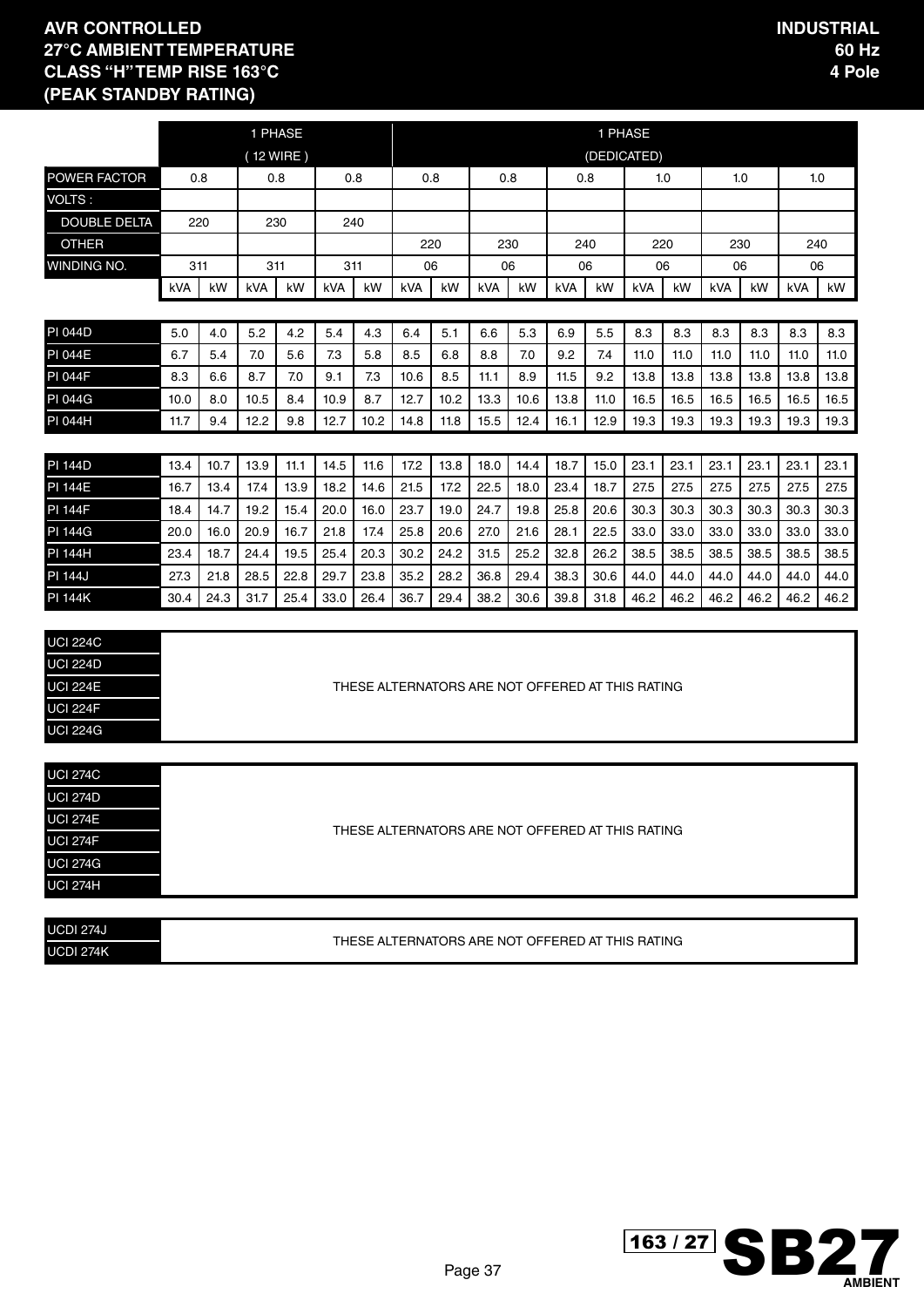|                                    |                |            |             |            |            |            |            |                  | 3 PHASE    |            |            |            |            |            |            |
|------------------------------------|----------------|------------|-------------|------------|------------|------------|------------|------------------|------------|------------|------------|------------|------------|------------|------------|
|                                    |                |            |             |            |            |            |            | $(12/6$ WIRE **) |            |            |            |            |            |            |            |
| <b>POWER FACTOR</b>                |                |            | 0.8         |            | 0.8        |            | 0.8        |                  | 0.8        |            | 0.8        | 0.8        |            |            | 0.8        |
| VOLTS:                             |                |            |             |            |            |            |            |                  |            |            |            |            |            |            |            |
| <b>SERIES STAR</b>                 |                |            | $380 - 416$ |            | 416        |            | 440        |                  | 460        |            | 480        |            | 600        |            | 660 - 690  |
| * PARALLEL STAR                    |                |            | 190 - 208   |            | 208        |            | 220        |                  | 230        |            | 240        | 300        |            |            | 330 - 345  |
| <b>SERIES DELTA</b>                |                |            | 220 - 240   |            | 240        |            | 254        |                  | 266        | 277        |            | 346        |            |            | 380 - 400  |
| <b>WINDING NO.</b>                 |                |            | 14/13       |            | 311 / 312  |            | 311 / 312  |                  | 311 / 312  |            | 311 / 312  |            | 17/07      |            | 27/28      |
|                                    |                | kVA        | kW          | kVA        | kW         | kVA        | kW         | kVA              | kW         | kVA        | kW         | <b>kVA</b> | kW         | <b>kVA</b> | kW         |
|                                    |                |            |             |            |            |            |            |                  |            |            |            |            |            |            |            |
| <b>HCI 444C</b>                    |                | 330        | 264         | 310        | 248        | 330        | 264        | 345              | 276        | 345        | 276        | 345        | 276        | 345        | 276        |
| <b>HCI 444D</b>                    |                | 385        | 308         | 375        | 300        | 395        | 316        | 415              | 332        | 415        | 332        | 415        | 332        | 375        | 300        |
| <b>HCI 444E</b>                    |                | N/A        | N/A         | 435        | 348        | 455        | 364        | 475              | 380        | 475        | 380        | 475        | 380        | 420        | 336        |
| <b>HCI 444F</b>                    | $\mathbf{1}$   | 550        | 440         | 500        | 400        | 530        | 424        | 550              | 440        | 550        | 440        | 550        | 440        | 520        | 416        |
|                                    |                |            |             |            |            |            |            |                  |            |            |            |            |            |            |            |
| <b>HCI 544C</b>                    |                | 540        | 432         | 569        | 455        | 600        | 480        | 631              | 505        | 644        | 515        | 615        | 492        | 600        | 480        |
| <b>HCI 544D</b>                    |                | 673        | 538         | 606        | 485        | 644        | 515        | 673              | 538        | 694        | 555        | 694<br>790 | 555        | 655        | 524        |
| <b>HCI 544E</b><br><b>HCI 544F</b> | $\overline{2}$ | 730<br>906 | 584<br>725  | 738<br>806 | 590<br>645 | 769<br>844 | 615<br>675 | 798<br>878       | 638<br>702 | 819<br>906 | 655<br>725 | 906        | 632<br>725 | 790<br>818 | 632<br>654 |
|                                    |                |            |             |            |            |            |            |                  |            |            |            |            |            |            |            |
| <b>HCKI 544C</b>                   |                | 540        | 432         | 585        | 468        | 618        | 494        | 644              | 515        | 644        | 515        | 615        | 492        | 600        | 480        |
| <b>HCKI 544D</b>                   |                | 673        | 538         | 630        | 504        | 666        | 533        | 694              | 555        | 694        | 555        | 694        | 555        | 655        | 524        |
| <b>HCKI 544E</b>                   | $\overline{2}$ | 730        | 584         | 750        | 600        | 792        | 634        | 825              | 660        | 825        | 660        | 800        | 640        | 790        | 632        |
| HCKI 544F                          |                | 938        | 750         | 850        | 680        | 900        | 720        | 938              | 750        | 938        | 750        | 938        | 750        | 818        | 654        |
|                                    |                |            |             |            |            |            |            |                  |            |            |            |            |            |            |            |
| <b>HCI 634G</b>                    | $\mathbf{3}$   | 950        | 760         | 950        | 760        | 1000       | 800        | 1044             | 835        | 1088       | 870        | 1088       | 870        | 1035       | 828        |
| <b>HCI 634H</b>                    | 3              | 1080       | 864         | 1125       | 900        | 1163       | 930        | 1175             | 940        | 1219       | 975        | 1163       | 930        | N/A        | N/A        |
| <b>HCI 634J</b>                    | 1, 3           | 1350       | 1080        | 1250       | 1000       | 1300       | 1040       | 1350             | 1080       | 1400       | 1120       | 1400       | 1120       | N/A        | N/A        |
| <b>HCI 634K</b>                    | 1, 3           | 1500       | 1200        | 1400       | 1120       | 1463       | 1170       | 1519             | 1215       | 1575       | 1260       | 1575       | 1260       | 1588       | 1270       |
|                                    |                |            |             |            |            |            |            |                  |            |            |            |            |            |            |            |
| <b>PI 734A</b>                     | $\overline{4}$ | 1505       | 1204        | 1465       | 1172       | 1605       | 1284       | 1615             | 1292       | 1630       | 1304       | 1630       | 1304       | 1500       | 1200       |
| <b>PI 734B</b>                     | $\overline{4}$ | 1670       | 1336        | 1630       | 1304       | 1740       | 1392       | 1775             | 1420       | 1810       | 1448       | 1810       | 1448       | 1665       | 1332       |
| <b>PI 734C</b>                     | $\overline{4}$ | 1895       | 1516        | 1820       | 1456       | 1945       | 1556       | 1985             | 1588       | 2025       | 1620       | 2025       | 1620       | 1960       | 1568       |
| <b>PI 734D</b>                     | $\overline{4}$ | 2050       | 1640        | 1940       | 1552       | 2070       | 1656       | 2115             | 1692       | 2160       | 1728       | 2160       | 1728       | 2065       | 1652       |
| <b>PI 734E</b>                     | $\overline{4}$ | N/A        | N/A         | 2215       | 1772       | 2365       | 1892       | 2415             | 1932       | 2465       | 1972       | 2465       | 1972       | 2185       | 1748       |
| <b>PI 734F</b>                     | $\overline{4}$ | 2680       | 2144        | 2505       | 2004       | 2675       | 2140       | 2730             | 2184       | 2785       | 2228       | 2785       | 2228       | 2520       | 2016       |
| <b>PI 734G</b>                     | $\overline{4}$ | N/A        | N/A         | 2590       | 2072       | 2715       | 2172       | 2810             | 2248       | 2945       | 2356       | 2945       | 2356       | N/A        | N/A        |

\* Parallel star is applicable to windings 311, 14 and 17 only.

\*\* PI 734 alternator windings are 6 wire only, so parallel star connection is not possible.

1 Winding 14 is not available on these alternators, so parallel star connection giving 190V - 208V is not possible.

2 Figures given for winding 13 / 14 apply to 380V only.

3 Winding 17 is not available on these alternators, so parallel star connection giving 300V is not possible.

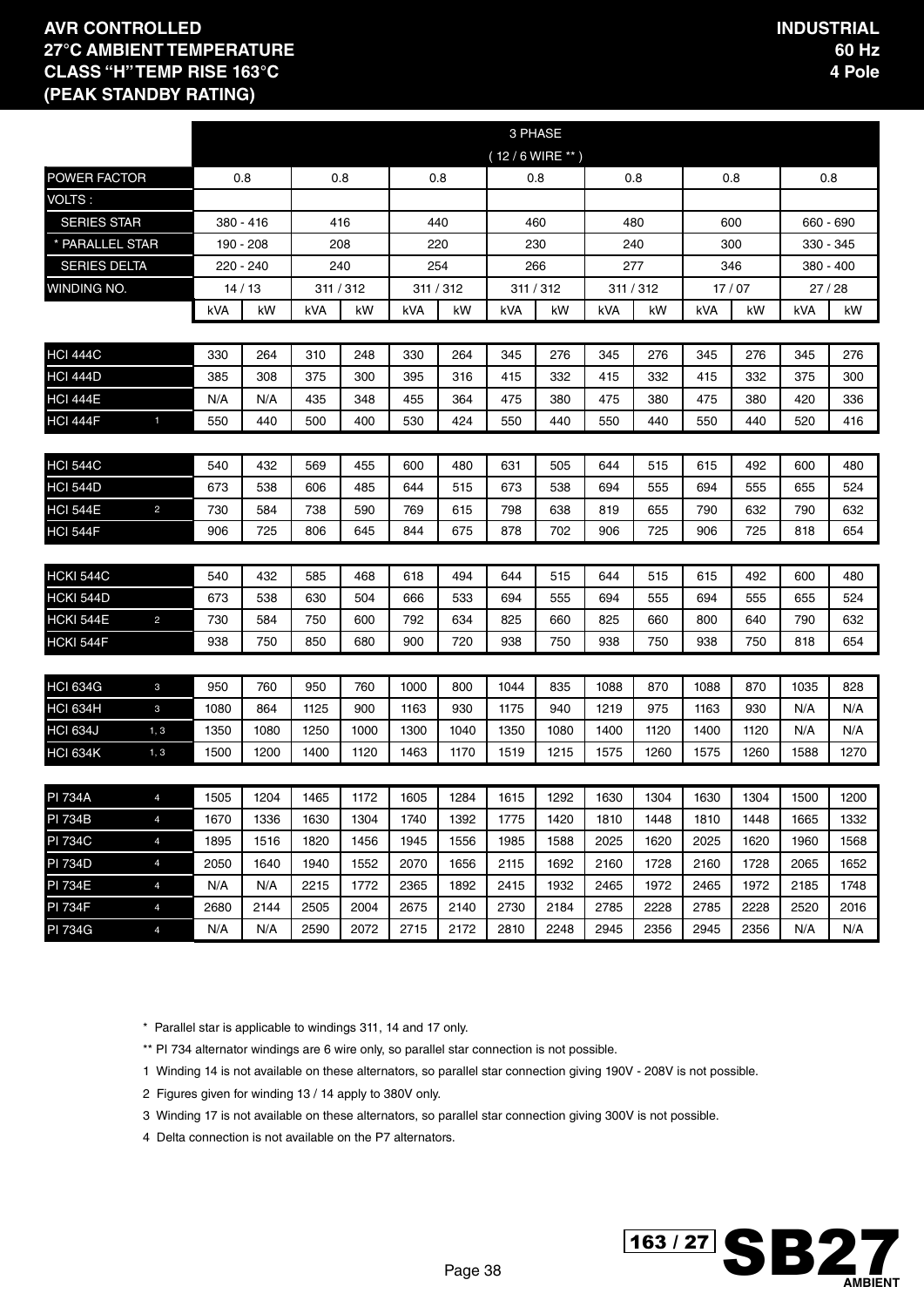|                 |                |      |             |      | 3 PHASE    |     |             |
|-----------------|----------------|------|-------------|------|------------|-----|-------------|
|                 |                |      |             |      | $(6$ WIRE) |     |             |
| POWER FACTOR    |                |      | 0.8         |      | 0.8        |     | 0.8         |
| VOLTS:          |                |      |             |      |            |     |             |
| <b>STAR</b>     |                |      | $380 - 415$ |      | 440        |     | 660 - 690   |
| <b>DELTA</b>    |                |      | 220 - 240   |      | 250        |     | $380 - 400$ |
| WINDING NO.     |                |      | 312         |      | 312        |     | 26          |
|                 |                | kVA  | kW          | kVA  | kW         | kVA | kW          |
|                 |                |      |             |      |            |     |             |
| <b>HCI 636G</b> |                | 260  | 208         | 260  | 208        | N/A | N/A         |
| <b>HCI 636H</b> |                | 350  | 280         | 350  | 280        | N/A | N/A         |
| <b>HCI 636J</b> |                | 420  | 336         | 420  | 336        | N/A | N/A         |
| <b>HCI 636K</b> |                | 525  | 420         | 525  | 420        | N/A | N/A         |
|                 |                |      |             |      |            |     |             |
| <b>PI 736B</b>  | $\blacksquare$ | 650  | 520         | 650  | 520        | N/A | N/A         |
| <b>PI 736D</b>  | $\blacksquare$ | 850  | 680         | 850  | 680        | N/A | N/A         |
| <b>PI 736F</b>  | $\blacksquare$ | 1200 | 960         | 1200 | 960        | N/A | N/A         |

105 / 40

**INDUSTRIAL**

**50 Hz 6 Pole**

# TEMP RISE **CLASS**

#### **AVR CONTROLLED 40°C AMBIENT TEMPERATURE CLASS "H" TEMP RISE 125°C (BASE CONTINUOUS RATING)**

|                     |            |             |     | 3 PHASE    |             |    |  |  |
|---------------------|------------|-------------|-----|------------|-------------|----|--|--|
|                     |            |             |     | $(6$ WIRE) |             |    |  |  |
| <b>POWER FACTOR</b> |            | 0.8         |     | 0.8        | 0.8         |    |  |  |
| VOLTS:              |            |             |     |            |             |    |  |  |
| <b>STAR</b>         |            | $380 - 415$ |     | 440        | 660 - 690   |    |  |  |
| <b>DELTA</b>        |            | $220 - 240$ |     | 250        | $380 - 400$ |    |  |  |
| <b>WINDING NO.</b>  |            | 312         |     | 312        | 26          |    |  |  |
|                     | <b>kVA</b> | kW          | kVA | kW         | <b>kVA</b>  | kW |  |  |

| HCI 636G | 280 | 224 | 280 | 224 | N/A | N/A |
|----------|-----|-----|-----|-----|-----|-----|
| HCI 636H | 380 | 304 | 380 | 304 | N/A | N/A |
| HCI 636J | 450 | 360 | 450 | 360 | N/A | N/A |
| HCI 636K | 570 | 456 | 570 | 456 | N/A | N/A |

| <b>PI 736B</b> | 700  | 560  | 700  | 560  | N/A | N/A |
|----------------|------|------|------|------|-----|-----|
| <b>PI 736D</b> | 920  | 736  | 920  | 736  | N/A | N/A |
| <b>PI 736F</b> | 1300 | 1040 | 1300 | 1040 | N/A | N/A |

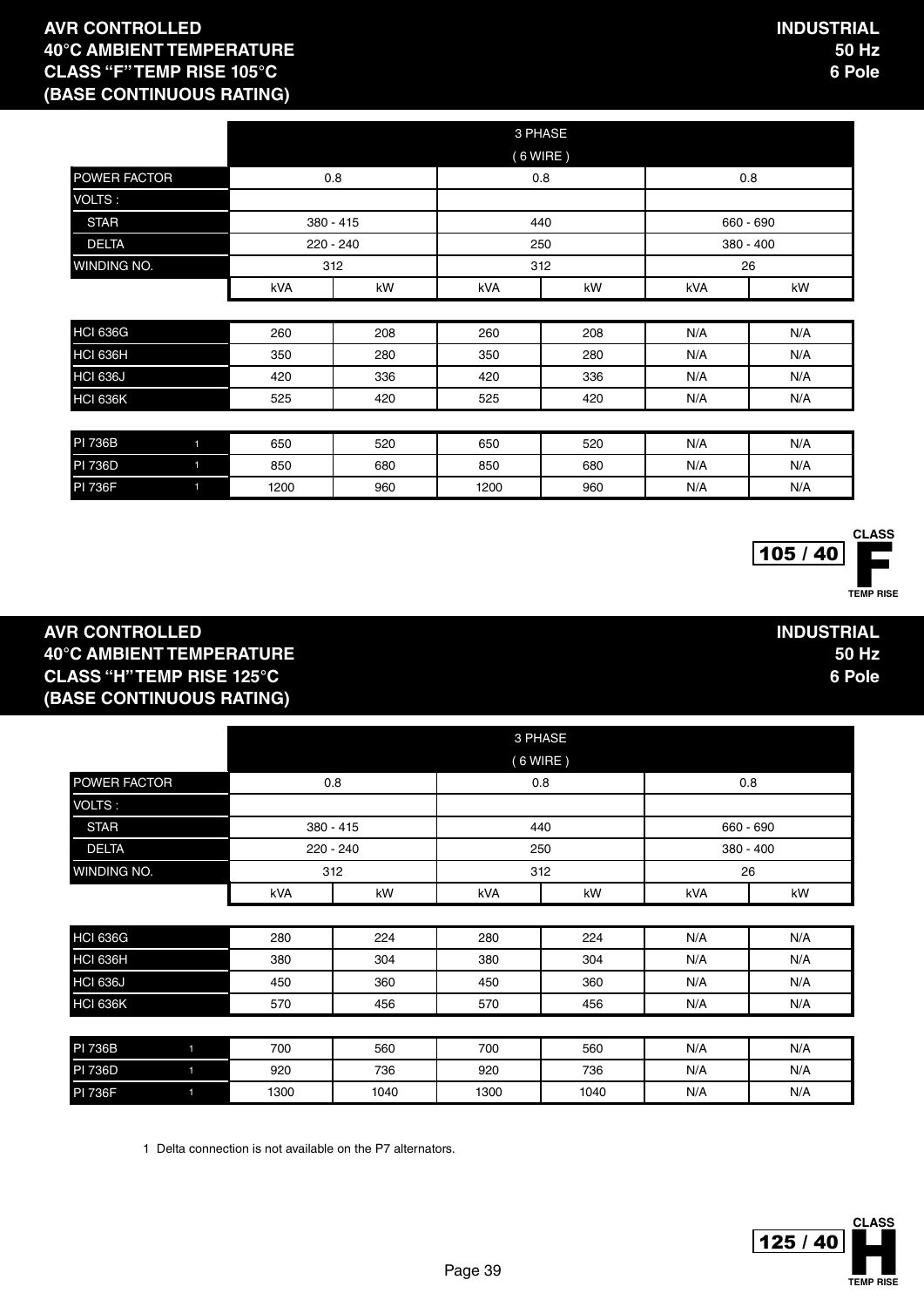**INDUSTRIAL**

 $150 / 40$  SB

**50 Hz 6 Pole**

**AMBIENT**

|                                  |     |           |     | 3 PHASE    |     |             |
|----------------------------------|-----|-----------|-----|------------|-----|-------------|
|                                  |     |           |     | $(6$ WIRE) |     |             |
| POWER FACTOR                     |     | 0.8       |     | 0.8        |     | 0.8         |
| VOLTS:                           |     |           |     |            |     |             |
| <b>STAR</b>                      |     | 380 - 415 |     | 440        |     | 660 - 690   |
| <b>DELTA</b>                     |     | 220 - 240 |     | 250        |     | $380 - 400$ |
| WINDING NO.                      |     | 312       |     | 312        |     | 26          |
|                                  | kVA | kW        | kVA | kW         | kVA | kW          |
|                                  |     |           |     |            |     |             |
| <b>HCI 636G</b>                  | 260 | 208       | 260 | 208        | N/A | N/A         |
| <b>HCI 636H</b>                  | 350 | 280       | 350 | 280        | N/A | N/A         |
| <b>HCI 636J</b>                  | 420 | 336       | 420 | 336        | N/A | N/A         |
| <b>HCI 636K</b>                  | 525 | 420       | 525 | 420        | N/A | N/A         |
|                                  |     |           |     |            |     |             |
| <b>PI 736B</b><br>$\blacksquare$ | 650 | 520       | 650 | 520        | N/A | N/A         |

| <b>PI 736B</b> | 650  | 520 | 650  | 520 | N/A | N/A |
|----------------|------|-----|------|-----|-----|-----|
| <b>PI 736D</b> | 850  | 680 | 850  | 680 | N/A | N/A |
| <b>PI 736F</b> | 1200 | 960 | 1200 | 960 | N/A | N/A |

#### **AVR CONTROLLED 27°C AMBIENT TEMPERATURE CLASS "H" TEMP RISE 163°C (PEAK STANDBY RATING)**

|                 |                | 3 PHASE<br>$(6$ WIRE) |           |     |     |             |     |  |  |  |  |
|-----------------|----------------|-----------------------|-----------|-----|-----|-------------|-----|--|--|--|--|
| POWER FACTOR    |                |                       | 0.8       |     | 0.8 | 0.8         |     |  |  |  |  |
| VOLTS:          |                |                       |           |     |     |             |     |  |  |  |  |
| <b>STAR</b>     |                | 380 - 415             |           |     | 440 | 660 - 690   |     |  |  |  |  |
| <b>DELTA</b>    |                |                       | 220 - 240 |     | 250 | $380 - 400$ |     |  |  |  |  |
| WINDING NO.     |                |                       | 312       |     | 312 |             | 26  |  |  |  |  |
|                 |                | kVA                   | kW        | kVA | kW  | kVA         | kW  |  |  |  |  |
|                 |                |                       |           |     |     |             |     |  |  |  |  |
| <b>HCI 636G</b> |                | 300                   | 240       | 300 | 240 | N/A         | N/A |  |  |  |  |
| HCI 636H        |                | 407                   | 326       | 407 | 326 | N/A         | N/A |  |  |  |  |
| <b>HCI 636J</b> |                | 482                   | 386       | 482 | 386 | N/A         | N/A |  |  |  |  |
| <b>HCI 636K</b> |                | 610                   | 488       | 610 | 488 | N/A         | N/A |  |  |  |  |
|                 |                |                       |           |     |     |             |     |  |  |  |  |
| <b>PI 736B</b>  | $\blacksquare$ | 750                   | 600       | 750 | 600 | N/A         | N/A |  |  |  |  |
| <b>PI 736D</b>  | $\blacksquare$ | 985                   | 788       | 985 | 788 | N/A         | N/A |  |  |  |  |
|                 |                |                       |           |     |     |             |     |  |  |  |  |

PI 736F 1 1390 | 1112 | 1390 | 1112 | N/A | N/A

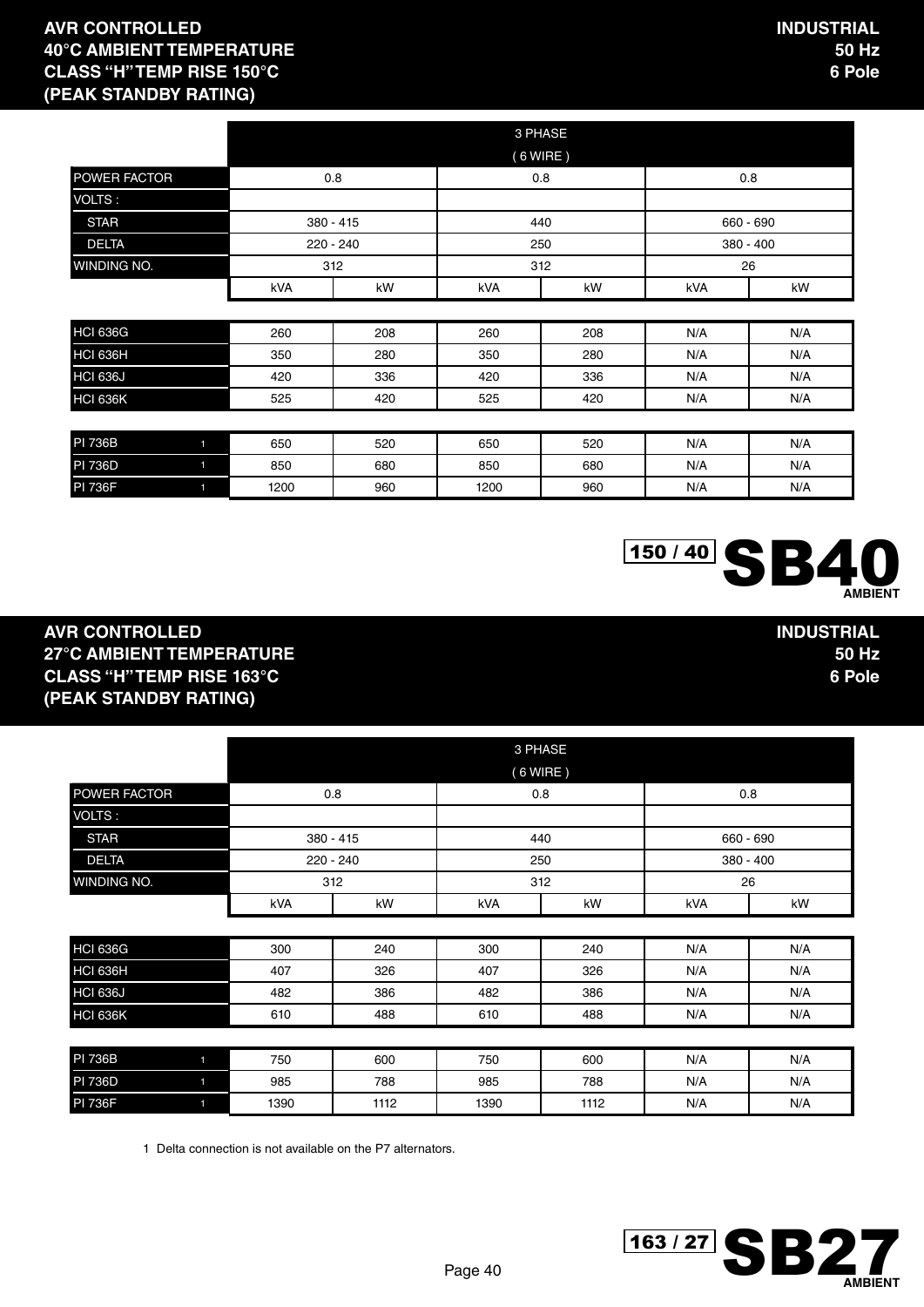|                 |   |      |      |      |      |      |      | 3 PHASE    |      |      |      |     |             |
|-----------------|---|------|------|------|------|------|------|------------|------|------|------|-----|-------------|
|                 |   |      |      |      |      |      |      | $(6$ WIRE) |      |      |      |     |             |
| POWER FACTOR    |   |      | 0.8  |      | 0.8  | 0.8  |      |            | 0.8  |      | 0.8  | 0.8 |             |
| VOLTS:          |   |      |      |      |      |      |      |            |      |      |      |     |             |
| <b>STAR</b>     |   |      | 416  |      | 440  |      | 460  |            | 480  |      | 600  |     | 660 - 690   |
| <b>DELTA</b>    |   |      | 240  |      | 254  | 266  |      |            | 277  |      | 346  |     | $380 - 400$ |
| WINDING NO.     |   |      | 312  |      | 312  | 312  |      |            | 312  |      | 07   |     | 28          |
|                 |   | kVA  | kW   | kVA  | kW   | kVA  | kW   | kVA        | kW   | kVA  | kW   | kVA | kW          |
|                 |   |      |      |      |      |      |      |            |      |      |      |     |             |
| <b>HCI 636G</b> |   | 306  | 245  | 325  | 260  | 325  | 260  | 325        | 260  | 325  | 260  | N/A | N/A         |
| <b>HCI 636H</b> |   | 413  | 330  | 438  | 350  | 438  | 350  | 438        | 350  | 438  | 350  | N/A | N/A         |
| <b>HCI 636J</b> |   | 500  | 400  | 525  | 420  | 525  | 420  | 525        | 420  | 525  | 420  | N/A | N/A         |
| <b>HCI 636K</b> |   | 625  | 500  | 656  | 525  | 656  | 525  | 656        | 525  | 656  | 525  | N/A | N/A         |
|                 |   |      |      |      |      |      |      |            |      |      |      |     |             |
| <b>PI 736B</b>  | 1 | 750  | 600  | 815  | 652  | 815  | 652  | 815        | 652  | 815  | 652  | N/A | N/A         |
| <b>PI 736D</b>  | 1 | 970  | 776  | 1065 | 852  | 1065 | 852  | 1065       | 852  | 1065 | 852  | N/A | N/A         |
| <b>PI 736F</b>  |   | 1375 | 1100 | 1500 | 1200 | 1500 | 1200 | 1500       | 1200 | 1500 | 1200 | N/A | N/A         |



**INDUSTRIAL**

**60 Hz 6 Pole**

### TEMP RISE **CLASS**

#### **AVR CONTROLLED 40°C AMBIENT TEMPERATURE CLASS "H" TEMP RISE 125°C (BASE CONTINUOUS RATING)**

|                     |   | 3 PHASE |     |            |     |            |     |            |     |            |     |     |             |
|---------------------|---|---------|-----|------------|-----|------------|-----|------------|-----|------------|-----|-----|-------------|
|                     |   |         |     |            |     |            |     | (6 WIRE)   |     |            |     |     |             |
| <b>POWER FACTOR</b> |   |         | 0.8 |            | 0.8 |            | 0.8 |            | 0.8 |            | 0.8 |     | 0.8         |
| VOLTS:              |   |         |     |            |     |            |     |            |     |            |     |     |             |
| <b>STAR</b>         |   |         | 416 | 440        |     |            | 460 |            | 480 |            | 600 |     | 660 - 690   |
| <b>DELTA</b>        |   |         | 240 |            | 254 |            | 266 |            | 277 |            | 346 |     | $380 - 400$ |
| <b>WINDING NO.</b>  |   |         | 312 | 312        |     |            | 312 |            | 312 |            | 07  |     | 28          |
|                     |   | kVA     | kW  | <b>kVA</b> | kW  | <b>kVA</b> | kW  | <b>kVA</b> | kW  | <b>kVA</b> | kW  | kVA | kW          |
|                     |   |         |     |            |     |            |     |            |     |            |     |     |             |
| HCI 636G            |   | 331     | 265 | 350        | 280 | 350        | 280 | 350        | 280 | 350        | 280 | N/A | N/A         |
| HCI 636H            |   | 450     | 360 | 475        | 380 | 475        | 380 | 475        | 380 | 475        | 380 | N/A | N/A         |
| <b>HCI 636J</b>     |   | 531     | 425 | 563        | 450 | 563        | 450 | 563        | 450 | 563        | 450 | N/A | N/A         |
| HCI 636K            |   | 675     | 540 | 713        | 570 | 713        | 570 | 713        | 570 | 713        | 570 | N/A | N/A         |
|                     |   |         |     |            |     |            |     |            |     |            |     |     |             |
| <b>PI 736B</b>      | 1 | 815     | 652 | 875        | 700 | 875        | 700 | 875        | 700 | 875        | 700 | N/A | N/A         |
| <b>PI 736D</b>      |   | 1050    | 840 | 1150       | 920 | 1150       | 920 | 1150       | 920 | 1150       | 920 | N/A | N/A         |

PI 736F 1 1500 1200 1625 1300 1625 1300 1625 1300 1625 1300 N/A N/A

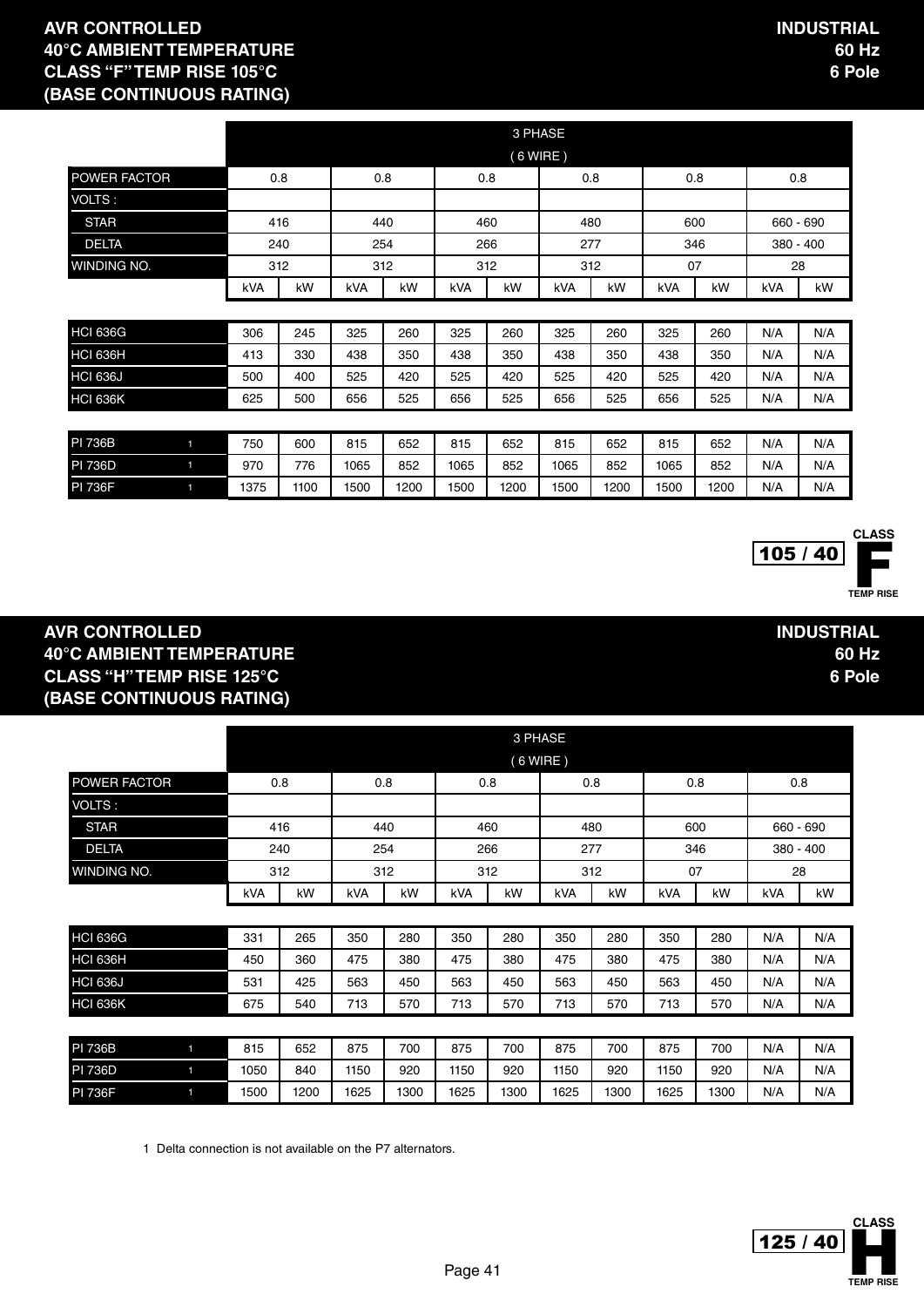|                 |                      |                          |               |         |               |         | 3 PHASE       |         |               |         |          |             |
|-----------------|----------------------|--------------------------|---------------|---------|---------------|---------|---------------|---------|---------------|---------|----------|-------------|
|                 |                      |                          |               |         |               |         | $(6$ WIRE)    |         |               |         |          |             |
| POWER FACTOR    |                      | 0.8                      |               | 0.8     |               | 0.8     |               | 0.8     |               | 0.8     |          | 0.8         |
| VOLTS:          |                      |                          |               |         |               |         |               |         |               |         |          |             |
| <b>STAR</b>     |                      | 416<br>440<br>240<br>254 |               |         |               | 460     |               | 480     | 600           |         |          | 660 - 690   |
| <b>DELTA</b>    |                      |                          |               |         |               | 266     |               | 277     |               | 346     |          | $380 - 400$ |
| WINDING NO.     |                      | 312                      |               | 312     |               | 312     |               | 312     |               | 07      |          | 28          |
|                 | kVA                  | kW                       | kVA           | kW      | kVA           | kW      | kVA           | kW      | kVA           | kW      | kVA      | kW          |
|                 |                      |                          |               |         |               |         |               |         |               |         |          |             |
| <b>HCI 636G</b> | 344                  | 275                      | 364           | 291     | 364           | 291     | 364           | 291     | 364           | 291     | N/A      | N/A         |
| <b>HCI 636H</b> | 468                  | 374                      | 494           | 395     | 494           | 395     | 494           | 395     | 494           | 395     | N/A      | N/A         |
| <b>HCI 636J</b> | 552                  | 442                      | 586           | 469     | 586           | 469     | 586           | 469     | 586           | 469     | N/A      | N/A         |
| <b>HCI 636K</b> | 702                  | 562                      | 742           | 594     | 742           | 594     | 742           | 594     | 742           | 594     | N/A      | N/A         |
|                 |                      |                          |               |         |               |         |               |         |               |         |          |             |
| F <sub>1</sub>  | $\sim$ $\sim$ $\sim$ | $- - -$                  | $\sim$ $\sim$ | $- - -$ | $\sim$ $\sim$ | $- - -$ | $\sim$ $\sim$ | $- - -$ | $\sim$ $\sim$ | $- - -$ | $\cdots$ | $\cdots$    |

| PI 736B        | 845  | 676 | 910  | 728 | 910  | 728  | 910  | 728 | 910  | 728 | N/A | N/A |
|----------------|------|-----|------|-----|------|------|------|-----|------|-----|-----|-----|
| PI 736D        | 1095 | 876 | 200  | 960 | 1200 | 960  | 1200 | 960 | 1200 | 960 | N/A | N/A |
| <b>PI 736F</b> | 560  | 248 | 1690 | 352 | 1690 | 1352 | 1690 | 352 | 1690 | 352 | N/A | N/A |



**INDUSTRIAL**

**60 Hz 6 Pole**

#### **AVR CONTROLLED 27°C AMBIENT TEMPERATURE CLASS "H" TEMP RISE 163°C (PEAK STANDBY RATING)**

|                                  | 3 PHASE |     |                         |     |            |     |           |     |     |           |     |             |
|----------------------------------|---------|-----|-------------------------|-----|------------|-----|-----------|-----|-----|-----------|-----|-------------|
|                                  |         |     |                         |     |            |     | (6 WIRE ) |     |     |           |     |             |
| <b>POWER FACTOR</b>              |         | 0.8 |                         | 0.8 |            | 0.8 |           | 0.8 |     | 0.8       |     | 0.8         |
| VOLTS:                           |         |     |                         |     |            |     |           |     |     |           |     |             |
| <b>STAR</b>                      |         | 416 |                         | 440 | 460<br>480 |     |           | 600 |     | 660 - 690 |     |             |
| <b>DELTA</b>                     |         | 240 | 254                     |     |            | 266 |           | 277 |     | 346       |     | $380 - 400$ |
| <b>WINDING NO.</b>               |         | 312 | 07<br>312<br>312<br>312 |     |            |     | 28        |     |     |           |     |             |
|                                  | kVA     | kW  | kVA                     | kW  | kVA        | kW  | kVA       | kW  | kVA | kW        | kVA | kW          |
|                                  |         |     |                         |     |            |     |           |     |     |           |     |             |
| HCI 636G                         | 354     | 283 | 375                     | 300 | 375        | 300 | 375       | 300 | 375 | 300       | N/A | N/A         |
| HCI 636H                         | 482     | 386 | 508                     | 406 | 508        | 406 | 508       | 406 | 508 | 406       | N/A | N/A         |
| <b>HCI 636J</b>                  | 568     | 454 | 602                     | 482 | 602        | 482 | 602       | 482 | 602 | 482       | N/A | N/A         |
| HCI 636K                         | 722     | 578 | 763                     | 610 | 763        | 610 | 763       | 610 | 763 | 610       | N/A | N/A         |
|                                  |         |     |                         |     |            |     |           |     |     |           |     |             |
| <b>PI 736B</b><br>$\blacksquare$ | 870     | 696 | 940                     | 752 | 940        | 752 | 940       | 752 | 940 | 752       | N/A | N/A         |

PI 736D 1 1125 | 900 | 1230 | 984 | 1230 | 984 | 1230 | 984 | 1230 | 984 | N/A | N/A PI 736F 1605 | 1284 | 1740 | 1392 | 1740 | 1392 | 1740 | 1740 | 1392 | N/A | N/A

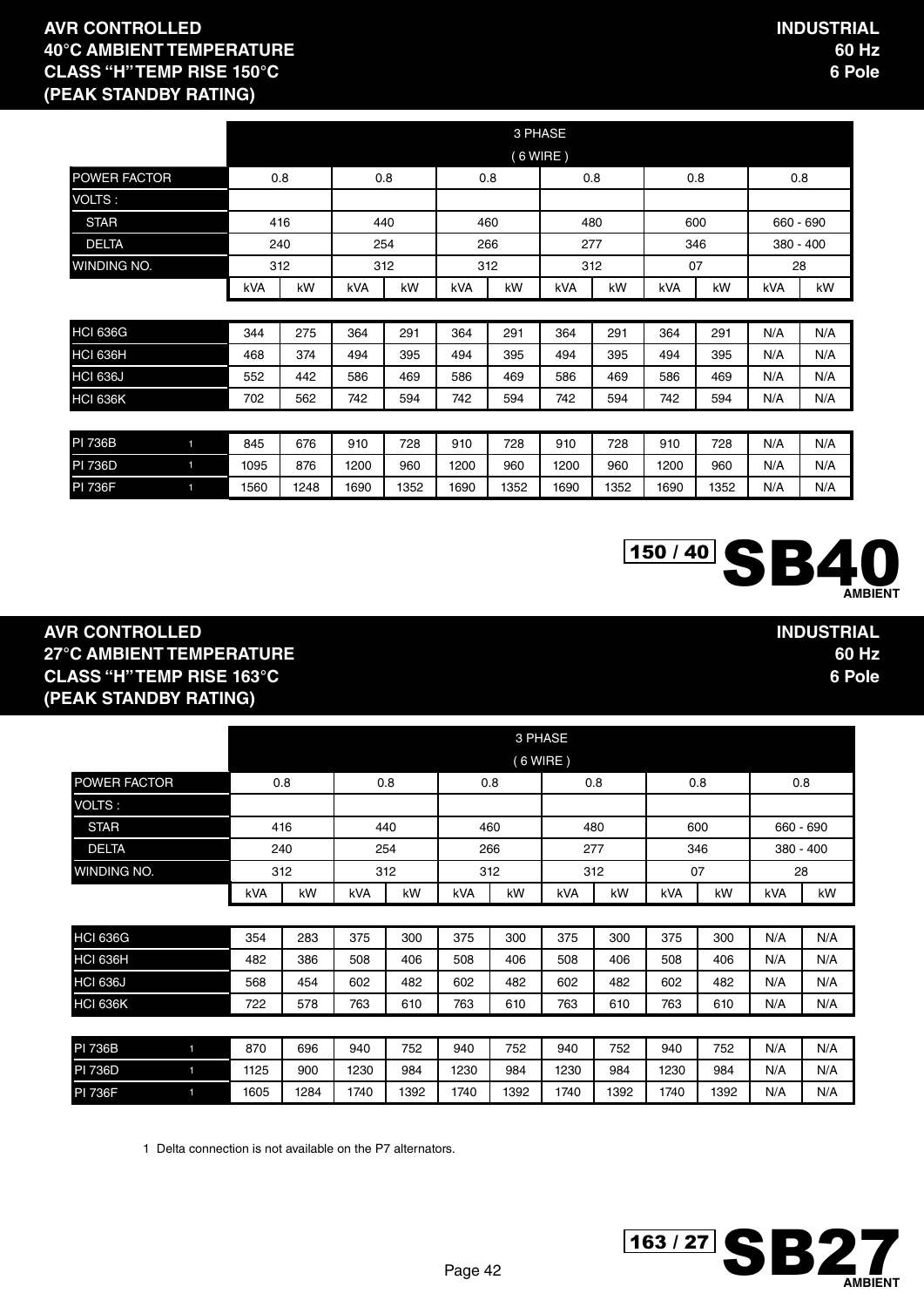|                                                    |                |                 |                |                 |                  | 3 PHASE      |              |              |                |              |
|----------------------------------------------------|----------------|-----------------|----------------|-----------------|------------------|--------------|--------------|--------------|----------------|--------------|
|                                                    |                |                 |                |                 | $(12/6$ WIRE **) |              |              |              |                |              |
| POWER FACTOR                                       |                | 0.8             | 0.8            |                 | 0.8              |              |              | 0.8          | 0.8            |              |
| <b>VOLTS:</b>                                      |                |                 |                |                 |                  |              |              |              |                |              |
| <b>SERIES STAR</b>                                 |                | 380             | 400            |                 | 415              |              |              | 440          | 660 - 690      |              |
| * PARALLEL STAR                                    |                | 190             | 200            |                 | 208              |              |              | 220          |                | 330 - 345    |
| <b>SERIES DELTA</b>                                |                | 220             | 230            |                 | 240              |              |              | 254          |                | 380 - 400    |
| WINDING NO.                                        |                | 311 / 312<br>kW |                | 311 / 312<br>kW | 311 / 312        | kW           |              | 311 / 312    | 25/26<br>kVA   | kW           |
|                                                    | kVA            |                 | kVA            |                 | kVA              |              | kVA          | kW           |                |              |
| PM 044D                                            | 5.3            | 4.2             | 5.3            | 4.2             | 5.3              | 4.2          | 5.0          | 4.0          | N/A            | N/A          |
| <b>PM 044E</b>                                     | 7.1            | 5.7             | 7.1            | 5.7             | 7.1              | 5.7          | 6.7          | 5.4          | N/A            | N/A          |
| <b>PM 044F</b>                                     | 8.8            | 7.0             | 8.8            | 7.0             | 8.8              | 7.0          | 8.4          | 6.7          | N/A            | N/A          |
| PM 044G                                            | 10.6           | 8.5             | 10.6           | 8.5             | 10.6             | 8.5          | 10.1         | 8.1          | N/A            | N/A          |
| <b>PM 044H</b>                                     | 12.3           | 9.8             | 12.3           | 9.8             | 12.3             | 9.8          | 11.7         | 9.4          | N/A            | N/A          |
| PM 144D                                            | 14.1           | 11.3            | 14.1           | 11.3            | 14.1             | 11.3         | 13.4         | 10.7         | N/A            | N/A          |
| PM 144E                                            | 17.6           | 14.1            | 17.6           | 14.1            | 17.6             | 14.1         | 16.8         | 13.4         | N/A            | N/A          |
| <b>PM 144F</b>                                     | 19.4           | 15.5            | 19.4           | 15.5            | 19.4             | 15.5         | 18.4         | 14.7         | N/A            | N/A          |
| PM 144G                                            | 21.2           | 17.0            | 21.2           | 17.0            | 21.2             | 17.0         | 20.1         | 16.1         | N/A            | N/A          |
| <b>PM 144H</b>                                     | 24.7           | 19.8            | 24.7           | 19.8            | 24.7             | 19.8         | 23.5         | 18.8         | N/A            | N/A          |
| <b>PM 144J</b>                                     | 28.2           | 22.6            | 28.2           | 22.6            | 28.2             | 22.6         | 26.8         | 21.4         | N/A            | N/A          |
| <b>PM 144K</b>                                     | 30.0           | 24.0            | 30.0           | 24.0            | 30.0             | 24.0         | 28.5         | 22.8         | N/A            | N/A          |
|                                                    |                |                 |                |                 |                  |              |              |              |                |              |
| <b>UCM 224C</b><br><b>UCM 224D</b>                 | 31.0<br>37.5   | 24.8<br>30.0    | 31.0<br>37.5   | 24.8<br>30.0    | 31.0<br>37.5     | 24.8<br>30.0 | 22.5<br>27.3 | 18.0<br>21.8 | 27.5<br>37.5   | 22.0<br>30.0 |
| <b>UCM 224E</b>                                    | 42.0           | 33.6            | 42.0           | 33.6            | 42.0             | 33.6         | 32.6         | 26.1         | N/A            | N/A          |
| <b>UCM 224F</b>                                    | 50.0           | 40.0            | 50.0           | 40.0            | 50.0             | 40.0         | 39.3         | 31.4         | 46.0           | 36.8         |
| UCM 224G                                           | 60.0           | 48.0            | 60.0           | 48.0            | 60.0             | 48.0         | 52.2         | 41.8         | 55.0           | 44.0         |
|                                                    |                |                 |                |                 |                  |              |              |              |                |              |
| <b>UCM 274C</b>                                    | 67.5           | 54.0            | 67.5           | 54.0            | 67.5             | 54.0         | N/A          | N/A          | 67.5           | 54.0         |
| <b>UCM 274D</b>                                    | 81.3           | 65.0            | 81.3           | 65.0            | 81.3             | 65.0         | N/A          | N/A          | 81.3           | 65.0         |
| <b>UCM 274E</b><br><b>UCM 274F</b>                 | 100.0<br>112.5 | 80.0<br>90.0    | 100.0<br>112.5 | 80.0<br>90.0    | 100.0<br>112.5   | 80.0<br>90.0 | N/A<br>N/A   | N/A<br>N/A   | 100.0<br>112.5 | 80.0<br>90.0 |
| <b>UCM 274G</b>                                    | 128.6          | 102.9           | 128.6          | 102.9           | 128.6            | 102.9        | N/A          | N/A          | 125.0          | 100.0        |
| <b>UCM 274H</b>                                    | 143.8          | 115.0           | 143.8          | 115.0           | 143.8            | 115.0        | N/A          | N/A          | 143.8          | 115.0        |
|                                                    |                |                 |                |                 |                  |              |              |              |                |              |
| UCDM 274K                                          | 185.0          | 148.0           | 169.0          | 135.2           | 162.0            | 129.6        | N/A          | N/A          | N/A            | N/A          |
|                                                    |                |                 |                |                 |                  |              |              |              |                |              |
| <b>HCM 434C</b><br><b>HCM 434D</b>                 | 185<br>200     | 148<br>160      | 185<br>200     | 148<br>160      | 185<br>200       | 148<br>160   | 185<br>200   | 148<br>160   | 175<br>195     | 140<br>156   |
| <b>HCM 434E</b>                                    | 240            | 192             | 240            | 192             | 240              | 192          | 240          | 192          | 225            | 180          |
| HCM 434F                                           | 275            | 220             | 275            | 220             | 275              | 220          | 275          | 220          | 365            | 292          |
|                                                    |                |                 |                |                 |                  |              |              |              |                |              |
| <b>HCM 534C</b>                                    | 320            | 256             | 325            | 260             | 330              | 264          | 330          | 264          | 295            | 236          |
| <b>HCM 534D</b>                                    | 355            | 284             | 365            | 292             | 375              | 300          | 375          | 300          | 355            | 284          |
| <b>HCM 534E</b><br>$\blacksquare$                  | 415            | 332             | 430            | 344             | 440              | 352          | 440          | 352          | 380            | 304          |
| <b>HCM 534F</b>                                    | 440            | 352             | 460            | 368             | 475              | 380          | 475          | 380          | 440            | 352          |
| <b>HCM 634G</b><br>$\mathbf{1}$                    | 530            | 424             | 550            | 440             | 570              | 456          | 570          | 456          | 530            | 424          |
| <b>HCM 634H</b><br>$\mathbf{1}$                    | 638            | 510             | 656            | 525             | 675              | 540          | 675          | 540          | 638            | 510          |
| <b>HCM 634J</b><br>1                               | 735            | 588             | 750            | 600             | 760              | 608          | 760          | 608          | 735            | 588          |
| <b>HCM 634K</b><br>1                               | 790            | 632             | 800            | 640             | 820              | 656          | 820          | 656          | 740            | 592          |
|                                                    |                |                 |                |                 |                  |              |              |              |                |              |
| <b>PM 734A</b><br>$\overline{c}$                   | 875            | 700             | 910            | 728             | 910              | 728          | 890          | 712          | 910            | 728          |
| PM 734B<br>$\overline{c}$                          | 955            | 764             | 1005           | 804             | 1010             | 808          | 990          | 792          | 1005           | 804          |
| PM 734C<br>$\overline{c}$                          | 1085           | 868             | 1115           | 892             | 1115             | 892          | 1095         | 876          | 1090           | 872          |
| <b>PM 734D</b><br>$\overline{c}$                   | 1150           | 920             | 1190           | 952             | 1190             | 952          | 1165         | 932          | 1190           | 952          |
| <b>PM 734E</b><br>$\overline{c}$<br>PM 734F        | 1325<br>1450   | 1060<br>1160    | 1370<br>1495   | 1096<br>1196    | 1370<br>1495     | 1096         | 1340         | 1072<br>1172 | 1275<br>1495   | 1020<br>1196 |
| $\overline{c}$<br><b>PM 734G</b><br>$\overline{c}$ | 1535           | 1228            | 1585           | 1268            | 1585             | 1196<br>1268 | 1465<br>1550 | 1240         | 1545           | 1236         |
|                                                    |                |                 |                |                 |                  |              |              |              |                |              |

\* Parallel star is applicable to windings 311 and 25 only.

\*\* PM 734 alternator windings are 6 wire only, so parallel star connection is not possible.

1 Winding 25 is not available on these alternators, so parallel star giving 330V - 345V is not possible.

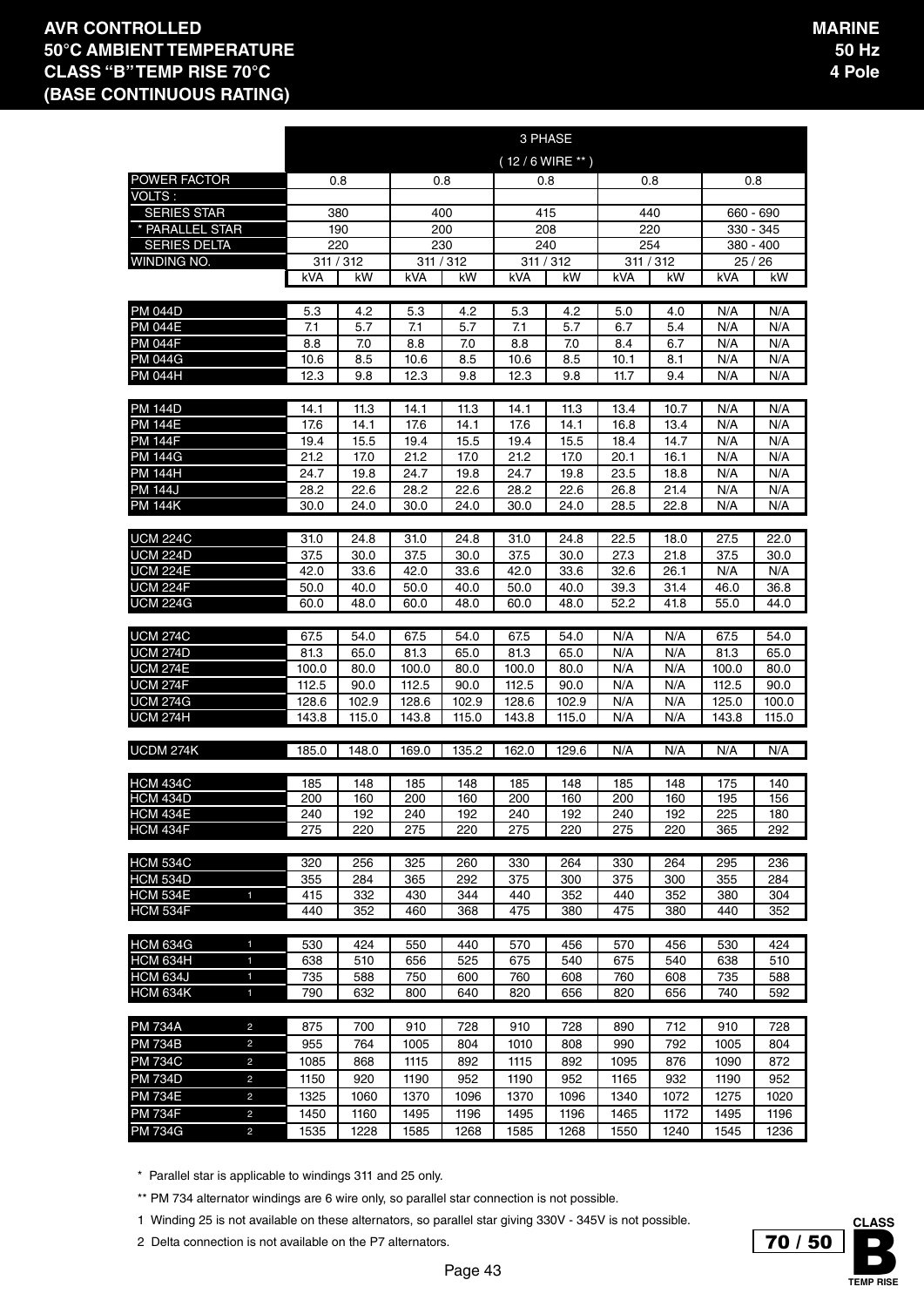|                                    |       |           |           |       |       | 3 PHASE        |      |           |       |             |
|------------------------------------|-------|-----------|-----------|-------|-------|----------------|------|-----------|-------|-------------|
|                                    |       |           |           |       |       | 12/6 WIRE ** ) |      |           |       |             |
| POWER FACTOR                       |       | 0.8       |           | 0.8   |       | 0.8            |      | 0.8       |       | 0.8         |
| <b>VOLTS:</b>                      |       |           |           |       |       |                |      |           |       |             |
| <b>SERIES STAR</b>                 |       | 380       |           | 400   |       | 415            |      | 440       |       | 660 - 690   |
| PARALLEL STAR                      |       | 190       |           | 200   |       | 208            |      | 220       |       | 330 - 345   |
| <b>SERIES DELTA</b>                |       | 220       |           | 230   |       | 240            |      | 254       |       | $380 - 400$ |
| WINDING NO.                        |       | 311 / 312 | 311 / 312 |       |       | 311 / 312      |      | 311 / 312 |       | 25/26       |
|                                    | kVA   | kW        | kVA       | kW    | kVA   | kW             | kVA  | kW        | kVA   | kW          |
|                                    |       |           |           |       |       |                |      |           |       |             |
| <b>PM 044D</b>                     | 6.0   | 4.8       | 6.0       | 4.8   | 6.0   | 4.8            | 5.7  | 4.6       | N/A   | N/A         |
| <b>PM 044E</b>                     | 8.0   | 6.4       | 8.0       | 6.4   | 8.0   | 6.4            | 7.6  | 6.1       | N/A   | N/A         |
| <b>PM 044F</b>                     | 10.0  | 8.0       | 10.0      | 8.0   | 10.0  | 8.0            | 9.5  | 7.6       | N/A   | N/A         |
| <b>PM 044G</b>                     | 12.0  | 9.6       | 12.0      | 9.6   | 12.0  | 9.6            | 11.4 | 9.1       | N/A   | N/A         |
| <b>PM 044H</b>                     | 14.0  | 11.2      | 14.0      | 11.2  | 14.0  | 11.2           | 13.3 | 10.6      | N/A   | N/A         |
|                                    |       |           |           |       |       |                |      |           |       |             |
| PM 144D                            | 16.0  | 12.8      | 16.0      | 12.8  | 16.0  | 12.8           | 15.2 | 12.2      | N/A   | N/A         |
| <b>PM 144E</b>                     | 20.0  | 16.0      | 20.0      | 16.0  | 20.0  | 16.0           | 19.0 | 15.2      | N/A   | N/A         |
| <b>PM 144F</b>                     | 22.0  | 17.6      | 22.0      | 17.6  | 22.0  | 17.6           | 20.9 | 16.7      | N/A   | N/A         |
| PM 144G                            | 24.0  | 19.2      | 24.0      | 19.2  | 24.0  | 19.2           | 22.8 | 18.2      | N/A   | N/A         |
| PM 144H                            | 28.0  | 22.4      | 28.0      | 22.4  | 28.0  | 22.4           | 26.6 | 21.3      | N/A   | N/A         |
| <b>PM 144J</b>                     | 32.0  | 25.6      | 32.0      | 25.6  | 32.0  | 25.6           | 30.4 | 24.3      | N/A   | N/A         |
| <b>PM 144K</b>                     | 34.0  | 27.2      | 34.0      | 27.2  | 34.0  | 27.2           | 32.3 | 25.8      | N/A   | N/A         |
|                                    |       |           |           |       |       |                |      |           |       |             |
| <b>UCM 224C</b>                    | 35.0  | 28.0      | 35.0      | 28.0  | 35.0  | 28.0           | 25.5 | 20.4      | 32.0  | 25.6        |
| <b>UCM 224D</b>                    | 40.0  | 32.0      | 40.0      | 32.0  | 40.0  | 32.0           | 29.7 | 23.8      | 40.0  | 32.0        |
| <b>UCM 224E</b>                    | 47.5  | 38.0      | 47.5      | 38.0  | 47.5  | 38.0           | 36.9 | 29.5      | N/A   | N/A         |
| <b>UCM 224F</b><br><b>UCM 224G</b> | 57.5  | 46.0      | 57.5      | 46.0  | 57.5  | 46.0           | 45.2 | 36.2      | 53.0  | 42.4        |
|                                    | 65.0  | 52.0      | 65.0      | 52.0  | 65.0  | 52.0           | 57.0 | 45.6      | 63.5  | 50.8        |
| <b>UCM 274C</b>                    | 77.5  | 62.0      | 77.5      | 62.0  | 77.5  | 62.0           | N/A  | N/A       | 77.5  | 62.0        |
| <b>UCM 274D</b>                    | 87.5  | 70.0      | 87.5      | 70.0  | 87.5  | 70.0           | N/A  | N/A       | 87.5  | 70.0        |
| <b>UCM 274E</b>                    | 112.5 | 90.0      | 112.5     | 90.0  | 112.5 | 90.0           | N/A  | N/A       | 112.5 | 90.0        |
| <b>UCM 274F</b>                    | 135.0 | 108.0     | 135.0     | 108.0 | 135.0 | 108.0          | N/A  | N/A       | 135.0 | 108.0       |
| <b>UCM 274G</b>                    | 149.0 | 119.2     | 149.0     | 119.2 | 149.0 | 119.2          | N/A  | N/A       | 145.0 | 116.0       |
| <b>UCM 274H</b>                    | 170.0 | 136.0     | 170.0     | 136.0 | 170.0 | 136.0          | N/A  | N/A       | 170.0 | 136.0       |
|                                    |       |           |           |       |       |                |      |           |       |             |
| UCDM 274K                          | 195.0 | 156.0     | 205.0     | 164.0 | 200.0 | 160.0          | N/A  | N/A       | N/A   | N/A         |
|                                    |       |           |           |       |       |                |      |           |       |             |
| <b>HCM 434C</b>                    | 210   | 168       | 210       | 168   | 210   | 168            | 210  | 168       | 200   | 160         |
| <b>HCM 434D</b>                    | 230   | 184       | 230       | 184   | 230   | 184            | 230  | 184       | 225   | 180         |
| <b>HCM 434E</b>                    | 275   | 220       | 275       | 220   | 275   | 220            | 275  | 220       | 260   | 208         |
| HCM 434F                           | 310   | 248       | 310       | 248   | 310   | 248            | 310  | 248       | 300   | 240         |
|                                    |       |           |           |       |       |                |      |           |       |             |
| <b>HCM 534C</b>                    | 365   | 292       | 370       | 296   | 380   | 304            | 380  | 304       | 340   | 272         |
| <b>HCM 534D</b>                    | 405   | 324       | 415       | 332   | 430   | 344            | 430  | 344       | 405   | 324         |
| <b>HCM 534E</b><br>$\mathbf{1}$    | 475   | 380       | 490       | 392   | 505   | 404            | 505  | 404       | 440   | 352         |
| <b>HCM 534F</b>                    | 505   | 404       | 525       | 420   | 540   | 432            | 540  | 432       | 505   | 404         |
|                                    |       |           |           |       |       |                |      |           |       |             |
| <b>HCM 634G</b><br>$\mathbf{1}$    | 630   | 504       | 650       | 520   | 675   | 540            | 675  | 540       | 630   | 504         |
| <b>HCM 634H</b><br>$\mathbf{1}$    | 700   | 560       | 720       | 576   | 740   | 592            | 715  | 572       | 700   | 560         |
| <b>HCM 634J</b><br>1               | 810   | 648       | 830       | 664   | 850   | 680            | 850  | 680       | 810   | 648         |
| <b>HCM 634K</b><br>$\mathbf 1$     | 900   | 720       | 920       | 736   | 940   | 752            | 940  | 752       | 850   | 680         |
| <b>PM 734A</b><br>$\overline{2}$   | 900   | 720       | 920       | 736   | 955   | 764            | 1010 | 808       | 1025  | 820         |
| <b>PM 734B</b><br>2                | 955   | 764       | 1005      | 804   | 1040  | 832            | 1105 | 884       | 1140  | 912         |
| <b>PM 734C</b><br>$\overline{c}$   | 1180  | 944       | 1240      | 992   | 1265  | 1012           | 1240 | 992       | 1230  | 984         |
| <b>PM 734D</b><br>$\overline{c}$   | 1255  | 1004      | 1320      | 1056  | 1345  | 1076           | 1320 | 1056      | 1345  | 1076        |
| <b>PM 734E</b><br>$\overline{c}$   | 1365  | 1092      | 1435      | 1148  | 1490  | 1192           | 1520 | 1216      | 1440  | 1152        |
| <b>PM 734F</b><br>$\overline{c}$   | 1500  | 1200      | 1580      | 1264  | 1640  | 1312           | 1665 | 1332      | 1690  | 1352        |
| <b>PM 734G</b><br>$\overline{2}$   | 1740  | 1392      | 1795      | 1436  | 1795  | 1436           | 1760 | 1408      | 1750  | 1400        |

\* Parallel star is applicable to windings 311 and 25 only.

\*\* PM 734 alternator windings are 6 wire only, so parallel star connection is not possible.

1 Winding 25 is not available on these alternators, so parallel star giving 330V - 345V is not possible.

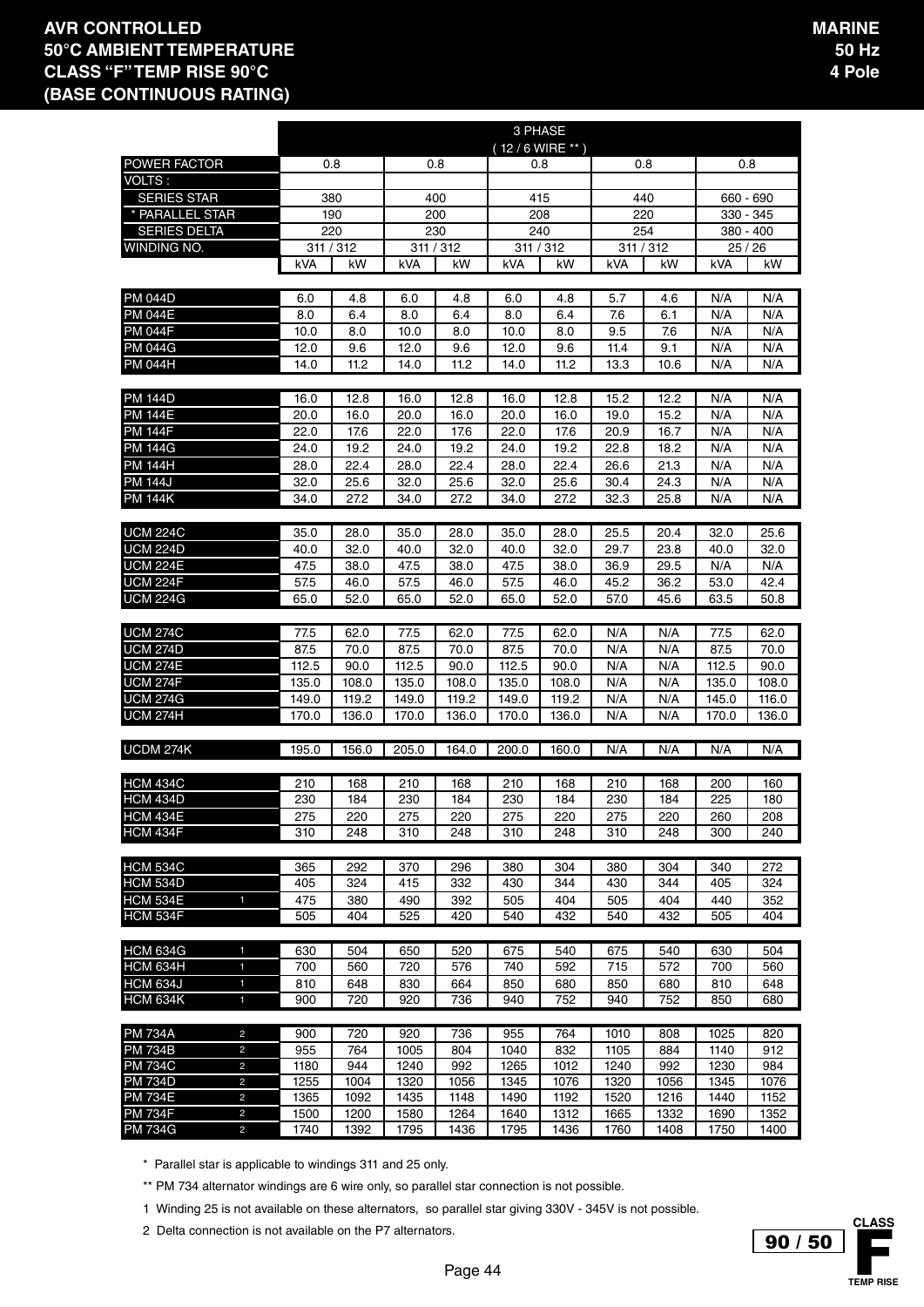|                                    |            |            |            |            | 3 PHASE     |            |            |            |            |            |
|------------------------------------|------------|------------|------------|------------|-------------|------------|------------|------------|------------|------------|
|                                    |            |            |            |            | (12/6 WIRE) |            |            |            |            |            |
| POWER FACTOR                       | 0.8        |            |            | 0.8        | 0.8         |            | 0.8        |            |            | 0.8        |
| VOLTS :                            |            |            |            |            |             |            |            |            |            |            |
| <b>SERIES STAR</b>                 |            | 380        |            | 400        | 415         |            | 440        |            |            | 660 - 690  |
| * PARALLEL STAR                    |            | 190        |            | 200        | 208         |            | 220        |            |            | 330 - 345  |
| <b>SERIES DELTA</b>                | 220        |            |            | 230        | 240         |            | 254        |            |            | 380 - 400  |
| WINDING NO.                        | 311 / 312  |            |            | 311 / 312  | 311 / 312   |            | 311 / 312  |            |            | 25/26      |
|                                    | kVA        | kW         | kVA        | kW         | kVA         | kW         | kVA        | kW         | kVA        | kW         |
|                                    |            |            |            |            |             |            |            |            |            |            |
| <b>PM 044D</b>                     | 6.6        | 5.3        | 6.6        | 5.3        | 6.6         | 5.3        | 6.3        | 5.0        | N/A        | N/A        |
| PM 044E                            | 8.8        | 7.0        | 8.8        | 7.0        | 8.8         | 7.0        | 8.4        | 6.7        | N/A        | N/A        |
| PM 044F                            | 11.1       | 8.9        | 11.1       | 8.9        | 11.1        | 8.9        | 10.5       | 8.4        | N/A        | N/A        |
| <b>PM 044G</b>                     | 13.3       | 10.6       | 13.3       | 10.6       | 13.3        | 10.6       | 12.6       | 10.1       | N/A        | N/A        |
| <b>PM 044H</b>                     | 15.5       | 12.4       | 15.5       | 12.4       | 15.5        | 12.4       | 14.7       | 11.8       | N/A        | N/A        |
|                                    |            |            |            |            |             |            |            |            |            |            |
| <b>PM 144D</b>                     | 17.7       | 14.2       | 17.7       | 14.2       | 17.7        | 14.2       | 16.8       | 13.4       | N/A        | N/A        |
| <b>PM 144E</b>                     | 22.1       | 17.7       | 22.1       | 17.7       | 22.1        | 17.7       | 21.0       | 16.8       | N/A        | N/A        |
| <b>PM 144F</b>                     | 24.3       | 19.4       | 24.3       | 19.4       | 24.3        | 19.4       | 23.1       | 18.5       | N/A        | N/A        |
| PM 144G                            | 26.5       | 21.2       | 26.5       | 21.2       | 26.5        | 21.2       | 25.2       | 20.2       | N/A        | N/A        |
| PM 144H                            | 31.0       | 24.8       | 31.0       | 24.8       | 31.0        | 24.8       | 29.4       | 23.5       | N/A        | N/A        |
| <b>PM 144J</b>                     | 35.4       | 28.3       | 35.4       | 28.3       | 35.4        | 28.3       | 33.6       | 26.9       | N/A        | N/A        |
| <b>PM 144K</b>                     | 37.6       | 30.1       | 37.6       | 30.1       | 37.6        | 30.1       | 35.7       | 28.6       | N/A        | N/A        |
|                                    |            |            |            |            |             |            |            |            |            |            |
| <b>UCM 224C</b>                    | 38.0       | 30.4       | 38.0       | 30.4       | 38.0        | 30.4       | 26.8       | 21.4       | 33.5       | 26.8       |
| <b>UCM 224D</b>                    | 44.0       | 35.2       | 44.0       | 35.2       | 44.0        | 35.2       | 32.7       | 26.2       | 43.5       | 34.8       |
| <b>UCM 224E</b>                    | 52.3       | 41.8       | 52.3       | 41.8       | 52.3        | 41.8       | 40.2       | 32.2       | N/A        | N/A        |
| <b>UCM 224F</b>                    | 63.3       | 50.6       | 63.3       | 50.6       | 63.3        | 50.6       | 49.1       | 39.3       | 58.0       | 46.4       |
| <b>UCM 224G</b>                    | 71.5       | 57.2       | 71.5       | 57.2       | 71.5        | 57.2       | 62.7       | 50.2       | 71.0       | 56.8       |
|                                    |            |            |            |            |             |            |            |            |            |            |
| <b>UCM 274C</b>                    | 81.5       | 65.2       | 81.5       | 65.2       | 81.5        | 65.2       | N/A        | N/A        | 81.5       | 65.2       |
| <b>UCM 274D</b>                    | 97.0       | 77.6       | 97.0       | 77.6       | 97.0        | 77.6       | N/A        | N/A        | 97.0       | 77.6       |
| <b>UCM 274E</b>                    | 120.0      | 96.0       | 120.0      | 96.0       | 120.0       | 96.0       | N/A        | N/A        | 120.0      | 96.0       |
| <b>UCM 274F</b>                    | 140.0      | 112.0      | 140.0      | 112.0      | 140.0       | 112.0      | N/A        | N/A        | 140.0      | 112.0      |
| <b>UCM 274G</b>                    | 159.0      | 127.2      | 159.0      | 127.2      | 159.0       | 127.2      | N/A        | N/A        | 155.0      | 124.0      |
| <b>UCM 274H</b>                    | 175.0      | 140.0      | 175.0      | 140.0      | 175.0       | 140.0      | N/A        | N/A        | 175.0      | 140.0      |
|                                    |            |            |            |            |             |            |            |            |            |            |
| UCDM 274K                          | 195.0      | 156.0      | 205.0      | 164.0      | 213.0       | 170.4      | N/A        | N/A        | N/A        | N/A        |
|                                    |            |            |            |            |             |            |            |            |            |            |
| HCM 434C                           | 215        | 172        | 215        | 172        | 215         | 172        | 215        | 172        | 210        | 168        |
| <b>HCM 434D</b>                    | 240        | 192        | 240        | 192        | 240         | 192        | 240        | 192        | 235        | 188        |
| <b>HCM 434E</b><br><b>HCM 434F</b> | 295        | 236        | 295        | 236        | 295         | 236        | 295        | 236        | 280        | 224        |
|                                    | 340        | 272        | 340        | 272        | 340         | 272        | 340        | 272        | 330        | 264        |
|                                    |            |            |            |            |             |            |            |            |            |            |
| <b>HCM 534C</b><br><b>HCM 534D</b> | 390<br>435 | 312<br>348 | 390<br>435 | 312        | 390<br>435  | 312<br>348 | 390<br>435 | 312        | 360<br>435 | 288<br>348 |
| <b>HCM 534E</b>                    |            |            |            | 348        |             |            |            | 348        |            |            |
| $\mathbf{1}$<br><b>HCM 534F</b>    | 530<br>565 | 424<br>452 | 530<br>585 | 424<br>468 | 530<br>600  | 424<br>480 | 530<br>600 | 424<br>480 | 495<br>565 | 396<br>452 |
|                                    |            |            |            |            |             |            |            |            |            |            |
| <b>HCM 634G</b><br>1               | 630        | 504        | 650        | 520        | 675         | 540        | 675        | 540        | 680        | 544        |
| <b>HCM 634H</b>                    |            |            |            |            |             |            |            |            | 765        |            |
| 1<br><b>HCM 634J</b><br>1          | 765<br>830 | 612<br>664 | 785<br>850 | 628<br>680 | 805<br>870  | 644<br>696 | 770<br>870 | 616<br>696 | 830        | 612<br>664 |
| <b>HCM 634K</b><br>1               | 930        | 744        | 950        | 760        | 970         | 776        | 970        | 776        | 900        | 720        |

\* Parallel star is applicable to windings 311 and 25 only.

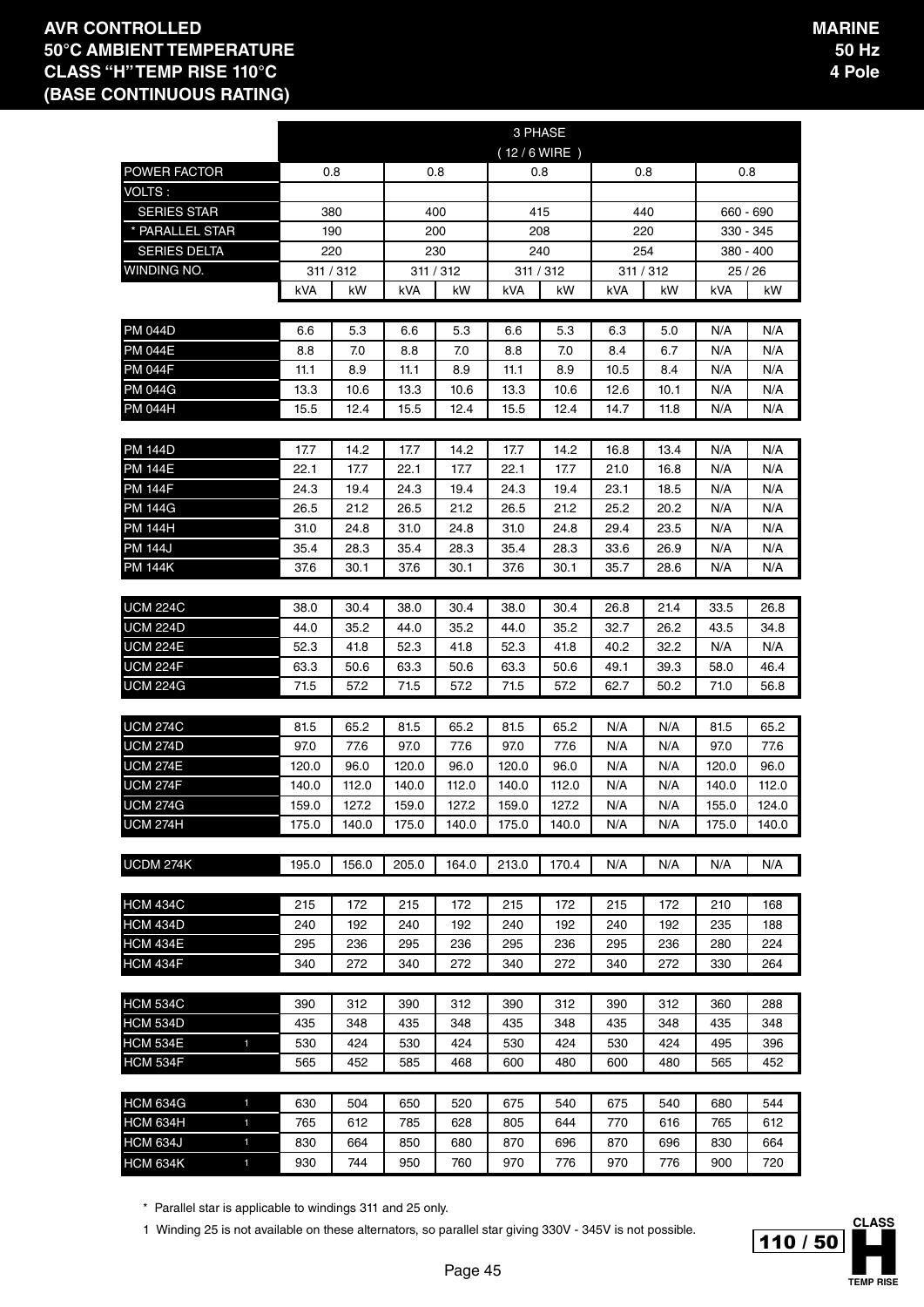|                                  |                                  |                |                |                |                |                |                | 3 PHASE        |                |                |              |                |                |              |              |
|----------------------------------|----------------------------------|----------------|----------------|----------------|----------------|----------------|----------------|----------------|----------------|----------------|--------------|----------------|----------------|--------------|--------------|
| <b>POWER FACTOR</b>              |                                  |                | 0.8            |                | 0.8            | 0.8            |                | (12/6 WIRE **) | 0.8            | 0.8            |              | 0.8            |                | 0.8          |              |
| VOLTS:                           |                                  |                |                |                |                |                |                |                |                |                |              |                |                |              |              |
| <b>SERIES STAR</b>               |                                  |                | 380 - 416      |                | 416            | 440            |                |                | 460            | 480            |              | 600            |                | 660 - 690    |              |
| * PARALLEL STAR                  |                                  |                | 190 - 208      |                | 208            | 220            |                | 230            |                | 240            |              | 300            |                | 330 - 345    |              |
| <b>SERIES DELTA</b>              |                                  |                | 220 - 240      |                | 240            | 254            |                | 266            |                | 277            |              | 346            |                | 380 - 400    |              |
| <b>WINDING NO.</b>               |                                  |                | 14/13          | 311 / 312      |                | 311 / 312      |                | 311 / 312      |                | 311 / 312      |              | 07/17          |                | 27/28        |              |
|                                  |                                  | kVA            | kW             | kVA            | kW             | kVA            | kW             | kVA            | kW             | kVA            | kW           | kVA            | kW             | kVA          | kW           |
|                                  |                                  |                |                |                |                |                |                |                |                |                |              |                |                |              |              |
| <b>PM 044D</b>                   |                                  | 6.6            | 5.3            | 5.8            | 4.6            | 6.2            | 5.0            | 6.4            | 5.1            | 6.6            | 5.3          | 6.6            | 5.3            | N/A          | N/A          |
| <b>PM 044E</b>                   |                                  | 8.8            | 7.0            | 7.8            | 6.2            | 8.3            | 6.6            | 8.6            | 6.9            | 8.8            | 7.0          | 8.8            | 7.0            | N/A          | N/A          |
| <b>PM 044F</b>                   |                                  | 10.6           | 8.5            | 9.7            | 7.8            | 10.4           | 8.3            | 10.8           | 8.6            | 11.0           | 8.8          | 11.0           | 8.8            | N/A          | N/A          |
| <b>PM 044G</b>                   |                                  | 13.2           | 10.6           | 11.6           | 9.3            | 12.4           | 9.9            | 12.9           | 10.3           | 13.2           | 10.6         | 13.2           | 10.6           | N/A          | N/A          |
| <b>PM 044H</b>                   |                                  | 14.8           | 11.8           | 13.6           | 10.9           | 14.6           | 11.7           | 15.0           | 12.0           | 15.4           | 12.3         | 15.4           | 12.3           | N/A          | N/A          |
|                                  |                                  |                |                |                |                |                |                |                |                |                |              |                |                |              |              |
| <b>PM 144D</b>                   |                                  | 17.6           | 14.1           | 15.5           | 12.4           | 16.6           | 13.3           | 17.1           | 13.7           | 17.6           | 14.1         | 17.6           | 14.1           | N/A          | N/A          |
| <b>PM 144E</b>                   |                                  | 21.2           | 17.0           | 19.4           | 15.5           | 20.7           | 16.6           | 21.3           | 17.0           | 22.0           | 17.6         | 22.0           | 17.6           | N/A          | N/A          |
| <b>PM 144F</b>                   |                                  | 23.3           | 18.6           | 21.3           | 17.0           | 22.8           | 18.2           | 23.5           | 18.8           | 24.3           | 19.4         | 24.3           | 19.4           | N/A          | N/A          |
| <b>PM 144G</b>                   |                                  | 26.5           | 21.2           | 23.3           | 18.6           | 24.9           | 19.9           | 25.7           | 20.6           | 26.5           | 21.2         | 26.5           | 21.2           | N/A          | N/A          |
| <b>PM 144H</b>                   |                                  | 30.9           | 24.7           | 27.2           | 21.8           | 29.0           | 23.2           | 29.9           | 23.9           | 30.9           | 24.7         | 30.9           | 24.7           | N/A          | N/A          |
| <b>PM 144J</b>                   |                                  | 33.5           | 26.8           | 31.0           | 24.8           | 33.2           | 26.6           | 34.2           | 27.4           | 35.3           | 28.2         | 35.3           | 28.2           | N/A          | N/A          |
| <b>PM 144K</b>                   |                                  | 38.8           | 31.0           | 35.3           | 28.2           | 37.0           | 29.6           | 37.0           | 29.6           | 38.8           | 31.0         | 38.8           | 31.0           | N/A          | N/A          |
|                                  |                                  |                |                |                |                |                |                |                |                |                |              |                |                |              |              |
| <b>UCM 224C</b>                  |                                  | 37.5           | 30.0           | 35.0           | 28.0           | 36.3           | 29.0           | 37.5           | 30.0           | 37.5           | 30.0         | 37.5           | 30.0           | N/A          | N/A          |
| <b>UCM 224D</b>                  |                                  | 46.3           | 37.0           | 42.0           | 33.6           | 43.8           | 35.0           | 46.3           | 37.0           | 46.3           | 37.0         | 46.3           | 37.0           | N/A          | N/A          |
| <b>UCM 224E</b>                  |                                  | 50.0           | 40.0           | 47.5           | 38.0           | 50.0           | 40.0           | 52.5           | 42.0           | 52.5           | 42.0         | 52.5           | 42.0           | N/A          | N/A          |
| <b>UCM 224F</b>                  |                                  | 59.4           | 47.5           | 57.5           | 46.0           | 60.0           | 48.0           | 62.5           | 50.0           | 62.5           | 50.0         | 62.5           | 50.0           | N/A          | N/A          |
| <b>UCM 224G</b>                  |                                  | 75.0           | 60.0           | 62.5           | 50.0           | 68.8           | 55.0           | 75.0           | 60.0           | 75.0           | 60.0         | 75.0           | 60.0           | N/A          | N/A          |
|                                  |                                  |                |                |                |                |                |                |                |                |                |              |                |                |              |              |
| <b>UCM 274C</b>                  |                                  | 81.3           | 65.0           | 75.0           | 60.0           | 77.5           | 62.0           | 80.0           | 64.0           | 80.0           | 64.0         | 82.0           | 65.6           | N/A          | N/A          |
| <b>UCM 274D</b>                  |                                  | 87.5           | 70.0           | 87.5           | 70.0           | 90.0           | 72.0           | 92.5           | 74.0           | 92.5           | 74.0         | 92.5           | 74.0           | N/A          | N/A          |
| <b>UCM 274E</b>                  |                                  | 110.0          | 88.0           | 110.0          | 88.0           | 112.5          | 90.0           | 118.8          | 95.0           | 118.8          | 95.0         | 118.8          | 95.0           | 110.0        | 88.0         |
| <b>UCM 274F</b>                  |                                  | 127.5          | 102.0          | 131.3          | 105.0          | 137.5          | 110.0          | 143.8          | 115.0          | 143.8          | 115.0        | 143.8          | 115.0          | N/A          | N/A          |
| <b>UCM 274G</b><br>UCM 274H      |                                  | 147.5<br>175.0 | 118.0<br>140.0 | 151.6<br>175.0 | 121.3<br>140.0 | 162.0<br>187.5 | 129.6<br>150.0 | 162.0<br>200.0 | 129.6<br>160.0 | 162.0<br>200.0 | 129.6        | 157.5<br>200.0 | 126.0<br>160.0 | N/A<br>178.0 | N/A<br>142.4 |
|                                  |                                  |                |                |                |                |                |                |                |                |                | 160.0        |                |                |              |              |
| UCDM 274K                        |                                  | N/A            | N/A            | 226.0          | 180.8          | 233.0          | 186.4          | 236.0          | 188.8          | 230.0          | 184.0        | N/A            | N/A            | N/A          | N/A          |
|                                  |                                  |                |                |                |                |                |                |                |                |                |              |                |                |              |              |
| <b>HCM 434C</b>                  |                                  | 220            | 176            | 210            | 168            | 215            | 172            | 220            | 176            | 225            | 180          | 225            | 180            | 230          | 184          |
| <b>HCM 434D</b>                  |                                  | 235            | 188            | 225            | 180            | 235            | 188            | 250            | 200            | 260            | 208          | 260            | 208            | 255          | 204          |
| <b>HCM 434E</b>                  |                                  | N/A            | N/A            | 275            | 220            | 285            | 228            | 295            | 236            | 305            | 244          | 305            | 244            | 290          | 232          |
| HCM 434F                         |                                  | 345            | 276            | 320            | 256            | 330            | 264            | 335            | 268            | 345            | 276          | 345            | 276            | 350          | 280          |
|                                  |                                  |                |                |                |                |                |                |                |                |                |              |                |                |              |              |
| <b>HCM 534C</b>                  |                                  | 355            | 284            | 375            | 300            | 395            | 316            | 415            | 332            | 420            | 336          | 400            | 320            | 406          | 325          |
| HCM 534D                         |                                  | 445            | 356            | 405            | 324            | 425            | 340            | 445            | 356            | 465            | 372          | 465            | 372            | 443          | 354          |
| <b>HCM 534E</b>                  | $\overline{2}$                   | 480            | 384            | 495            | 396            | 515            | 412            | 520            | 416            | 530            | 424          | 510            | 408            | 535          | 428          |
| HCM 534F                         |                                  | 582            | 466            | 544            | 435            | 565            | 452            | 578            | 462            | 582            | 466          | 582            | 466            | 554          | 443          |
|                                  |                                  |                |                |                |                |                |                |                |                |                |              |                |                |              |              |
| <b>HCM 634G</b>                  | 3                                | 638            | 510            | 638            | 510            | 662            | 530            | 688            | 550            | 712            | 570          | 712            | 570            | 705          | 564          |
| HCM 634H                         | $\mathbf{3}$                     | 718            | 574            | 713            | 570            | 750            | 600            | 780            | 624            | 800            | 640          | 750            | 600            | N/A          | N/A          |
| HCM 634J                         | 1, 3                             | 900            | 720            | 825            | 660            | 850            | 680            | 900            | 720            | 925            | 740          | 925            | 740            | N/A          | N/A          |
| HCM 634K                         | 1, 3                             | 985            | 788            | 925            | 740            | 965            | 772            | 1000           | 800            | 1010           | 808          | 1010           | 808            | 1075         | 860          |
|                                  |                                  |                |                |                |                |                |                |                |                |                |              |                |                |              |              |
| <b>PM 734A</b><br><b>PM 734B</b> | $\overline{4}$<br>$\overline{4}$ | 1010           | 808            | 985            | 788            | 1085           | 868            | 1090           | 872            | 1095           | 876          | 1095           | 876            | 1010         | 808          |
|                                  | $\overline{4}$                   | 1120           | 896            | 1095           | 876            | 1170           | 936            | 1190           | 952            | 1215           | 972          | 1215           | 972            | 1125         | 900          |
| <b>PM 734C</b><br><b>PM 734D</b> | $\overline{4}$                   | 1275<br>1380   | 1020<br>1104   | 1225<br>1305   | 980<br>1044    | 1305           | 1044<br>1112   | 1335<br>1420   | 1068<br>1136   | 1360<br>1450   | 1088         | 1360<br>1450   | 1088<br>1160   | 1325         | 1060         |
| <b>PM 734E</b>                   | $\overline{4}$                   | N/A            | N/A            | 1490           | 1192           | 1390<br>1590   | 1272           | 1620           | 1296           | 1655           | 1160<br>1324 | 1655           | 1324           | 1395<br>1475 | 1116<br>1180 |
| <b>PM 734F</b>                   | $\overline{4}$                   | 1800           | 1440           | 1685           | 1348           | 1795           | 1436           | 1835           | 1468           | 1870           | 1496         | 1870           | 1496           | 1700         | 1360         |
| <b>PM 734G</b>                   | $\overline{4}$                   | N/A            | N/A            | 1780           | 1424           | 1900           | 1520           | 1940           | 1552           | 1980           | 1584         | 1980           | 1584           | N/A          | N/A          |
|                                  |                                  |                |                |                |                |                |                |                |                |                |              |                |                |              |              |

\* Parallel star is applicable to windings 311, 14 and 17 only.

\*\* PM 734 alternator windings are 6 wire only, so parallel star connection is not possible.

1 Winding 14 is not available on these alternators, so parallel star giving 190V - 208V is not possible.

2 Figures given for winding 13 / 14 apply to 380V only.

3 Winding 17 is not available on these alternators, so parallel star giving 300V is not possible.

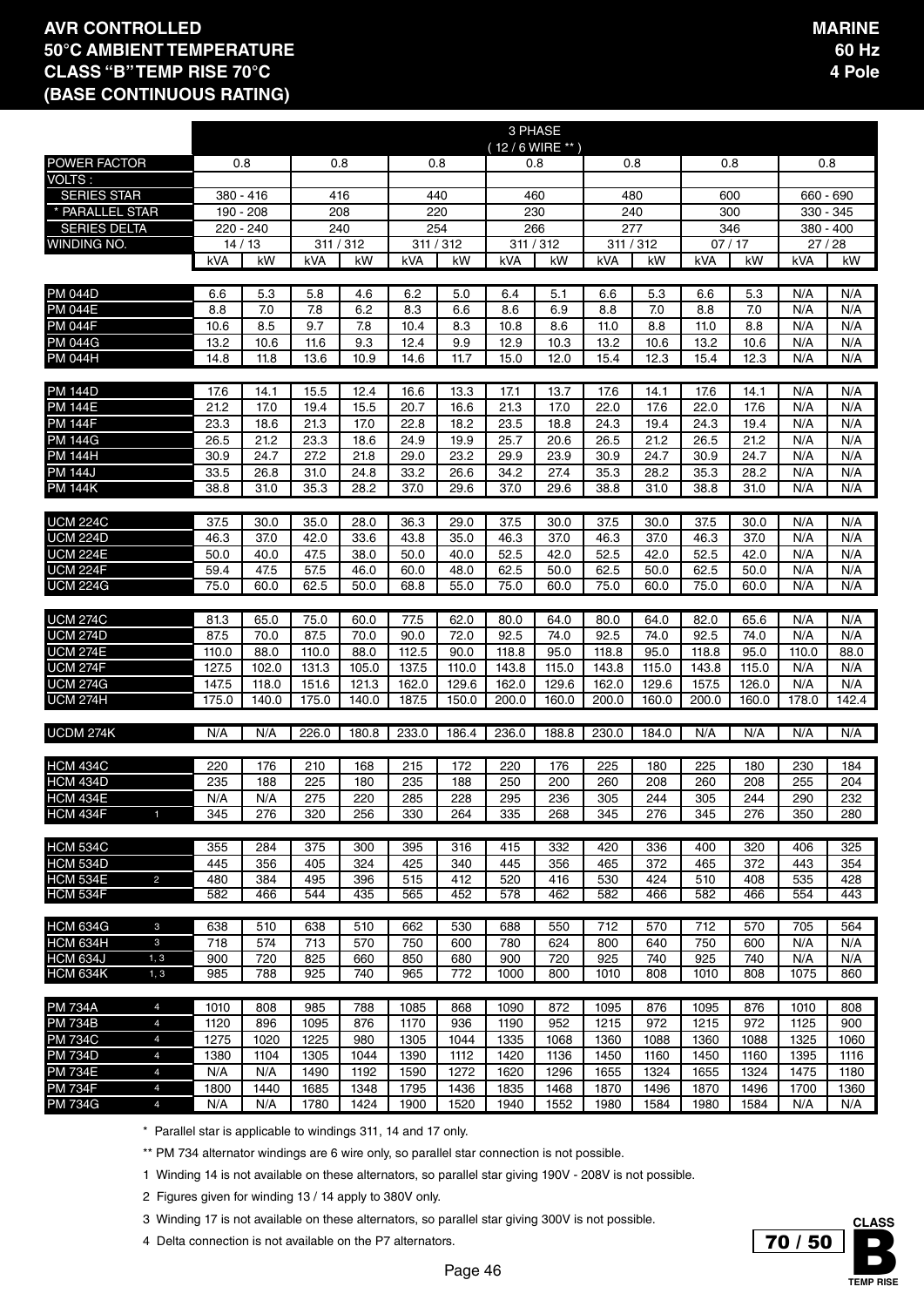|                                               |                                                    |                |              |                |                |                | 3 PHASE      |                |              |                |                |                |              |              |
|-----------------------------------------------|----------------------------------------------------|----------------|--------------|----------------|----------------|----------------|--------------|----------------|--------------|----------------|----------------|----------------|--------------|--------------|
|                                               | (12/6 WIRE ** )<br>0.8<br>0.8<br>0.8<br>0.8<br>0.8 |                |              |                |                |                |              |                |              |                |                |                |              |              |
| <b>POWER FACTOR</b><br>VOLTS:                 |                                                    |                |              |                |                |                |              |                |              |                | 0.8            |                |              | 0.8          |
| <b>SERIES STAR</b>                            |                                                    | 380 - 416      |              | 416            |                | 440            |              | 460            | 480          |                | 600            |                |              | 660 - 690    |
| * PARALLEL STAR                               |                                                    | 190 - 208      |              | 208            | 220            |                | 230          |                | 240          |                | 300            |                |              | 330 - 345    |
| <b>SERIES DELTA</b>                           |                                                    | 220 - 240      |              | 240            | 254            |                | 266          |                | 277          |                | 346            |                |              | $380 - 400$  |
| <b>WINDING NO.</b>                            |                                                    | 14/13          |              | 311 / 312      | 311 / 312      |                | 311 / 312    |                | 311 / 312    |                | 07/17          |                | 27/28        |              |
|                                               | kVA                                                | kW             | kVA          | kW             | kVA            | kW             | kVA          | kW             | kVA          | kW             | kVA            | kW             | kVA          | kW           |
|                                               |                                                    |                |              |                |                |                |              |                |              |                |                |                |              |              |
| <b>PM 044D</b>                                | 7.5                                                | 6.0            | 6.6          | 5.3            | 7.0            | 5.6            | 7.3          | 5.8            | 7.5          | 6.0            | 7.5            | 6.0            | N/A          | N/A          |
| <b>PM 044E</b>                                | 10.0                                               | 8.0            | 8.8          | 7.0            | 9.4            | 7.5            | 9.7          | 7.8            | 10.0         | 8.0            | 10.0           | 8.0            | N/A          | N/A          |
| <b>PM 044F</b>                                | 12.0                                               | 9.6            | 11.0         | 8.8            | 11.8           | 9.4            | 12.2         | 9.8            | 12.5         | 10.0           | 12.5           | 10.0           | N/A          | N/A          |
| <b>PM 044G</b>                                | 15.0                                               | 12.0           | 13.2         | 10.6           | 14.1           | 11.3           | 14.6         | 11.7           | 15.0         | 12.0           | 15.0           | 12.0           | N/A          | N/A          |
| <b>PM 044H</b>                                | 16.8                                               | 13.4           | 15.4         | 12.3           | 16.5           | 13.2           | 17.0         | 13.6           | 17.5         | 14.0           | 17.5           | 14.0           | N/A          | N/A          |
|                                               |                                                    |                |              |                |                |                |              |                |              |                |                |                |              |              |
| <b>PM 144D</b>                                | 20.0                                               | 16.0           | 17.6         | 14.1           | 18.8           | 15.0           | 19.4         | 15.5           | 20.0         | 16.0           | 20.0           | 16.0           | N/A          | N/A          |
| <b>PM 144E</b>                                | 24.0                                               | 19.2           | 22.0         | 17.6           | 23.5           | 18.8           | 24.2         | 19.4           | 25.0         | 20.0           | 25.0           | 20.0           | N/A          | N/A          |
| <b>PM 144F</b>                                | 26.4                                               | 21.1           | 24.2         | 19.4           | 25.8           | 20.6           | 26.6         | 21.3           | 27.5         | 22.0           | 27.5           | 22.0           | N/A          | N/A          |
| <b>PM 144G</b>                                | 30.0                                               | 24.0           | 26.4         | 21.1           | 28.2           | 22.6           | 29.1         | 23.3           | 30.0         | 24.0           | 30.0           | 24.0           | N/A          | N/A          |
| <b>PM 144H</b><br><b>PM 144J</b>              | 35.0                                               | 28.0           | 30.8         | 24.6           | 32.9           | 26.3           | 33.9         | 27.1           | 35.0         | 28.0           | 35.0           | 28.0           | N/A          | N/A          |
| <b>PM 144K</b>                                | 38.0<br>44.0                                       | 30.4<br>35.2   | 35.2<br>40.0 | 28.2<br>32.0   | 37.6<br>42.0   | 30.1<br>33.6   | 38.8<br>42.0 | 31.0<br>33.6   | 40.0<br>44.0 | 32.0<br>35.2   | 40.0<br>44.0   | 32.0<br>35.2   | N/A<br>N/A   | N/A<br>N/A   |
|                                               |                                                    |                |              |                |                |                |              |                |              |                |                |                |              |              |
| <b>UCM 224C</b>                               | 43.1                                               | 34.5           | 39.4         | 31.5           | 41.9           | 33.5           | 43.1         | 34.5           | 43.1         | 34.5           | 43.1           | 34.5           | N/A          | N/A          |
| <b>UCM 224D</b>                               | 51.3                                               | 41.0           | 47.5         | 38.0           | 50.0           | 40.0           | 51.3         | 41.0           | 51.3         | 41.0           | 51.3           | 41.0           | N/A          | N/A          |
| <b>UCM 224E</b>                               | 56.3                                               | 45.0           | 53.8         | 43.0           | 56.3           | 45.0           | 58.8         | 47.0           | 58.8         | 47.0           | 58.8           | 47.0           | N/A          | N/A          |
| <b>UCM 224F</b>                               | 68.8                                               | 55.0           | 65.6         | 52.5           | 68.8           | 55.0           | 71.9         | 57.5           | 71.9         | 57.5           | 71.9           | 57.5           | N/A          | N/A          |
| <b>UCM 224G</b>                               | 81.3                                               | 65.0           | 75.0         | 60.0           | 78.8           | 63.0           | 81.3         | 65.0           | 81.3         | 65.0           | 81.3           | 65.0           | N/A          | N/A          |
|                                               |                                                    |                |              |                |                |                |              |                |              |                |                |                |              |              |
| <b>UCM 274C</b>                               | 93.8                                               | 75.0           | 90.0         | 72.0           | 92.5           | 74.0           | 97.5         | 78.0           | 97.5         | 78.0           | 95.0           | 76.0           | N/A          | N/A          |
| <b>UCM 274D</b>                               | 107.5                                              | 86.0           | 107.5        | 86.0           | 110.0          | 88.0           | 112.5        | 90.0           | 112.5        | 90.0           | 112.5          | 90.0           | N/A          | N/A          |
| <b>UCM 274E</b>                               | 125.0                                              | 100.0          | 125.0        | 100.0          | 131.3          | 105.0          | 137.5        | 110.0          | 137.5        | 110.0          | 137.5          | 110.0          | 125.0        | 100.0        |
| <b>UCM 274F</b>                               | 147.5                                              | 118.0          | 150.0        | 120.0          | 156.0          | 124.8          | 163.0        | 130.4          | 163.0        | 130.4          | 163.0          | 130.4          | N/A          | N/A          |
| <b>UCM 274G</b><br>UCM 274H                   | 166.0<br>200.0                                     | 132.8<br>160.0 | 170.7        | 136.6<br>160.0 | 186.0<br>212.5 | 148.8<br>170.0 | 189.0        | 151.2<br>175.0 | 189.0        | 151.2<br>175.0 | 181.0<br>218.8 | 144.8<br>175.0 | N/A<br>202.0 | N/A<br>161.6 |
|                                               |                                                    |                | 200.0        |                |                |                | 218.8        |                | 218.8        |                |                |                |              |              |
| UCDM 274K                                     | N/A                                                | N/A            | 250.0        | 200.0          | 265.0          | 212.0          | 270.0        | 216.0          | 265.0        | 212.0          | N/A            | N/A            | N/A          | N/A          |
|                                               |                                                    |                |              |                |                |                |              |                |              |                |                |                |              |              |
| <b>HCM 434C</b>                               | 250                                                | 200            | 240          | 192            | 245            | 196            | 250          | 200            | 255          | 204            | 255            | 204            | 265          | 212          |
| <b>HCM 434D</b>                               | 270                                                | 216            | 255          | 204            | 270            | 216            | 280          | 224            | 295          | 236            | 295            | 236            | 285          | 228          |
| <b>HCM 434E</b>                               | N/A                                                | N/A            | 315          | 252            | 325            | 260            | 340          | 272            | 345          | 276            | 345            | 276            | 320          | 256          |
| HCM 434F                                      | 395                                                | 316            | 365          | 292            | 375            | 300            | 380          | 304            | 395          | 316            | 395            | 316            | 400          | 320          |
|                                               |                                                    |                |              |                |                |                |              |                |              |                |                |                |              |              |
| <b>HCM 534C</b>                               | 410                                                | 328            | 431          | 345            | 450            | 360            | 475          | 380            | 481          | 385            | 460            | 368            | 460          | 368          |
| HCM 534D<br><b>HCM 534E</b><br>$\overline{c}$ | 506<br>555                                         | 405            | 463<br>563   | 370            | 488            | 390            | 506          | 405            | 531          | 425            | 531            | 425            | 502          | 402          |
| HCM 534F                                      | 663                                                | 444<br>530     | 619          | 450<br>495     | 588<br>644     | 470<br>515     | 594<br>656   | 475<br>525     | 606<br>663   | 485<br>530     | 590<br>663     | 472<br>530     | 606<br>627   | 485<br>502   |
|                                               |                                                    |                |              |                |                |                |              |                |              |                |                |                |              |              |
| <b>HCM 634G</b><br>3                          | 731                                                | 585            | 731          | 585            | 763            | 610            | 800          | 640            | 819          | 655            | 819            | 655            | 800          | 640          |
| <b>HCM 634H</b><br>3                          | 814                                                | 651            | 819          | 655            | 863            | 690            | 900          | 720            | 925          | 740            | 863            | 690            | N/A          | N/A          |
| HCM 634J<br>1, 3                              | 1038                                               | 830            | 956          | 765            | 988            | 790            | 1038         | 830            | 1063         | 850            | 1063           | 850            | N/A          | N/A          |
| HCM 634K<br>1, 3                              | 1135                                               | 908            | 1063         | 850            | 1113           | 890            | 1150         | 920            | 1181         | 945            | 1181           | 945            | 1218         | 974          |
|                                               |                                                    |                |              |                |                |                |              |                |              |                |                |                |              |              |
| <b>PM 734A</b><br>$\overline{4}$              | 1080                                               | 864            | 1015         | 812            | 1100           | 880            | 1120         | 896            | 1170         | 936            | 1170           | 936            | 1145         | 916          |
| <b>PM 734B</b><br>$\overline{4}$              | 1180                                               | 944            | 1110         | 888            | 1170           | 936            | 1220         | 976            | 1280         | 1024           | 1280           | 1024           | 1270         | 1016         |
| <b>PM 734C</b><br>$\overline{4}$              | 1445                                               | 1156           | 1390         | 1112           | 1480           | 1184           | 1510         | 1208           | 1540         | 1232           | 1540           | 1232           | 1500         | 1200         |
| <b>PM 734D</b><br>4                           | 1570                                               | 1256           | 1480         | 1184           | 1580           | 1264           | 1610         | 1288           | 1645         | 1316           | 1645           | 1316           | 1580         | 1264         |
| <b>PM 734E</b><br>$\overline{4}$              | N/A                                                | N/A            | 1690         | 1352           | 1800           | 1440           | 1840         | 1472           | 1875         | 1500           | 1875           | 1500           | 1675         | 1340         |
| <b>PM 734F</b><br>$\overline{4}$              | 2040                                               | 1632           | 1910         | 1528           | 2035           | 1628           | 2075         | 1660           | 2120         | 1696           | 2120           | 1696           | 1925         | 1540         |
| <b>PM 734G</b><br>$\overline{4}$              | N/A                                                | N/A            | 2020         | 1616           | 2155           | 1724           | 2200         | 1760           | 2245         | 1796           | 2245           | 1796           | N/A          | N/A          |

\* Parallel star is applicable to windings 311, 14 and 17 only.

\*\* PM 734 alternator windings are 6 wire only, so parallel star connection is not possible.

1 Winding 14 is not available on these alternators, so parallel star giving 190V - 208V is not possible.

2 Figures given for winding 13 / 14 apply to 380V only.

3 Winding 17 is not available on these alternators, so parallel star giving 300V is not possible.

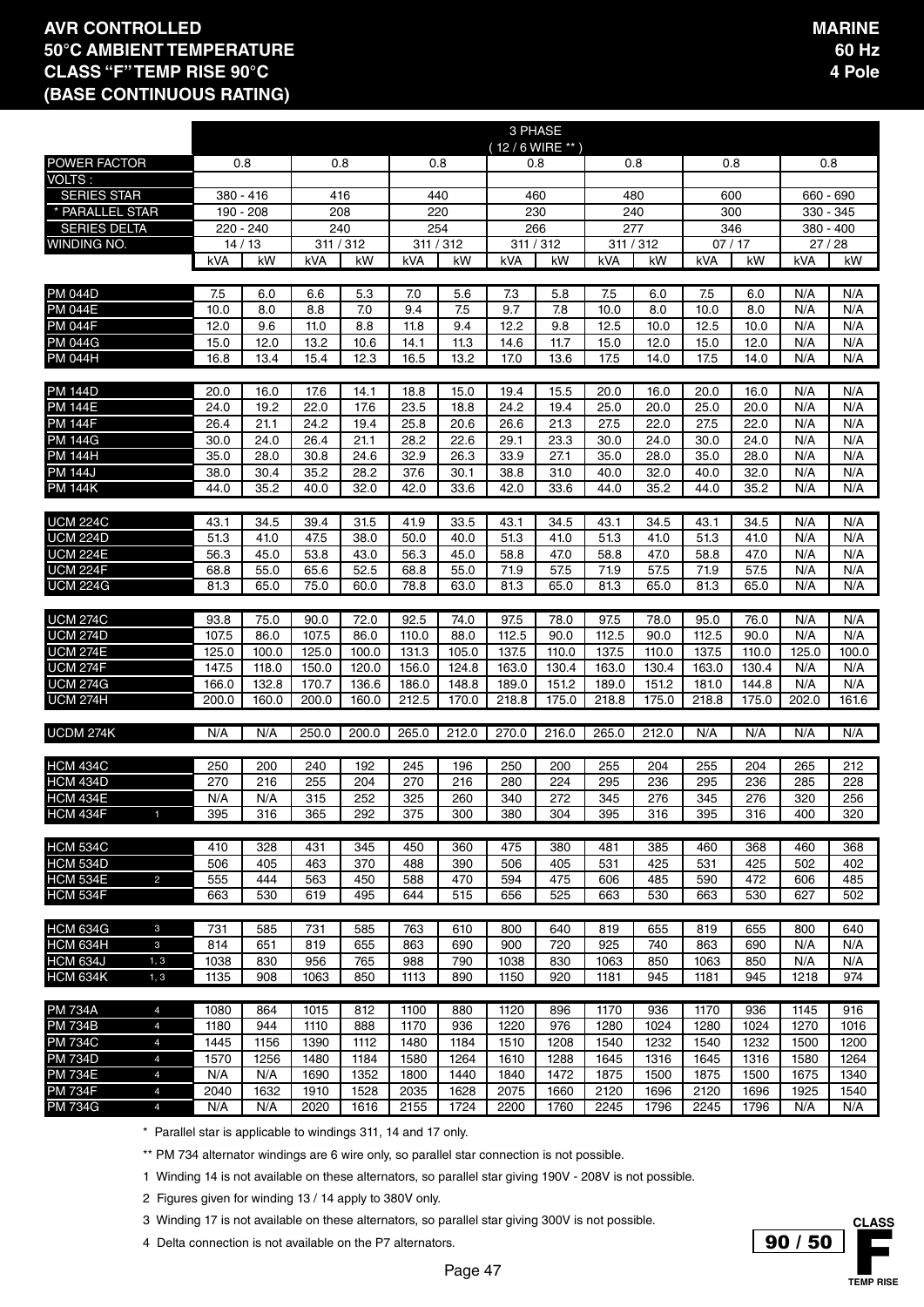|                                    |                |                |                |                |                |                | 3 PHASE        |                |                |                |                |                |              |              |
|------------------------------------|----------------|----------------|----------------|----------------|----------------|----------------|----------------|----------------|----------------|----------------|----------------|----------------|--------------|--------------|
|                                    |                |                |                |                |                |                | (12/6 WIRE)    |                |                |                |                |                |              |              |
| POWER FACTOR                       | 0.8            |                | 0.8            |                | 0.8            |                |                | 0.8            |                | 0.8            | 0.8            |                |              | 0.8          |
| VOLTS:                             |                |                |                |                |                |                |                |                |                |                |                |                |              |              |
| <b>SERIES STAR</b>                 |                | 380 - 416      | 416            |                | 440            |                |                | 460            |                | 480            | 600            |                | 660 - 690    |              |
| * PARALLEL STAR                    |                | 190 - 208      | 208            |                | 220            |                | 230            |                |                | 240            | 300            |                | 330 - 345    |              |
| <b>SERIES DELTA</b>                |                | 220 - 240      | 240            |                | 254            |                |                | 266            |                | 277            | 346            |                | $380 - 400$  |              |
| WINDING NO.                        |                | 14/13          | 311 / 312      |                | 311 / 312      |                | 311 / 312      |                |                | 311 / 312      | 07/17          |                | 27/28        |              |
|                                    | kVA            | kW             | kVA            | kW             | kVA            | kW             | kVA            | kW             | kVA            | kW             | kVA            | kW             | kVA          | kW           |
| PM 044D                            | 8.3            | 6.6            | 7.3            | 5.8            | 7.7            | 6.2            | 8.1            | 6.5            | 8.3            | 6.6            | 8.3            | 6.6            | N/A          | N/A          |
| PM 044E                            | 11.1           | 8.9            | 9.7            | 7.8            | 10.4           | 8.3            | 10.7           | 8.6            | 11.1           | 8.9            | 11.1           | 8.9            | N/A          | N/A          |
| <b>PM 044F</b>                     | 13.3           | 10.6           | 12.2           | 9.8            | 13.0           | 10.4           | 13.5           | 10.8           | 13.8           | 11.0           | 13.8           | 11.0           | N/A          | N/A          |
| <b>PM 044G</b>                     | 16.6           | 13.3           | 14.6           | 11.7           | 15.6           | 12.5           | 16.1           | 12.9           | 16.6           | 13.3           | 16.6           | 13.3           | N/A          | N/A          |
| <b>PM 044H</b>                     | 18.6           | 14.9           | 17.0           | 13.6           | 18.2           | 14.6           | 18.8           | 15.0           | 19.3           | 15.4           | 19.4           | 15.5           | N/A          | N/A          |
| PM 144D                            | 22.1           | 17.7           | 19.5           | 15.6           | 20.8           | 16.6           | 21.4           | 17.1           | 22.1           | 17.7           | 22.1           | 17.7           | N/A          | N/A          |
| PM 144E                            | 26.5           | 21.2           | 24.3           | 19.4           | 26.0           | 20.8           | 26.8           | 21.4           | 27.6           | 22.1           | 27.7           | 22.2           | N/A          | N/A          |
| <b>PM 144F</b>                     | 29.2           | 23.4           | 26.8           | 21.4           | 28.5           | 22.8           | 29.4           | 23.5           | 30.4           | 24.3           | 30.4           | 24.3           | N/A          | N/A          |
| PM 144G                            | 33.2           | 26.6           | 29.2           | 23.4           | 31.2           | 25.0           | 32.2           | 25.8           | 33.2           | 26.6           | 33.2           | 26.6           | N/A          | N/A          |
| PM 144H                            | 38.7           | 31.0           | 34.1           | 27.3           | 36.4           | 29.1           | 37.5           | 30.0           | 38.7           | 31.0           | 38.7<br>44.2   | 31.0           | N/A          | N/A          |
| <b>PM 144J</b><br><b>PM 144K</b>   | 42.0<br>48.7   | 33.6<br>39.0   | 38.9<br>44.2   | 31.1<br>35.4   | 41.6<br>46.4   | 33.3<br>37.1   | 42.9<br>46.4   | 34.3<br>37.1   | 44.2<br>48.6   | 35.4<br>38.9   | 48.7           | 35.4<br>39.0   | N/A<br>N/A   | N/A<br>N/A   |
|                                    |                |                |                |                |                |                |                |                |                |                |                |                |              |              |
| <b>UCM 224C</b>                    | 46.5           | 37.2           | 43.8           | 35.0           | 44.7           | 35.8           | 44.7           | 35.8           | 46.5           | 37.2           | 46.5           | 37.2           | N/A          | N/A          |
| <b>UCM 224D</b>                    | 54.3           | 43.4           | 51.0           | 40.8           | 53.1           | 42.5           | 54.3           | 43.4           | 56.3           | 45.0           | 56.3           | 45.0           | N/A          | N/A          |
| <b>UCM 224E</b><br><b>UCM 224F</b> | 63.0<br>72.5   | 50.4<br>58.0   | 60.0<br>72.5   | 48.0<br>58.0   | 63.0<br>75.6   | 50.4<br>60.5   | 63.0<br>75.6   | 50.4<br>60.5   | 66.0<br>80.0   | 52.8<br>64.0   | 66.0<br>80.0   | 52.8<br>64.0   | N/A<br>N/A   | N/A<br>N/A   |
| <b>UCM 224G</b>                    | 91.0           | 72.8           | 84.5           | 67.6           | 87.0           | 69.6           | 91.0           | 72.8           | 92.0           | 73.6           | 92.0           | 73.6           | N/A          | N/A          |
|                                    |                |                |                |                |                |                |                |                |                |                |                |                |              |              |
| <b>UCM 274C</b>                    | 105.0          | 84.0           | 93.8           | 75.0           | 102.5          | 82.0           | 102.5          | 82.0           | 108.8          | 87.0           | 106.3          | 85.0           | N/A          | N/A          |
| <b>UCM 274D</b><br><b>UCM 274E</b> | 115.0          | 92.0           | 115.0          | 92.0           | 117.5          | 94.0           | 120.0          | 96.0           | 125.0          | 100.0<br>115.2 | 125.0          | 100.0          | N/A          | N/A          |
| <b>UCM 274F</b>                    | 135.0<br>155.0 | 108.0<br>124.0 | 135.0<br>156.3 | 108.0<br>125.0 | 137.5<br>162.5 | 110.0<br>130.0 | 140.0<br>167.5 | 112.0<br>134.0 | 144.0<br>168.8 | 135.0          | 144.0<br>168.8 | 115.2<br>135.0 | 140.0<br>N/A | 112.0<br>N/A |
| <b>ILCM 274G</b>                   | 181.3          | 145.0          | 186.4          | 149.1          | 192.8          | 154.2          | 192.8          | 154.2          | 205.7          | 164.6          | 200.0          | 160.0          | N/A          | N/A          |
| <b>UCM 274H</b>                    | 212.5          | 170.0          | 212.5          | 170.0          | 218.8          | 175.0          | 221.3          | 177.0          | 225.0          | 180.0          | 225.0          | 180.0          | 223.0        | 178.4        |
| UCDM 274K                          | N/A            | N/A            | 252.0          | 201.6          | 265.0          | 212.0          | 275.0          | 220.0          | 285.0          | 228.0          | N/A            | N/A            | N/A          | N/A          |
| <b>HCM 434C</b>                    | 265            | 212            | 255            | 204            | 260            | 208            | 265            | 212            | 270            | 216            | 270            | 216            | 290          | 232          |
| <b>HCM 434D</b>                    | 305            | 244            | 295            | 236            | 305            | 244            | 320            | 256            | 330            | 264            | 330            | 264            | 315          | 252          |
| <b>HCM 434E</b>                    | N/A            | N/A            | 340            | 272            | 350            | 280            | 365            | 292            | 370            | 296            | 370            | 296            | 360          | 288          |
| <b>HCM 434F</b><br>1               | 425            | 340            | 395            | 316            | 405            | 324            | 415            | 332            | 425            | 340            | 425            | 340            | 440          | 352          |
| <b>HCM 534C</b>                    | 445            | 356            | 463            | 370            | 485            | 388            | 515            | 412            | 520            | 416            | 500            | 400            | 510          | 408          |
| <b>HCM 534D</b>                    | 545            | 436            | 500            | 400            | 520            | 416            | 545            | 436            | 570            | 456            | 570            | 456            | 556          | 445          |
| <b>HCM 534E</b><br>$\overline{2}$  | 600            | 480            | 606            | 485            | 625            | 500            | 638            | 510            | 650            | 520            | 638            | 510            | 672          | 538          |
| <b>HCM 534F</b>                    | 725            | 580            | 663            | 530            | 694            | 555            | 706            | 565            | 725            | 580            | 725            | 580            | 695          | 556          |
| <b>HCM 634G</b><br>$\mathbf{3}$    | 788            | 630            | 788            | 630            | 813            | 650            | 856            | 685            | 875            | 700            | 875            | 700            | 885          | 708          |
| <b>HCM 634H</b><br>$\mathbf{3}$    | 900            | 720            | 885            | 708            | 931            | 745            | 970            | 776            | 994            | 795            | 931            | 745            | N/A          | N/A          |
| <b>HCM 634J</b><br>1, 3            | 1113           | 890            | 1031           | 825            | 1063           | 850            | 1113           | 890            | 1150           | 920            | 1150           | 920            | N/A          | N/A          |
| <b>HCM 634K</b><br>1, 3            | 1220           | 976            | 1150           | 920            | 1200           | 960            | 1238           | 990            | 1275           | 1020           | 1275           | 1020           | 1347         | 1078         |

\* Parallel star is applicable to windings 311, 14 and 17 only.

1 Winding 14 is not available on these alternators, so parallel star giving 190V - 208V is not possible.

2 Figures given for winding 13 / 14 apply to 380V only.

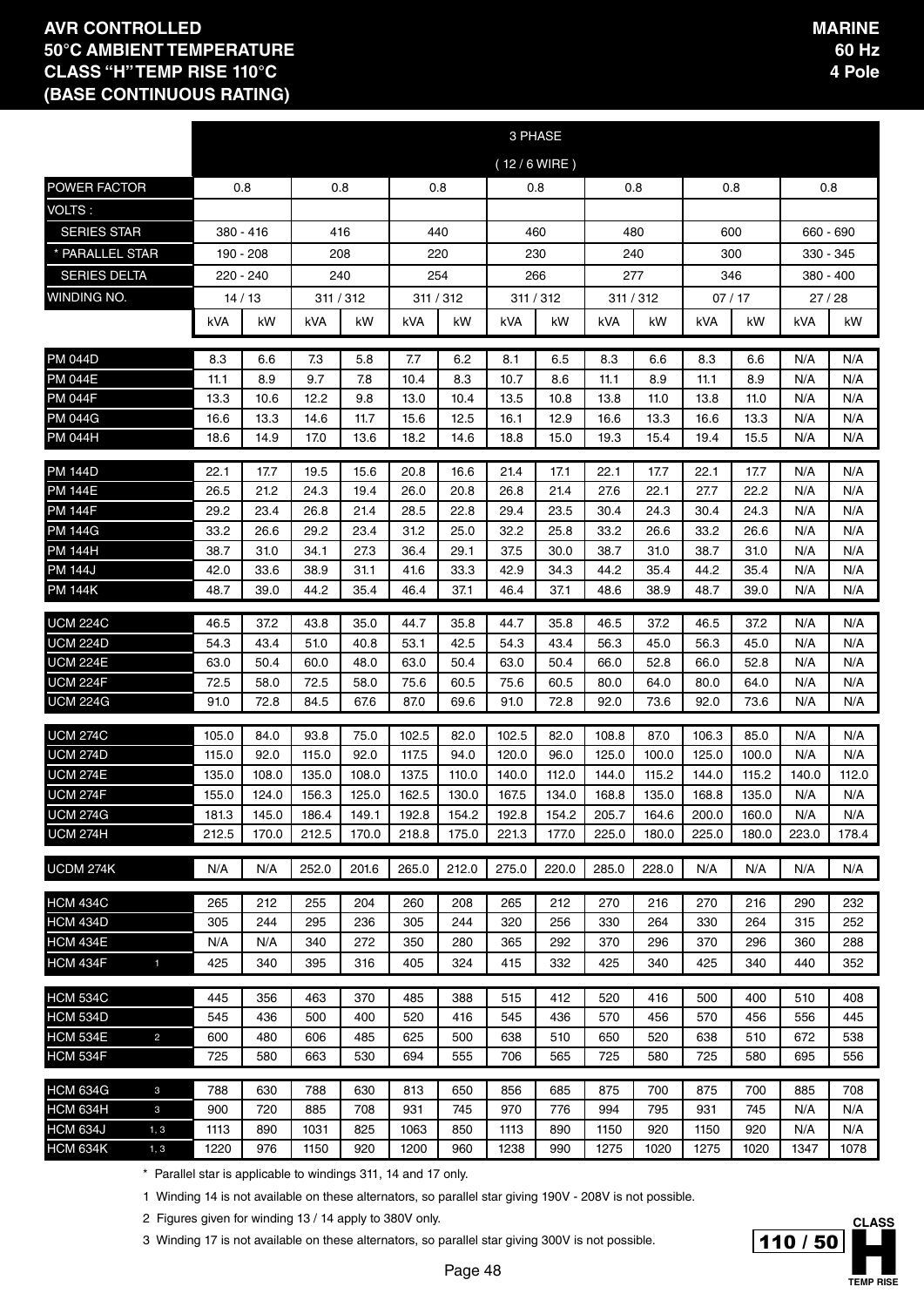|                             |              |     |           |     | 3 PHASE    |     |             |
|-----------------------------|--------------|-----|-----------|-----|------------|-----|-------------|
| <b>STAR</b><br><b>DELTA</b> |              |     |           |     | $(6$ WIRE) |     |             |
| POWER FACTOR                |              |     | 0.8       |     | 0.8        |     | 0.8         |
| <b>VOLTS:</b>               |              |     |           |     |            |     |             |
|                             |              |     | 380 - 415 |     | 440        |     | 660 - 690   |
|                             |              |     | 220 - 240 |     | 250        |     | $380 - 400$ |
| WINDING NO.                 |              |     | 312       |     | 312        |     | 26          |
|                             |              | kVA | kW        | kVA | kW         | kVA | kW          |
|                             |              |     |           |     |            |     |             |
| <b>HCM 636G</b>             |              | 220 | 176       | 220 | 176        | N/A | N/A         |
| <b>HCM 636H</b>             |              | 290 | 232       | 290 | 232        | N/A | N/A         |
| <b>HCM 636J</b>             |              | 350 | 280       | 350 | 280        | N/A | N/A         |
| <b>HCM 636K</b>             |              | 440 | 352       | 440 | 352        | N/A | N/A         |
|                             |              |     |           |     |            |     |             |
| <b>PM 736B</b>              | $\mathbf{1}$ | 480 | 384       | 480 | 384        | N/A | N/A         |
| <b>PM 736D</b>              | $\mathbf{1}$ | 630 | 504       | 630 | 504        | N/A | N/A         |
| <b>PM 736F</b>              | $\mathbf{1}$ | 800 | 640       | 800 | 640        | N/A | N/A         |

#### **AVR CONTROLLED 50°C AMBIENT TEMPERATURE CLASS "F" TEMP RISE 90°C (BASE CONTINUOUS RATING)**

 $70/50$ 

**TEMP RISE** 

**CLASS**

|                     |             |     |     | 3 PHASE  |            |             |  |
|---------------------|-------------|-----|-----|----------|------------|-------------|--|
|                     |             |     |     | (6 WIRE) |            |             |  |
| <b>POWER FACTOR</b> | 0.8         |     |     | 0.8      |            | 0.8         |  |
| <b>VOLTS:</b>       |             |     |     |          |            |             |  |
| <b>STAR</b>         | $380 - 415$ |     |     | 440      | 660 - 690  |             |  |
| <b>DELTA</b>        | $220 - 240$ |     |     | 250      |            | $380 - 400$ |  |
| <b>WINDING NO.</b>  | 312         |     |     | 312      | 26         |             |  |
|                     | kVA         | kW  | kVA | kW       | kVA        | kW          |  |
|                     |             |     |     |          |            |             |  |
| <b>HCM 636G</b>     | 250         | 200 | 250 | 200      | N/A        | N/A         |  |
| <b>HCM 636H</b>     | 330         | 264 | 330 | 264      | N/A        | N/A         |  |
| <b>HCM 636J</b>     | 400         | 320 | 400 | 320      | N/A        | N/A         |  |
| <b>HCM 636K</b>     | 505         | 404 | 505 | 404      | N/A<br>N/A |             |  |

| <b>PM 736B</b> | 500 | 400 | 500 | 400 | N/A | N/A |
|----------------|-----|-----|-----|-----|-----|-----|
| <b>PM 736D</b> | 655 | 524 | 655 | 524 | N/A | N/A |
| <b>PM 736F</b> | 850 | 680 | 850 | 680 | N/A | N/A |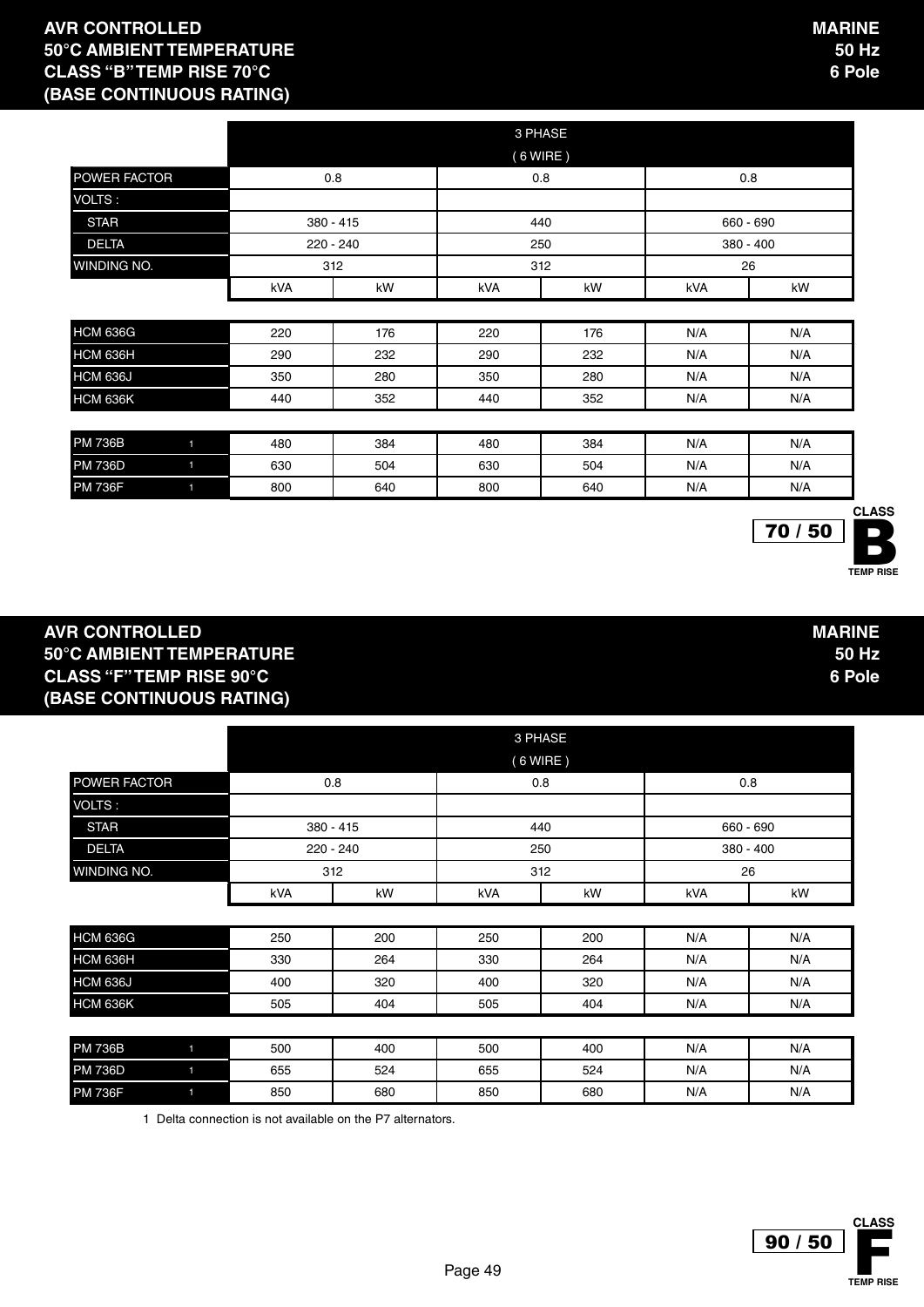|                     |                |           |           | 3 PHASE    |     |           |     |
|---------------------|----------------|-----------|-----------|------------|-----|-----------|-----|
|                     |                |           |           | $(6$ WIRE) |     |           |     |
| <b>POWER FACTOR</b> |                |           | 0.8       | 0.8        |     | 0.8       |     |
| <b>VOLTS:</b>       |                |           |           |            |     |           |     |
| <b>STAR</b>         |                | 380 - 415 |           | 440        |     | 660 - 690 |     |
| <b>DELTA</b>        |                |           | 220 - 240 | 250        |     | 380 - 400 |     |
| WINDING NO.         |                |           | 312       | 312        |     | 26        |     |
|                     |                | kVA       | kW        | kVA        | kW  | kVA       | kW  |
|                     |                |           |           |            |     |           |     |
| <b>HCM 636G</b>     |                | 250       | 200       | 250        | 200 | N/A       | N/A |
| <b>HCM 636H</b>     |                | 330       | 264       | 330        | 264 | N/A       | N/A |
| <b>HCM 636J</b>     |                | 400       | 320       | 400        | 320 | N/A       | N/A |
| <b>HCM 636K</b>     |                | 505       | 404       | 505        | 404 | N/A       | N/A |
|                     |                |           |           |            |     |           |     |
| <b>PM 736B</b>      | $\blacksquare$ | 525       | 420       | 525        | 420 | N/A       | N/A |
| <b>PM 736D</b>      | $\blacksquare$ | 655       | 524       | 655        | 524 | N/A       | N/A |
| <b>PM 736F</b>      | $\blacksquare$ | 900       | 720       | 900        | 720 | N/A       | N/A |

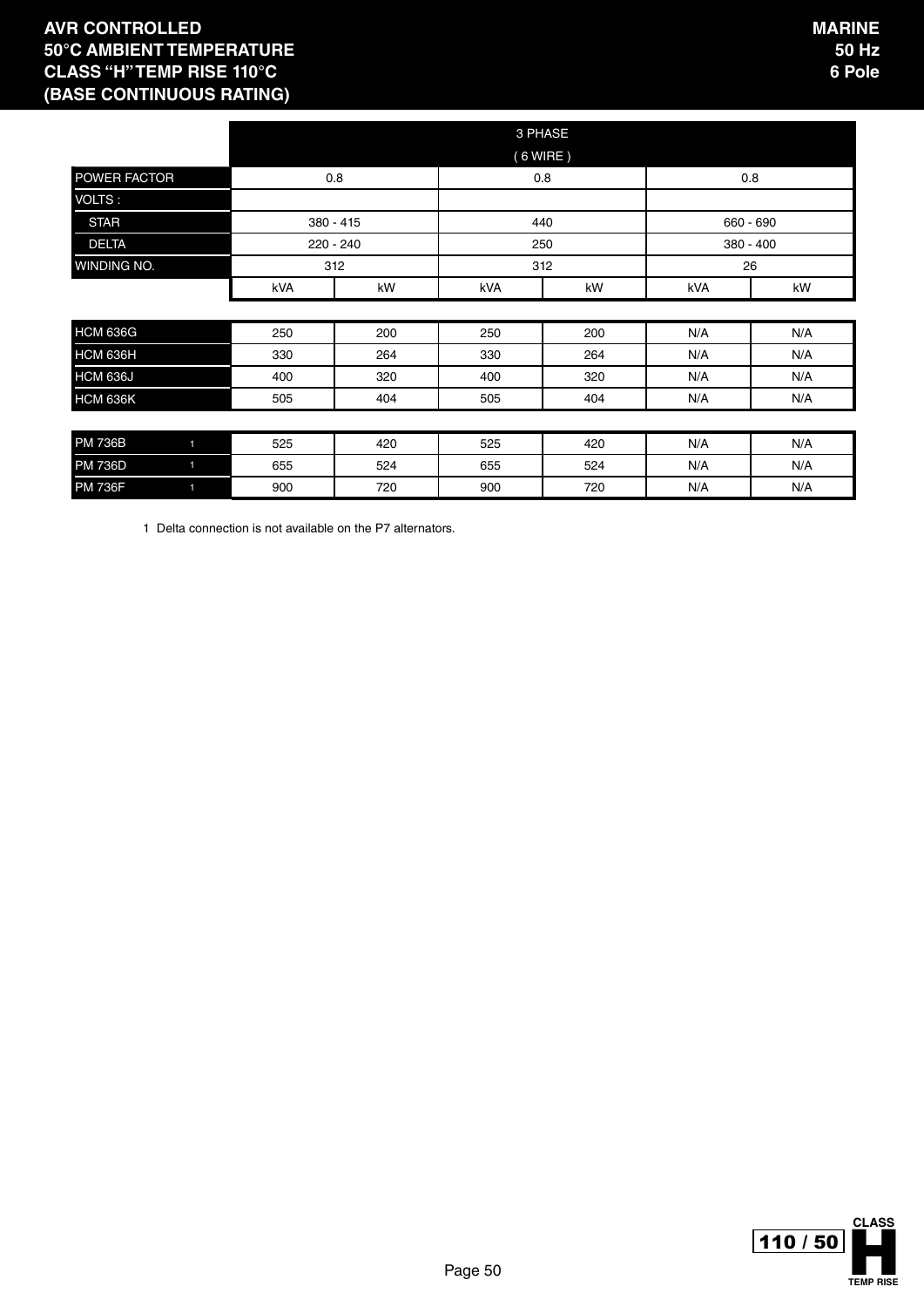|                                  |     |     |      |     |      |     | 3 PHASE    |     |      |     |           |           |
|----------------------------------|-----|-----|------|-----|------|-----|------------|-----|------|-----|-----------|-----------|
|                                  |     |     |      |     |      |     | $(6$ WIRE) |     |      |     |           |           |
| POWER FACTOR                     |     | 0.8 | 0.8  |     | 0.8  |     |            | 0.8 |      | 0.8 | 0.8       |           |
| VOLTS:                           |     |     |      |     |      |     |            |     |      |     |           |           |
| <b>STAR</b>                      |     | 416 |      | 440 |      | 460 |            | 480 |      | 600 | 660 - 690 |           |
| <b>DELTA</b>                     |     | 240 |      | 254 |      | 266 | 277        |     |      | 346 |           | 380 - 400 |
| <b>WINDING NO.</b>               |     | 312 |      | 312 |      | 312 |            | 312 | 07   |     | 28        |           |
|                                  | kVA | kW  | kVA  | kW  | kVA  | kW  | kVA        | kW  | kVA  | kW  | kVA       | kW        |
|                                  |     |     |      |     |      |     |            |     |      |     |           |           |
| <b>HCM 636G</b>                  | 250 | 200 | 270  | 216 | 270  | 216 | 270        | 216 | 270  | 216 | N/A       | N/A       |
| HCM 636H                         | 330 | 264 | 350  | 280 | 350  | 280 | 350        | 280 | 350  | 280 | N/A       | N/A       |
| <b>HCM 636J</b>                  | 405 | 324 | 430  | 344 | 430  | 344 | 430        | 344 | 430  | 344 | N/A       | N/A       |
| <b>HCM 636K</b>                  | 510 | 408 | 535  | 428 | 535  | 428 | 535        | 428 | 535  | 428 | N/A       | N/A       |
|                                  |     |     |      |     |      |     |            |     |      |     |           |           |
| <b>PM 736B</b><br>$\blacksquare$ | 600 | 480 | 650  | 520 | 650  | 520 | 650        | 520 | 650  | 520 | N/A       | N/A       |
| <b>PM 736D</b><br>$\blacksquare$ | 800 | 640 | 845  | 676 | 845  | 676 | 845        | 676 | 845  | 676 | N/A       | N/A       |
| <b>PM 736F</b><br>1              | 985 | 788 | 1040 | 832 | 1040 | 832 | 1040       | 832 | 1040 | 832 | N/A       | N/A       |

#### **AVR CONTROLLED 50°C AMBIENT TEMPERATURE CLASS "F" TEMP RISE 90°C (BASE CONTINUOUS RATING)**

|                     |                         |      |     |            |     |            |     | 3 PHASE    |     |      |     |             |           |  |
|---------------------|-------------------------|------|-----|------------|-----|------------|-----|------------|-----|------|-----|-------------|-----------|--|
|                     |                         |      |     |            |     |            |     | $(6$ WIRE) |     |      |     |             |           |  |
| <b>POWER FACTOR</b> |                         | 0.8  |     |            | 0.8 |            | 0.8 |            | 0.8 |      | 0.8 |             | 0.8       |  |
| VOLTS:              |                         |      |     |            |     |            |     |            |     |      |     |             |           |  |
| <b>STAR</b>         |                         |      | 416 |            | 440 |            | 460 |            | 480 |      | 600 |             | 660 - 690 |  |
| <b>DELTA</b>        |                         |      | 240 |            | 254 |            | 266 |            | 277 | 346  |     | $380 - 400$ |           |  |
| WINDING NO.         | 312<br>kW<br><b>kVA</b> |      |     |            | 312 |            | 312 |            | 312 |      | 07  |             | 28        |  |
|                     |                         |      |     | <b>kVA</b> | kW  | <b>kVA</b> | kW  | <b>kVA</b> | kW  | kVA  | kW  | <b>kVA</b>  | kW        |  |
|                     |                         |      |     |            |     |            |     |            |     |      |     |             |           |  |
| HCM 636G            |                         | 294  | 235 | 313        | 250 | 313        | 250 | 313        | 250 | 313  | 250 | N/A         | N/A       |  |
| HCM 636H            |                         | 388  | 310 | 413        | 330 | 413        | 330 | 413        | 330 | 413  | 330 | N/A         | N/A       |  |
| <b>HCM 636J</b>     |                         | 475  | 380 | 500        | 400 | 500        | 400 | 500        | 400 | 500  | 400 | N/A         | N/A       |  |
| <b>HCM 636K</b>     |                         | 594  | 475 | 625        | 500 | 625        | 500 | 625        | 500 | 625  | 500 | N/A         | N/A       |  |
|                     |                         |      |     |            |     |            |     |            |     |      |     |             |           |  |
| <b>PM 736B</b>      | $\blacksquare$          | 710  | 568 | 750        | 600 | 750        | 600 | 750        | 600 | 750  | 600 | N/A         | N/A       |  |
| <b>PM 736D</b>      | $\blacksquare$          | 920  | 736 | 975        | 780 | 975        | 780 | 975        | 780 | 975  | 780 | N/A         | N/A       |  |
| <b>PM 736F</b>      | 1                       | 1135 | 908 | 1200       | 960 | 1200       | 960 | 1200       | 960 | 1200 | 960 | N/A         | N/A       |  |

1 Delta connection is not available on the P7 alternators.





**MARINE 60 Hz 6 Pole**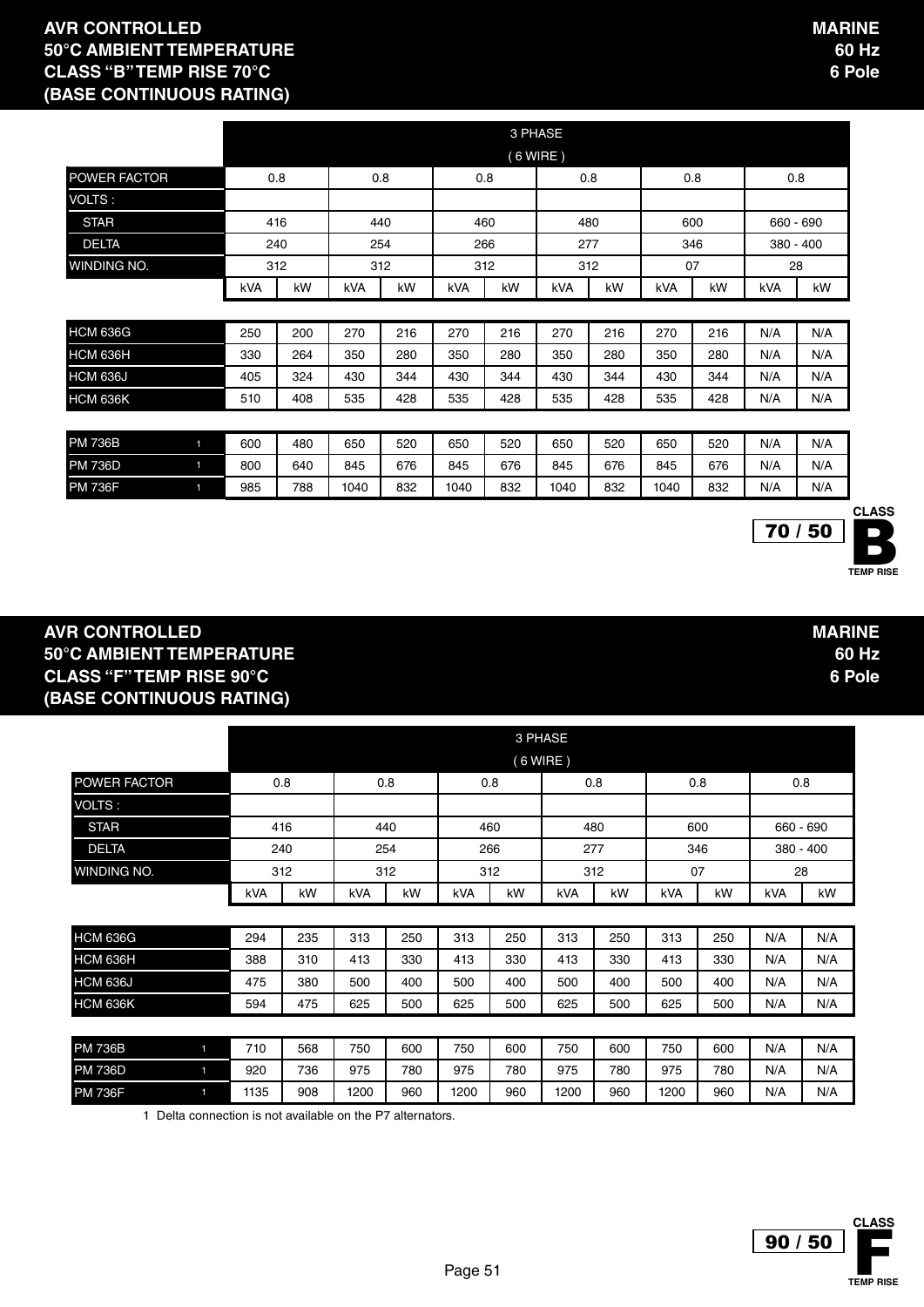|                     | 3 PHASE |     |      |     |      |     |            |     |      |     |             |     |
|---------------------|---------|-----|------|-----|------|-----|------------|-----|------|-----|-------------|-----|
|                     |         |     |      |     |      |     | $(6$ WIRE) |     |      |     |             |     |
| <b>POWER FACTOR</b> |         | 0.8 | 0.8  |     | 0.8  |     |            | 0.8 |      | 0.8 | 0.8         |     |
| VOLTS:              |         |     |      |     |      |     |            |     |      |     |             |     |
| <b>STAR</b>         |         | 416 |      | 440 | 460  |     | 480        |     | 600  |     | 660 - 690   |     |
| <b>DELTA</b>        |         | 240 |      | 254 |      | 266 | 277        |     | 346  |     | $380 - 400$ |     |
| WINDING NO.         |         | 312 | 312  |     |      | 312 | 312        |     | 07   |     | 28          |     |
|                     | kVA     | kW  | kVA  | kW  | kVA  | kW  | kVA        | kW  | kVA  | kW  | kVA         | kW  |
|                     |         |     |      |     |      |     |            |     |      |     |             |     |
| <b>HCM 636G</b>     | 294     | 235 | 313  | 250 | 313  | 250 | 313        | 250 | N/A  | N/A | N/A         | N/A |
| <b>HCM 636H</b>     | 393     | 314 | 415  | 332 | 415  | 332 | 415        | 332 | N/A  | N/A | N/A         | N/A |
| <b>HCM 636J</b>     | 475     | 380 | 500  | 400 | 500  | 400 | 500        | 400 | N/A  | N/A | N/A         | N/A |
| <b>HCM 636K</b>     | 594     | 475 | 625  | 500 | 625  | 500 | 625        | 500 | N/A  | N/A | N/A         | N/A |
|                     |         |     |      |     |      |     |            |     |      |     |             |     |
| <b>PM 736B</b><br>1 | 710     | 568 | 750  | 600 | 750  | 600 | 750        | 600 | 750  | 600 | N/A         | N/A |
| <b>PM 736D</b><br>1 | 920     | 736 | 975  | 780 | 975  | 780 | 975        | 780 | 975  | 780 | N/A         | N/A |
| <b>PM 736F</b>      | 1240    | 992 | 1240 | 992 | 1240 | 992 | 1240       | 992 | 1200 | 960 | N/A         | N/A |

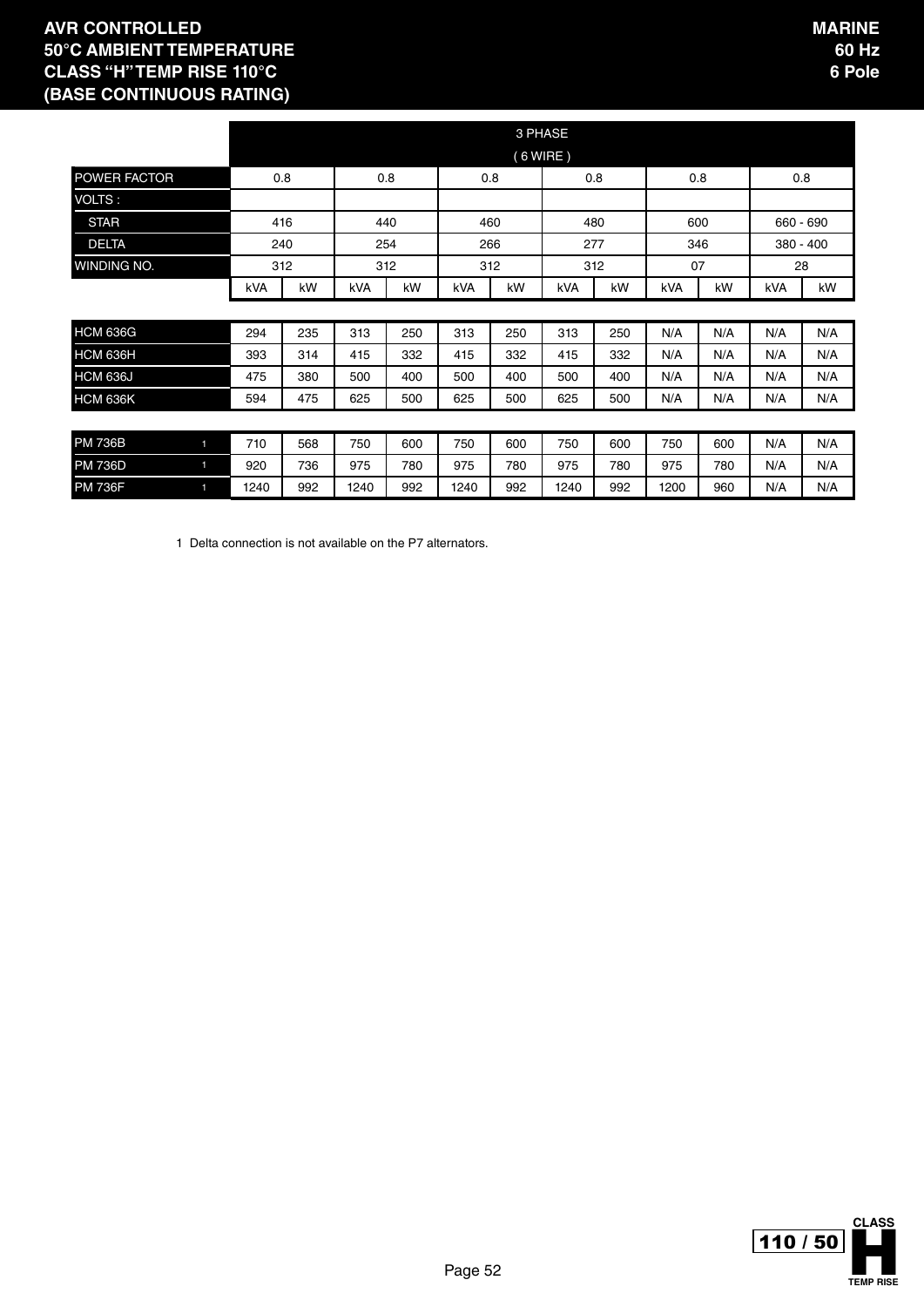#### **TRANSFORMER CONTROLLED 40°C AMBIENT TEMPERATURE (BASE CONTINUOUS RATING)**

|                     |            |           | 3 PHASE   |      |             |    | 1 PHASE     |    |
|---------------------|------------|-----------|-----------|------|-------------|----|-------------|----|
|                     | $(6$ WIRE) |           |           |      |             |    | $(6$ WIRE)  |    |
| <b>POWER FACTOR</b> | 0.8        |           |           | 0.85 | 0.8         |    | 0.85        |    |
| VOLTS:              |            | 380 - 415 | 380 - 415 |      | $220 - 240$ |    | $220 - 240$ |    |
|                     | kVA        | kW        | kVA       | kW   | <b>kVA</b>  | kW | kVA         | kW |

| <b>UCI 224C</b> | 30.0 | 24.0 | 35.0 | 29.8 | 20.0 | 16.0 | 23.5 | 20.0 |
|-----------------|------|------|------|------|------|------|------|------|
| <b>UCI 224D</b> | 35.0 | 28.0 | 42.5 | 36.1 | 23.5 | 18.8 | 28.5 | 24.2 |
| <b>UCI 224E</b> | 42.5 | 34.0 | 50.0 | 42.5 | 28.5 | 22.8 | 33.5 | 28.5 |
| <b>UCI 224F</b> | 55.0 | 44.0 | 65.0 | 55.3 | 36.5 | 29.2 | 43.0 | 36.6 |
| <b>UCI 224G</b> | 65.0 | 52.0 | 75.0 | 63.8 | 43.5 | 34.8 | 50.0 | 42.5 |

Winding number is specific to output voltage.

These alternators will only operate at the voltage specified at time of order.

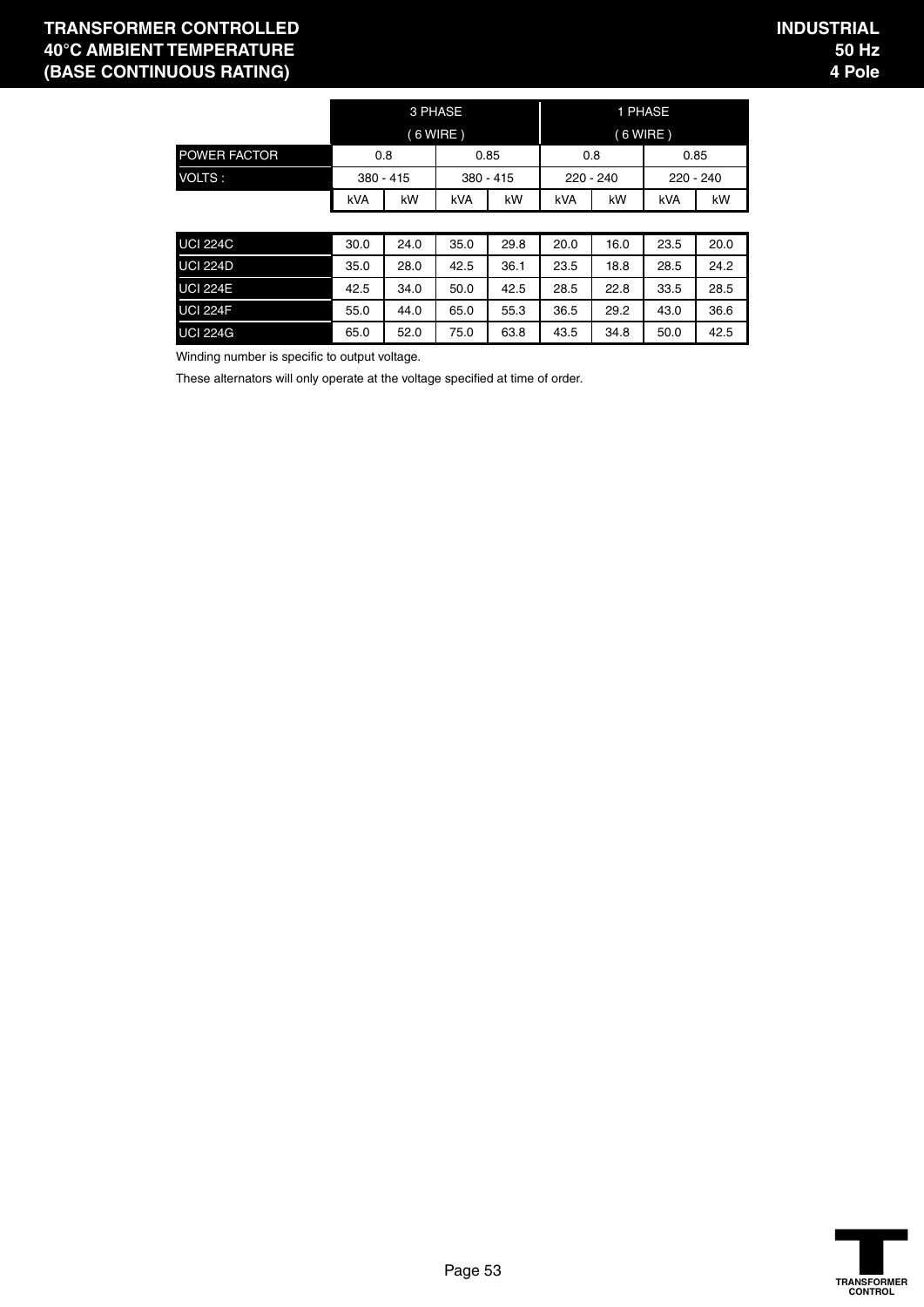#### **TRANSFORMER CONTROLLED 40°C AMBIENT TEMPERATURE (BASE CONTINUOUS RATING)**

|                     |            |     | 3 PHASE |      |     |             | 1 PHASE     |      |
|---------------------|------------|-----|---------|------|-----|-------------|-------------|------|
|                     | $(6$ WIRE) |     |         |      |     | $(6$ WIRE)  |             |      |
| <b>POWER FACTOR</b> |            | 0.8 |         | 0.85 |     | 0.8         |             | 0.85 |
| VOLTS:              |            | 480 |         | 480  |     | $220 - 240$ | $220 - 240$ |      |
|                     | kVA        | kW  | kVA     | kW   | kVA | kW          | kVA         | kW   |

| <b>UCI 224C</b> | 37.5 | 30.0 | 42.5 | 36.1 | 25.0 | 20.0 | 28.0 | 23.8 |
|-----------------|------|------|------|------|------|------|------|------|
| <b>UCI 224D</b> | 44.0 | 35.2 | 49.0 | 41.7 | 29.4 | 23.5 | 32.5 | 27.6 |
| <b>UCI 224E</b> | 53.0 | 42.4 | 60.0 | 51.0 | 35.6 | 28.5 | 40.0 | 34.0 |
| <b>UCI 224F</b> | 69.0 | 55.2 | 75.0 | 63.8 | 45.6 | 36.5 | 50.0 | 42.5 |
| <b>UCI 224G</b> | 81.0 | 64.8 | 88.0 | 74.8 | 54.4 | 43.5 | 59.0 | 50.2 |

Winding number is specific to output voltage.

These alternators will only operate at the voltage specified at time of order.

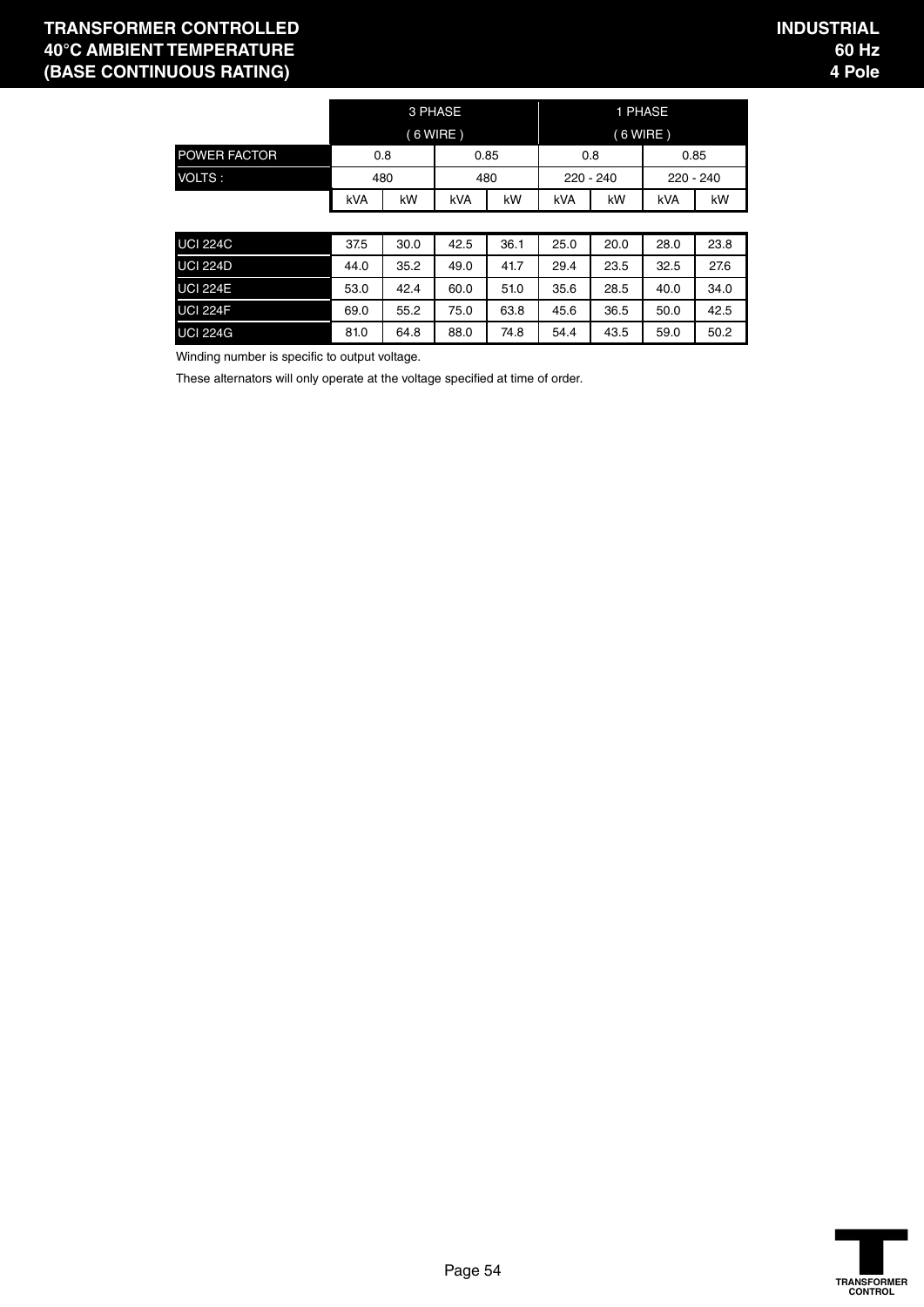| Power Factor      |            |                 |      |                  |      | 0.8                    |      |      |                  |      |          |
|-------------------|------------|-----------------|------|------------------|------|------------------------|------|------|------------------|------|----------|
| Connection        |            |                 |      |                  |      | Star (3 Phase, 6 wire) |      |      |                  |      |          |
| Temp Rise/Ambient |            |                 |      | Class H 150/40°C |      |                        |      |      | Class H 125/40°C |      |          |
| Rating            |            |                 |      | Standby          |      |                        |      |      | Continuous       |      |          |
| Voltage           |            | 380V            | 400V | 415V             | 440V | 660-690V               | 380V | 400V | 415V             | 440V | 660-690V |
| Winding No.       |            | 12 <sup>°</sup> | 12   | 12               | 12   | 65                     | 12   | 12   | 12               | 12   | 65       |
| <b>LVSI 804R</b>  | kVA        | 2445            | 2575 | 2575             | 2420 | N/A                    | 2290 | 2410 | 2410             | 2265 | N/A      |
|                   | kW         | 1956            | 2060 | 2060             | 1936 | N/A                    | 1832 | 1928 | 1928             | 1812 | N/A      |
|                   | kVA        | 2835            | 2985 | 2985             | 2805 | N/A                    | 2650 | 2790 | 2790             | 2620 | N/A      |
| <b>LVSI 804S</b>  | kW         | 2268            | 2388 | 2388             | 2244 | N/A                    | 2120 | 2232 | 2232             | 2096 | N/A      |
| <b>LVSI 804T</b>  | kVA        | 3095            | 3260 | 3260             | 3065 | 3025                   | 2895 | 3050 | 3050             | 2865 | 2830     |
|                   | kW         | 2476            | 2608 | 2608             | 2452 | 2420                   | 2316 | 2440 | 2440             | 2292 | 2264     |
| <b>LVSI 804W</b>  | <b>kVA</b> | 3610            | 3800 | 3800             | 3570 | 3550                   | 3375 | 3555 | 3555             | 3340 | 3320     |
|                   | kW         | 2888            | 3040 | 3040             | 2856 | 2840                   | 2700 | 2844 | 2844             | 2672 | 2656     |
| <b>LVSI 804X</b>  | kVA        | 3970            | 4180 | 4180             | 3970 | N/A                    | 3715 | 3911 | 3911             | 3675 | N/A      |
|                   | kW         | 3176            | 3344 | 3344             | 3176 | N/A                    | 2972 | 3129 | 3129             | 2940 | N/A      |
| <b>LVSI 804Y</b>  | kVA        | N/A             | N/A  | N/A              | N/A  | 4065                   | N/A  | N/A  | N/A              | N/A  | 3800     |
|                   | kW         | N/A             | N/A  | N/A              | N/A  | 3252                   | N/A  | N/A  | N/A              | N/A  | 3040     |

| <b>Power Factor</b> |            |      |                 |                  |      | 0.8                    |      |      |                 |                 |          |
|---------------------|------------|------|-----------------|------------------|------|------------------------|------|------|-----------------|-----------------|----------|
| Connection          |            |      |                 |                  |      | Star (3 Phase, 6 wire) |      |      |                 |                 |          |
| Temp Rise/Ambient   |            |      |                 | Class F 105/40°C |      |                        |      |      | Class B 80/40°C |                 |          |
| Rating              |            |      |                 | Continuous       |      |                        |      |      | Continuous      |                 |          |
| Voltage             |            | 380V | 400V            | 415V             | 440V | 660-690V               | 380V | 400V | 415V            | 440V            | 660-690V |
| Winding No.         |            | 12   | 12 <sup>°</sup> | 12               | 12   | 65                     | 12   | 12   | 12              | 12 <sup>°</sup> | 65       |
| LVSI 804R           | kVA        | 2100 | 2210            | 2210             | 2075 | N/A                    | 1830 | 1930 | 1930            | 1815            | N/A      |
|                     | kW         | 1680 | 1768            | 1768             | 1660 | N/A                    | 1464 | 1544 | 1544            | 1452            | N/A      |
| <b>LVSI 804S</b>    | kVA        | 2430 | 2560            | 2560             | 2405 | N/A                    | 2125 | 2240 | 2240            | 2105            | N/A      |
|                     | kW         | 1944 | 2048            | 2048             | 1924 | N/A                    | 1700 | 1792 | 1792            | 1684            | N/A      |
| <b>LVSI 804T</b>    | kVA        | 2660 | 2800            | 2800             | 2630 | 2560                   | 2325 | 2450 | 2450            | 2300            | 2170     |
|                     | kW         | 2128 | 2240            | 2240             | 2104 | 2048                   | 1860 | 1960 | 1960            | 1840            | 1736     |
| <b>LVSI 804W</b>    | kVA        | 3155 | 3322            | 3322             | 3122 | 3020                   | 2740 | 2887 | 2887            | 2715            | 2560     |
|                     | kW         | 2524 | 2658            | 2658             | 2498 | 2416                   | 2192 | 2310 | 2310            | 2172            | 2048     |
| <b>LVSI 804X</b>    | <b>kVA</b> | 3470 | 3655            | 3655             | 3435 | N/A                    | 3015 | 3177 | 3177            | 2980            | N/A      |
|                     | kW         | 2776 | 2924            | 2924             | 2748 | N/A                    | 2412 | 2542 | 2542            | 2384            | N/A      |
| <b>LVSI 804Y</b>    | kVA        | N/A  | N/A             | N/A              | N/A  | 3535                   | N/A  | N/A  | N/A             | N/A             | 3080     |
|                     | kW         | N/A  | N/A             | N/A              | N/A  | 2828                   | N/A  | N/A  | N/A             | N/A             | 2464     |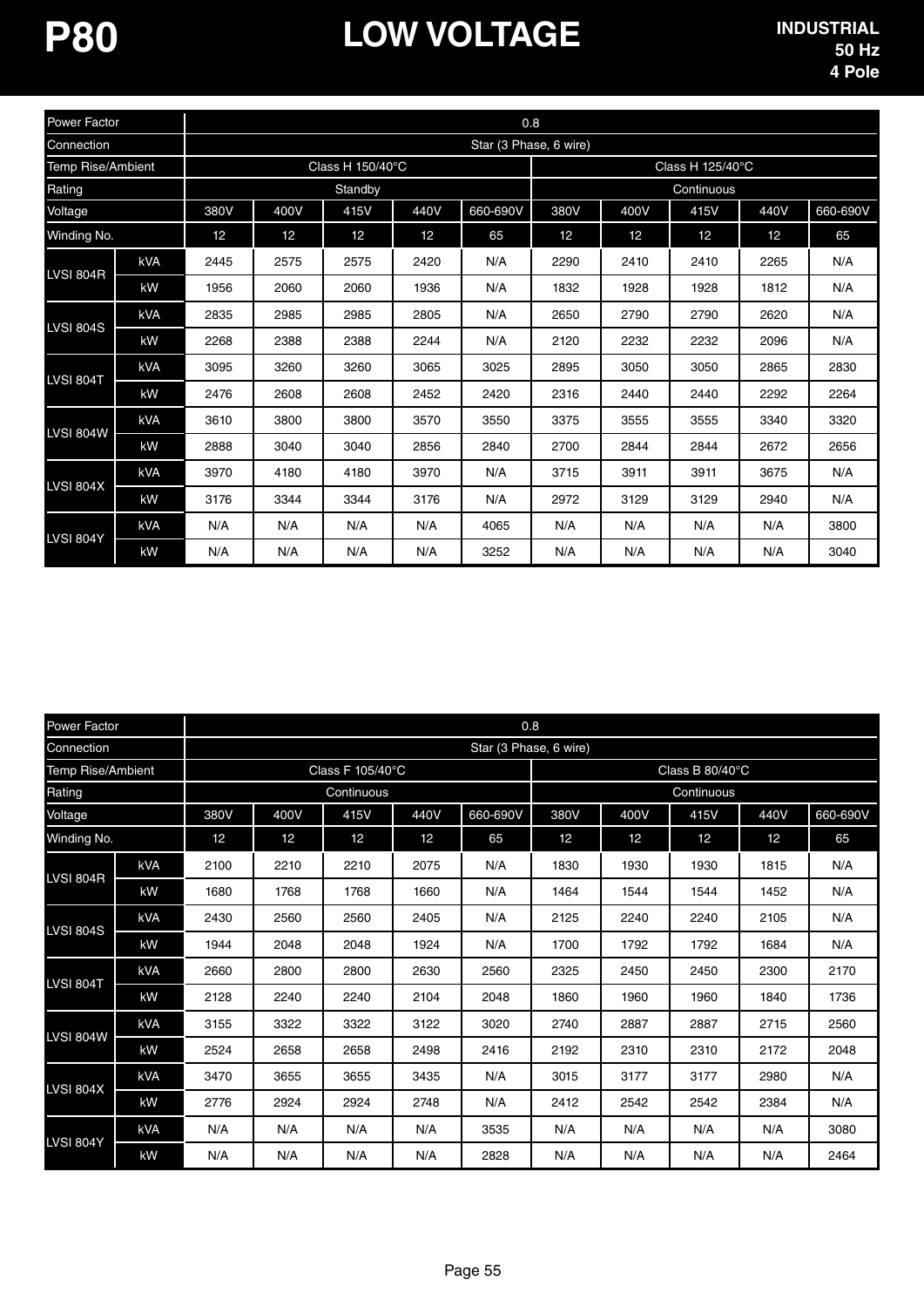| Power Factor      |            |      |                 |                 |                  |      | 0.8                    |      |      |      |                  |                 |      |
|-------------------|------------|------|-----------------|-----------------|------------------|------|------------------------|------|------|------|------------------|-----------------|------|
| Connection        |            |      |                 |                 |                  |      | Star (3 Phase, 6 wire) |      |      |      |                  |                 |      |
| Temp Rise/Ambient |            |      |                 |                 | Class H 150/40°C |      |                        |      |      |      | Class H 125/40°C |                 |      |
| Rating            |            |      |                 |                 | Standby          |      |                        |      |      |      | Continuous       |                 |      |
| Voltage           |            | 380V | 416V            | 440V            | 460V             | 480V | 600V                   | 380V | 416V | 440V | 460V             | 480V            | 600V |
| Winding No.       |            | 13   | 12 <sup>2</sup> | 12 <sup>°</sup> | 12 <sup>°</sup>  | 12   | 07                     | 13   | 12   | 12   | 12               | 12 <sup>2</sup> | 07   |
|                   | <b>kVA</b> | 3015 | 2780            | 2940            | 3066             | 3200 | N/A                    | 2825 | 2600 | 2750 | 2875             | 3000            | N/A  |
| LVSI 804R         | kW         | 2412 | 2224            | 2352            | 2453             | 2560 | N/A                    | 2260 | 2080 | 2200 | 2300             | 2400            | N/A  |
|                   | <b>kVA</b> | 3470 | 3105            | 3285            | 3436             | 3585 | 3325                   | 3250 | 2900 | 3070 | 3210             | 3350            | 3110 |
| <b>LVSI 804S</b>  | kW         | 2776 | 2484            | 2628            | 2749             | 2868 | 2660                   | 2600 | 2320 | 2456 | 2568             | 2680            | 2488 |
|                   | <b>kVA</b> | 3630 | 3390            | 3590            | 3753             | 3915 | N/A                    | 3400 | 3170 | 3355 | 3508             | 3660            | N/A  |
| <b>LVSI 804T</b>  | kW         | 2904 | 2712            | 2872            | 3002             | 3132 | N/A                    | 2720 | 2536 | 2684 | 2806             | 2928            | N/A  |
| <b>LVSI 804W</b>  | <b>kVA</b> | 4000 | 3841            | 4060            | 4245             | 4430 | 4430                   | 3750 | 3590 | 3800 | 3969             | 4142            | 4142 |
|                   | kW         | 3200 | 3072            | 3248            | 3396             | 3544 | 3544                   | 3000 | 2872 | 3040 | 3175             | 3314            | 3314 |
| <b>LVSI 804X</b>  | <b>kVA</b> | N/A  | 4130            | 4370            | 4571             | 4770 | 4770                   | N/A  | 3870 | 4090 | 4278             | 4464            | 4464 |
|                   | kW         | N/A  | 3304            | 3496            | 3657             | 3816 | 3816                   | N/A  | 3096 | 3272 | 3422             | 3571            | 3571 |

| <b>Power Factor</b>      |            |      |                 |                 |                  |                 | 0.8                    |      |                 |                 |      |                 |      |
|--------------------------|------------|------|-----------------|-----------------|------------------|-----------------|------------------------|------|-----------------|-----------------|------|-----------------|------|
| Connection               |            |      |                 |                 |                  |                 | Star (3 Phase, 6 wire) |      |                 |                 |      |                 |      |
| <b>Temp Rise/Ambient</b> |            |      |                 |                 | Class F 105/40°C |                 |                        |      |                 | Class B 80/40°C |      |                 |      |
| Rating                   |            |      | Continuous      |                 |                  |                 |                        |      |                 | Continuous      |      |                 |      |
| Voltage                  |            | 380V | 416V            | 440V            | 460V             | 480V            | 600V                   | 380V | 416V            | 440V            | 460V | 480V            | 600V |
| Winding No.              |            | 13   | 12 <sup>°</sup> | 12 <sup>°</sup> | 12               | 12 <sup>2</sup> | 07                     | 13   | 12 <sup>2</sup> | 12              | 12   | 12 <sup>°</sup> | 07   |
|                          | kVA        | 2590 | 2385            | 2520            | 2635             | 2750            | N/A                    | 2260 | 2080            | 2200            | 2300 | 2400            | N/A  |
| <b>LVSI 804R</b>         | kW         | 2072 | 1908            | 2016            | 2108             | 2200            | N/A                    | 1808 | 1664            | 1760            | 1840 | 1920            | N/A  |
|                          | kVA        | 2975 | 2665            | 2820            | 2948             | 3075            | 2820                   | 2630 | 2325            | 2455            | 2569 | 2680            | 2370 |
| <b>LVSI 804S</b>         | kW         | 2380 | 2132            | 2256            | 2358             | 2460            | 2256                   | 2104 | 1860            | 1964            | 2055 | 2144            | 1896 |
|                          | <b>kVA</b> | 3130 | 2910            | 3080            | 3220             | 3360            | N/A                    | 2750 | 2600            | 2750            | 2875 | 3000            | N/A  |
| <b>LVSI 804T</b>         | kW         | 2504 | 2328            | 2464            | 2576             | 2688            | N/A                    | 2200 | 2080            | 2200            | 2300 | 2400            | N/A  |
|                          | kVA        | 3450 | 3350            | 3550            | 3710             | 3871            | 3871                   | 3030 | 2915            | 3085            | 3224 | 3364            | 3364 |
| <b>LVSI 804W</b>         | kW         | 2760 | 2680            | 2840            | 2968             | 3097            | 3097                   | 2424 | 2332            | 2468            | 2579 | 2691            | 2691 |
|                          | <b>kVA</b> | N/A  | 3615            | 3820            | 3998             | 4172            | 4172                   | N/A  | 3140            | 3300            | 3474 | 3625            | 3625 |
| <b>LVSI 804X</b>         | kW         | N/A  | 2892            | 3056            | 3198             | 3338            | 3338                   | N/A  | 2512            | 2624            | 2779 | 2900            | 2900 |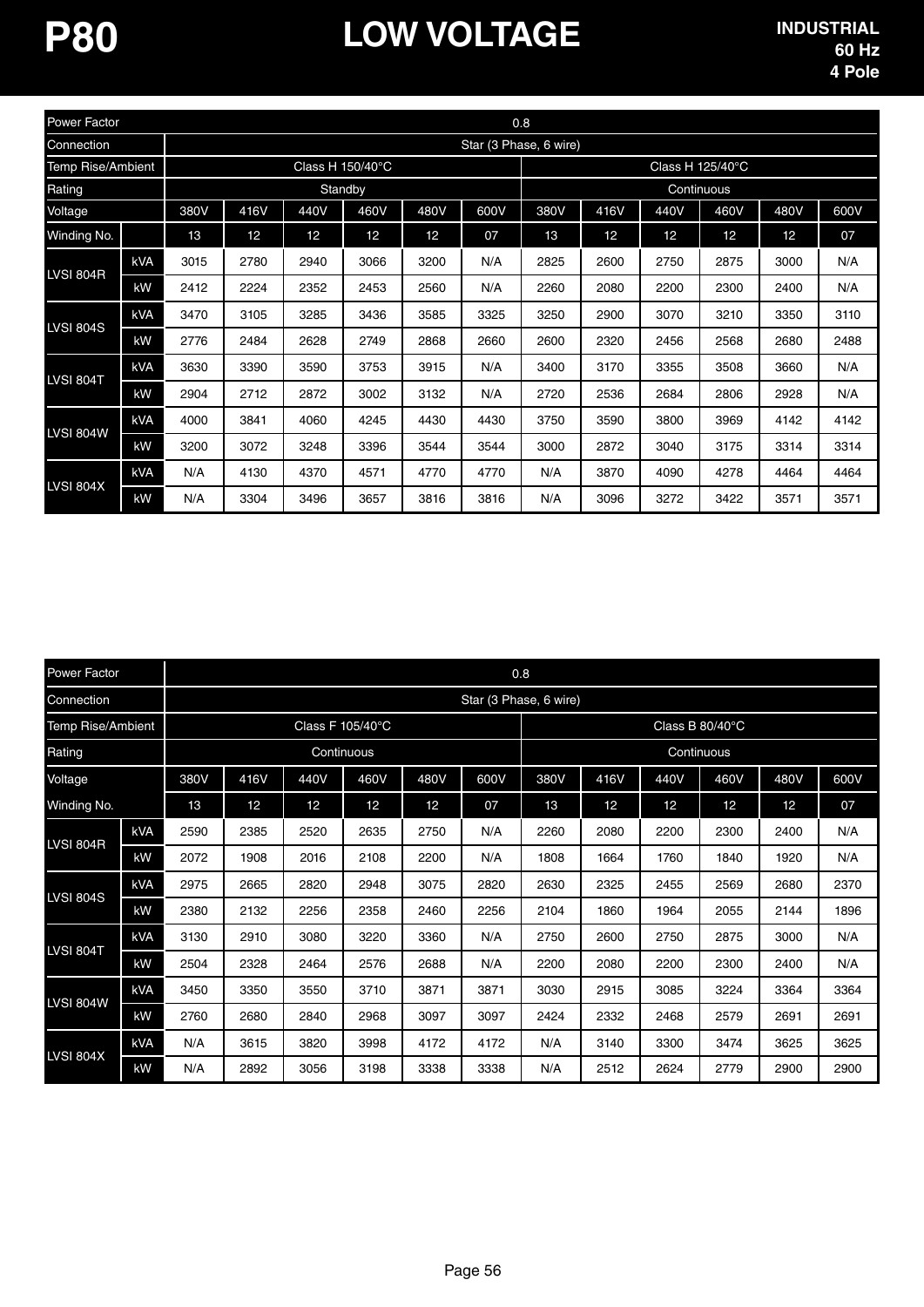# **MEDIUM VOLTAGE**

| Power Factor       |     |                            | 0.8                    |                  |                 |
|--------------------|-----|----------------------------|------------------------|------------------|-----------------|
| Connection         |     |                            | Star (3 Phase, 6 wire) |                  |                 |
| Temp. Rise/Ambient |     | Class H $150/40^{\circ}$ C | Class H 125/40°C       | Class F 105/40°C | Class B 80/40°C |
| Rating             |     | Standby                    | Continuous             | Continuous       | Countinuous     |
| Voltage            |     | 3300V                      | 3300V                  | 3300V            | 3300V           |
| Winding No.        |     | 51                         | 51                     | 51               | 51              |
| MVSI 804R          | kVA | 2835                       | 2650                   | 2400             | 2100            |
|                    | kW  | 2268                       | 2120                   | 1920             | 1680            |
| <b>MVSI 804S</b>   | kVA | 3100                       | 2900                   | 2660             | 2330            |
|                    | kW  | 2480                       | 2320                   | 2128             | 1864            |
|                    | kVA | 3370                       | 3160                   | 2940             | 2590            |
| MVSI 804T          | kW  | 2696                       | 2528                   | 2352             | 2072            |
|                    | kVA | 3960                       | 3718                   | 3475             | 3114            |
| MVSI 804W          | kW  | 3168                       | 2974                   | 2780             | 2491            |
| MVSI 804X          | kVA | 4520                       | 4253                   | 3975             | 3562            |
|                    | kW  | 3616                       | 3402                   | 3180             | 2850            |

**P80**

## **MEDIUM VOLTAGE**

| Power Factor      |     | 0.8              |                        |                  |                 |  |  |  |  |
|-------------------|-----|------------------|------------------------|------------------|-----------------|--|--|--|--|
| Connection        |     |                  | Star (3 Phase, 6 wire) |                  |                 |  |  |  |  |
| Temp Rise/Ambient |     | Class H 150/40°C | Class H 125/40°C       | Class F 105/40°C | Class B 80/40°C |  |  |  |  |
| Rating            |     | Standby          | Continuous             | Continuous       | Countinuous     |  |  |  |  |
| Voltage           |     | 4160V            | 4160V                  | 4160V            | 4160V           |  |  |  |  |
| Winding No.       |     | 51               | 51                     | 51               | 51              |  |  |  |  |
|                   | kVA | 3370             | 3150                   | 2880             | 2520            |  |  |  |  |
| MVSI 804R         | kW  | 2696             | 2520                   | 2304             | 2016            |  |  |  |  |
| MVSI 804S         | kVA | 3775             | 3530                   | 3250             | 2820            |  |  |  |  |
|                   | kW  | 3020             | 2824                   | 2600             | 2256            |  |  |  |  |
| MVSI 804T         | kVA | 4160             | 3900                   | 3630             | 3180            |  |  |  |  |
|                   | kW  | 3328             | 3120                   | 2904             | 2544            |  |  |  |  |
| MVSI 804W         | kVA | 4780             | 4494                   | 4200             | 3650            |  |  |  |  |
|                   | kW  | 3824             | 3595                   | 3360             | 2920            |  |  |  |  |
| MVSI 804X         | kVA | 5520             | 5190                   | 4850             | 4215            |  |  |  |  |
|                   | kW  | 4416             | 4152                   | 3880             | 3372            |  |  |  |  |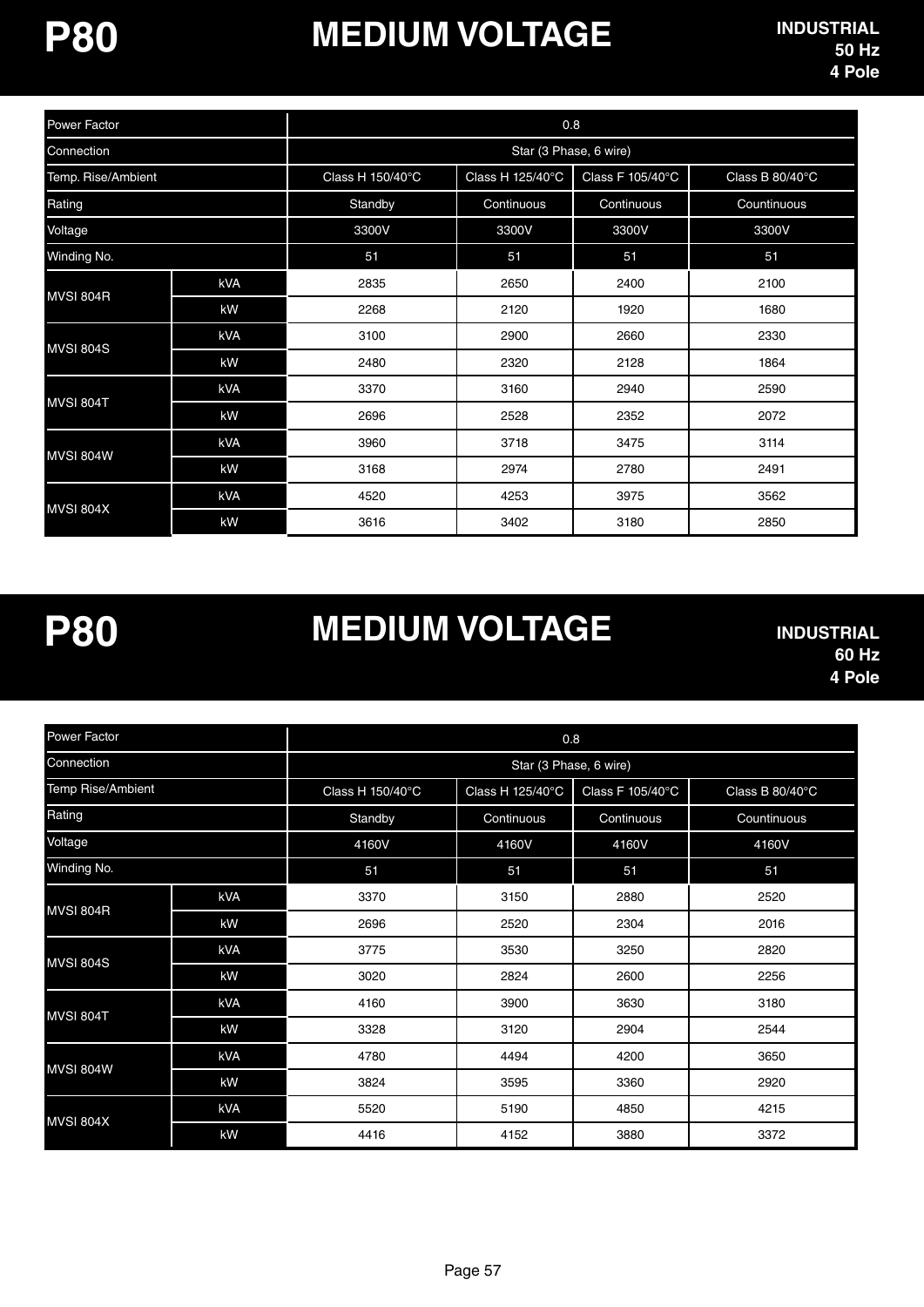| Power Factor             |            |       |                  |       |       | 0.8                              |      |      |                 |       |
|--------------------------|------------|-------|------------------|-------|-------|----------------------------------|------|------|-----------------|-------|
| Connection               |            |       |                  |       |       | Star (3 Phase, 6 wire)           |      |      |                 |       |
| <b>Temp Rise/Ambient</b> |            |       | Class F 125/40°C |       |       | Class F 105/40°C                 |      |      | Class B 80/40°C |       |
| Rating                   |            |       | Standby          |       |       | Continuous                       |      |      | Continuous      |       |
| Voltage                  |            | 6000V | 6300V            | 6600V | 6000V | 6300V<br>6600V<br>6000V<br>6300V |      |      |                 | 6600V |
| Winding No.              |            | 71    | 61               | 61    | 71    | 61                               | 61   | 71   | 61              | 61    |
|                          | kVA        | 2400  | 2291             | 2400  | 2250  | 2148                             | 2250 | 1950 | 1861            | 1950  |
| HVSI 804R                | kW         | 1920  | 1833             | 1920  | 1800  | 1718                             | 1800 | 1560 | 1489            | 1560  |
|                          | <b>kVA</b> | 2695  | 2573             | 2695  | 2520  | 2405                             | 2520 | 2200 | 2100            | 2200  |
| HVSI 804S                | kW         | 2156  | 2058             | 2156  | 2016  | 1924                             | 2016 | 1760 | 1680            | 1760  |
| HVSI 804T                | <b>kVA</b> | 3075  | 2935             | 3075  | 2875  | 2744                             | 2875 | 2480 | 2368            | 2480  |
|                          | kW         | 2460  | 2348             | 2460  | 2300  | 2195                             | 2300 | 1984 | 1894            | 1984  |
|                          | <b>kVA</b> | 3640  | 3475             | 3640  | 3410  | 3255                             | 3410 | 2970 | 2835            | 2970  |
| HVSI 804W                | kW         | 2912  | 2780             | 2912  | 2728  | 2604                             | 2728 | 2376 | 2268            | 2376  |
| HVSI 804X                | kVA        | 4140  | 3952             | 4140  | 3875  | 3699                             | 3875 | 3370 | 3226            | 3380  |
|                          | kW         | 3312  | 3162             | 3312  | 3100  | 2959                             | 3100 | 2696 | 2581            | 2704  |

| Power Factor             |            | 0.8                    |        |        |                  |        |        |                           |        |        |  |
|--------------------------|------------|------------------------|--------|--------|------------------|--------|--------|---------------------------|--------|--------|--|
| Connection               |            | Star (3 Phase, 6 wire) |        |        |                  |        |        |                           |        |        |  |
| <b>Temp Rise/Ambient</b> |            | Class F 125/40°C       |        |        | Class F 105/40°C |        |        | Class B $80/40^{\circ}$ C |        |        |  |
| Rating                   |            | Standby                |        |        | Continuous       |        |        | Continuous                |        |        |  |
| Voltage                  |            | 10000V                 | 10500V | 11000V | 10000V           | 10500V | 11000V | 10000V                    | 10500V | 11000V |  |
| Winding No.              |            | 81                     | 83     | 83     | 81               | 83     | 83     | 81                        | 83     | 83     |  |
| HVSI 804R                | <b>kVA</b> | 2430                   | 2320   | 2430   | 2270             | 2168   | 2270   | 2000                      | 1909   | 2000   |  |
|                          | kW         | 1944                   | 1856   | 1944   | 1816             | 1734   | 1816   | 1600                      | 1527   | 1600   |  |
| <b>HVSI 804S</b>         | kVA        | 2690                   | 2568   | 2690   | 2515             | 2401   | 2515   | 2200                      | 2100   | 2200   |  |
|                          | kW         | 2152                   | 2054   | 2152   | 2012             | 1921   | 2012   | 1760                      | 1680   | 1760   |  |
| HVSI 804T                | kVA        | 3035                   | 2897   | 3035   | 2840             | 2711   | 2840   | 2500                      | 2386   | 2500   |  |
|                          | kW         | 2428                   | 2318   | 2428   | 2272             | 2169   | 2272   | 2000                      | 1909   | 2000   |  |
| HVSI 804W                | kVA        | 3470                   | 3312   | 3470   | 3259             | 3111   | 3259   | 2830                      | 2701   | 2830   |  |
|                          | kW         | 2776                   | 2650   | 2776   | 2607             | 2489   | 2607   | 2264                      | 2161   | 2264   |  |
| <b>HVSI 804X</b>         | <b>kVA</b> | 3960                   | 3780   | 3960   | 3724             | 3555   | 3724   | 3240                      | 3093   | 3240   |  |
|                          | kW         | 3168                   | 3024   | 3168   | 2980             | 2844   | 2980   | 2592                      | 2474   | 2592   |  |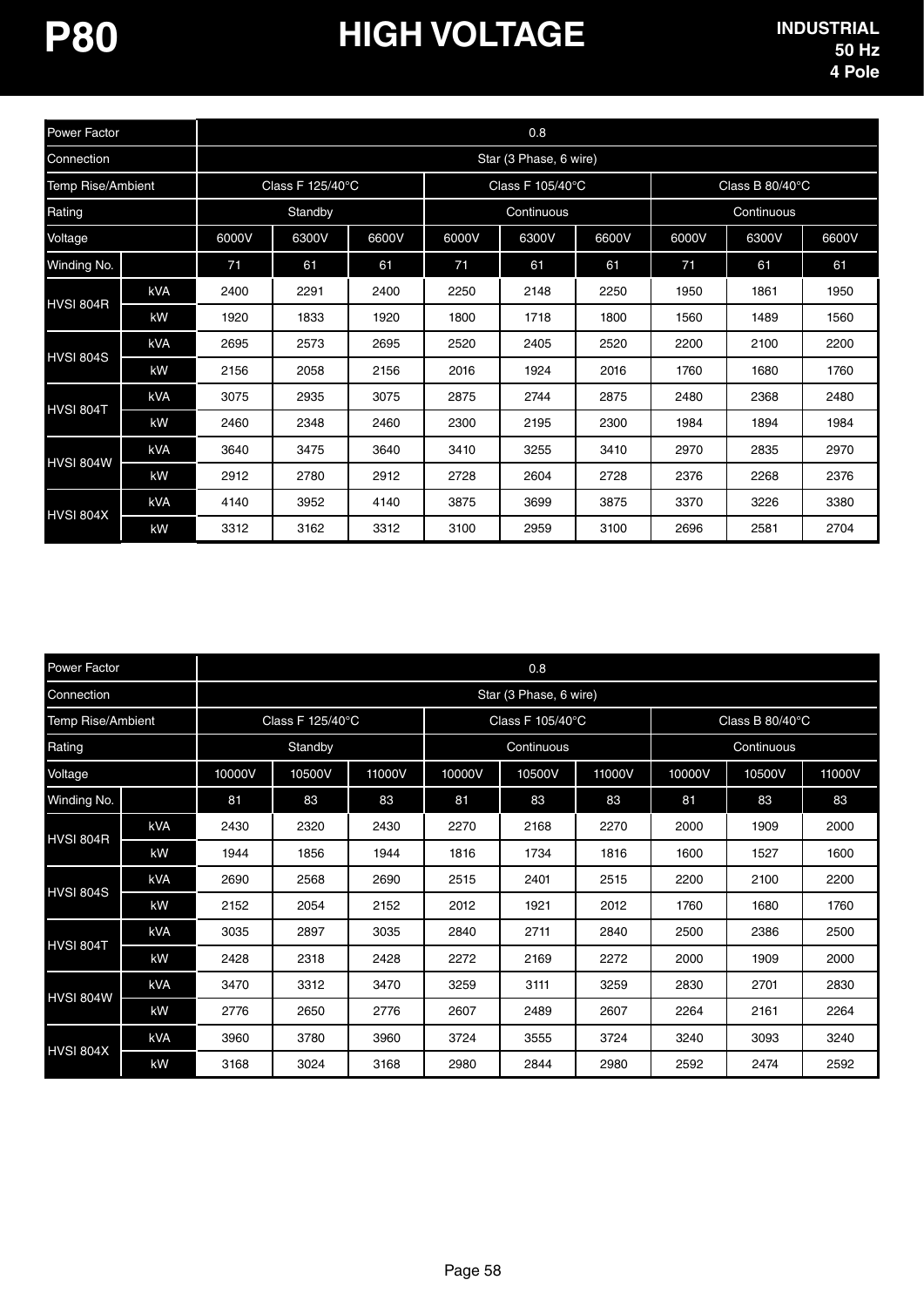# **P80 HIGH VOLTAGE**

| Power Factor             |            | 0.8                    |        |        |                  |        |        |                 |        |        |  |
|--------------------------|------------|------------------------|--------|--------|------------------|--------|--------|-----------------|--------|--------|--|
| Connection               |            | Star (3 Phase, 6 wire) |        |        |                  |        |        |                 |        |        |  |
| <b>Temp Rise/Ambient</b> |            | Class F 125/40°C       |        |        | Class F 105/40°C |        |        | Class B 80/40°C |        |        |  |
| Rating                   |            | Standby                |        |        | Continuous       |        |        | Continuous      |        |        |  |
| Voltage                  |            | 7200V                  | 11400V | 12470V | 7200V            | 11400V | 12470V | 7200V           | 11400V | 12470V |  |
| Winding No.              |            | 71                     | 81     | 87     | 71               | 81     | 87     | 71              | 81     | 87     |  |
| HVSI 804R                | kVA        | 3075                   | 2770   | 2840   | 2875             | 2588   | 2650   | 2510            | 2280   | 2312   |  |
|                          | kW         | 2460                   | 2216   | 2272   | 2300             | 2070   | 2120   | 2008            | 1824   | 1850   |  |
| HVSI 804S                | <b>kVA</b> | 3360                   | 3065   | 3090   | 3140             | 2868   | 2900   | 2750            | 2505   | 2535   |  |
|                          | kW         | 2688                   | 2452   | 2472   | 2512             | 2294   | 2320   | 2200            | 2004   | 2028   |  |
| HVSI 804T                | <b>kVA</b> | 3775                   | 3460   | N/A    | 3530             | 3238   | N/A    | 3080            | 2850   | N/A    |  |
|                          | kW         | 3020                   | 2768   | N/A    | 2824             | 2590   | N/A    | 2464            | 2280   | N/A    |  |
| HVSI 804W                | <b>kVA</b> | 4490                   | 3950   | N/A    | 4200             | 3715   | N/A    | 3660            | 3226   | N/A    |  |
|                          | kW         | 3592                   | 3160   | N/A    | 3360             | 2970   | N/A    | 2928            | 2581   | N/A    |  |
| HVSI 804X                | <b>kVA</b> | 5080                   | 4510   | N/A    | 4750             | 4245   | N/A    | 4130            | 3694   | N/A    |  |
|                          | kW         | 4064                   | 3608   | N/A    | 3800             | 3396   | N/A    | 3304            | 2955   | N/A    |  |

| Power Factor      |            | 0.8                    |        |        |                  |        |        |                 |        |        |  |
|-------------------|------------|------------------------|--------|--------|------------------|--------|--------|-----------------|--------|--------|--|
| Connection        |            | Star (3 Phase, 6 wire) |        |        |                  |        |        |                 |        |        |  |
| Temp Rise/Ambient |            | Class F 125/40°C       |        |        | Class F 105/40°C |        |        | Class B 80/40°C |        |        |  |
| Rating            |            | Standby                |        |        | Continuous       |        |        | Continuous      |        |        |  |
| Voltage           |            | 12470V                 | 13200V | 13800V | 12470V           | 13200V | 13800V | 12470V          | 13200V | 13800V |  |
| Winding No.       |            | 91                     | 91     | 91     | 91               | 91     | 91     | 91              | 91     | 91     |  |
| HVSI 804R         | <b>kVA</b> | 2570                   | 2720   | 2840   | 2400             | 2535   | 2650   | 2080            | 2200   | 2312   |  |
|                   | kW         | 2056                   | 2176   | 2272   | 1920             | 2030   | 2120   | 1664            | 1760   | 1850   |  |
| <b>HVSI 804S</b>  | kVA        | 2900                   | 3070   | 3200   | 2710             | 2870   | 3000   | 2355            | 2490   | 2625   |  |
|                   | kW         | 2320                   | 2456   | 2560   | 2168             | 2296   | 2400   | 1884            | 1992   | 2100   |  |
| <b>HVSI 804T</b>  | kVA        | 3185                   | 3375   | 3530   | 2980             | 3155   | 3300   | 2590            | 2740   | 2880   |  |
|                   | kW         | 2548                   | 2700   | 2824   | 2384             | 2524   | 2640   | 2072            | 2192   | 2304   |  |
| HVSI 804W         | <b>kVA</b> | 3580                   | 3790   | 3960   | 3365             | 3560   | 3724   | 2930            | 3100   | 3240   |  |
|                   | kW         | 2864                   | 3032   | 3168   | 2692             | 2848   | 2979   | 2344            | 2488   | 2592   |  |
| HVSI 804X         | kVA        | 4050                   | 4295   | 4490   | 3810             | 4030   | 4214   | 3300            | 3500   | 3660   |  |
|                   | kW         | 3240                   | 3436   | 3592   | 3048             | 3224   | 3371   | 2640            | 2800   | 2928   |  |